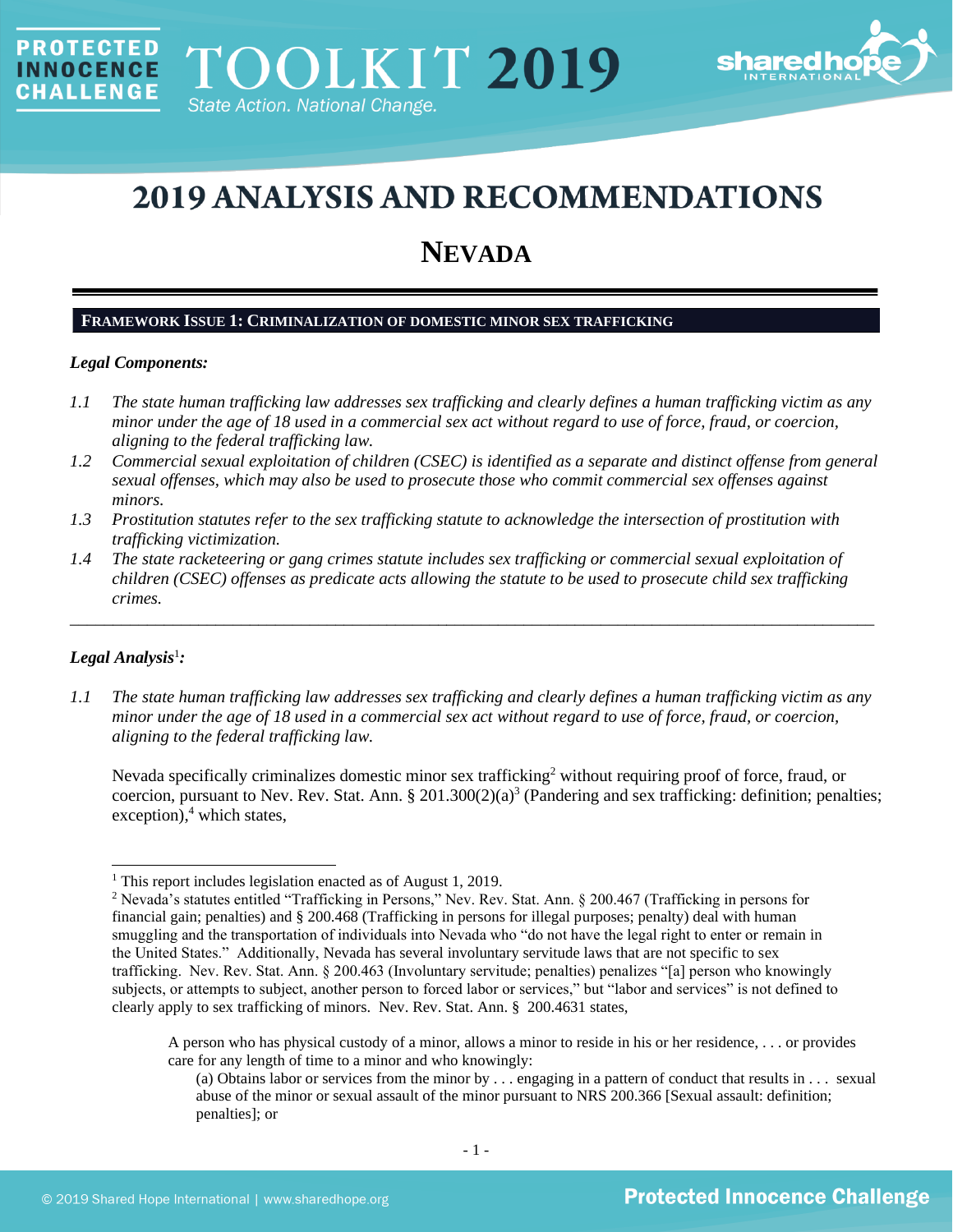A person:

(a) Is guilty of sex trafficking if the person:

<span id="page-1-2"></span><span id="page-1-1"></span><span id="page-1-0"></span>(1) Induces,<sup>5</sup> causes, recruits, harbors, transports,<sup>6</sup> provides, obtains or maintains a child to engage in prostitution, $\frac{7}{1}$  or to enter any place within this State in which prostitution is practiced, encouraged or allowed for the purpose of sexual conduct<sup>8</sup> or prostitution;

<span id="page-1-3"></span>(2) Induces, recruits, harbors, transports, provides, obtains or maintains a person by any means, knowing, or in reckless disregard of the fact, that threats, violence, force, intimidation, fraud, duress or coercion will be used to cause the person to engage in prostitution, or to enter any place within this State in which prostitution is practiced, encouraged or allowed for the purpose of sexual conduct or prostitution;

(3) By threats, violence, force, intimidation, fraud, duress, coercion, by any device or scheme, or by abuse of any position of confidence or authority, or having legal charge, takes, places, harbors, induces, causes, compels or procures a person to engage in prostitution, or to enter any place within this State in which prostitution is practiced, encouraged or allowed for the purpose of sexual conduct or prostitution;

(4) Takes or detains a person with the intent to compel the person by force, violence, threats or duress to marry him or her or any other person; or

(5) Receives anything of value with the specific intent of facilitating a violation of this paragraph.

A person who is found guilty of sex trafficking a child is subject to penalties pursuant to Nev. Rev. Stat. Ann. § 201.300(2)(b)(2) (Pandering and sex trafficking: definition; penalties; exception), which states,

> (b) Benefits, financially or by receiving anything of value other than sexual gratification from the labor or services obtained by the conduct specified in paragraph (a), is guilty of holding a minor in involuntary servitude.

Nev. Rev. Stat. Ann. § 200.464 (Recruiting, enticing, harboring, transporting, providing or obtaining another person to be held in involuntary servitude; benefiting from another person being held in involuntary servitude; penalty), penalizes a person who

1. Recruits, entices, harbors, transports, provides or obtains by any means, or attempts to recruit, entice, harbor, transport, provide or obtain by any means, another person, intending or knowing that the person will be held in involuntary servitude; or

2. Benefits, financially or by receiving anything of value, from participating in a violation of NRS 200.463 [Involuntary servitude; penalties] or section 2 of this act . . . .

<sup>3</sup> The text of Nev. Rev. Stat. Ann. § 201.300 cited here and elsewhere in this report includes amendments made by the enactment of Assembly Bill 120 during the 80th Session of the Nevada Legislature (effective October 1, 2019). <sup>4</sup> Under Nev. Rev. Stat. Ann. § 201.350,

It shall not be a defense to a prosecution for any of the acts prohibited in NRS 201.300 [Pandering and sex trafficking: definition; penalties; exception] . . . that any part of such act or acts shall have been committed outside this state, and the offense shall in such case be deemed and alleged to have been committed, and the offender tried and punished, in any county in which the prostitution was consummated, or any overt act in furtherance of the offense shall have been committed.

 Pursuant to Nev. Rev. Stat. Ann. § 201.295(3), "'Induce' means to persuade, encourage, inveigle or entice." Pursuant to Nev. Rev. Stat. Ann.  $\S 201.295(7)$ , "Transports' means to transport or cause to be transported, by any means of conveyance, into, through or across this State, or to aid or assist in obtaining such transportation." Pursuant to Nev. Rev. Stat. Ann. § 201.295(5), "'Prostitution' means engaging in sexual conduct with another

person in return for a fee, monetary consideration or other thing of value."

 $8$  Pursuant to Nev. Rev. Stat. Ann. § 201.295(4), (6), "Sexual conduct" means engaging "in sexual intercourse, oralgenital contact or any touching of the sexual organs or other intimate parts of a person for the purpose of arousing or gratifying the sexual desire of either person."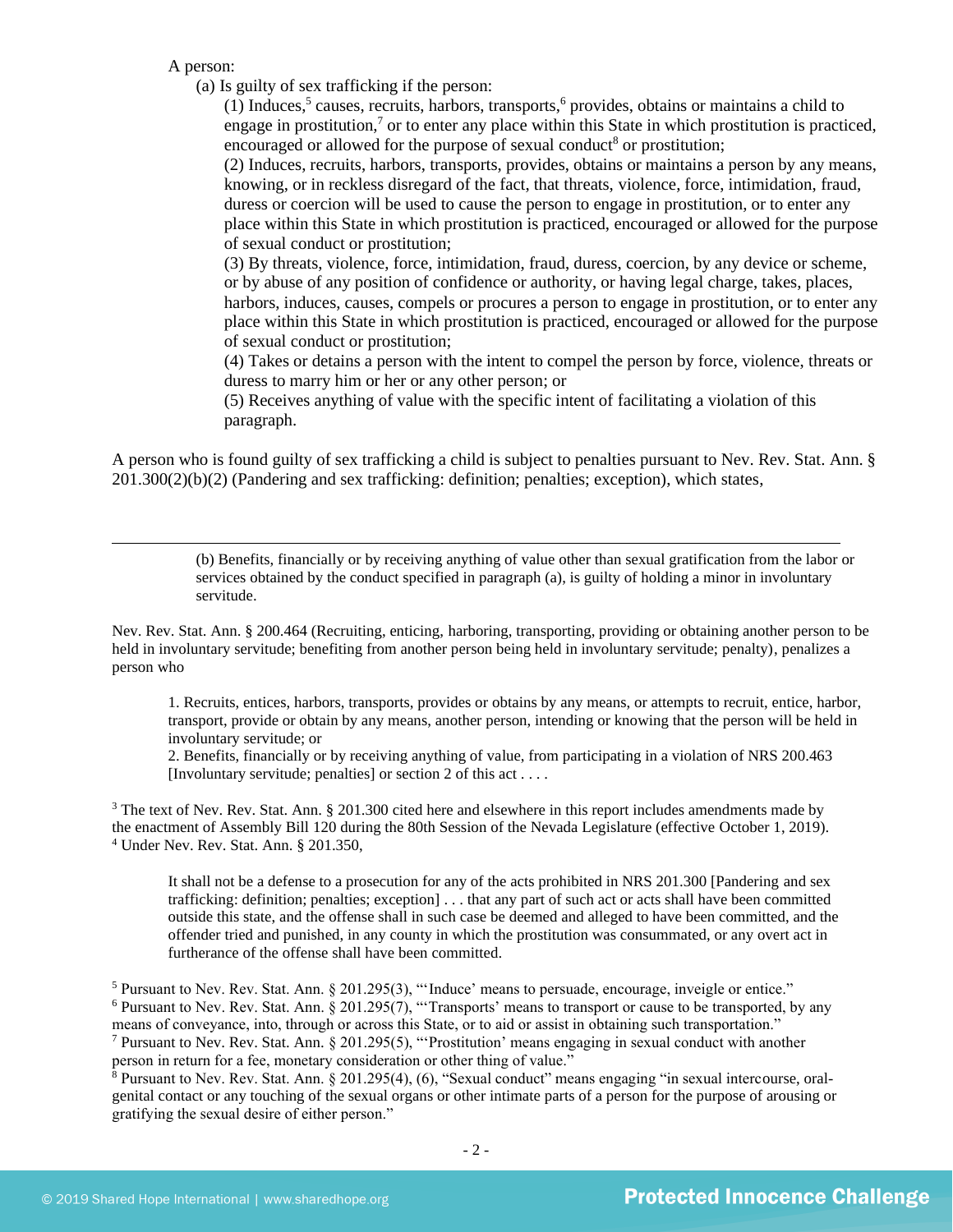(I) If the child is less than 14 years of age when the offense is committed, is guilty of a category A felony and shall be punished by imprisonment in the state prison for life with the possibility of parole, with eligibility for parole beginning when a minimum of 15 years has been served, and may be further punished by a fine of not more than \$ 20,000.

(II) If the child is at least 14 years of age but less than 16 years of age when the offense is committed, is guilty of a category A felony and shall be punished by imprisonment in the state prison for life with the possibility of parole, with eligibility for parole beginning when a minimum of 10 years has been served, and may be further punished by a fine of not more than \$ 10,000.

(III) If the child is at least 16 years of age but less than 18 years of age when the offense is committed, is guilty of a category A felony and shall be punished by imprisonment in the state prison for life with the possibility of parole, with eligibility for parole beginning when a minimum of 5 years has been served, and may be further punished by a fine of not more than \$ 10,000.

Additionally, Nev. Rev. Stat. Ann. § 201.300(2) states, "A court shall not grant probation to or suspend the sentence of a person convicted of sex trafficking a child pursuant to subsection 2."

Nevada law also creates separate penalties for conspiracy to commit certain crimes, including Nev. Rev. Stat. Ann. § 201.300 and § 201.301 (Facilitating sex trafficking).<sup>9</sup> Nev. Rev. Stat. Ann. § 199.480(1)<sup>10</sup> (Penalties).<sup>11</sup>

*1.2 Commercial sexual exploitation of children (CSEC) is identified as a separate and distinct offense from general sexual offenses, which may also be used to prosecute those who commit commercial sex offenses against minors.*

The following laws criminalize CSEC in Nevada:

<sup>9</sup> Nev. Rev. Stat. Ann. § 201.301(1) (Facilitating sex trafficking) states,

A person is guilty of facilitating sex trafficking if the person:

(a) Facilitates, arranges, provides or pays for the transportation of a person to or within this State with the intent of:

<span id="page-2-0"></span>(1) Inducing the person to engage in prostitution in violation of subparagraph (1), (2) or (3) of paragraph (a) of subsection 2 of NRS 201.300 [Pandering and sex trafficking: definition; penalties; exception]; (2) Inducing the person to enter any place within this State in which prostitution is practiced, encouraged or allowed for the purpose of sexual conduct or prostitution in violation of subparagraph (1), (2) or (3) of paragraph (a) of subsection 2 of NRS 201.300; or

(3) If the person is a child, using the person for any act that is prohibited by NRS 200.710 [Unlawful to use minor in producing pornography or as subject of sexual portrayal in performance] or 200.720 [Promotion of sexual performance of minor unlawful];

(b) Sells travel services that facilitate the travel of another person to this State with the knowledge that the other person is traveling to this State for the purpose of:

(1) Engaging in sexual conduct with a person who has been induced to engage in sexual conduct or prostitution in violation of subparagraph (1), (2) or (3) of paragraph (a) of subsection 2 of NRS 201.300; (2) Soliciting a child who has been induced to engage in sexual conduct or prostitution in violation of subparagraph (1), (2) or (3) of paragraph (a) of subsection 2 of NRS 201.300;

(3) Engaging in any act involving a child that is prohibited by NRS 200.710 or 200. 720; or . . . .

When the victim is a minor, facilitating sex trafficking is punishable as a category B felony by imprisonment for  $3-10$ years. Nev. Rev. Stat. Ann. § 201.301(2)(b).

 $10$  The text of Nev. Rev. Stat. Ann. § 199.480 cited here and elsewhere in this report includes amendments made by the enactment of Assembly Bill 60 during the 80th Session of the Nevada Legislature (effective July 1, 2019).

<sup>11</sup> Pursuant to Nev. Rev. Stat. Ann. § 199.480(1) (Penalties), "whenever two or more persons conspire to commit . . . sex trafficking in violation of NRS 201.300, facilitating sex trafficking in violation of NRS 201.301 . . . each person is guilty of a category B felony and shall be punished . . . by imprisonment in the state prison for a minimum term of not less than 1 year and a maximum term of not more than 6 years . . . ."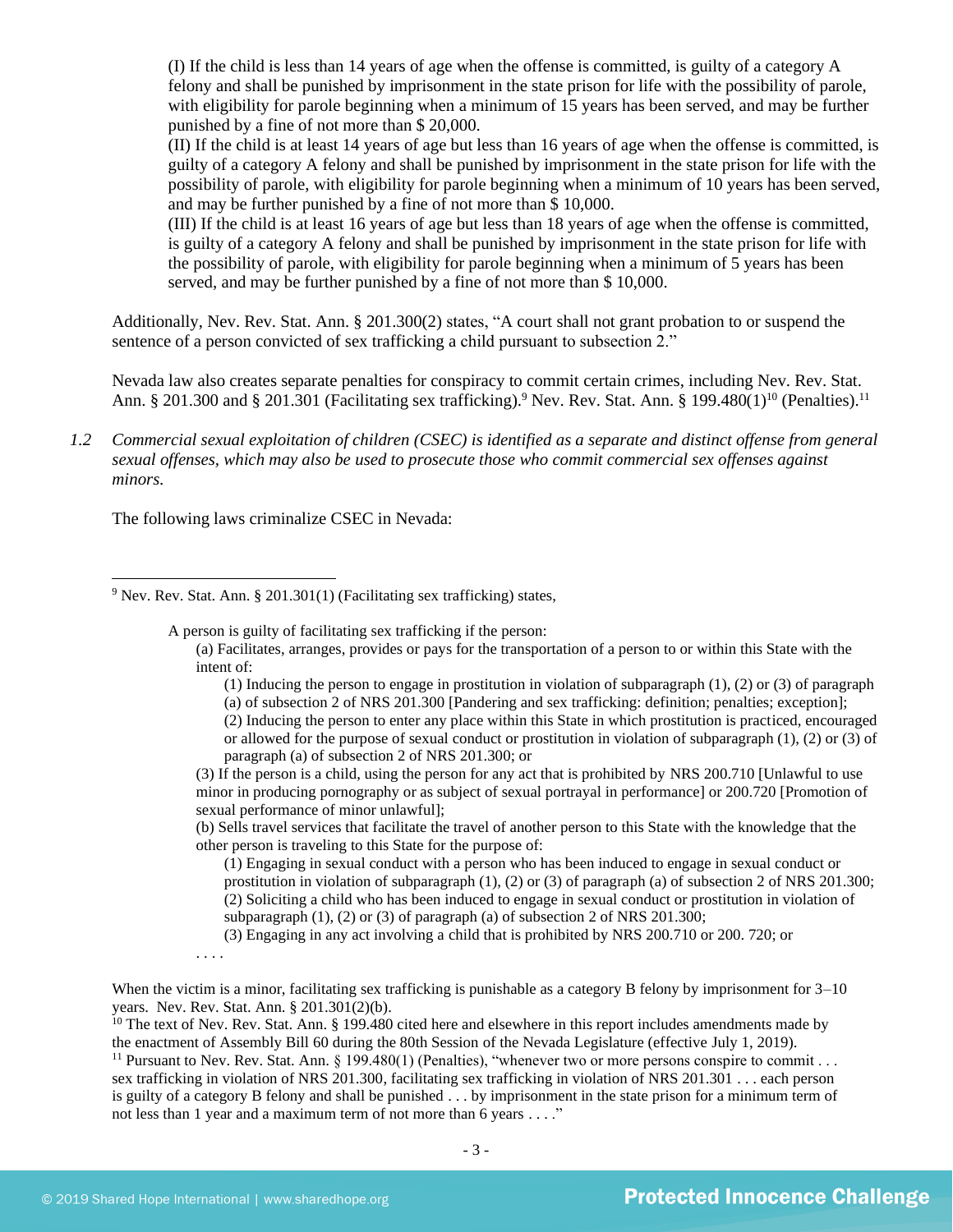- <span id="page-3-0"></span>1. Pursuant to Nev. Rev. Stat. Ann. § 201.354 (Engaging in prostitution or solicitation for prostitution: Penalty; exception), it is a crime to "engage in prostitution or solicitation therefor, except in a licensed house of prostitution."<sup>12</sup> Nev. Rev. Stat. Ann. § 201.354(1). If a child under 18 is solicited, a first violation is a category D felony punishable by imprisonment for 1–4 years and a fine up to \$5,000. Nev. Rev. Stat. Ann. §§ 201.354(6)(a),<sup>13</sup> 193.130(2)(d). A second violation of Nev. Rev. Stat. Ann. § 201.354(6)(b) with a child is a category C felony and is punishable 1–5 years and a possible fine up to \$10,000. Nev. Rev. Stat. Ann. §§ 201.354(6)(b), 193.130(2)(c). "[A] third or subsequent" violation of Nev. Rev. Stat. Ann. § 201.354 with a child is a category B felony, punishable by imprisonment for 1–6 years and a fine up to \$15,000, and "[t]he court shall not grant probation to or suspend the sentence of a person punished pursuant to this paragraph." Nev. Rev. Stat. Ann.  $\S 201.354(6)(c)$ .
- 2. Pursuant to Nev. Rev. Stat. Ann. § 609.210 (Employing or exhibiting minor in certain injurious, immoral or dangerous activities: criminal penalty), a person is guilty of a misdemeanor when the person

employs, or causes to be employed, exhibits or has in his or her custody for exhibition or employment, any minor, and every parent, relative, guardian, employer or other person having the care, custody or control of any minor, who in any way procures or consents to the employment of the minor:

2. In any indecent or immoral exhibition or practice; . . . .

A violation is punishable by imprisonment in the county jail for up to 6 months, a fine not to exceed \$1,000, or both. Nev. Rev. Stat. Ann. § 193.150(1). Alternatively, the court may sentence an offender to community service. Nev. Rev. Stat. Ann. § 193.150(2).

3. Under Nev. Rev. Stat. Ann. § 200.710(1) (Unlawful to use minor in producing pornography or as subject of sexual portrayal in performance), it is a category A felony when a person "knowingly uses, encourages, entices or permits a minor to simulate or engage in or assist others to simulate or engage in sexual conduct to produce a performance . . . ." Additionally, Nev. Rev. Stat. Ann. § 200.710(2) states that it is a category A felony when a person "knowingly uses, encourages, entices, coerces or permits a minor to be the subject of a sexual portrayal in a performance . . . regardless of whether the minor is aware that the sexual portrayal is part of a performance . . . ." When the minor is 14 or older, a violation is punishable by a possible fine not to exceed \$100,000 and life imprisonment with possibility of parole beginning after the offender has served 5 five years. Nev. Rev. Stat. Ann. § 200.750(1). When the minor is under 14, violations are punishable by imprisonment "for life with the possibility of parole, with eligibility for parole beginning when a minimum of 10 years has been served, and shall be further punished by a fine of not more than \$100,000." Nev. Rev. Stat. Ann. § 200.750(2).

Although not specific to commercial sex offenses, the following offenses may also apply to commercial sexual exploitation of children cases:

1. Pursuant to Nev. Rev. Stat. Ann. § 200.368 (Statutory sexual seduction: penalties), "statutory sexual seduction" is a crime. Nev. Rev. Stat. Ann. § 200.364(10) (Definitions), defines "statutory sexual seduction" as

. . . .

 $12$  The state allows counties to control the licensing of houses of prostitution if the county population is less than 700,000. Pursuant to Nev. Rev. Stat. Ann. § 244.345(8) (Dancing halls, escort services, entertainment by referral services and gambling games or devices; limitation on licensing of houses of prostitution), "In a county whose population is 700,000 or more, the license board shall not grant any license to a petitioner for the purpose of operating a house of ill fame or repute or any other business employing any person for the purpose of prostitution." <sup>13</sup> The text of Nev. Rev. Stat. Ann. § 201.354 cited here and elsewhere in this report includes amendments made by the enactment of Senate Bills 7 and 368 during the 80th Session of the Nevada Legislature (effective July 1, 2019 and October 1, 2019, respectively).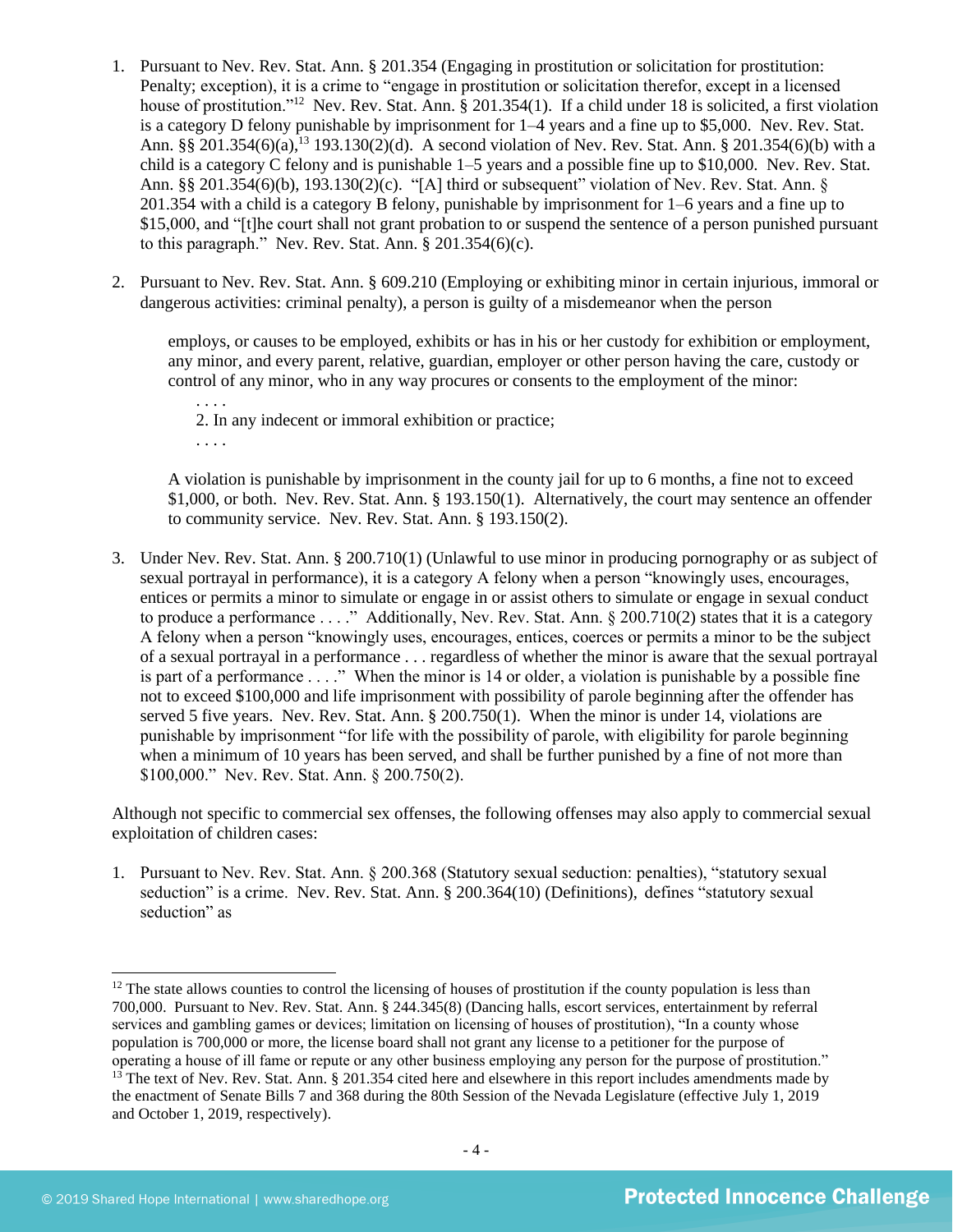ordinary sexual intercourse, anal intercourse, or sexual penetration committed by a person 18 years of age or older with a person who is 14 or 15 years of age and is at least 4 years younger than the perpetrator.

If the offender is 21 or older, Nev. Rev. Stat. Ann. § 200.368 is a category B felony punishable by imprisonment for 1–10 years and a possible fine not to exceed \$10,000. Nev. Rev. Stat. Ann. §§  $200.368(1)$ ,  $193.130(2)(c)$ . If the offender is under 21, a violation is a gross misdemeanor punishable by up to 364 days of imprisonment in the county jail, a fine not to exceed \$2,000, or both. Nev. Rev. Stat. Ann. §§ 200.368(2), 193.140.

2. Pursuant to Nev. Rev. Stat. Ann. § 201.230(1) (Lewdness with child; penalties), a person is guilty of lewdness with a child if that person

(a) Is 18 years of age or older and willfully and lewdly commits any lewd or lascivious act, other than acts constituting the crime of sexual assault, upon or with the body, or any part or member thereof, of a child under the age of 16 years, with the intent of arousing, appealing to, or gratifying the lust or passions or sexual desires of that person or of that child; or

(b) Is under the age of 18 years and willfully and lewdly commits any lewd or lascivious act, other than acts constituting the crime of sexual assault, upon or with the body, or any part or member thereof, of a child under the age of 14 years, with the intent of arousing, appealing to, or gratifying the lust or passions or sexual desires of that person or of that child.

A violation against a child under the age of 14 is a category A felony punishable by a possible fine not to exceed \$10,000 and life imprisonment with eligibility for parole beginning when the offender has served 10 years. Nev. Rev. Stat. Ann. § 201.230(2). A violation against a child who is 14 or 15 years old is a category B felony, punishable by imprisonment for 1-10 years and a fine up to \$10,000.

However, if the person has been previously convicted of "lewdness with a child pursuant to this section or any other sexual offense against a child" or a crime in another jurisdiction that could be classified as one of these crimes in Nevada, the crime is a category A felony punishable by life imprisonment without the possibility of parole. Nev. Rev. Stat. Ann. § 201.230(3).

*1.3 Prostitution statutes refer to the sex trafficking statute to acknowledge the intersection of prostitution with trafficking victimization.* 

Nevada's prostitution statute, Nev. Rev. Stat. Ann. § 201.354(11)<sup>14</sup> (Engaging in prostitution or solicitation for prostitution: Penalty; exception), refers to Nev. Rev. Stat. Ann. § 201.300 (Pandering and sex trafficking: definition; penalties; exception), thereby acknowledging the intersection of prostitution with trafficking victimization. Nev. Rev. Stat. Ann. § 201.354(11) states,

If, at any time before the trial of a prostitute charged with a violation of subsection 1, the prosecuting attorney has a reason to believe that the prostitute is a victim of sex trafficking, the prosecuting attorney shall dismiss the charge. As used in this subsection, "sex trafficking" means a violation of subsection 2 of NRS 201.300.

*1.4 The state racketeering or gang crimes statute includes sex trafficking or commercial sexual exploitation of children (CSEC) offenses as predicate acts allowing the statute to be used to prosecute child sex trafficking crimes.*

Pursuant to Nev. Rev. Stat. Ann. § 207.400(1) (Unlawful acts; penalties), Nevada's racketeering law,

It is unlawful for a person:

<sup>14</sup> *See supra* note [13.](#page-3-0)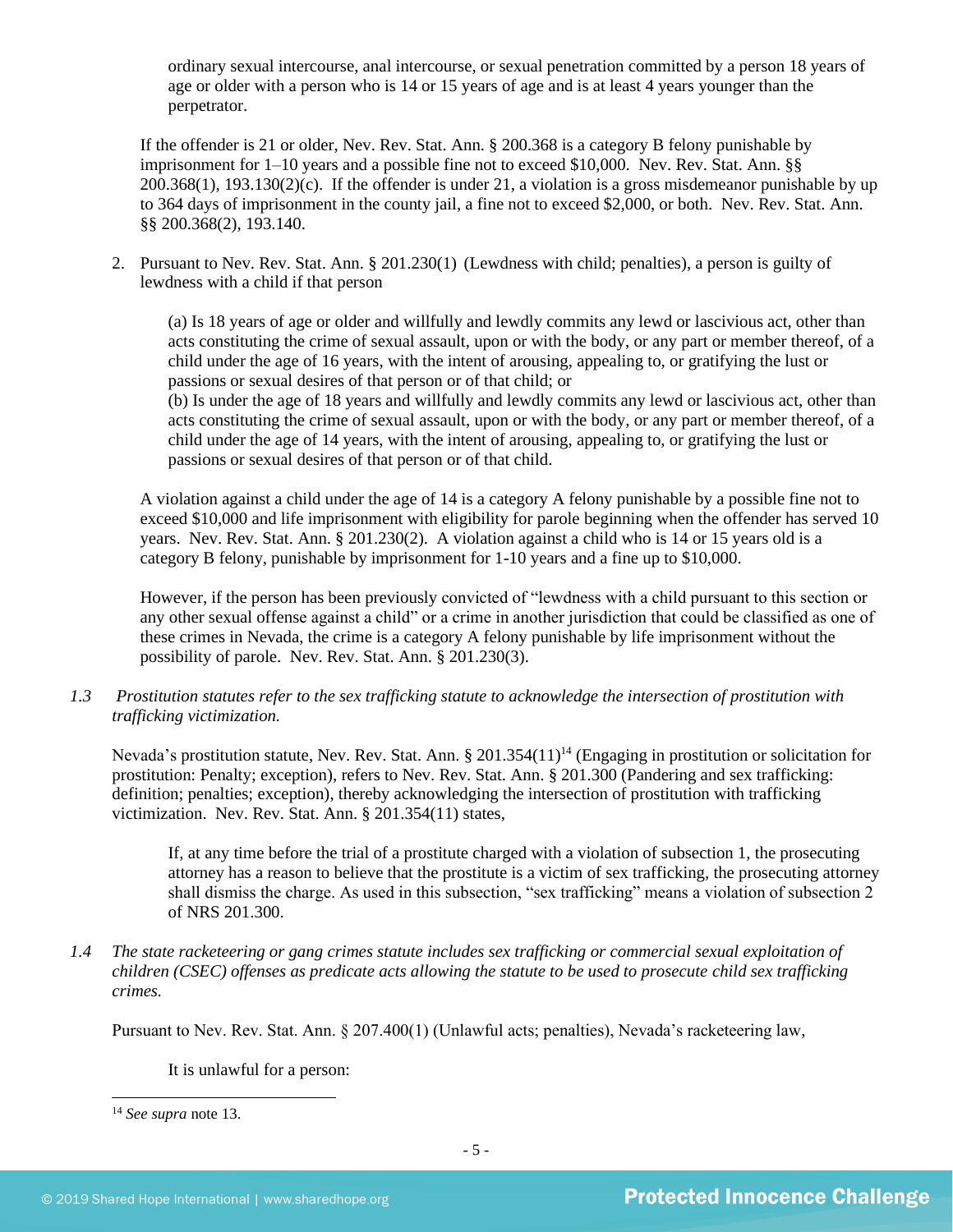(a) Who has with criminal intent received any proceeds derived, directly or indirectly, from racketeering activity to use or invest, whether directly or indirectly, any part of the proceeds, or the proceeds derived from the investment or use thereof, in the acquisition of:

(1) Any title to or any right, interest or equity in real property; or

(2) Any interest in or the establishment or operation of any enterprise.<sup>15</sup>

(b) Through racketeering activity to acquire or maintain, directly or indirectly, any interest in or control of any enterprise.

(c) Who is employed by or associated with any enterprise to conduct or participate, directly or indirectly, in:

(1) The affairs of the enterprise through racketeering activity; or

(2) Racketeering activity through the affairs of the enterprise.

(d) Intentionally to organize, manage, direct, supervise or finance a criminal syndicate.

(e) Knowingly to incite or induce others to engage in violence or intimidation to promote or further the criminal objectives of the criminal syndicate.

(f) To furnish advice, assistance or direction in the conduct, financing or management of the affairs of the criminal syndicate with the intent to promote or further the criminal objectives of the syndicate.

(g) Intentionally to promote or further the criminal objectives of a criminal syndicate by inducing the commission of an act or the omission of an act by a public officer or employee which violates his or her official duty.

(h) To transport property, to attempt to transport property or to provide property to another person knowing that the other person intends to use the property to further racketeering activity.

(i) Who knows that property represents proceeds of, or is directly or indirectly derived from, any unlawful activity<sup>16</sup> to conduct or attempt to conduct any transaction involving the property:

(1) With the intent to further racketeering activity; or

(2) With the knowledge that the transaction conceals the location, source, ownership or control of the property.

(j) To conspire to violate any of the provisions of this section.

Pursuant to Nev. Rev. Stat. Ann. § 207.390, "racketeering activity" is defined as

engaging in at least two crimes related to racketeering that have the same or similar pattern, intents, results, accomplices, victims or methods of commission, or are otherwise interrelated by distinguishing characteristics and are not isolated incidents, if at least one of the incidents occurred after July 1, 1983, and the last of the incidents occurred within 5 years after a prior commission of a crime related to racketeering.

Furthermore, under Nev. Rev. Stat. Ann. § 207.360<sup>17</sup> ("Crime related to racketeering" defined),

"Crime related to racketeering" means the commission of, attempt to commit or conspiracy to commit any of the following crimes:

5. Kidnapping;

. . . .

<sup>&</sup>lt;sup>15</sup> "Enterprise" is defined as "1. Any natural person, sole proprietorship, partnership, corporation, business trust or other legal entity; and 2. Any union, association or other group of persons associated in fact although not a legal entity. The term includes illicit as well as licit enterprises and governmental as well as other entities." Nev. Rev. Stat. Ann. § 207.380.

<sup>&</sup>lt;sup>16</sup> "Unlawful activity" is defined in Nev. Rev. Stat. Ann. § 207.400(3) by referring to Nev. Stat. Ann. § 207.195, which defines the term in part as "any crime related to racketeering as defined in NRS 207.360 or any offense punishable as a felony pursuant to state or federal statute." Nev. Rev. Stat. Ann. §§ 207.400(3), 207.195(5)(c).

 $17$  The text of Nev. Rev. Stat. Ann. § 207.360 cited here and elsewhere in this report includes amendments made by the enactment of Assembly Bill 166 during the 80th Session of the Nevada Legislature (effective June 5, 2019).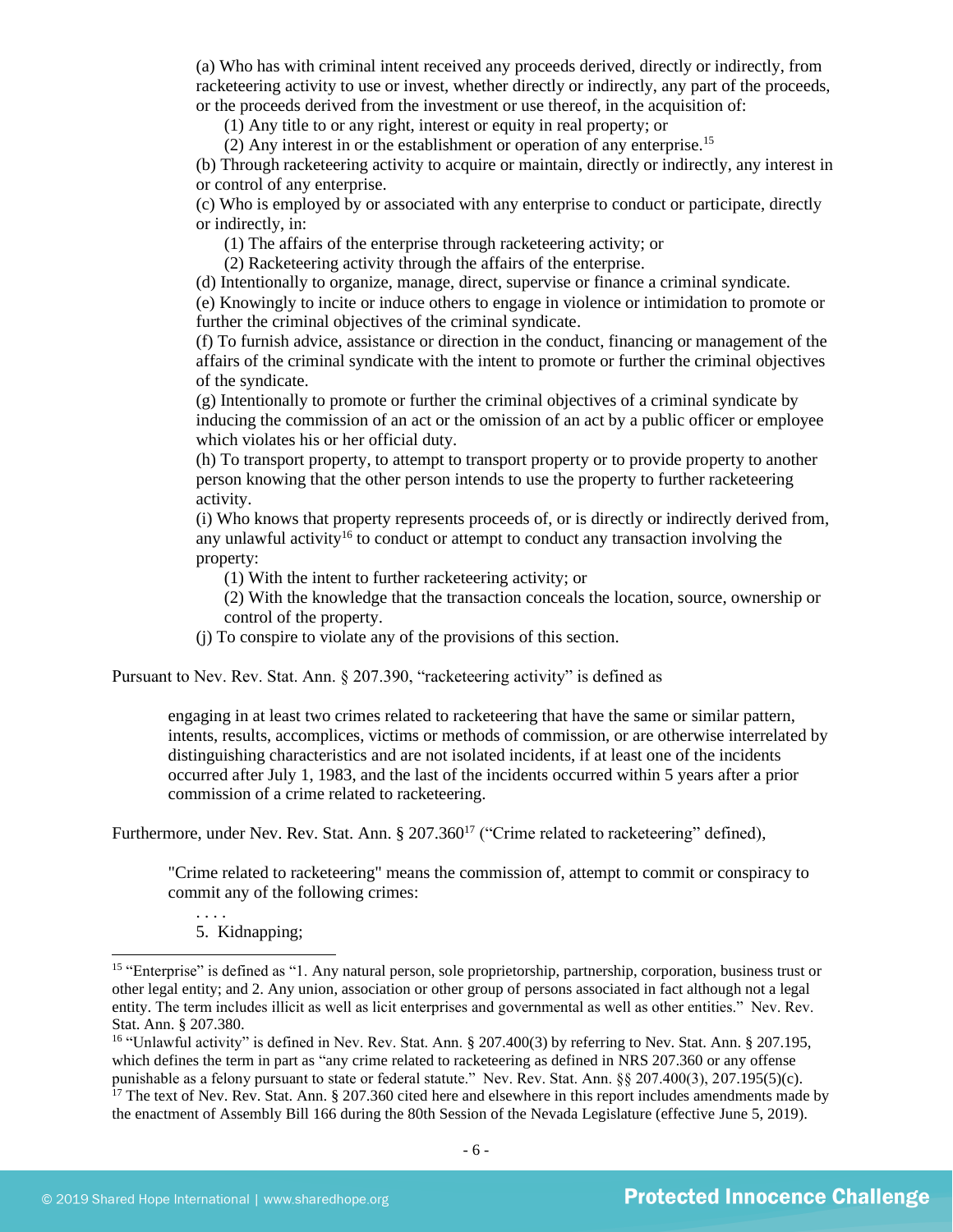6. Sexual assault;

. . . . 11. Statutory sexual seduction;

. . . .

31. Any violation of NRS 201.300 [Pandering and sex trafficking: definition; penalties; exception] . . . ;

. . . .

36. Involuntary servitude in violation of any provision of NRS 200.463 [Involuntary servitude; penalties] or 200.464 [Recruiting, enticing, harboring, transporting, providing or obtaining another person to be held in involuntary servitude; benefiting from another person being held in involuntary servitude; penalty] or a violation of any provision of NRS 200.465 [Assuming rights of ownership over another person; purchase or sale of person; penalty]; or 37. Trafficking in persons in violation of any provision of NRS 200.467 [Trafficking in persons for financial gain; penalties] or 200.468 [Trafficking in persons for illegal purposes; penalty].

Based on this definition of racketeering, acts of commercial sexual exploitation of children constitute predicate crimes under the racketeering law, making it available for combatting criminal enterprises that engage in domestic minor sex trafficking. A violation of Nev. Rev. Stat. Ann. § 207.400 is a category B felony punishable by imprisonment for 5–20 years and a possible fine not to exceed \$25,000. Nev. Rev. Stat. Ann. § 207.400(2). Under Nev. Rev. Stat. Ann. § 207.410 (Alternate fine for unlawful acts), a fine may be imposed not exceeding the greater of 3 times "1. Any gross pecuniary value the convicted person gained; or 2. Any gross loss the convicted person caused, including property damage and personal injury, but excluding any pain and suffering."

Additionally, for a conviction under Nev. Rev. Stat. Ann. § 207.400, the offender will face mandatory criminal forfeiture. Pursuant to Nev. Rev. Stat. Ann. § 207.420(1) (Criminal forfeiture: Property subject to forfeiture; substitution for unreachable property),

If the indictment or information filed regarding a violation of NRS 207.400 alleges that real or personal property was derived from, realized through, or used or intended for use in the course of the unlawful act and the extent of that property:

(a) The jury; or

(b) If the trial is without a jury, the court, shall upon a conviction, determine at a separate hearing the extent of the property to be forfeited. If the indictment or information does not include such an allegation, the property is not subject to criminal forfeiture.

Discretionary civil forfeiture is also available. Nev. Rev. Stat. Ann. § 207.400.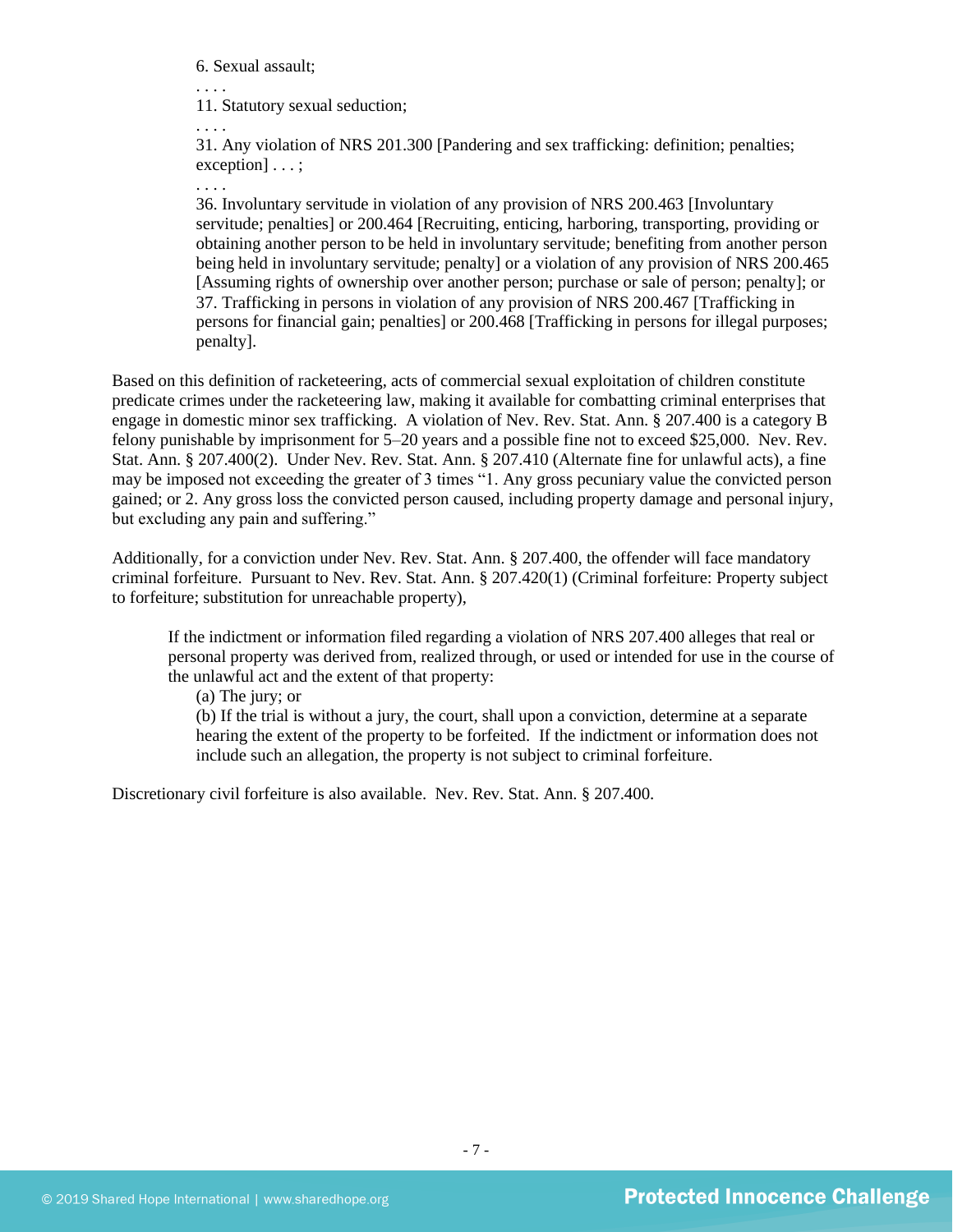#### **FRAMEWORK ISSUE 2: CRIMINAL PROVISIONS FOR DEMAND**

#### *Legal Components:*

- *2.1 The state sex trafficking law can be applied to buyers of commercial sex acts with a minor.*
- *2.2 Buyers of commercial sex acts with a minor can be prosecuted under commercial sexual exploitation of children (CSEC) laws.*
- *2.3 Solicitation laws differentiate between soliciting sex acts with an adult and soliciting sex acts with a minor under 18.*
- *2.4 Penalties for buyers of commercial sex acts with minors are as high as federal penalties.*
- *2.5 Using the Internet or electronic communications to lure, entice, or purchase, or attempt to lure, entice, or purchase commercial sex acts with a minor is a separate crime or results in an enhanced penalty for buyers.*
- *2.6 No age mistake defense is permitted for a buyer of commercial sex acts with any minor under 18.*
- *2.7 Base penalties for buying sex acts with a minor under 18 are sufficiently high and not reduced for older minors.*
- *2.8 Financial penalties for buyers of commercial sex acts with minors are sufficiently high to make it difficult for buyers to hide the crime.*

\_\_\_\_\_\_\_\_\_\_\_\_\_\_\_\_\_\_\_\_\_\_\_\_\_\_\_\_\_\_\_\_\_\_\_\_\_\_\_\_\_\_\_\_\_\_\_\_\_\_\_\_\_\_\_\_\_\_\_\_\_\_\_\_\_\_\_\_\_\_\_\_\_\_\_\_\_\_\_\_\_\_\_\_\_\_\_\_\_\_\_\_\_\_

- *2.9 Buying and possessing child sexual abuse material (CSAM) carries penalties as high as similar federal offenses.*
- *2.10 Convicted buyers of commercial sex acts with minors are required to register as sex offenders.*

#### *Legal Analysis:*

#### *2.1 The state sex trafficking law can be applied to buyers of commercial sex acts with a minor.*

Nevada's sex trafficking statute applies to buyers of sex with minors through the term "causes" and, following federal precedent, through the term "obtains." Under Nev. Rev. Stat. Ann. § 201.300(2)(a)(1) (Pandering: definition; penalties; exception), "A person . . . [i]s guilty of sex trafficking if the person . . . [i]nduces,<sup>18</sup> causes, recruits, harbors, transports,<sup>19</sup> provides, obtains<sup>20</sup> or maintains a child to engage in prostitution,<sup>21</sup> or to enter any place within this State in which prostitution is practiced, encouraged or allowed for the purpose of sexual conduct<sup>22</sup> or prostitution."

<sup>18</sup> *See supra* note [5.](#page-1-0)

<sup>19</sup> *See supra* note [6.](#page-1-1)

<sup>20</sup> *See United States v. Jungers,* 702 F.3d 1066 (8th Cir. 2013). In this case, the Eighth Circuit held that the federal sex trafficking law, 18 U.S.C. § 1591 (Sex trafficking of children or by force, fraud, or coercion) applies to buyers of sex with minors. Reversing a District of South Dakota ruling that Congress did not intend the string of verbs constituting criminal conduct under 18 U.S.C. § 1591(a)(1) ("recruits, entices, harbors, transports, provides, obtains, or maintains") to reach the conduct of buyers (United States v. Jungers, 834 F. Supp. 2d 930, 931 (D.S.D. 2011)), the Eighth Circuit concluded that 18 U.S.C. § 1591 does not contain "a latent exemption for purchasers" because buyers can "engage in at least some of the prohibited conduct." Jungers, 702 F. 3d 1066, 1072. Congress codified Jungers clarifying that the federal sex trafficking law is intended to apply to buyers in the Justice for Victims of Trafficking Act (JVTA) of 2015 Pub. L. No. 114-22, 129 Stat 227), enacted on May 29, 2015. The JVTA adds the terms "patronize" and "solicit" to the list of prohibited conduct and expressly states, "section 108 of this title amends section 1591 of title 18, United States Code, to add the words 'solicits or patronizes' to the sex trafficking statute making absolutely clear for judges, juries, prosecutors, and law enforcement officials that criminals who purchase sexual acts from human trafficking victims may be arrested, prosecuted, and convicted as sex trafficking offenders when this is merited by the facts of a particular case." Id. at Sec. 109. The Eighth Circuit decision in United States v. Jungers and the federal sex trafficking law as amended by the Justice for Victims of Trafficking Act establish persuasive authority when state courts interpret the string of verbs constituting prohibited conduct in state sex trafficking laws (in particular the term "obtains") to the extent such interpretation does not conflict with state case law.

<sup>21</sup> *See supra* note [7.](#page-1-2)

<sup>22</sup> *See supra* note [8.](#page-1-3)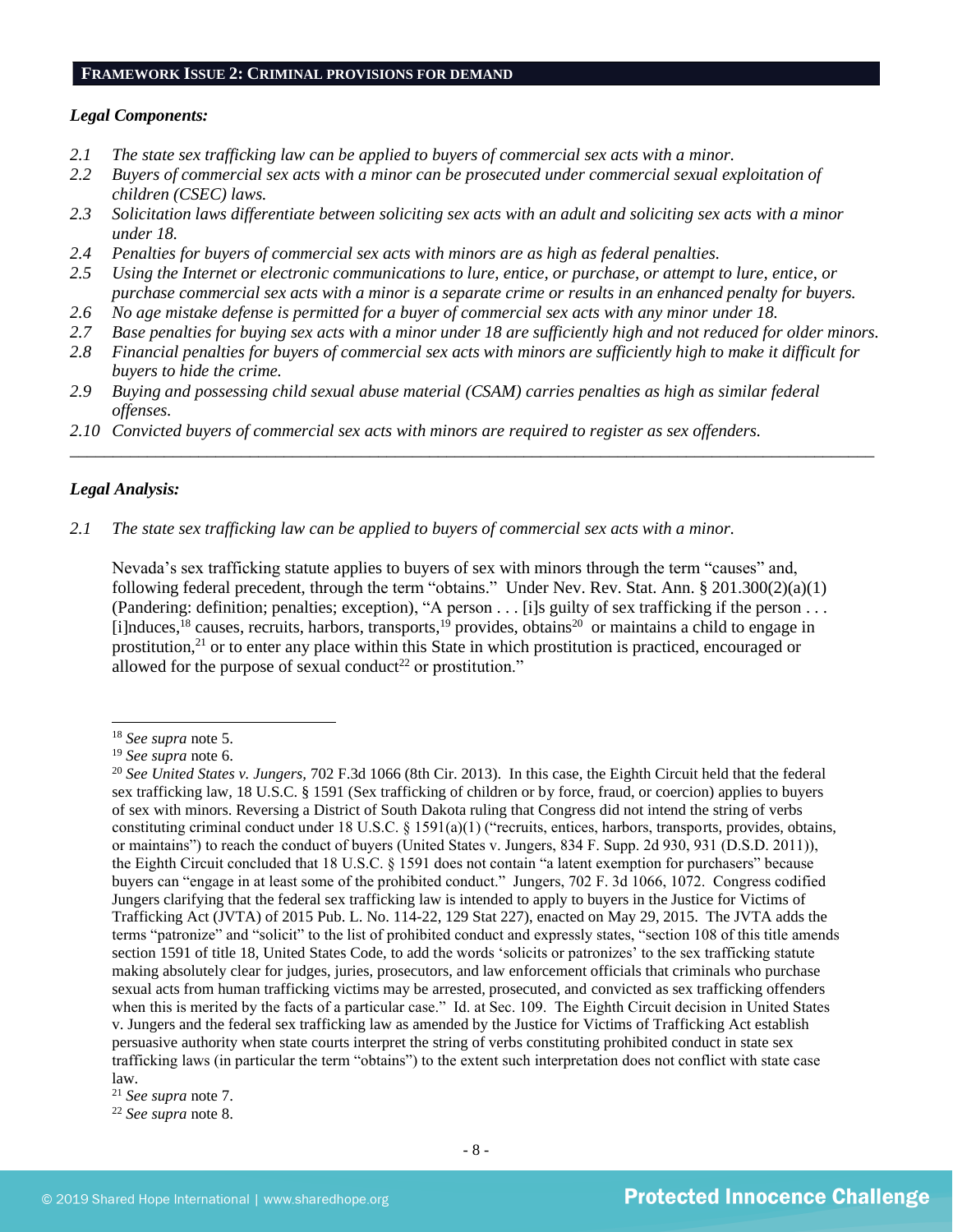- 2.1.1 Recommendation: Amend Nev. Rev. Stat. Ann. § 201.300 (Pandering: definition; penalties; exception) to clarify that buyer conduct is included as a violation of Nev. Rev. Stat. Ann. § 201.300 (Pandering: definition; penalties; exception).
- *2.2 Buyers of commercial sex acts with a minor can be prosecuted under commercial sexual exploitation of children (CSEC) laws.*<sup>23</sup>

Nev. Rev. Stat. Ann. § 201.354 (Engaging in prostitution or solicitation for prostitution: Penalty; exception) criminalizes buying sex with minors under 18. Nev. Rev. Stat. Ann. § 201.354(1) states, "It is unlawful for any person to engage in prostitution or solicitation therefor, except in a licensed house of prostitution." When the person solicited is under 18, the crime is a category D felony for a first violation, punishable by imprisonment for 1–4 years and a fine up to \$5,000. Nev. Rev. Stat. Ann. §§ 201.354(6)(a),<sup>24</sup> 193.130(2)(d). A second violation of Nev. Rev. Stat. Ann. § 201.354 with a child is a category C felony and is punishable 1–5 years and a possible fine up to \$10,000. Nev. Rev. Stat. Ann. §§ 201.354(6)(b), 193.130(2)(c). "[A] third or subsequent" violation of Nev. Rev. Stat. Ann. § 201.354 with a child is a category B felony, punishable by imprisonment for 1–6 years and a fine up to \$15,000, and "[t]he court shall not grant probation to or suspend the sentence of a person punished pursuant to this paragraph." Nev. Rev. Stat. Ann. § 201.354(6)(c).

#### *2.3 Solicitation laws differentiate between soliciting sex acts with an adult and soliciting sex acts with a minor under 18.*

Nev. Rev. Stat. Ann. § 201.354 (Engaging in prostitution or solicitation for prostitution; Penalty; exception) has different penalties for the solicitation of an adult and the solicitation of a minor. If the person solicited was 18 or older, the crime is a misdemeanor. Nev. Rev. Stat. Ann.  $\S 201.354(4)(a)$ .<sup>25</sup> If the person solicited was under 18, the crime is a category D felony for a first violation, a category C felony for a second violation, and a category B felony for a third or subsequent violation. Nev. Rev. Stat. Ann. § 201.354(6)(a)–(c).

Nev. Rev. Stat. Ann. § 207.030(1) (Prohibited acts; penalty), which states, "It is unlawful to: . . . (b) Offer or agree to engage in, engage in or aid and abet any act of prostitution," does not differentiate penalties based on the age of the person solicited. Each violation is a misdemeanor with increased penalties based on the number of charges within the previous 3 years. Nev. Rev. Stat. Ann. § 207.030(2).

*2.4 Penalties for buyers of commercial sex acts with minors are as high as federal penalties.*

Under Nev. Rev. Stat. Ann. § 201.300(2)(b)(2) (Pandering and sex trafficking: definition; penalties; exception),

A person . . . [w]ho is found guilty of sex trafficking . . . [a] child:

(I) If the child is less than 14 years of age when the offense is committed, is guilty of a category A felony and shall be punished by imprisonment in the state prison for life with the possibility of parole, with eligibility for parole beginning when a minimum of 15 years has been served, and may be further punished by a fine of not more than \$ 20,000.

(II) If the child is at least 14 years of age but less than 16 years of age when the offense is committed, is guilty of a category A felony and shall be punished by imprisonment in the state prison for life with the possibility of parole, with eligibility for parole beginning when a minimum of 10 years has been served, and may be further punished by a fine of not more than \$ 10,000. (III) If the child is at least 16 years of age but less than 18 years of age when the offense is committed, is guilty of a category A felony and shall be punished by imprisonment in the state

<sup>24</sup> *See supra* note [13.](#page-3-0)

<sup>&</sup>lt;sup>23</sup> In Nevada, counties also regulate prostitution laws and have additional offenses that could apply to buyers of commercial sex with minors. Some counties also allow for the operation of licensed houses of prostitution. *See infra* Appendix A for a list of some county and city ordinances applicable to buyers.

<sup>25</sup> *See supra* note [13.](#page-3-0)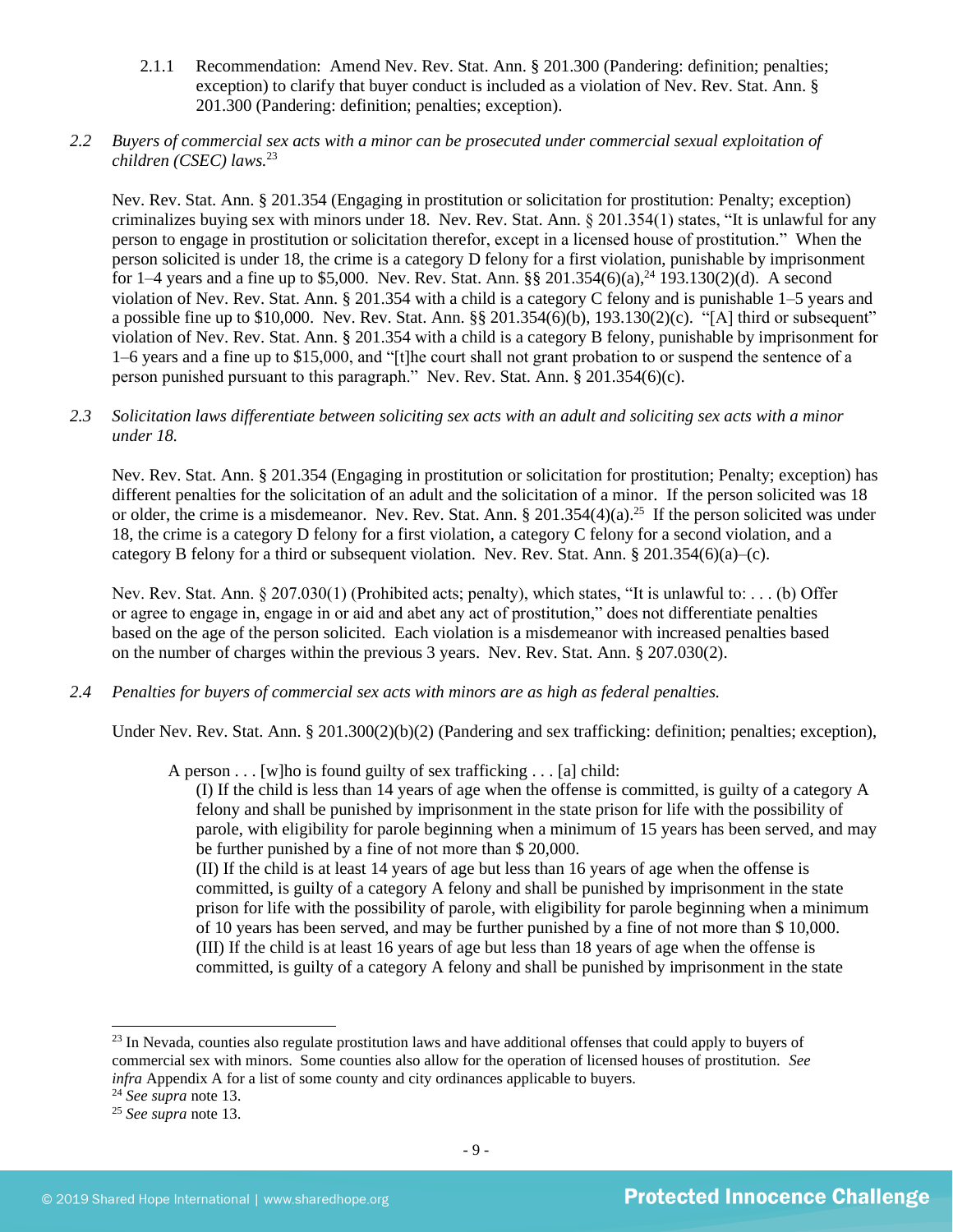prison for life with the possibility of parole, with eligibility for parole beginning when a minimum of 5 years has been served, and may be further punished by a fine of not more than \$ 10,000.

In addition, pursuant to Nev. Rev. Stat. Ann. § 201.352 (Additional fine for pandering child and conspiring to pander child), if the victim is a child at the time of a violation of Nev. Rev. Stat. Ann. § 201.300(2) and "physical force or violence or the immediate threat of physical force or violence is used upon the child, the court may . . . impose a fine of not more than \$500,000." There are also heightened penalties for acts of conspiracy. Nev. Rev. Stat. Ann. § 201.352(2).

Furthermore, pursuant to Nev. Rev. Stat. Ann. § 201.300(2)(b)(2) (Pandering and sex trafficking: definition; penalties; exception), "[a] court shall not grant probation to or suspend the sentence of a person convicted of sex trafficking a child pursuant to subsection 2."

For a violation of Nev. Rev. Stat. Ann. § 201.354 (Engaging in prostitution or solicitation for prostitution: Penalty; exception), when the person solicited was under 18, a first violation is a category D felony punishable by imprisonment for  $1-4$  years and a fine up to \$5,000. Nev. Rev. Stat. Ann. §§ 201.354(6)(a),<sup>26</sup> § 193.130(2)(d). A second violation of Nev. Rev. Stat. Ann. § 201.354 with a child is a category C felony and is punishable 1–5 years and a possible fine up to \$10,000. Nev. Rev. Stat. Ann. §§ 201.354(6)(b), 193.130(2)(c). "[A] third or subsequent" violation of Nev. Rev. Stat. Ann. § 201.354 with a child is a category B felony, punishable by imprisonment for 1–6 years and a fine up to \$15,000, and "[t]he court shall not grant probation to or suspend the sentence of a person punished pursuant to this paragraph." Nev. Rev. Stat. Ann. § 201.354(6)(c).

A violation of Nev. Rev. Stat. Ann. § 207.030(1) (Prohibited acts; penalty) is a misdemeanor punishable by imprisonment in the county jail for up to 6 months, a fine not to exceed \$1,000, or both. Nev. Rev. Stat. Ann. §§ 207.030(2)(a), 193.150(1). Second violations occurring within 3 years of a first violation will result in imprisonment in the county jail between 30 days and 6 months and a fine of \$250–\$1,000. Nev. Rev. Stat. Ann. § 207.030(2)(b). A third or subsequent violation "occurring within 3 years after the first violation" are punishable by imprisonment in the county jail for 6 months and a fine of \$250–\$1,000. Nev. Rev. Stat. Ann.  $$207.030(2)(c).$ 

<span id="page-9-0"></span>In comparison, if the victim is under the age of 14, a conviction under the Trafficking Victims Protection Act  $(TVPA)^{27}$  for child sex trafficking is punishable by 15 years to life imprisonment and a fine not to exceed \$250,000. 18 U.S.C. §§ 1591(b)(1),  $3559(a)(1)$ ,  $3571(b)(3)$ . If the victim is between the ages of 14–17, a conviction is punishable by 10 years to life imprisonment and a fine not to exceed \$250,000. 18 U.S.C. §§ 1591(b)(2),  $3559(a)(1)$ ,  $3571(b)(3)$ . A conviction is punishable by mandatory life imprisonment, however, if the buyer has a prior conviction for a federal sex offense<sup>28</sup> against a minor. 18 U.S.C. § 3559(e)(1). To the extent buyers can be prosecuted under other federal CSEC laws,<sup>29</sup> a

<sup>29</sup> 18 U.S.C. §§ 2251A(b) (Selling or buying of children), 2251(a) (Sexual exploitation of children), 2423(a) (Transportation of a minor with intent for minor to engage in criminal sexual activity), 2422(a) (Coercion and enticement), 2252(a)(2), (a)(4) (Certain activities relating to material involving the sexual exploitation of minors).

<sup>26</sup> *See supra* note [13.](#page-3-0)

<sup>&</sup>lt;sup>27</sup> Trafficking Victims Protection Act (TVPA) of 2000, Pub. L. No. 106-386, 114 Stat. 1464, 1466 (codified in scattered sections of 18 and 22 U.S.C.).

<sup>&</sup>lt;sup>28</sup> Pursuant to 18 U.S.C. § 3559(e)(2), "federal sex offense" is defined as

<span id="page-9-1"></span>an offense under section 1591 [18 USCS § 1591] (relating to sex trafficking of children), 2241 [18 USCS § 2241] (relating to aggravated sexual abuse), 2242 [18 USCS § 2242] (relating to sexual abuse),  $2244(a)(1)$  [18 USCS §  $2244(a)(1)$ ] (relating to abusive sexual contact),  $2245$  [18 USCS § 2245] (relating to sexual abuse resulting in death), 2251 [18 USCS § 2251] (relating to sexual exploitation of children), 2251A [18 USCS  $\S$  2251A] (relating to selling or buying of children), 2422(b) [18 USCS  $\S$  2422(b)] (relating to coercion and enticement of a minor into prostitution), or 2423(a) [18 USCS § 2423(a)] (relating to transportation of minors).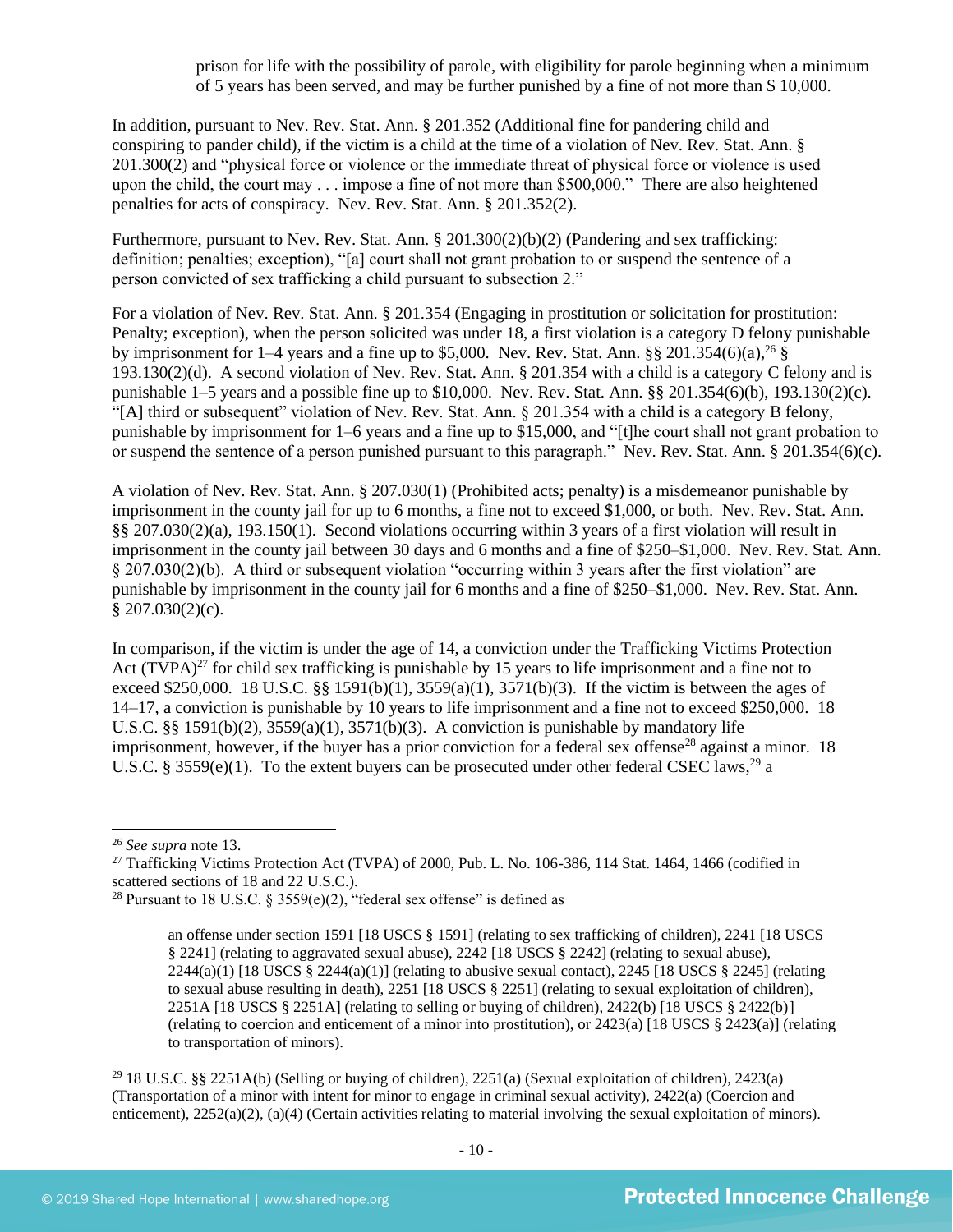conviction is punishable by penalties ranging from a fine not to exceed \$250,000 to life imprisonment and a fine not to exceed \$250,000.<sup>30</sup>

*2.5 Using the Internet or electronic communications to lure, entice, or purchase, or attempt to lure, entice, or purchase commercial sex acts with a minor is a separate crime or results in an enhanced penalty for buyers.*

Although Nevada does not have a statute specifically criminalizing using the Internet or other electronic communication to purchase commercial sex acts, such action can fall under Nev. Rev. Stat. Ann. § 201.560 (Definitions; exception; penalties). Pursuant to Nev. Rev. Stat. Ann. § 201.560,

1. Except as otherwise provided in subsection  $3<sup>31</sup>$  a person commits the crime of luring a child if the person knowingly contacts or communicates with or attempts to contact or communicate with:

<span id="page-10-0"></span>. . . .

(b) Another person whom he or she believes to be a child who is less than 16 years of age and at least 5 years younger than he or she is, regardless of the actual age of that other person, with the intent to solicit, persuade or lure the person to engage in sexual conduct.

. . . .

. . . .

4. A person who violates or attempts to violate the provisions of this section through the use of a computer, system or network:

(a) With the intent to engage in sexual conduct<sup>32</sup> with the child, person believed to be a child or person with mental illness or to cause the child, person believed to be a child or person with mental illness to engage in sexual conduct, is guilty of a category B felony and shall be punished by imprisonment in the state prison for a minimum term of not less than 1 year and a maximum term of not more than 10 years and may be further punished by a fine of not more than \$10,000; . . . .

## *2.6 No age mistake defense is permitted for a buyer of commercial sex acts with any minor under 18.*

A buyer is prohibited from asserting a mistake of age defense to charges of sex trafficking a minor under Nev. Rev. Stat. Ann. § 201.300(5) (Pandering and sex trafficking: definition; penalties; exception), which states,

In a prosecution for sex trafficking a child pursuant to subsection 2, it is not a defense that the defendant did not have knowledge of the victim's age, nor is reasonable mistake of age a valid defense to a prosecution conducted pursuant to subsection 2.

<sup>30</sup> 18 U.S.C. §§ 2251A(b) (conviction punishable by imprisonment for 30 years to life and a fine), 2251(e) (conviction punishable by imprisonment for 15–30 years and a fine), 2423(a) (conviction punishable by imprisonment for 10 years to life and a fine), 2422(a) (conviction punishable by a fine, imprisonment up to 20 years, or both), 2252(b) (stating that a conviction under subsection (a)(2) is punishable by imprisonment for  $5-20$  years and a fine, while a conviction under subsection (a)(4) is punishable by imprisonment up to 10 years, a fine, or both); *see also* 18 U.S.C. §§ 3559(a)(1) (classifying all of the above listed offenses as felonies), 3571(b)(3) (providing a fine up to \$250,000 for any felony conviction).

<sup>&</sup>lt;sup>31</sup> Nev. Rev. Stat. Ann. § 201.560(3) states, "The provisions of this section do not apply if the contact or communication is made or attempted with the intent to prevent imminent bodily, emotional or psychological harm to the child, person believed to be a child or person with mental illness."

<sup>&</sup>lt;sup>32</sup> For the purpose of Nev. Rev. Stat. Ann. § 201.560, "sexual conduct" is defined by referring to Nev. Rev. Stat. § 201.520, which defines the term as "1. Ordinary sexual intercourse 2. Anal intercourse; 3. Fellatio, cunnilingus or other oral-genital contact; 4. Physical contact by a person with the unclothed genitals or pubic area of another person for the purpose of arousing or gratifying the sexual desire of either person; 5. Penetration, however slight, by a person of an object into the genital or anal opening of the body of another person for the purpose of arousing or gratifying the sexual desire of either person; 6. Masturbation or the lewd exhibition of unclothed genitals; 7. Sadomasochistic abuse; or 8. Any lewd or lascivious act upon or with the body, or any part or member thereof, of another person." Nev. Rev. Stat. Ann. §§ 201.520, 201.560(6)(f).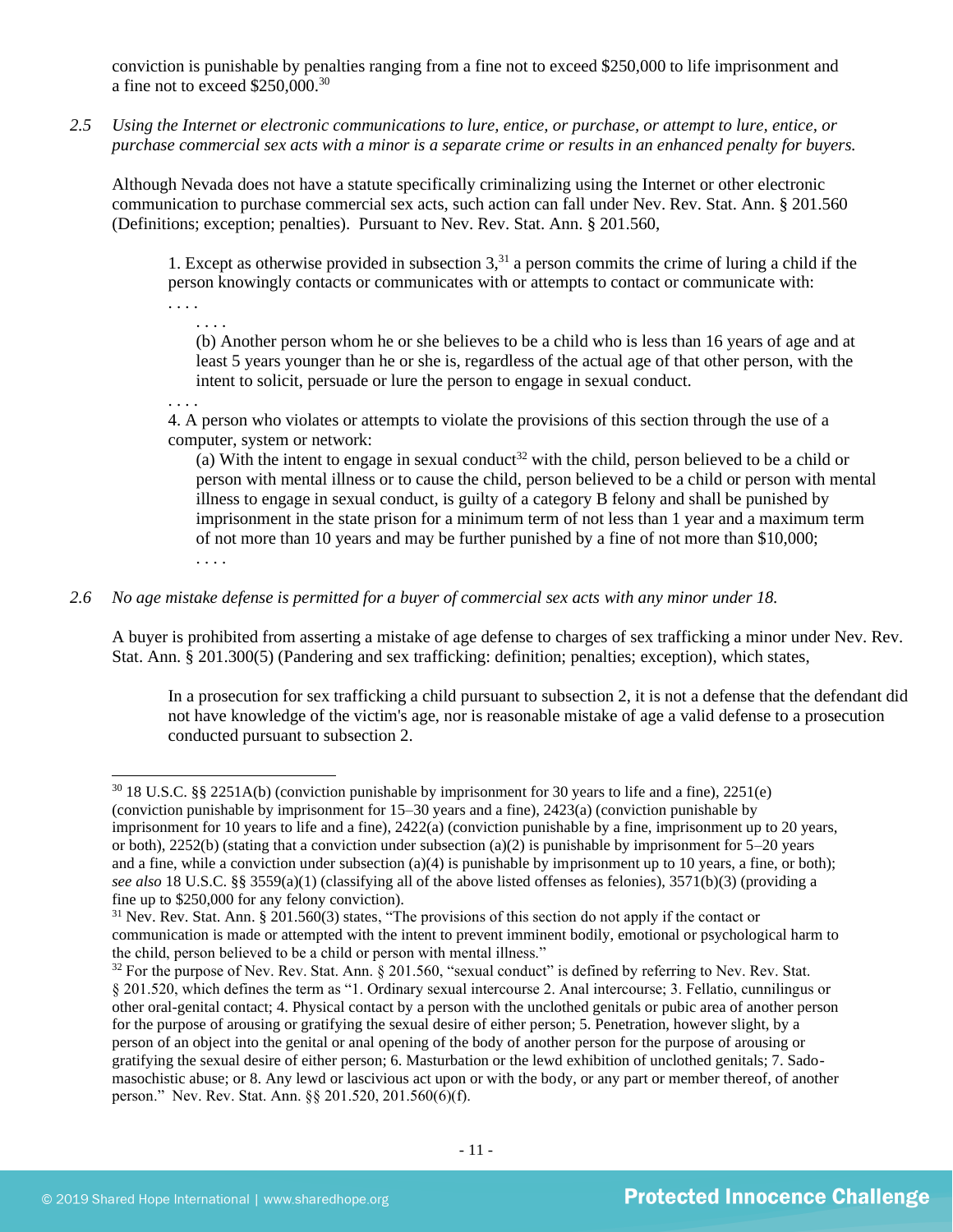Nev. Rev. Stat. Ann. § 201.354 (Engaging in prostitution or solicitation for prostitution: Penalty; exception) is silent on the availability of a defense based on age mistake.

- 2.6.1 Recommendation: Amend Nev. Rev. Stat. Ann. § 201.354 (Engaging in prostitution or solicitation for prostitution: Penalty; exception) to prevent a buyer from exercising a mistake of age defense.
- *2.7 Base penalties for buying sex acts with a minor under 18 are sufficiently high and not reduced for older minors.*

Nevada's trafficking law staggers penalties based on a minor's age, but penalties are sufficiently high even when the victim is an older minor. Nev. Rev. Stat. Ann.  $\S 201.300(2)(b)(2)$  (Pandering and sex trafficking: definition; penalties; exception) states,

A person  $\dots$  [w]ho is found guilty of sex trafficking  $\dots$  [a] child:

(I) If the child is less than 14 years of age when the offense is committed, is guilty of a category A felony and shall be punished by imprisonment in the state prison for life with the possibility of parole, with eligibility for parole beginning when a minimum of 15 years has been served, and may be further punished by a fine of not more than \$ 20,000.

(II) If the child is at least 14 years of age but less than 16 years of age when the offense is committed, is guilty of a category A felony and shall be punished by imprisonment in the state prison for life with the possibility of parole, with eligibility for parole beginning when a minimum of 10 years has been served, and may be further punished by a fine of not more than \$ 10,000. (III) If the child is at least 16 years of age but less than 18 years of age when the offense is committed, is guilty of a category A felony and shall be punished by imprisonment in the state prison for life with the possibility of parole, with eligibility for parole beginning when a minimum of 5 years has been served, and may be further punished by a fine of not more than \$ 10,000.

In contrast, Nevada's buyer-applicable CSEC offense does not stagger penalties based on a minor's age, but penalties are not sufficiently high for a first conviction. If the victim is a minor, a first conviction under Nev. Rev. Stat. Ann. § 201.354 (Engaging in prostitution or solicitation for prostitution: Penalty; exception) is a category D felony punishable by imprisonment for  $1-4$  years. Nev. Rev. Stat. Ann. §§ 201.354(6)(a),<sup>33</sup> 193.130(2)(d).

*2.8 Financial penalties for buyers of commercial sex acts with minors are sufficiently high to make it difficult for buyers to hide the crime.*

A buyer convicted of sex trafficking under Nev. Rev. Stat. Ann. § 201.300 (Pandering and sex trafficking: definition; penalties; exception) may be punished by a fine of not more than \$20,000 if the minor is under 14 years old at the time of the offense and a fine of not more than \$10,000 if the minor is at least 14 years old but less than 18 years old at the time of the offense. Nev. Rev. Stat. Ann. § 201.300(2)(b)(2). In addition, under Nev. Rev. Stat. Ann. § 201.35 (Additional fine for pandering child and conspiring to pander child), the court may impose a fine of not more than \$500,000 for a violation of Nev. Rev. Stat. Ann. § 201.300 if the victim is a child at the time of the offense and "physical force or violence or the immediate threat of physical force or violence is used upon the child."

Financial penalties are also available under Nevada's solicitation law. When the person solicited was under 18, a first violation of Nev. Rev. Stat. Ann. § 201.354 (Engaging in prostitution or solicitation for prostitution: Penalty; exception) is a category D felony punishable by a fine not to exceed \$5,000. Nev. Rev. Stat. Ann. §§  $201.354(6)(a)$ ,<sup>34</sup> 193.130(2)(d). A second violation of Nev. Rev. Stat. Ann. § 201.354 when the person solicited was a child is a category C felony punishable by a possible fine up to \$10,000, and a third or subsequent violation of Nev. Rev. Stat. Ann. § 201.354 with a child is a category B felony punishable by a possible fine up to \$15,000. Nev. Rev. Stat. Ann. § 201.354(6)(b)–(c). A violation of Nev. Rev. Stat. Ann. § 207.030(1)(b)

<sup>33</sup> *See supra* note [13.](#page-3-0)

<sup>34</sup> *See supra* note [13.](#page-3-0)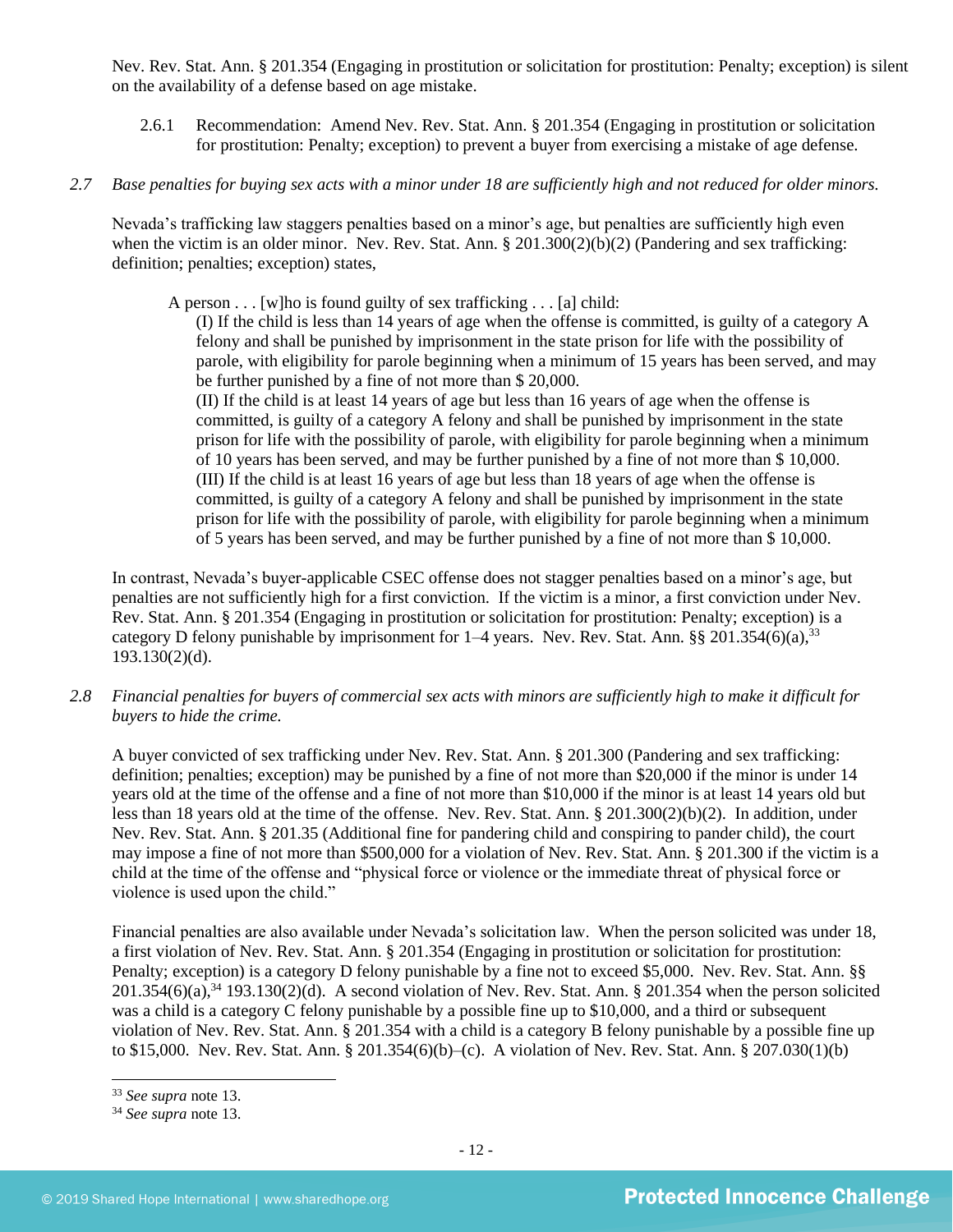(Prohibited acts; penalty) is a misdemeanor punishable by a possible fine not to exceed \$1,000 for the first violation and a fine of \$250–\$1,000 for subsequent violations occurring within 3 years of the first violation. Nev. Rev. Stat. Ann. §§ 207.030(2), 193.150(1).

A buyer may also be ordered to pay restitution for violations of Nev. Rev. Stat. Ann. § 201.300 (Pandering and sex trafficking: definition; penalties; exception), pursuant to Nev. Rev. Stat. Ann. § 201.325(2)<sup>35</sup> (Power of court to order restitution), which states,<sup>36</sup>

Restitution ordered pursuant to this section may include, without limitation:

<span id="page-12-1"></span><span id="page-12-0"></span>(a) The cost of medical and psychological treatment, including, without limitation, physical and occupational therapy and rehabilitation;

(b) The cost of transportation, temporary housing and child care;

(c) The return of property, the cost of repairing damaged property or the full value of the property if it is destroyed or damaged beyond repair;

(d) Expenses incurred by a victim in relocating away from the defendant or his or her associates, if the expenses are verified by law enforcement to be necessary for the personal safety of the victim; (e) The cost of repatriation of the victim to his or her home country, if applicable; and

<span id="page-12-2"></span>(f) Any and all other losses suffered by the victim as a result of the violation of any provision of NRS 201.300 . . . .

Generally, a court must award restitution where appropriate. Nev. Rev. Stat. Ann. § 176.033<sup>37</sup> (Sentence of imprisonment required or permitted by statute: Definite period for misdemeanor or gross misdemeanor; minimum and maximum term for felony unless definite term required by statute; restitution; modification of sentence). Specifically, Nev. Rev. Stat. Ann. § 176.033 states, "[i]f a sentence of imprisonment is required or permitted by statute, the court shall: . . . [i]f restitution is appropriate, set an amount for each victim of the offense . . . ."

Buyers are subject to asset forfeiture for violations of sex trafficking under Nev. Rev. Stat. Ann. § 201.300 (Pandering and sex trafficking: definition; penalties; exception). Pursuant to Nev. Rev. Stat. Ann. § 201.351(1) (Forfeiture of assets derived from or relating to pandering child; temporary restraining order to preserve property subject to forfeiture; use of proceeds derived from forfeiture), "All assets derived from or relating to any violation of NRS 201.300 [Pandering and sex trafficking: definition; penalties; exception] . . . are subject to forfeiture pursuant to NRS 179.121 [Forfeiture of personal property and conveyances used in the commission of crime] and a proceeding for their forfeiture may be brought pursuant to NRS 179.1156 to 179.121, inclusive."

Nev. Rev. Stat. Ann. § 179.121(a), (e) establishes forfeiture of "[a]ll personal property, including, without limitation, any tool, substance, weapon, machine, computer, money or security, which is used as an instrumentality in any of the following crimes," including Nev. Rev. Stat. Ann. § 201.300 (Pandering and sex trafficking: Definitions; penalties; exception). Nev. Rev. Stat. Ann. § 179.121 (Forfeiture of personal property and conveyances used in the commission of crime) also provides, with certain limited exceptions, that "all conveyances, including aircraft, vehicles or vessels, which are used or intended for use during the commission of a felony . . . are subject to forfeiture."

In addition, pursuant to Nev. Rev. Stat. Ann. § 200.760 (Forfeiture) and § 179.121 (Forfeiture of personal property and conveyances used in the commission of crime), buyers face civil asset forfeiture for possession of child sexual abuse material (CSAM) or forfeiture of proceeds attributable to commission of a felony. Pursuant

 $35$  The text of Nev. Rev. Stat. Ann. § 201.325 cited here and elsewhere in this report includes amendments made by the enactment of Assembly Bill 166 during the 80th Session of the Nevada Legislature (effective June 5, 2019). <sup>36</sup> Pursuant to Nev. Rev. Stat. Ann. § 200.4631(4), "victim' means any person: (a) Against whom a violation of any provision of [Nev. Rev. Stat. Ann. § 201.300 [Pandering and sex trafficking: definition; penalties; exception] has been committed; or (b) Who is the surviving child of such a person."

 $37$  The text of Nev. Rev. Stat. Ann. § 176.033 cited here and elsewhere in this report includes amendments made by the enactment of Assembly Bill 236 during the 80th Session of the Nevada Legislature (effective July 1, 2020).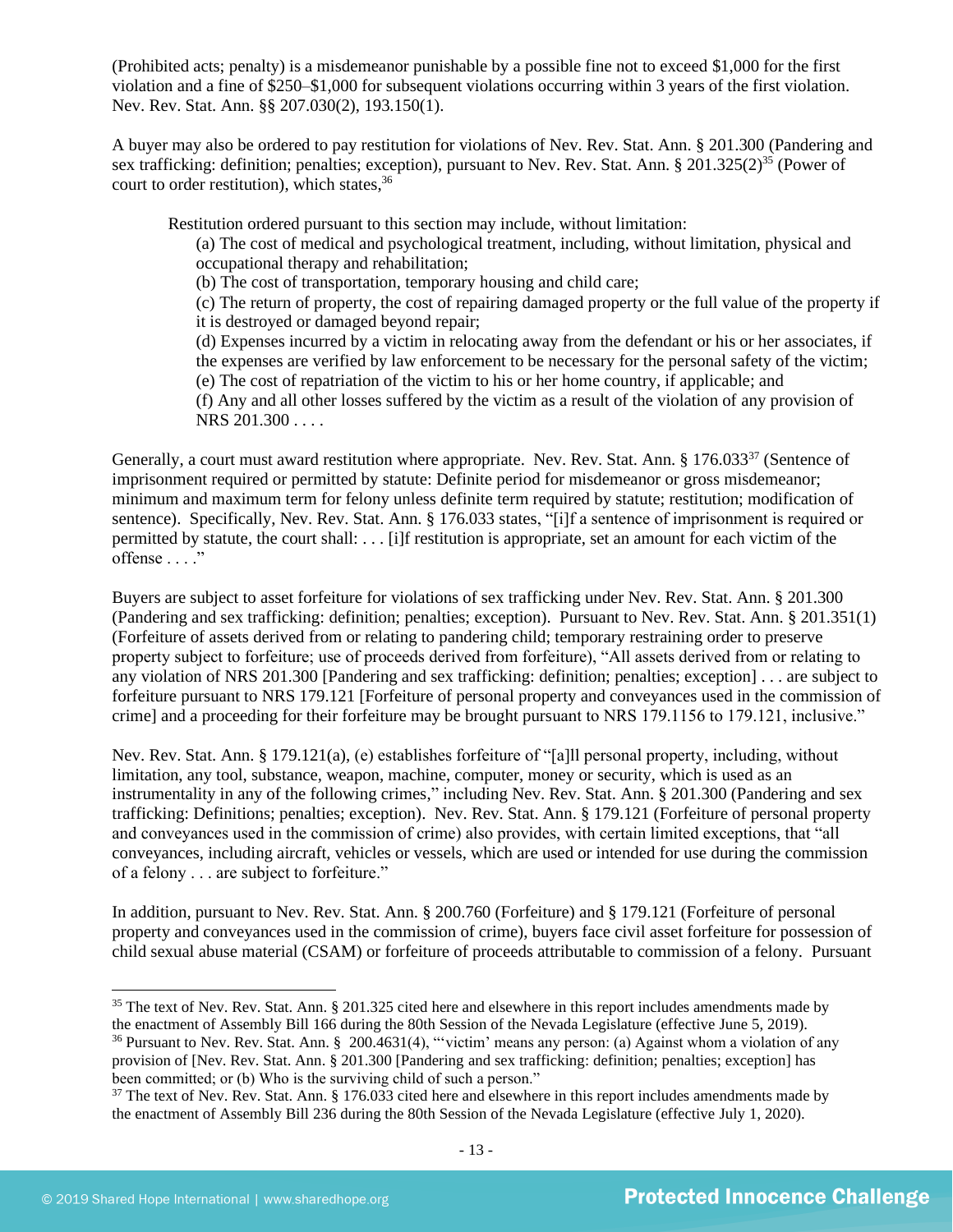to Nev. Rev. Stat. Ann. § 200.760, "[a]ll assets derived from or relating to any violation of NRS . . . 200.710 to 200.730 [including 200.727(1) (Use of Internet to control visual representation depicting sexual conduct of person under 16 years of age; penalties) and 200.730 (Possession of visual representation depicting sexual conduct of person under 16 years of age unlawful; penalties)], inclusive . . . are subject to forfeiture. A proceeding for their forfeiture may be brought pursuant to NRS 179.1156 to 179.119, inclusive."

## *2.9 Buying and possessing child sexual abuse material (CSAM) carries penalties as high as similar federal offenses.*

Pursuant to Nev. Rev. Stat. Ann. § 200.730 (Possession of visual representation depicting sexual conduct of person under 16 years of age unlawful; penalties), a person is guilty of a felony "who knowingly and willfully has in his or her possession for any purpose any film, photograph or other visual presentation depicting a person under the age of 16 years as the subject of a sexual portrayal<sup>38</sup> or engaging in or simulating, or assisting others to engage in or simulate, sexual conduct."<sup>39</sup> A first violation is a category B felony punishable by imprisonment for 1–6 years and a possible fine not to exceed \$5,000. Nev. Rev. Stat. Ann. § 200.730(1). Second and subsequent violations are category A felonies punishable by imprisonment for 1 year to life imprisonment, with the possibility of parole, and a possible fine of \$5,000. Nev. Rev. Stat. Ann. § 200.730(2).

Additionally, pursuant to Nev. Rev. Stat. Ann. § 200.727(1) (Use of Internet to control visual representation depicting sexual conduct of person under 16 years of age; penalties),

<span id="page-13-1"></span><span id="page-13-0"></span>Any person who, knowingly, willfully and with the specific intent to view any film, photograph or other visual presentation depicting a person under the age of 16 years engaging in or simulating sexual conduct,<sup>40</sup> uses the Internet to control such a film, photograph or other visual presentation is guilty of: (a) For the first offense, a category C felony and shall be punished as provided in NRS 193.130 [Categories and punishment of felonies].

(b) For any subsequent offense, a category B felony and shall be punished by imprisonment in the state prison for a minimum term of not less than 1 year and a maximum term of not more than 6 years, and may be further punished by a fine of not more than \$5,000.

As a category C felony, the first violation is punishable by imprisonment for 1–5 years and a possible fine not to exceed \$10,000. Nev. Rev. Stat. Ann. § 193.130(2)(c).

Additionally, asset forfeiture exists for a violation of this provision. Nev. Rev. Stat. Ann. § 200.760. Pursuant to Nev. Rev. Stat. Ann. § 200.760 (Forfeiture), "All assets derived from or relating to any violation of . . . 200.710 to 200.730 [Unlawful to use minor in producing pornography or as subject of sexual portrayal in performance; Promotion of sexual performance of minor unlawful; Preparing, advertising or distributing materials depicting pornography involving minor unlawful; Use of Internet to control visual presentation depicting sexual conduct of person under 16 years of age; Possession of visual presentation depicting sexual conduct of person under 16 years of age unlawful], inclusive . . . are subject to forfeiture."

Domestic minor sex trafficking victims under 16 who "appeared in any film, photograph or other visual presentation engaging in sexual conduct and who suffered personal or psychological injury as a result," also have a civil cause of action against buyers. Nev. Rev. Stat. Ann. § 41.1396(1). Pursuant to Nev. Rev. Stat. Ann. § 41.1396(1) (Action for damages for injury suffered by victim of pornography involving

 $38$  "Sexual portrayal" is defined as "the depiction of a person in a manner which appeals to the prurient interest in sex and which does not have serious literary, artistic, political or scientific value." Nev. Rev. Stat. Ann.  $$200.700(4)$ 

 $39$  "Sexual conduct" is defined as "sexual intercourse, lewd exhibition of the genitals, fellatio, cunnilingus, bestiality, anal intercourse, excretion, sado-masochistic abuse, masturbation, or the penetration of any part of a person's body or of any object manipulated or inserted by a person into the genital or anal opening of the body of another." Nev. Rev. Stat. Ann. § 200.700(3).

<sup>&</sup>lt;sup>40</sup> Nev. Rev. Stat. Ann. § 200.727(2) states, "As used in this section, 'sexual conduct' means sexual intercourse, fellatio, cunnilingus, bestiality, anal intercourse, excretion, sado-masochistic abuse, masturbation, or the penetration of any object manipulated or inserted by a person into the genital or anal opening of the body of another."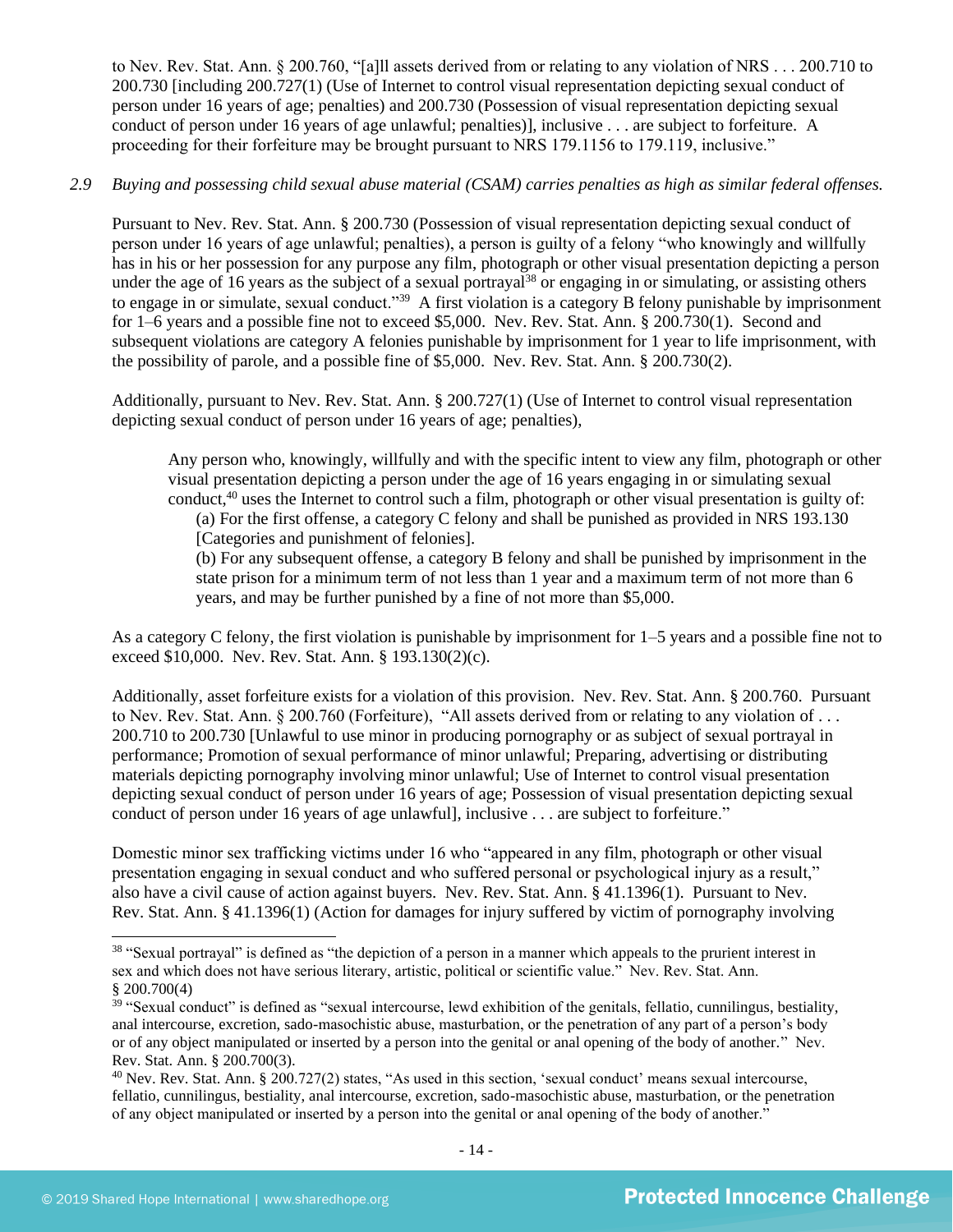minors; presumed statutory damages; attorney's fees and costs; protection of victim's identity; limitation on defenses),

Any person who, while under the age of 16 years, appeared in any film, photograph or other visual presentation engaging in sexual conduct<sup>41</sup> and who suffered personal or psychological injury as a result may bring an action against any person who, while over the age of 18 years, knowingly and willfully:

<span id="page-14-0"></span>(a) Promoted the film, photograph or other visual presentation;

(b) Possessed the film, photograph or other visual presentation; or

(c) Used the Internet to control the film, photograph or other visual presentation, with the specific intent to view the film, photograph or other visual presentation.

In this civil action, a successful plaintiff is entitled to "recover the plaintiff's actual damages, which shall be deemed to be at least \$150,000, plus attorney's fees and costs." Nev. Rev. Stat. Ann. § 41.1396(2).

In comparison, a federal conviction for possession of child sexual abuse material  $(CSAM)^{42}$  is generally punishable by imprisonment for 5–20 years and a fine not to exceed \$250,000.<sup>43</sup> Subsequent convictions, however, are punishable by imprisonment up to 40 years and a fine not to exceed \$250,000.<sup>44</sup>

2.9.1 Recommendation: Amend Nev. Rev. Stat. Ann. § 200.730 (Possession of visual representation depicting sexual conduct of person under 16 years of age unlawful; penalties) to increase the penalty to reflect the seriousness of the offense.

## *2.10 Convicted buyers of commercial sex acts with minors are required to register as sex offenders*.

Any person convicted of "a crime against a child" or deemed a "sex offender" must register. Nev. Rev. Stat. Ann. § 179D.441(1). Under Nev. Rev. Stat. Ann. § 179D.0357<sup>45</sup> ("Crime against a child" defined), a

"Crime against a child" means any of the following offenses if the victim of the offense was less than 18 years of age when the offense was committed:

3. Involuntary servitude of a child … unless the offender is the parent or guardian of the victim.

<span id="page-14-1"></span>. . . .

 $41$  Nev. Rev. Stat. Ann. § 41.1396(5)(b) states, "Sexual conduct' means sexual intercourse, fellatio, cunnilingus, bestiality, anal intercourse, excretion, sado-masochistic abuse, masturbation, or the penetration of any object manipulated or inserted by a person into the genital or anal opening of the body of another."

<sup>&</sup>lt;sup>42</sup> 18 U.S.C. §§ 2252(a)(2), (a)(4) (Certain activities relating to material involving the sexual exploitation of minors),  $2252A(a)(2)$ –(3) (Certain activities relating to material constituting or containing child pornography), 1466A(a), (b) (Obscene visual representations of the sexual abuse of children).

<sup>&</sup>lt;sup>43</sup> 18 U.S.C. §§ 2252(b) (stating that a conviction under subsection (a)(2) is punishable by imprisonment for 5–20 years and a fine, while a conviction under subsection (a)(4) is punishable by imprisonment up to 10 years, a fine, or both),  $2252A(b)(1)$  (a conviction is punishable by imprisonment for 5–20 years and a fine),  $1466A(a)$ , (b) (stating that a conviction under subsection (a) is "subject to the penalties provided in section  $2252A(b)(1)$ ," imprisonment for 5–20 years and a fine, while a conviction under subsection (b) is "subject to the penalties provided in section 2252A(b)(2)," imprisonment up to 10 years, a fine, or both); *see also* 18 U.S.C. §§ 3559(a)(1) (classifying all of the above listed offenses as felonies), 3571(b)(3) (providing a fine up to \$250,000 for any felony conviction).

<sup>&</sup>lt;sup>44</sup> 18 U.S.C. §§ 2252(b) (stating if a person has a prior conviction under subsection (a)(2), or a list of other statutes, a conviction is punishable by a fine and imprisonment for 15–40 years, but if a person has a prior conviction under subsection (a)(4), or a list of other statutes, a conviction is punishable by a fine and imprisonment for  $10-20$  years),  $2252A(b)(1)$  (stating if a person has a prior conviction under subsection (a)(2), (a)(3), or a list of other statutes, a conviction is punishable by a fine and imprisonment for  $15-40$  years),  $1466A(a)$ , (b) (stating that the penalty scheme for section 2252A(b) applies); *see also* 18 U.S.C. §§ 3559(a)(1) (classifying all of the above listed offenses as felonies), 3571(b)(3) (providing a fine up to \$250,000 for any felony conviction).

<sup>&</sup>lt;sup>45</sup> The text of Nev. Rev. Stat. Ann. § 179D.0357 cited here and elsewhere in this report includes amendments made by the enactment of Assembly Bill 166 during the 80th Session of the Nevada Legislature (effective June 5, 2019).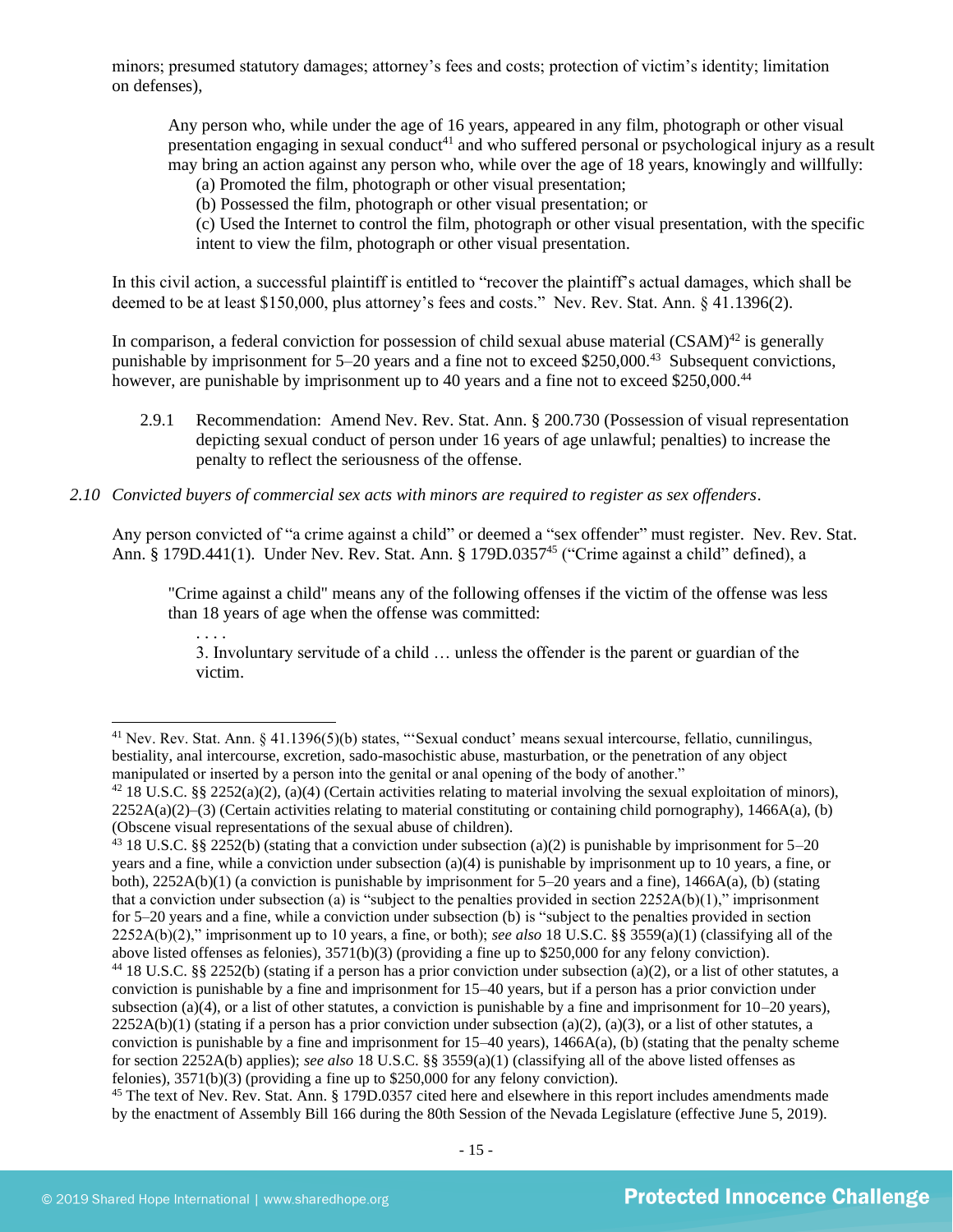4. An offense involving sex trafficking pursuant to subsection 2 of NRS 201.300 [Pandering and sex trafficking: definition; penalties; exception] or prostitution pursuant to NRS 201.320 [Living from earnings of prostitute; penalty]  $\dots$ 

5. An attempt to commit an offense listed in this section.

. . . .

A "sex offender" is defined to include "a person who, after July 1, 1956, is or has been convicted of a sexual offense listed in NRS 179D.097 ["Sexual offense" defined]." Nev. Rev. Stat. Ann. § 179D.095(1) ("Sex offender" defined). Pursuant to Nev. Rev. Stat. Ann. § 179D.097(1) a "sexual offense" is defined to include the following offenses:

. . . .

(c) Statutory sexual seduction pursuant to NRS 200.368.

. . . .

(g) Abuse of a child pursuant to NRS 200.508, if the abuse involved sexual abuse or sexual exploitation.

(h) An offense involving pornography and a minor pursuant to NRS 200.710 to 200.730 [Unlawful to use minor in producing pornography or as subject of sexual portrayal in performance, Promotion of sexual performance of minor unlawful, Preparing, advertising or distributing materials depicting pornography involving minor unlawful; penalty, Use of Internet to control visual presentation depicting sexual conduct of person under 16 years of age, Possession of visual presentation depicting sexual conduct of person under 16 years of age unlawful; penalties] , inclusive.

(i) Incest pursuant to NRS 201.180.

. . . .

(l) Lewdness with a child pursuant to NRS 201.230.

. . . .

(n) Sexual conduct between certain employees of a school or volunteers at a school and a pupil pursuant to NRS 201.540(p) Luring a child . . . if punished as a felony.

(q) Sex trafficking pursuant to NRS 201.300 [Pandering and sex trafficking: definition; penalties; exception].

(r) Any other offense that has an element involving a sexual act or sexual conduct with another. . . . .

Therefore, a buyer could potentially be required to register as a sex offender either for a conviction of sex trafficking pursuant to Nev. Rev. Stat. Ann. § 201.300 (Pandering and sex trafficking: definition; penalties; exception) or for a conviction under Nev. Rev. Stat. Ann. § 201.354(6)<sup>46</sup> (Engaging in prostitution or solicitation for prostitution: Penalty; exception) or § 207.030(b) (Prohibited acts; penalty) since both of these offenses that have "an element involving a sexual act or sexual conduct with another." Nev. Rev. Stat. Ann. § 179D.097(1).

However, notably, under Nev. Rev. Stat. Ann. § 179D.097(2) ("Sexual offense" defined),

Except for the offenses described in paragraphs (n) and (o) of subsection 1, the term does not include an offense involving consensual sexual conduct if the victim was:

(a) An adult, unless the adult was under the custodial authority of the offender at the time of the offense; or

(b) At least 13 years of age and the offender was not more than 4 years older than the victim at the time of the commission of the offense.

Therefore, since a court may view a domestic minor sex trafficking victim as consenting to the sexual conduct, some buyers who are not more than 4 years older than the victim may not be required to register as a "sex

<sup>46</sup> *See supra* note [13.](#page-3-0)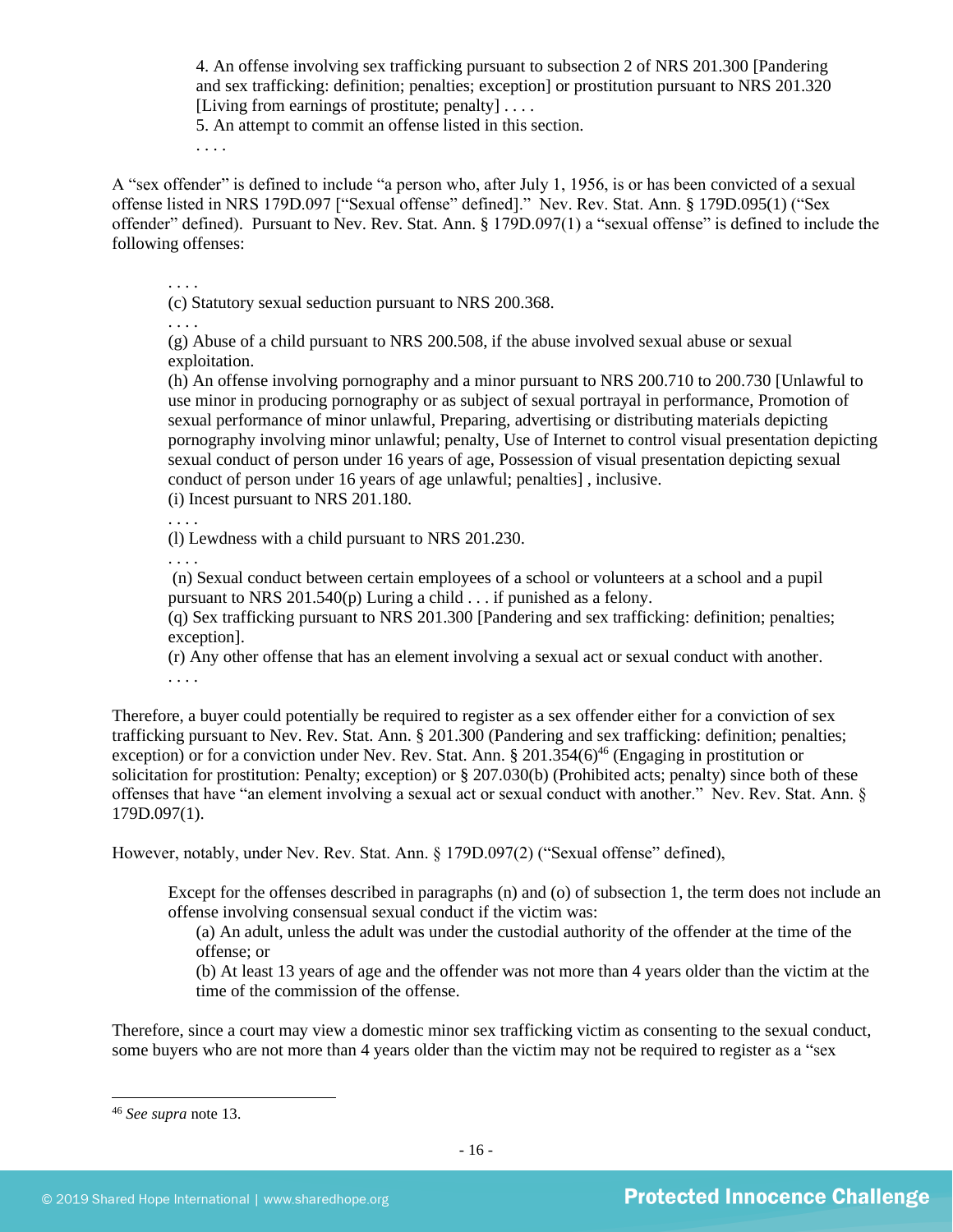offender" under Nev. Rev. Stat. Ann. § 179D.097, but would be required to register for having committed a "crime against a child" under Nev. Rev. Stat. Ann. § 179D.0357.

Pursuant to Nev. Rev. Stat. Ann. § 179D.115<sup>47</sup> ("Tier II offender" defined),

"Tier II offender" means an offender convicted of a crime against a child or a sex offender, other than a Tier III offender, whose crime against a child is punishable by imprisonment for more than 1 year or whose sexual offense:

1. If committed against a child, constitutes:

(a) Luring a child pursuant to NRS 201.560 [Definitions; exception; penalties], if punishable as a felony;

(b) Abuse of a child pursuant to NRS 200.508 [Abuse, neglect or endangerment of child: penalties; definitions], if the abuse involved sexual abuse or sexual exploitation;

(c) An offense involving pandering sex trafficking pursuant to NRS 201.300 [Pandering and sex trafficking: Definition; penalties; exception] or prostitution pursuant to NRS 201.320 [Living from earnings of prostitute; penalty]  $\dots$ ;

(d) An offense involving pornography and a minor pursuant to NRS 200.710 to 200.730,<sup>48</sup> inclusive; or

(e) Any other offense that is comparable to or more severe than the offenses described in 34 U.S.C. § 20911(3);

2. Involves an attempt or conspiracy to commit any offense described in subsection 1;

3. If committed in another jurisdiction, is an offense that, if committed in this State, would be an offense listed in this section. This subsection includes, without limitation, an offense prosecuted in:

(a) A tribal court; or

(b) A court of the United States or the Armed Forces of the United States; or

4. Is committed after the person becomes a Tier I offender if any of the person's sexual offenses constitute an offense punishable by imprisonment for more than 1 year.

<sup>&</sup>lt;sup>47</sup> The text of Nev. Rev. Stat. Ann. § 179D.115 cited here and elsewhere in this report includes amendments made by the enactment of Assembly Bill 166 during the 80th Session of the Nevada Legislature (effective June 5, 2019).  $^{48}$  Nev. Rev. Stat. Ann. §§ 200.710 (Unlawful to use minor in producing pornography or as subject of sexual portrayal in performance), 200.720 (Promotion of sexual performance of minor unlawful), 200.725 (Preparing, advertising or distributing materials depicting pornography involving minor unlawful; penalty), 200.727 (Use of Internet to control visual presentation depicting sexual conduct of person under 16 years of age; penalties), and 200.730 (Possession of visual presentation depicting sexual conduct of person under 16 years of age unlawful; penalties).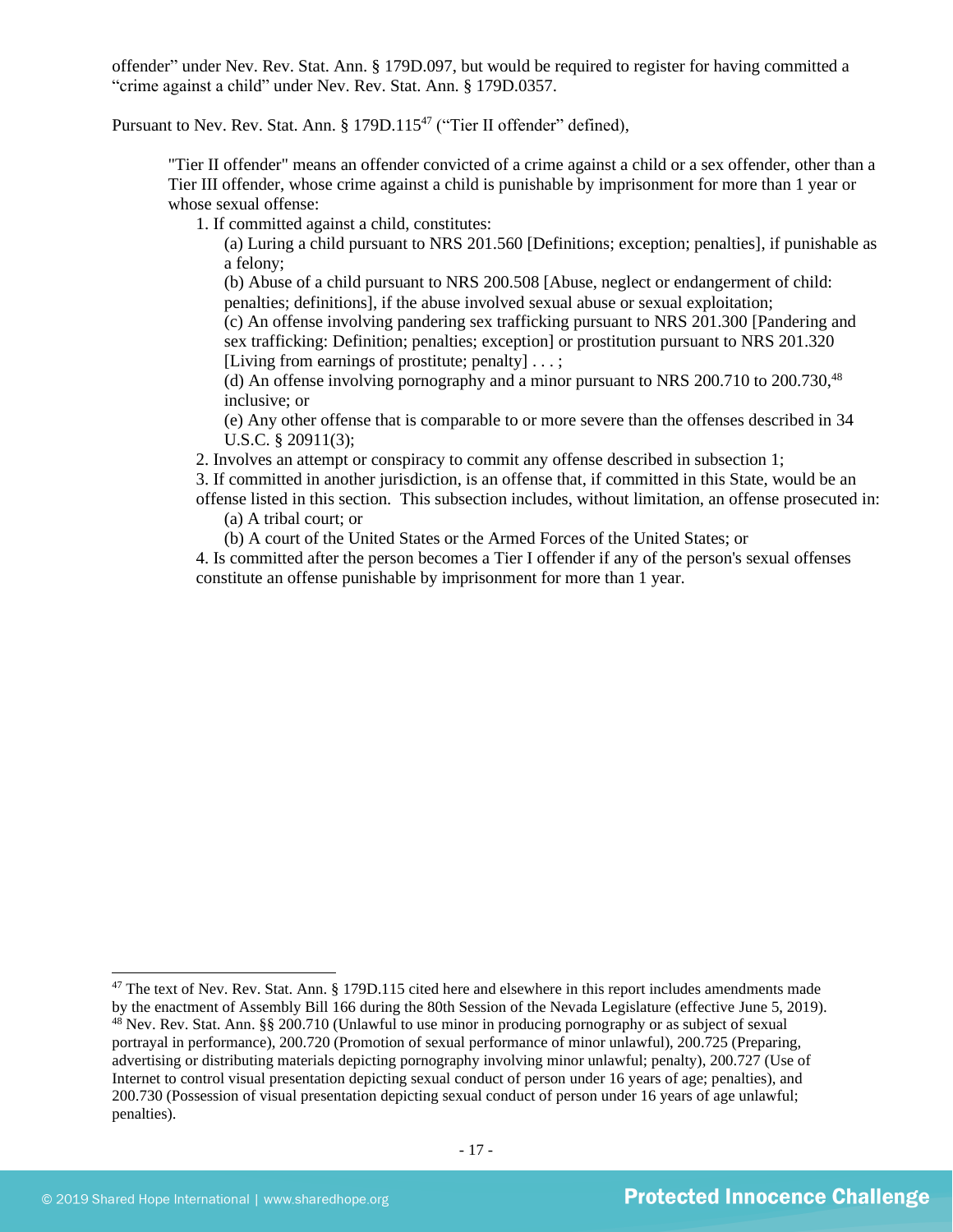#### **FRAMEWORK ISSUE 3: CRIMINAL PROVISIONS FOR TRAFFICKERS**

#### *Legal Components:*

- *3.1 Penalties for trafficking a child for sexual exploitation are as high as federal penalties.*
- *3.2 Creating and distributing child sexual abuse material (CSAM) carries penalties as high as similar federal offenses.*
- *3.3 Using the Internet or electronic communications to lure, entice, recruit, or sell commercial sex acts with a minor is a separate crime or results in an enhanced penalty for traffickers.*
- *3.4 Financial penalties for traffickers, including asset forfeiture, are sufficiently high.*
- *3.5 Convicted traffickers are required to register as sex offenders.*
- *3.6 Laws relating to parental custody and termination of parental rights include sex trafficking or commercial sexual exploitation of children (CSEC) offenses as grounds for sole custody or termination in order to prevent traffickers from exploiting their parental rights as a form of control.*

*\_\_\_\_\_\_\_\_\_\_\_\_\_\_\_\_\_\_\_\_\_\_\_\_\_\_\_\_\_\_\_\_\_\_\_\_\_\_\_\_\_\_\_\_\_\_\_\_\_\_\_\_\_\_\_\_\_\_\_\_\_\_\_\_\_\_\_\_\_\_\_\_\_\_\_\_\_\_\_\_\_\_\_\_\_\_\_\_\_\_\_\_\_\_*

#### *Legal Analysis:*

*3.1 Penalties for trafficking a child for sexual exploitation are as high as federal penalties.* <sup>49</sup> 

A trafficker<sup>50</sup> who is found guilty of sex trafficking a child is subject to penalties pursuant to Nev. Rev. Stat. Ann. § 201.300(2)(b) (Pandering and sex trafficking: definition; penalties; exception), which states,

#### 2. A child:

. . . .

(I) If the child is less than 14 years of age when the offense is committed, is guilty of a category A felony and shall be punished by imprisonment in the state prison for life with the possibility of parole, with eligibility for parole beginning when a minimum of 15 years has been served, and may be further punished by a fine of not more than \$ 20,000.

(II) If the child is at least 14 years of age but less than 16 years of age when the offense is committed, is guilty of a category A felony and shall be punished by imprisonment in the state prison for life with the possibility of parole, with eligibility for parole beginning when a minimum of 10 years has been served, and may be further punished by a fine of not more than \$ 10,000. (III) If the child is at least 16 years of age but less than 18 years of age when the offense is committed, is guilty of a category A felony and shall be punished by imprisonment in the state prison for life with the possibility of parole, with eligibility for parole beginning when a minimum of 5 years has been served, and may be further punished by a fine of not more than \$ 10,000.

3. A court shall not grant probation to or suspend the sentence of a person convicted of sex trafficking a child pursuant to subsection 2.

Furthermore, pursuant to Nev. Rev. Stat. Ann. § 201.352 (Additional fine for pandering child and conspiring to pander child), if the victim is a child at the time of an offense and "physical force or violence or the immediate threat of physical force or violence is used upon the child," a trafficker who is convicted of Nev. Rev. Stat. Ann. § 201.300(2) may be fined \$500,000. There are also heightened penalties for acts of conspiracy. Nev. Rev. Stat. Ann. § 201.352(2).

<sup>49</sup> *See supra* Components 1.1 and 1.2 for full discussion of the substantive provisions of the Nevada statutes listed. In Nevada, counties also regulate prostitution laws and have additional offenses that could apply to traffickers of commercial sex with minors. Some counties also allow for the operation of licensed houses of prostitution. *See infra* Appendix A for some county and city ordinances applicable to traffickers.

<sup>50</sup> *See supra* note [2](#page-0-0) for Nevada's involuntary servitude laws.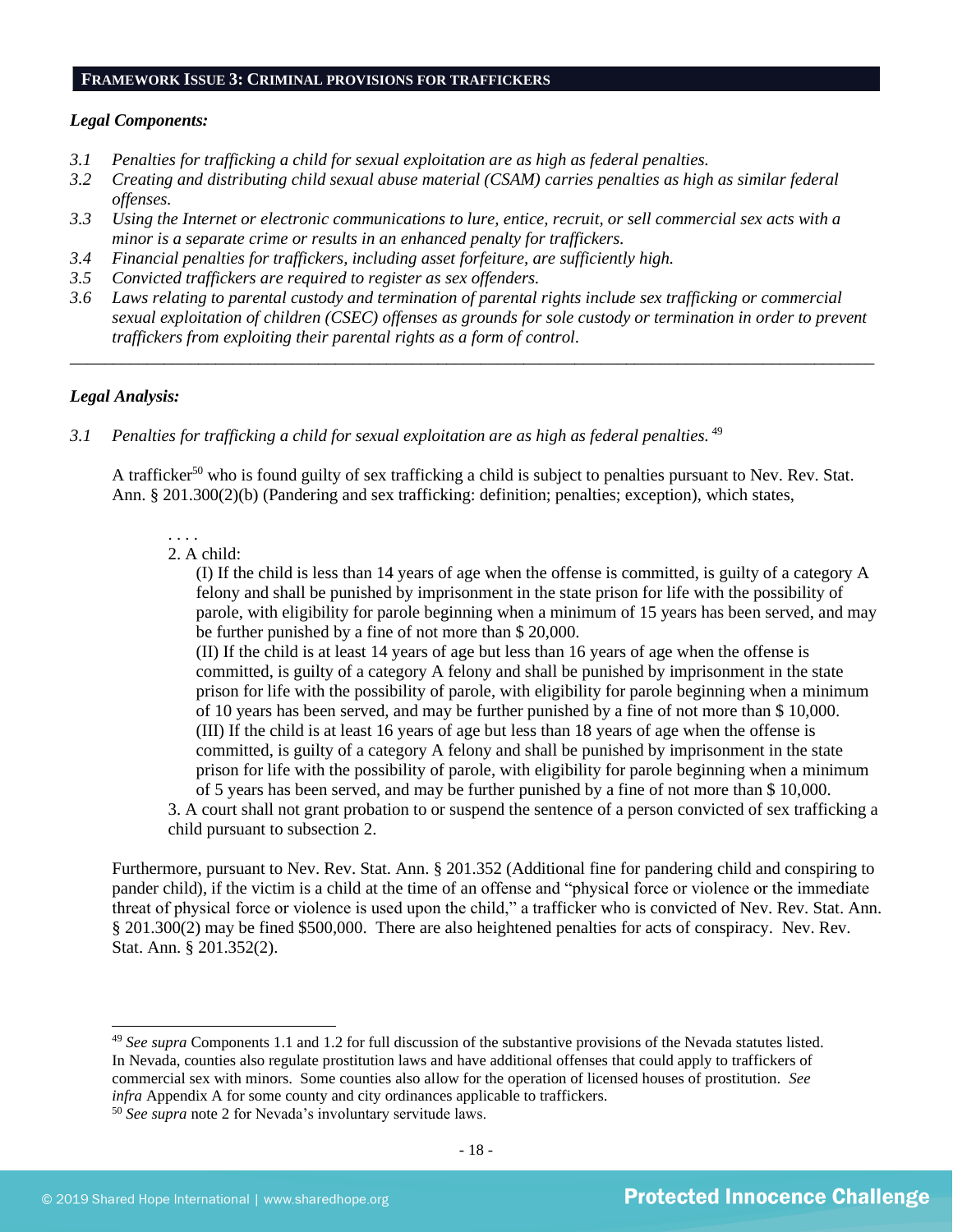In addition, conspiracy to commit certain crimes, including "sex trafficking in violation of NRS 201.300" renders traffickers subject to penalties pursuant to Nev. Rev. Stat. Ann. § 199.480(1) (Penalties).<sup>51</sup>

When the minor victim is under 14 years of age, a violation of Nev. Rev. Stat. Ann. § 200.710(1) (Unlawful to use minor in producing pornography or as subject of sexual portrayal in performance) is a Category A felony punishable by imprisonment for life with possibility of parole after 10 years and a fine not to exceed \$100,000. Nev. Rev. Stat. Ann. §§ 200.710(1), 200.750(2). When the minor victim is 14 years of age or older, a violation of Nev. Rev. Stat. Ann. § 200.710(1) is a Category A felony punishable by imprisonment for life, with parole eligibility after serving 5 years and a fine not to exceed \$100,000. Nev. Rev. Stat. Ann. §§ 200.710(1), 200.750(2).

Similarly, Nev. Rev. Stat. Ann. § 609.210(2) (Employing or exhibiting minor in certain injurious, immoral or dangerous activities: Criminal penalty) is a misdemeanor punishable by up to 6 months in prison, a fine not to exceed \$1,000, or both. Nev. Rev. Stat. Ann. §§ 609.210, 193.150(1).

A trafficker could be found guilty of money laundering under Nev. Rev. Stat. Ann. § 207.195(1), (2)<sup>52</sup> (Use of monetary instrument proceeding or derived from unlawful activity), which states,

(1) If a monetary instrument or other property represents the proceeds of or is directly or indirectly derived from any unlawful activity, it is unlawful for a person, having knowledge of that fact:

(a) To conduct or attempt to conduct a financial transaction involving the monetary instrument or other property:

<span id="page-18-0"></span>(1) With the intent to further any unlawful activity;

(2) With the knowledge that the transaction conceals the location, source, ownership or control of the monetary instrument or other property; or

(3) With the knowledge that the transaction evades any provision of federal or state law that requires the reporting of a financial transaction.

(b) To transport or attempt to transport the monetary instrument or other property: (1) With the intent to further any unlawful activity;

. . . .

(2) It is unlawful for any person to conduct or attempt to conduct a financial transaction concerning any monetary instrument or other property that has a value of \$5,000 or more with the knowledge that the monetary instrument or other property is directly or indirectly derived from any unlawful activity.

A violation of Nev. Rev. Stat. Ann. § 207.195 is a Class C felony punishable by imprisonment for 1–5 years and a possible fine not to exceed \$10,000. Nev. Rev. Stat. Ann. §§ 207.195(4), 193.130(2)(c).

In comparison, if the victim is under the age of 14, a conviction under the Trafficking Victims Protection Act  $(TVPA)^{53}$  for child sex trafficking is punishable by 15 years to life imprisonment and a fine not to exceed \$250,000. 18 U.S.C. §§ 1591(b)(1), 3559(a)(1), 3571(b)(3). If the victim is between the ages of 14–17, a conviction is punishable by 10 years to life imprisonment and a fine not to exceed \$250,000. 18 U.S.C. §§ 1591(b)(2), 3559(a)(1), 3571(b)(3). A conviction is punishable by mandatory life imprisonment, however, if the trafficker has a prior conviction for a federal sex offense<sup>54</sup> against a minor. 18 U.S.C. § 3559(e)(1).

<sup>53</sup> *See supra* note [27.](#page-9-0)

<sup>51</sup> *See supra* note [11.](#page-2-0)

 $52$  The text of Nev. Rev. Stat. Ann. § 207.195 cited here and elsewhere in this report includes amendments made by the enactment of Assembly Bill 15 during the 80th Session of the Nevada Legislature (effective July 1, 2019).

<sup>54</sup> *See supra* note [28.](#page-9-1)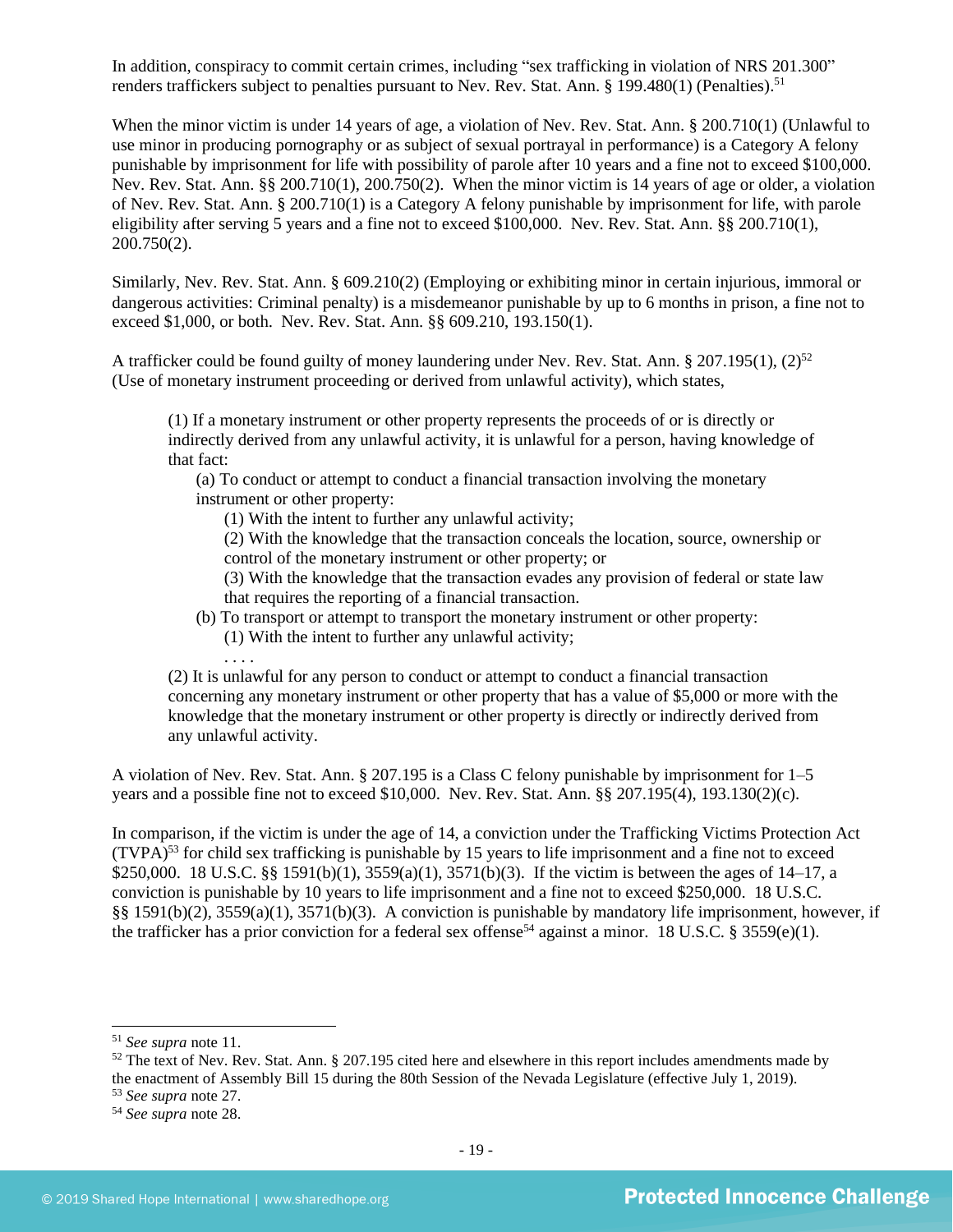## *3.2 Creating and distributing child sexual abuse material (CSAM) carries penalties as high as similar federal offenses*.

Pursuant to Nev. Rev. Stat. Ann. § 200.725 (Preparing, advertising or distributing materials depicting pornography involving minor unlawful; penalty), it is a category B felony when a person "knowingly prepares, advertises or distributes any item or material that depicts a minor engaging in, or simulating, or assisting others to engage in or simulate, sexual conduct<sup>55</sup>...." The crime is punishable by imprisonment for  $1-15$  years, a fine not to exceed \$15,000, or both. Nev. Rev. Stat. Ann. § 200.725.

Under Nev. Rev. Stat. Ann. § 200.710(1) (Unlawful to use minor in producing pornography or as subject of sexual portrayal in performance), it is a category A felony when a person "knowingly uses, encourages, entices or permits a minor to simulate or engage in or assist others to simulate or engage in sexual conduct to produce a performance." Additionally, under Nev. Rev. Stat. Ann. § 200.710(2), it is a category A felony when a person "knowingly uses, encourages, entices, coerces or permits a minor to be the subject of a sexual portrayal in a performance . . . regardless of whether the minor is aware that the sexual portrayal is part of a performance."

Violations of any of these statutes subjects "[a]ll assets derived from or relating to any violation . . . to forfeiture." Nev. Rev. Stat. Ann. § 200.760.

Pursuant to Nev. Rev. Stat. Ann. § 41.1396(1) (Action for damages for injury suffered by victim of pornography involving minors; presumed statutory damages; attorney's fees and costs; protection of victim's identity; limitation on defenses),

Any person who, while under the age of 16 years, appeared in any film, photograph or other visual presentation engaging in sexual conduct<sup>56</sup> and who suffered personal or psychological injury as a result may bring an action against any person who, while over the age of 18 years, knowingly and willfully:

<span id="page-19-0"></span>(a) Promoted<sup>57</sup> the film, photograph or other visual presentation;

(b) Possessed the film, photograph or other visual presentation; or

(c) Used the Internet to control the film, photograph or other visual presentation, with the specific intent to view the film, photograph or other visual presentation.

In this civil action, a successful plaintiff is entitled to "recover the plaintiff's actual damages, which shall be deemed to be at least \$150,000, plus attorney's fees and costs." Nev. Rev. Stat. Ann. § 41.1396(2).

In comparison, if the victim is under the age of 14, a conviction under the TVPA for child sex trafficking is punishable by 15 years to life imprisonment and a fine not to exceed \$250,000. 18 U.S.C. §§ 1591(b)(1),  $3559(a)(1)$ ,  $3571(b)(3)$ . If the victim is between the ages of  $14-17$ , a conviction is punishable by 10 years to life imprisonment and a fine not to exceed \$250,000. 18 U.S.C. §§ 1591(b)(2), 3559(a)(1), 3571(b)(3). A conviction is punishable by mandatory life imprisonment, however, if the trafficker has a prior conviction for a federal sex offense<sup>58</sup> against a minor. 18 U.S.C. § 3559(e)(1). Additionally, a federal conviction for distribution of child sexual abuse material  $(CSAM)^{59}$  is generally punishable by imprisonment for 5–20 years and a fine not to exceed \$250,000.<sup>60</sup> Subsequent convictions, however, are punishable by imprisonment up to

<sup>60</sup> 18 U.S.C. §§ 2252(b) (stating that a conviction under subsection (a)(1), (a)(2), or (a)(3) is punishable by imprisonment for 5–20 years and a fine), 2252A(b)(1) (a conviction is punishable by imprisonment for 5–20 years and a fine), 1466A(a), (b) (stating that a conviction under subsection (a) is "subject to the penalties provided in section 2252A(b)(1)," imprisonment for 5–20 years and a fine, while a conviction under subsection (b) is "subject to

<sup>55</sup> *See supra* note [39.](#page-13-0)

<sup>56</sup> *See supra* note [41.](#page-14-0)

<sup>57</sup> "Promote" means "to produce, direct, procure, manufacture, sell, give, lend, publish, distribute, exhibit, advertise or possess for the purpose of distribution." Nev. Rev. Stat. Ann. §§ 41.1396(5)(a), 200.700(2).

<sup>58</sup> *See supra* note [28.](#page-9-1)

 $59$  18 U.S.C. §§ 2252(a)(1), (a)(2), (a)(3) (Certain activities relating to material involving the sexual exploitation of minors),  $2252A(a)(2)$ , (a)(3) (Certain activities relating to material constituting or containing child pornography), 1466A(a) (Obscene visual representations of the sexual abuse of children).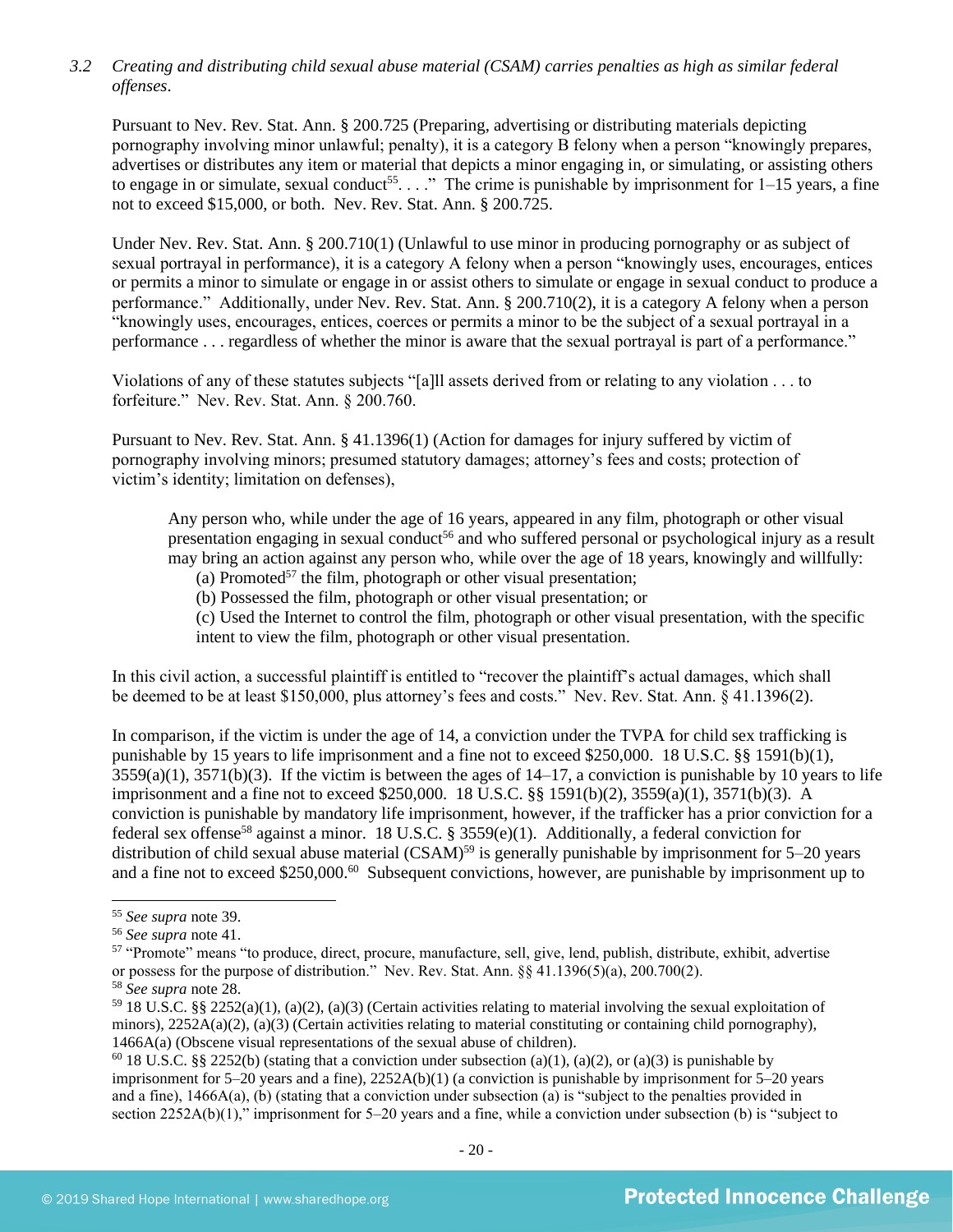40 years and a fine not to exceed \$250,000.<sup>61</sup>

*3.3 Using the Internet or electronic communications to lure, entice, recruit, or sell commercial sex acts with a minor is a separate crime or results in an enhanced penalty for traffickers.*

Although Nevada law does not specifically criminalize using the Internet or other electronic communication to sell commercial sex acts, the crime can fall within Nev. Rev. Stat. Ann. § 201.560 (Definitions; exception; penalties). Pursuant to Nev. Rev. Stat. Ann. § 201.560,

1. Except as otherwise provided in subsection  $3^{62}$  a person commits the crime of luring a child if the person knowingly contacts or communicates with or attempts to contact or communicate with:

(a) A child who is less than 16 years of age and who is at least 5 years younger than the person with the intent to persuade, lure or transport the child away from the child's home or from any location known to the child's parent or guardian or other person legally responsible for the child to a place other than where the child is located, for any purpose:

(1) Without the express consent of the parent or guardian or other person legally responsible for the child; and

(2) With the intent to avoid the consent of the parent or guardian or other person legally responsible for the child; or

(b) Another person whom he or she believes to be a child who is less than 16 years of age and at least 5 years younger than he or she is, regardless of the actual age of that other person, with the intent to solicit, persuade or lure the person to engage in sexual conduct.

. . . .

4. A person who violates or attempts to violate the provisions of this section through the use of a computer, system or network:

(a) With the intent to engage in sexual conduct<sup>63</sup> with the child, person believed to be a child or person with mental illness or to cause the child, person believed to be a child or person with mental illness to engage in sexual conduct, is guilty of a category B felony and shall be punished by imprisonment in the state prison for a minimum term of not less than 1 year and a maximum term of not more than 10 years and may be further punished by a fine of not more than \$10,000; . . . .

*3.4 Financial penalties for traffickers, including asset forfeiture, are sufficiently high*.

Traffickers convicted of sex trafficking under Nev. Rev. Stat. Ann. § 201.300 (Pandering and sex trafficking: definition; penalties; exception) may be punished by a fine of not more than \$20,000 if the minor is under 14 years old at the time of the offense and a fine of not more than \$10,000 if the minor is at least 14 years old but less than 18 years old at the time of the offense. Nev. Rev. Stat. Ann. § 201.300(2)(b)(2).

Pursuant to Nev. Rev. Stat. Ann. § 201.352 (Additional fine for pandering child and conspiring to pander child), if the victim is a child at the time of the offense and "physical force or violence or the immediate threat of physical force or violence is used upon the child," a trafficker who is convicted of Nev. Rev. Stat. Ann. §

the penalties provided in section 2252A(b)(2)," imprisonment up to 10 years, a fine, or both); *see also* 18 U.S.C. §§ 3559(a)(1) (classifying all of the above listed offenses as felonies),  $3571(b)(3)$  (providing a fine up to \$250,000 for any felony conviction).

<sup>&</sup>lt;sup>61</sup> 18 U.S.C. §§ 2252(b) (stating if a person has a prior conviction under subsection (a)(1), (a)(2), or (a)(3) or a list of other statutes, a conviction is punishable by a fine and imprisonment for  $15-40$  years),  $2252A(b)(1)$  (stating if a person has a prior conviction under subsection (a)(2), (a)(3), or a list of other statutes, a conviction is punishable by a fine and imprisonment for  $15-40$  years),  $1466A(a)$ , (b) (stating that the penalty scheme for section  $2252A(b)$ applies); *see also* 18 U.S.C. §§ 3559(a)(1) (classifying all of the above listed offenses as felonies), 3571(b)(3) (providing a fine up to \$250,000 for any felony conviction).

<sup>62</sup> *See supra* note [31.](#page-10-0)

<sup>63</sup> *See supra* note [39.](#page-13-0)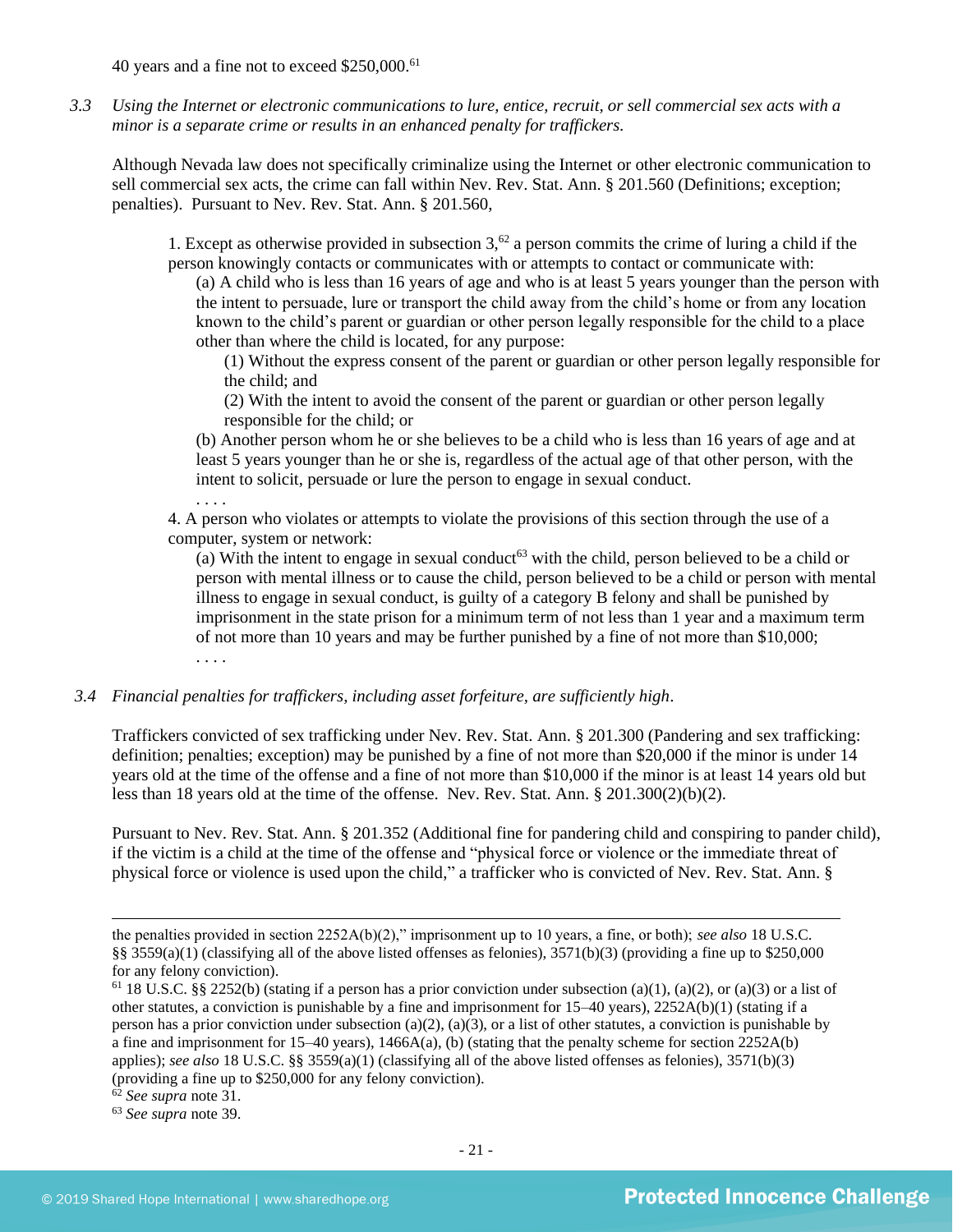201.300(2) may be fined \$500,000. There are also heightened penalties for acts of conspiracy. Nev. Rev. Stat. Ann. § 201.352(2).

Convictions under Nev. Rev. Stat. Ann. § 207.030(b), (c) (Prohibited acts; penalty) or Nev. Rev. Stat. Ann. § 609.210 (Employing or exhibiting minor in certain injurious, immoral or dangerous activities: Criminal penalty) can result in fines not to exceed \$1,000. Nev. Rev. Stat. Ann. §§ 207.030, 609.210(2)(a), 193.150(1). Subsequent violations of Nev. Rev. Stat. Ann. § 207.030 that occur within 3 years of the first violation can result in fines of \$250–\$1,000. Nev. Rev. Stat. Ann. § 207.030(2)(b), (c).

Traffickers may be subject to civil, discretionary asset forfeiture pursuant to Nev. Rev. Stat. Ann. § 179.121 if they commit pandering/sex trafficking offenses in violation of Nev. Rev. Stat. Ann § 201.300. Nev. Rev. Stat. Ann. § 179.121(e) provides for forfeiture of "[a]ll personal property, including, without limitation, any tool, substance, weapon, machine, computer, money or security, which is used as an instrumentality in" violations of Nev. Rev. Stat. Ann. § 201.300.Nev. Rev. Stat. Ann. § 179.121 (Forfeiture of personal property and conveyances used in the commission of crime) $^{64}$  also provides, with certain limited exceptions, that "all conveyances, including aircraft, vehicles or vessels, which are used or intended for use during the commission of a felony . . . are subject to forfeiture."

Additionally, pursuant to Nev. Rev. Stat. Ann. § 179.1164(1)(a) (Property subject to seizure and forfeiture; exceptions), "[a]ny proceeds attributable to the commission or attempted commission of any felony," are subject to forfeiture. "Proceeds" is defined as "any property, or that part of an item of property, derived directly or indirectly from the commission or attempted commission of a crime." Nev. Rev. Stat. Ann. § 179.1161. "Property" includes the following: "1. Real property or interest in real property. 2. Fixture or improvement to real property. 3. Personal property, whether tangible or intangible, or interest in personal property. 4. Conveyance, including any aircraft, vehicle or vessel. 5. Money, security or negotiable instrument. 6. Proceeds." Nev. Rev. Stat. Ann. § 179.1162.

Seizure of forfeitable property is governed by Nev. Rev. Stat. Ann § 179.1165, which provides for seizure upon process issued by a magistrate or without process if

(a) The seizure is incident to:

(1) An arrest;

(2) A search pursuant to a search warrant; or

(3) An inspection pursuant to a warrant for an administrative inspection;

(b) The property is the subject of a final judgment in a proceeding for forfeiture;

(c) The law enforcement agency has probable cause to believe that the property is directly or indirectly dangerous to health or safety; or

(b) Any property or proceeds otherwise subject to forfeiture pursuant to NRS 179.121, 200.760, 202.257, 370.419, 453.301 or 501.3857.

3. Unless the owner of real property or a mobile home:

. . . .

<sup>64</sup> Pursuant to Nev. Rev. Stat. Ann. § 179.1164 (Property subject to seizure and forfeiture; exceptions),

<sup>1.</sup> Except as otherwise provided in subsection 2, the following property is subject to seizure and forfeiture in a proceeding for forfeiture:

<sup>(</sup>a) Any proceeds attributable to the commission or attempted commission of any felony.

<sup>2.</sup> Property may not, to the extent of the interest of any claimant, be declared forfeited by reason of an act or omission shown to have been committed or omitted without the knowledge, consent or willful blindness of the claimant.

<sup>(</sup>a) Has given the tenant notice to surrender the premises pursuant to NRS 40.254 within 90 days after the owner receives notice of a conviction pursuant to subsection 2 of NRS 453.305; or

<sup>(</sup>b) Shows the court that the owner had good cause not to evict the tenant summarily pursuant to NRS 40.254,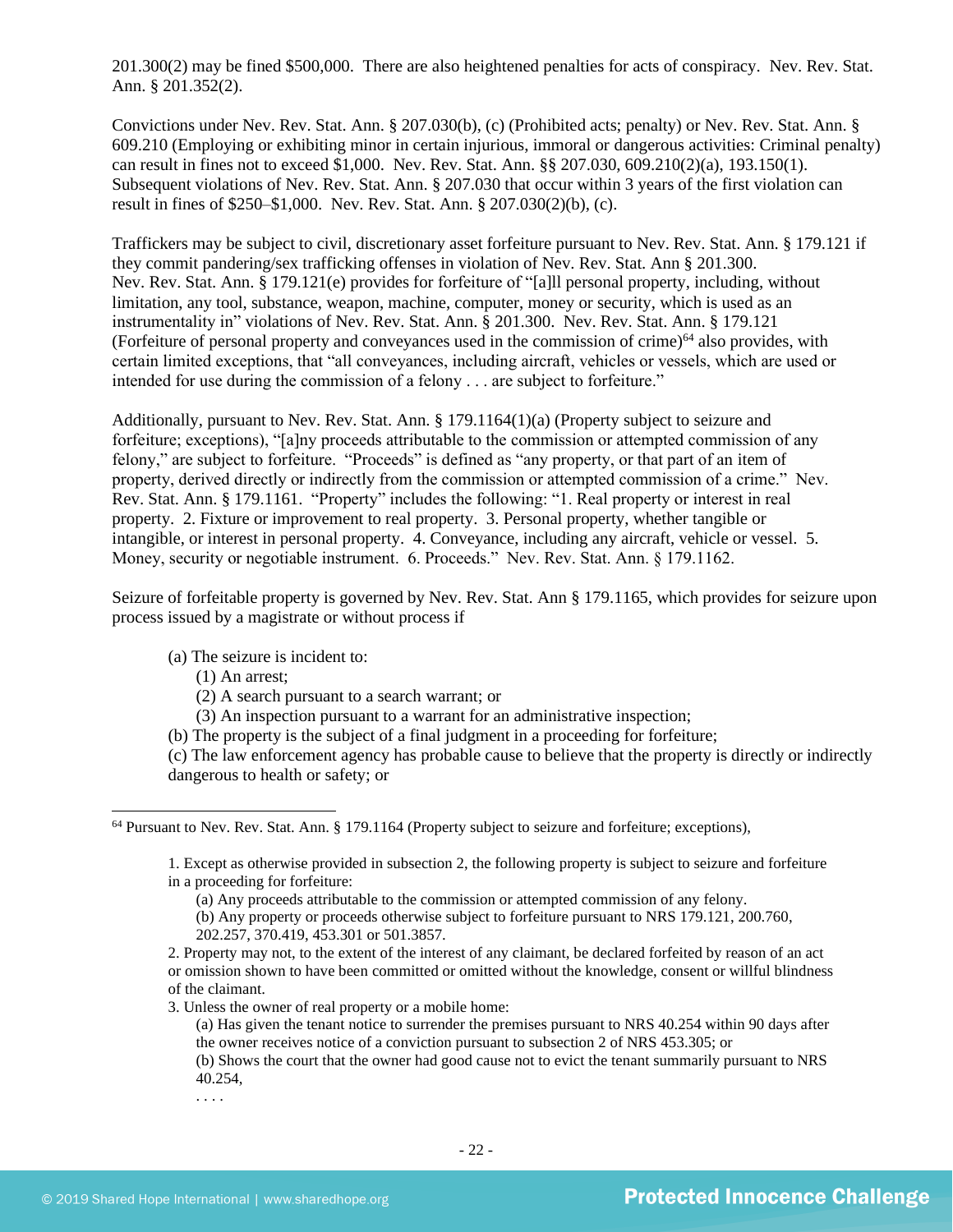Following an order of forfeiture, the seizing agency may retain the property for official use, "sell any of it which is neither required to be destroyed nor harmful to the public", or "remove it for disposition in accordance with [other statutes]." Nev. Rev. Stat. Ann. § 179.1175.

In addition to any other penalty, pursuant to Nev. Rev. Stat. Ann.  $\S 201.325(1)^{65}$  (Power of court to order restitution), the court may order a trafficker convicted under Nev. Rev. Stat. Ann. § 201.300 (Pandering: definition; penalties; exception) to pay restitution to the victim.<sup>66</sup> Nev. Rev. Stat. Ann. § 201.325(2) states,

Restitution ordered pursuant to this section may include, without limitation:

(a) The cost of medical and psychological treatment, including, without limitation, physical and occupational therapy and rehabilitation;

(b) The cost of transportation, temporary housing and child care;

(c) The return of property, the cost of repairing damaged property or the full value of the property if it is destroyed or damaged beyond repair;

(d) Expenses incurred by a victim in relocating away from the defendant or his or her associates, if the expenses are verified by law enforcement to be necessary for the personal safety of the victim;

(e) The cost of repatriation of the victim to his or her home country, if applicable; and

(f) Any and all other losses suffered by the victim as a result of the violation of any provision of

201.300 (Pandering and sex trafficking: definition; penalties; exception) . . . .

Generally, traffickers are subject to a mandatory order of restitution where appropriate. Nev. Rev. Stat. Ann. § 176.033<sup>67</sup> (Sentence of imprisonment required or permitted by statute: Definite period for misdemeanor or gross misdemeanor; minimum and maximum term for felony unless definite term required by statute; restitution; modification of sentence). Pursuant to Nev. Rev. Stat. Ann. § 176.033, "[i]f a sentence of imprisonment is required or permitted by statute, the court shall: . . . [i]f restitution is appropriate, set an amount for each victim of the offense . . . ."

Finally, a trafficker may face a possible fine up to \$10,000 for a violation of Nev. Rev. Stat. Ann. § 207.195 (Use of monetary instrument proceeding or derived from unlawful activity). Nev. Rev. Stat. Ann. §§ 207.195(4),<sup>68</sup> 193.130(2)(c).

*3.5 Convicted traffickers are required to register as sex offenders.*

A trafficker convicted of a "crime against a child" or deemed a "sex offender" must register. Nev. Rev. Stat. Ann. § 179D.441(1). Pursuant to Nev. Rev. Stat. Ann. § 179D.0357<sup>69</sup> ("Crime against a child" defined), a "crime against a child" includes

"Crime against a child" means any of the following offenses if the victim of the offense was less than 18 years of age when the offense was committed:

. . . .

4. An offense involving sex trafficking pursuant to subsection 2 of NRS 201.300 [Pandering and sex trafficking: definition; penalties; exception] or prostitution pursuant to NRS 201.320 [Living from earnings of prostitute; penalty] . . . .

5. An attempt to commit an offense listed in this section.

<sup>65</sup> *See supra* note [35.](#page-12-0)

<sup>66</sup> *See supra* note [36.](#page-12-1)

<sup>67</sup> *See supra* note [37.](#page-12-2)

<sup>68</sup> *See supra* note [52.](#page-18-0)

<sup>69</sup> *See supra* note [45.](#page-14-1)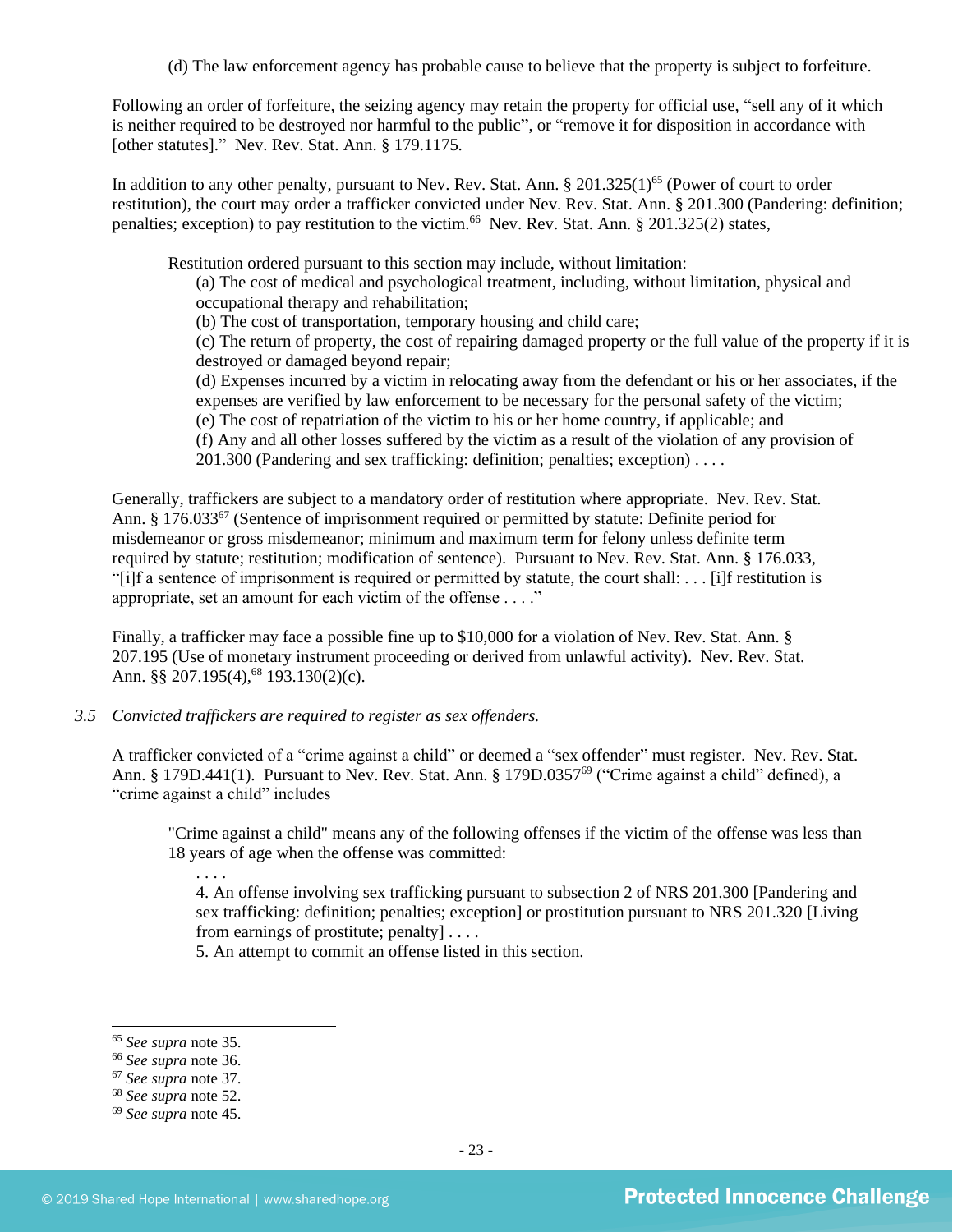A "sex offender" is defined to include "a person who, after July 1, 1956, is or has been convicted of a sexual offense listed in NRS 179D.097 ["Sexual offense" defined]." Nev. Rev. Stat. Ann. § 179D.095(1) ("Sex offender" defined). Pursuant to Nev. Rev. Stat. Ann. § 179D.097(1), a "sexual offense" is defined to include the following offenses:

. . . .

(g) Abuse of a child pursuant to NRS 200.508, if the abuse involved sexual abuse or sexual exploitation.

(h) An offense involving pornography and a minor pursuant to NRS 200.710 to 200.730 [Unlawful to use minor in producing pornography or as subject of sexual portrayal in performance; Promotion of sexual performance of minor unlawful; Preparing, advertising or distributing materials depicting pornography involving minor unlawful; Use of Internet to control visual presentation depicting sexual conduct of person under 16 years of age; Possession of visual presentation depicting sexual conduct of person under 16 years of age unlawful], inclusive.

. . . .

(n) Sexual conduct between certain employees of a school or volunteers at a school and a pupil pursuant to NRS [201.540.](http://www.leg.state.nv.us/NRS/NRS-201.html#NRS201Sec540)

. . . .

(p) Luring a child or a person with mental illness pursuant to NRS 201.560, if punished as a felony. (q) Sex trafficking pursuant to NRS 201.300 [Pandering and sex trafficking: definition; penalties; exception].

(r) Any other offense that has an element involving a sexual act or sexual conduct with another. . . . .

However, notably, under Nev. Rev. Stat. Ann. § 179D.097(2),

Except for the offenses described in paragraphs (n) and (o) of subsection 1, the term does not include an offense involving consensual sexual conduct if the victim was:

(a) An adult, unless the adult was under the custodial authority of the offender at the time of the offense; or

(b) At least 13 years of age and the offender was not more than 4 years older than the victim at the time of the commission of the offense.

Therefore, since a court may view a domestic minor sex trafficking victim as consenting to the sexual conduct, some traffickers who are 4 or fewer years older than the victim may not be required to register. However, traffickers who commit "[a]n offense involving pandering or prostitution pursuant to NRS 201.300 to 201.340" would still be required to register for committing a "crime against a child."

*3.6 Laws relating to parental custody and termination of parental rights include sex trafficking or commercial sexual exploitation of children (CSEC) offenses as grounds for sole custody or termination in order to prevent traffickers from exploiting their parental rights as a form of control.* 

A conviction under the trafficking law may indirectly serve as grounds for terminating parental rights based on laws relating to reunification and sex offender registration. Pursuant to Nev. Rev. Stat. Ann. § 128.105(1) (Grounds for terminating parental rights: considerations; required findings),

The primary consideration in any proceeding to terminate parental rights must be whether the best interests of the child will be served by the termination. An order of the court for the termination of parental rights must be made in light of the considerations set forth in this section and NRS 128.106 to 128.109, inclusive, and based on evidence and include a finding that:

(a) The best interests of the child would be served by the termination of parental rights; and

(b) The conduct of the parent or parents was the basis for a finding made pursuant to subsection 3 of NRS 432B.393 [Preservation and reunification of family of child to prevent or eliminate need for removal from home before placement in foster care and to make safe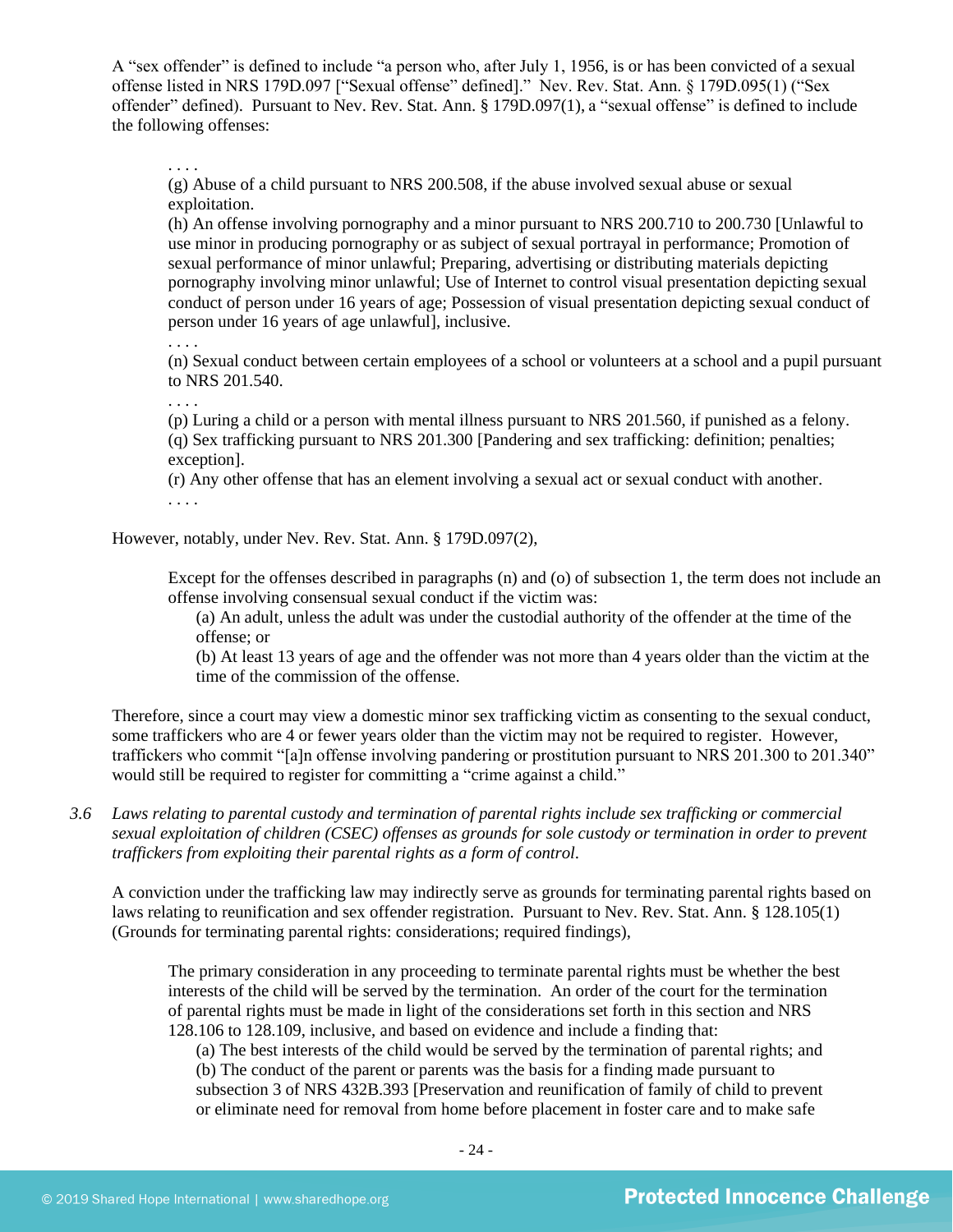return to home possible; determining whether reasonable efforts have been made] or demonstrated at least one of the following:

(1) Abandonment of the child;

(2) Neglect of the child;

(3) Unfitness of the parent;

(4) Failure of parental adjustment;

(5) Risk of serious physical, mental or emotional injury to the child if the child were

returned to, or remains in, the home of his or her parent or parents;

(6) Only token efforts by the parent or parents:

(I) To support or communicate with the child;

(II) To prevent neglect of the child;

(III) To avoid being an unfit parent; or

(IV) To eliminate the risk of serious physical, mental or emotional injury to the child; or

(7) With respect to termination of the parental rights of one parent, the abandonment by that parent.

Nev. Rev. Stat. Ann. § 432B.393(3) (Preservation and reunification of family of child to prevent or eliminate need for removal from home before placement in foster care and to make safe return to home possible; determining whether reasonable efforts have been made) provides that an agency is not required to make reasonable efforts to reunify a parent and child, if the court finds that

(a) A parent or other person responsible for the child's welfare has:

(1) Committed, aided or abetted in the commission of, or attempted, conspired or solicited to commit murder or voluntary manslaughter;

(2) Caused the abuse or neglect of the child, or of another child of the parent or other person responsible for the child's welfare, which resulted in substantial bodily harm to the abused or neglected child;

(3) Caused the abuse or neglect of the child, a sibling of the child or another child in the household, and the abuse or neglect was so extreme or repetitious as to indicate that any plan to return the child to the home would result in an unacceptable risk to the health or welfare of the child;  $\dots$ 

. . . . . . . .

(g) The child, a sibling of the child or another child in the household has been sexually abused or has been subjected to neglect by pervasive instances of failure to protect the child from sexual abuse; or

(h) A parent of the child is required to register as a sex offender pursuant to the provisions of chapter 179D of NRS or the provisions of the federal Adam Walsh Child Protection and Safety Act of 2006, 42 U.S.C. Sections 16901 et seq.

Because child sex trafficking is included as an offense requiring sex offender registration under Nev. Rev. Stat. Ann. § 179D.097(1)(q) ("Sexual offense" defined), a conviction under the trafficking law may form the basis for a finding made pursuant to Nev. Rev. Stat. Ann. § 432B.393(3), which in turn may serve as grounds from terminating parental rights under Nev. Rev. Stat. Ann. § 128.105(1)(b).

Further, Nev. Rev. Stat. Ann. § 128.106 (Specific considerations in determining neglect by or unfitness of parent) states,

In determining neglect by or unfitness of a parent, the court shall consider, without limitation, the following conditions which may diminish suitability as a parent:

2. Conduct toward a child of a physically, emotionally or sexually cruel or abusive nature.

. . . .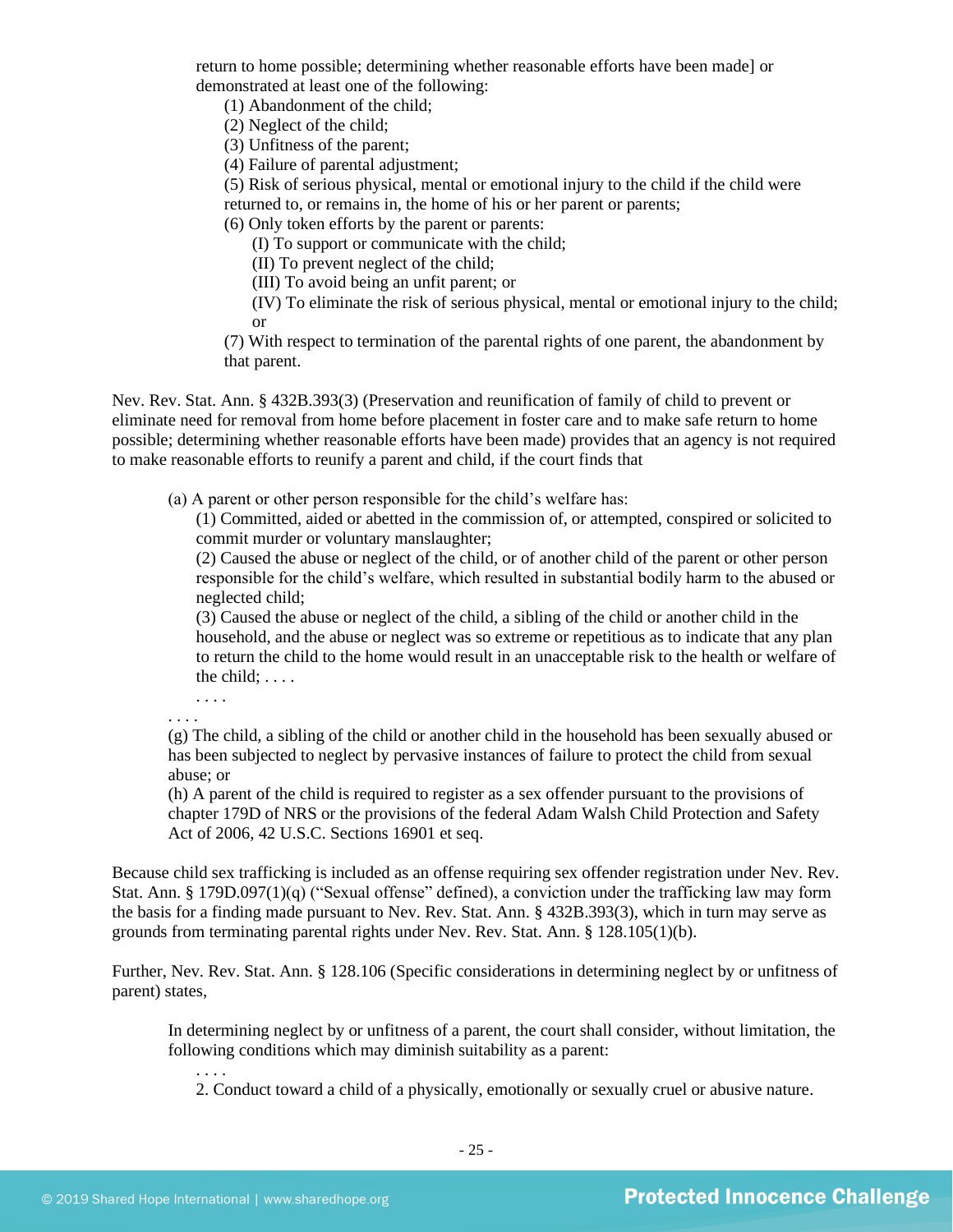3. Conduct that violates any provision of NRS 200.463 [Involuntary servitude; penalties], 200.4631 [Involuntary servitude of minors; penalties], 200.464 [Recruiting, enticing, harboring, transporting, providing or obtaining another person to be held in involuntary servitude; benefiting from another person being held in involuntary servitude; penalty] or 200.465 [Assuming rights of ownership over another person; purchase or sale of person; penalty].<sup>70</sup>

6. Conviction of the parent for commission of a felony, if the facts of the crime are of such a nature as to indicate the unfitness of the parent to provide adequate care and control to the extent necessary for the child's physical, mental or emotional health and development. . . . .

. . . .

<sup>70</sup> *See supra* Component 1.1.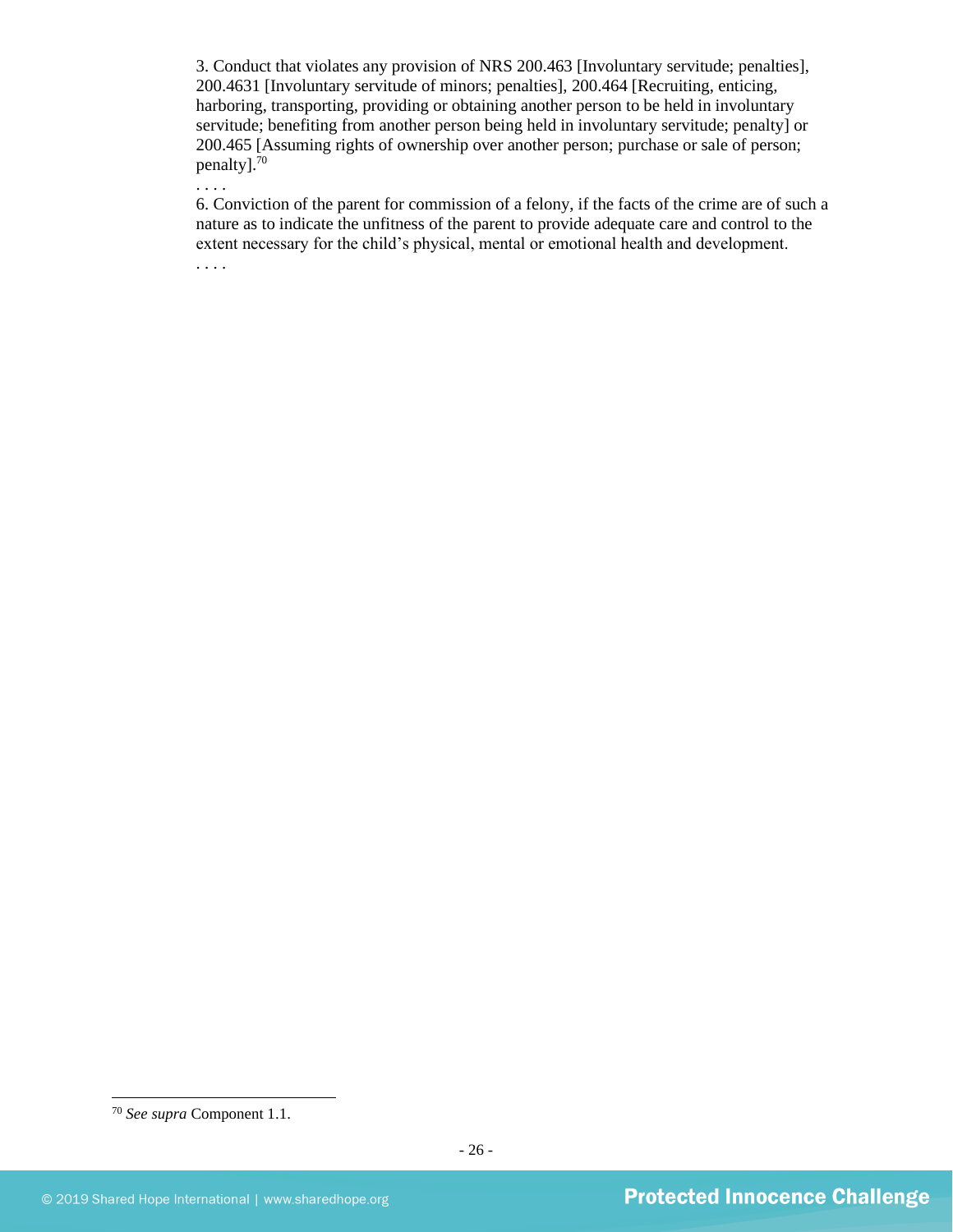#### **FRAMEWORK ISSUE 4: CRIMINAL PROVISIONS FOR FACILITATORS**

#### *Legal Components:*

- *4.1 The acts of assisting, enabling, or financially benefitting from child sex trafficking are included as criminal offenses in the state sex trafficking statute.*
- *4.2 Financial penalties, including asset forfeiture laws, are in place for those who benefit financially from or aid and assist in committing domestic minor sex trafficking.*
- *4.3 Promoting and selling child sex tourism is illegal.*
- *4.4 Promoting and selling child sexual abuse material (CSAM) carries penalties as high as similar federal offenses. \_\_\_\_\_\_\_\_\_\_\_\_\_\_\_\_\_\_\_\_\_\_\_\_\_\_\_\_\_\_\_\_\_\_\_\_\_\_\_\_\_\_\_\_\_\_\_\_\_\_\_\_\_\_\_\_\_\_\_\_\_\_\_\_\_\_\_\_\_\_\_\_\_\_\_\_\_\_\_\_\_\_\_\_\_\_\_\_\_\_\_\_\_\_*

#### *Legal Analysis:*

*4.1 The acts of assisting, enabling, or financially benefitting from child sex trafficking are included as criminal offenses in the state sex trafficking statute*. *71*

Nevada's core sex trafficking offense, Nev. Rev. Stat. Ann. § 201.300(2)(a)(5)<sup>72</sup> (Pandering and sex trafficking: definition; penalties; exception), specifically applies to facilitators who financially benefit from the crime, stating, "A person . . . [i]s guilty of sex trafficking if the person . . . [r]eceives anything of value with the specific intent of facilitating a violation of this paragraph." Additionally, Nev. Rev. Stat. Ann. §  $201.300(2)(a)(1)$  reaches the actions of facilitators who otherwise "[i]nduce[], cause[], recruit[], harbor[], transport[], provide[], obtain[] or maintain[] a child to engage in prostitution, or to enter any place within this State in which prostitution is practiced, encouraged or allowed for the purpose of sexual conduct or prostitution." A person who is found guilty of sex trafficking a child is subject to penalties pursuant to Nev. Rev. Stat. Ann. § 201.300(2)(b)(2), which states that a person who commits sex trafficking,

(I) If the child is less than 14 years of age when the offense is committed, is guilty of a category A felony and shall be punished by imprisonment in the state prison for life with the possibility of parole, with eligibility for parole beginning when a minimum of 15 years has been served, and may be further punished by a fine of not more than \$ 20,000.

(II) If the child is at least 14 years of age but less than 16 years of age when the offense is committed, is guilty of a category A felony and shall be punished by imprisonment in the state prison for life with the possibility of parole, with eligibility for parole beginning when a minimum of 10 years has been served, and may be further punished by a fine of not more than \$ 10,000.

(III) If the child is at least 16 years of age but less than 18 years of age when the offense is committed, is guilty of a category A felony and shall be punished by imprisonment in the state prison for life with the possibility of parole, with eligibility for parole beginning when a minimum of 5 years has been served, and may be further punished by a fine of not more than \$ 10,000.

. . . .

Further, Nevada law prohibits the facilitation of sex trafficking under Nev. Rev. Stat. Ann. § 201.301(1) (Facilitating sex trafficking), which states,

A person is guilty of facilitating sex trafficking if the person:

(a) Facilitates, arranges, provides or pays for the transportation of a person to or within this State with the intent of:

(1) Inducing the person to engage in prostitution in violation of subparagraph (1), (2) or

(3) of paragraph (a) of subsection 2 of NRS 201.300;

 $71$  In Nevada, counties also regulate prostitution laws and have additional offenses that could apply to facilitators of domestic minor sex trafficking. Some counties also allow for the operation of licensed houses of prostitution. *See infra* Appendix A for a list of some county and city ordinances applicable to facilitators.

<sup>72</sup> *See supra* note [3.](#page-0-1)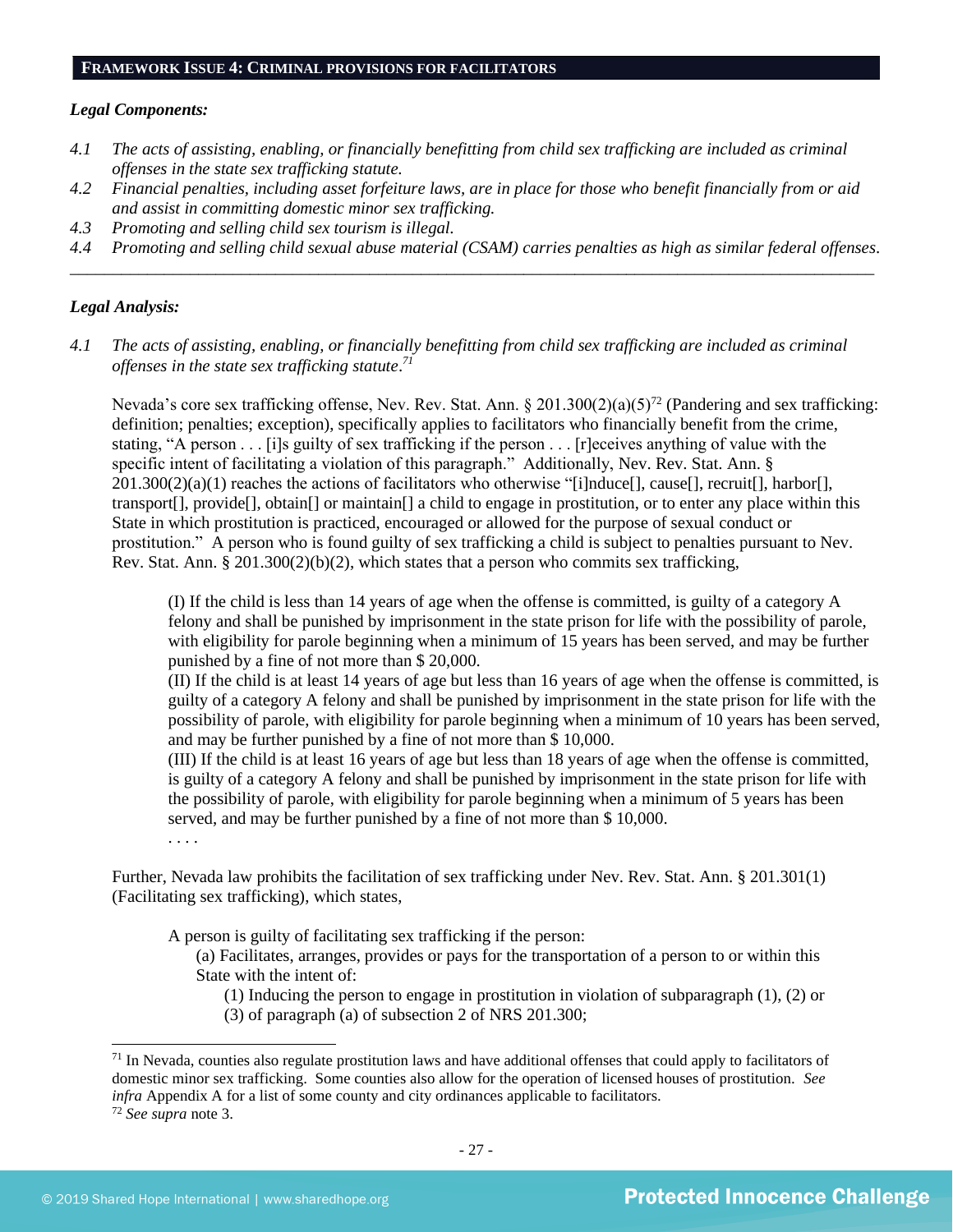. . . . (3) If the person is a child, using the person for any act that is prohibited by NRS 200.710 [Unlawful to use minor in producing pornography or as subject of sexual portrayal in performance] or 200.720 [Promotion of sexual performance of minor unlawful];

Facilitating sex trafficking is punishable as a category B felony by imprisonment for 3–10 years. Nev. Rev. Stat. Ann. § 201.301(2)(b).

In addition, pursuant to Nev. Rev. Stat. Ann. § 201.352<sup>73</sup> (Additional fine for pandering child and conspiring to pander child), if the victim is a child at the time of a violation of Nev. Rev. Stat. Ann. § 201.300(2) § 201.301(1) and "physical force or violence or the immediate threat of physical force or violence is used upon the child, the court may . . . impose a fine of not more than \$500,000." There are also heightened penalties for acts of conspiracy. Nev. Rev. Stat. Ann. § 201.352(2).

Finally, a facilitator could be found guilty of money laundering under Nev. Rev. Stat. Ann. § 207.195(1),  $(2)^{74}$ (Use of monetary instrument proceeding or derived from unlawful activity), which states,

(1) If a monetary instrument or other property represents the proceeds of or is directly or indirectly derived from any unlawful activity, it is unlawful for a person, having knowledge of that fact:

(a) To conduct or attempt to conduct a financial transaction involving the monetary instrument or other property:

(1) With the intent to further any unlawful activity;

(2) With the knowledge that the transaction conceals the location, source, ownership or control of the monetary instrument or other property; or

(3) With the knowledge that the transaction evades any provision of federal or state law that requires the reporting of a financial transaction.

- (b) To transport or attempt to transport the monetary instrument or other property:
	- (1) With the intent to further any unlawful activity;

(2) It is unlawful for any person to conduct or attempt to conduct a financial transaction concerning any monetary instrument or other property that has a value of \$5,000 or more with the knowledge that the monetary instrument or other property is directly or indirectly derived from any unlawful activity.

A violation of Nev. Rev. Stat. Ann. § 207.195 is a Class C felony punishable by imprisonment for 1–5 years and a possible fine not to exceed \$10,000. Nev. Rev. Stat. Ann. §§ 207.195(4), 193.130(2)(c).

*4.2 Financial penalties, including asset forfeiture laws, are in place for those who benefit financially from or aid and assist in committing domestic minor sex trafficking.*

Facilitators convicted of child sex trafficking under Nev. Rev. Stat. Ann. § 201.300 (Pandering and sex trafficking: definition; penalties; exception) may be punished by a fine of not more than \$20,000 if the minor is under 14 years old at the time of the offense and a fine of not more than \$10,000 if the minor is at least 14 years old but less than 18 years old at the time of the offense. Nev. Rev. Stat. Ann. § 201.300(2)(b)(2).

In addition, pursuant to Nev. Rev. Stat. Ann. § 201.352<sup>75</sup> (Additional fine for pandering child and conspiring to pander child), if the victim is a child at the time of a violation of Nev. Rev. Stat. Ann. § 201.300(2) § 201.301(1) (Facilitating sex trafficking) and "physical force or violence or the immediate threat of physical

. . . .

 $^{73}$  The text of Nev. Rev. Stat. Ann. § 201.352 cited here and elsewhere in this report includes amendments made by the enactment of Assembly Bill 60 during the 80th Session of the Nevada Legislature (effective July 1, 2019).

<sup>74</sup> *See supra* note [52.](#page-18-0)

<sup>75</sup> *See supra* note 75.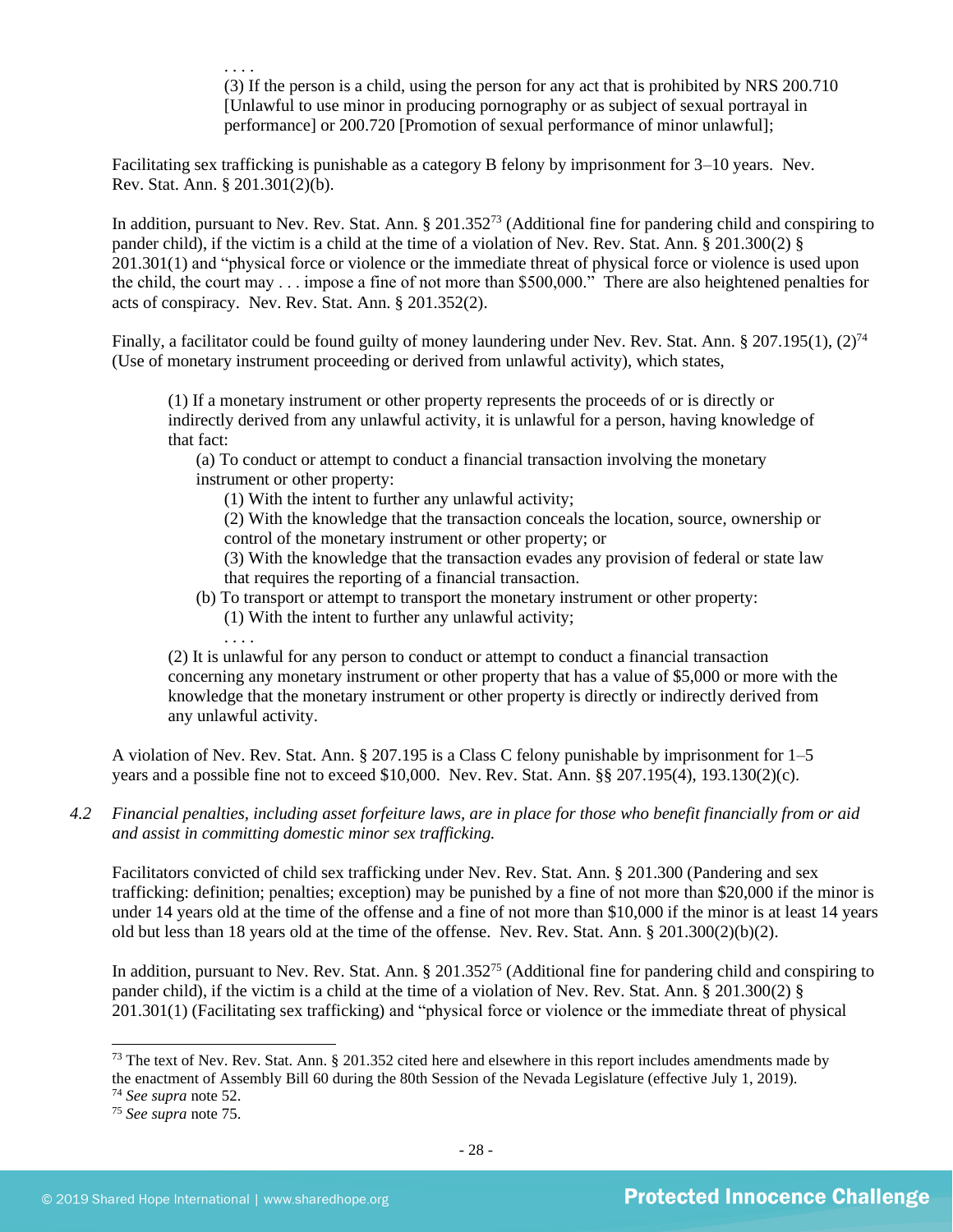force or violence is used upon the child, the court may . . . impose a fine of not more than \$500,000." There are also heightened penalties for acts of conspiracy. Nev. Rev. Stat. Ann. § 201.352(2).

Persons convicted under Nev. Rev. Stat. Ann. § 207.030(1)(b) (Prohibited acts; penalty) and § 201.430 (Unlawful advertising of prostitution; penalties) can receive a fine not to exceed \$1,000. Nev. Rev. Stat. Ann. §§ 207.030(2)(a), 201.430(4)(a). Subsequent violations of Nev. Rev. Stat. Ann. § 207.030 or § 201.430 that occur within 3 years of the first violation can result in fines between \$250–\$1,000. Nev. Rev. Stat. Ann. §§ 207.030(2)(b), (c), 201.430(4)(b), (c). Lastly, a violation of Nev. Rev. Stat. Ann. § 201.390(1) (Property or principal business streets not to be rented for purposes of prostitution) can result in a fine of not more than \$500. Nev. Rev. Stat. Ann. § 201.390(2).

Facilitators are subject to asset forfeiture for violations of sex trafficking under Nev. Rev. Stat. Ann. § 201.300 (Pandering and sex trafficking: definition; penalties; exception). Pursuant to Nev. Rev. Stat. Ann. § 201.351(1)<sup>76</sup> (Forfeiture of assets derived from or relating to pandering child; temporary restraining order to preserve property subject to forfeiture; use of proceeds derived from forfeiture), "All assets derived from or relating to any violation of NRS 201.300 . . . are subject to forfeiture pursuant to NRS 179.121 (Forfeiture of personal property and conveyances used in the commission of crime) and a proceeding for their forfeiture may be brought pursuant to NRS 179.1156 to 179.121, inclusive."

Furthermore, Nev. Rev. Stat. Ann. § 179.121(e) establishes forfeiture of "[a]ll personal property, including, without limitation, any tool, substance, weapon, machine, computer, money or security, which is used as an instrumentality in any of the following crimes," including Nev. Rev. Stat. Ann. § 201.300.Nev. Rev. Stat. Ann. § 179.121 (Forfeiture of personal property and conveyances used in the commission of crime)<sup>77</sup> also provides, with certain limited exceptions, that "all conveyances, including aircraft, vehicles or vessels, which are used or intended for use during the commission of a felony . . . are subject to forfeiture."

Additionally, pursuant to Nev. Rev. Stat. Ann. § 179.1164(1)(a) (Property subject to seizure and forfeiture; exceptions), "[a]ny proceeds attributable to the commission or attempted commission of any felony," are subject to forfeiture. "Proceeds" is defined as "any property, or that part of an item of property, derived directly or indirectly from the commission or attempted commission of a crime." Nev. Rev. Stat. Ann. § 179.1161. "Property" includes the following: "1. Real property or interest in real property. 2. Fixture or improvement to real property. 3. Personal property, whether tangible or intangible, or interest in personal property. 4. Conveyance, including any aircraft, vehicle or vessel. 5. Money, security or negotiable instrument. 6. Proceeds." Nev. Rev. Stat. Ann. § 179.1162.

3. Unless the owner of real property or a mobile home:

. . . .

<sup>&</sup>lt;sup>76</sup> The text of Nev. Rev. Stat. Ann. § 201.351 cited here and elsewhere in this report includes amendments made by the enactment of Assembly Bill 166 during the 80th Session of the Nevada Legislature (effective June 5, 2019). <sup>77</sup> Pursuant to Nev. Rev. Stat. Ann. § 179.1164 (Property subject to seizure and forfeiture; exceptions),

<sup>1.</sup> Except as otherwise provided in subsection 2, the following property is subject to seizure and forfeiture in a proceeding for forfeiture:

<sup>(</sup>a) Any proceeds attributable to the commission or attempted commission of any felony.

<sup>(</sup>b) Any property or proceeds otherwise subject to forfeiture pursuant to NRS 179.121, 200.760, 202.257, 370.419, 453.301 or 501.3857.

<sup>2.</sup> Property may not, to the extent of the interest of any claimant, be declared forfeited by reason of an act or omission shown to have been committed or omitted without the knowledge, consent or willful blindness of the claimant.

<sup>(</sup>a) Has given the tenant notice to surrender the premises pursuant to NRS 40.254 within 90 days after the owner receives notice of a conviction pursuant to subsection 2 of NRS 453.305; or

<sup>(</sup>b) Shows the court that the owner had good cause not to evict the tenant summarily pursuant to NRS 40.254,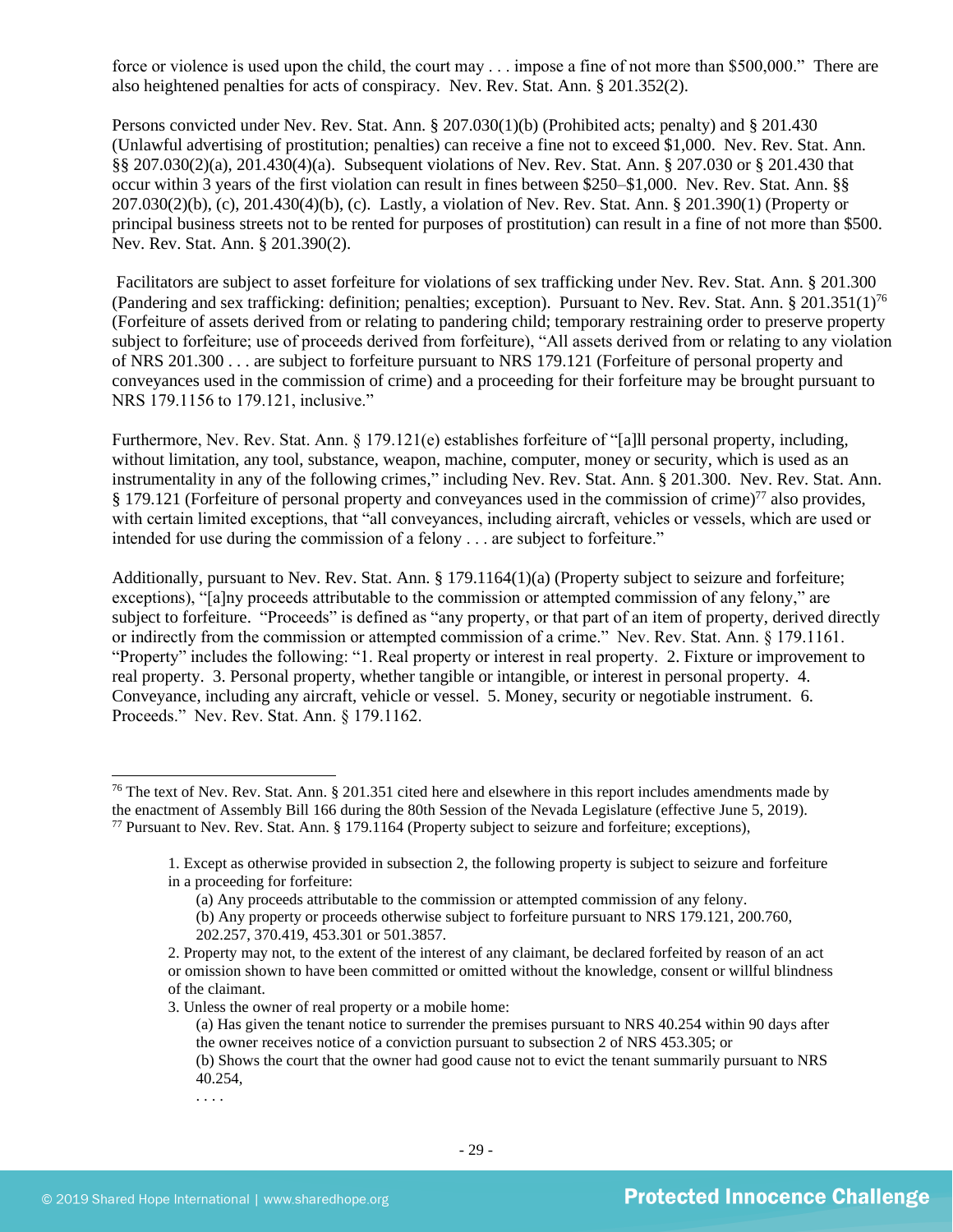Seizure of forfeitable property is governed by Nev. Rev. Stat. Ann. § 179.1165, which provides for seizure upon process issued by a magistrate or without process if

(a) The seizure is incident to:

- (1) An arrest;
- (2) A search pursuant to a search warrant; or
- (3) An inspection pursuant to a warrant for an administrative inspection;
- (b) The property is the subject of a final judgment in a proceeding for forfeiture;

(c) The law enforcement agency has probable cause to believe that the property is directly or indirectly dangerous to health or safety; or

(d) The law enforcement agency has probable cause to believe that the property is subject to forfeiture.

Following an order of forfeiture, the seizing agency may retain the property for official use, sell any of it which is neither required to be destroyed nor harmful to the public, or remove it for disposition in accordance with other statutes. Nev. Rev. Stat. Ann. § 179.1175.

Moreover, a facilitator is subject to a mandatory restitution order where appropriate. Nev. Rev. Stat. Ann. § 176.033<sup>78</sup> (Sentence of imprisonment required or permitted by statute: Definite period for misdemeanor or gross misdemeanor; minimum and maximum term for felony unless definite term required by statute; restitution; modification of sentence). Specifically, Nev. Rev. Stat. Ann. § 176.033 states, "[i]f a sentence of imprisonment is required or permitted by statute, the court shall: . . . [i]f restitution is appropriate, set an amount for each victim of the offense . . . ."

In addition to any other penalty, pursuant to Nev. Rev. Stat. Ann. § 201.325(1)<sup>79</sup> (Power of court to order restitution), the court may order a facilitator convicted under Nev. Rev. Stat. Ann. § 201.300 (Pandering: definition; penalties; exception) to pay restitution to the victim.<sup>80</sup> Nev. Rev. Stat. Ann. § 201.325(2) states,

Restitution ordered pursuant to this section may include, without limitation:

(a) The cost of medical and psychological treatment, including, without limitation, physical and occupational therapy and rehabilitation;

(b) The cost of transportation, temporary housing and child care;

(c) The return of property, the cost of repairing damaged property or the full value of the property if it is destroyed or damaged beyond repair;

(d) Expenses incurred by a victim in relocating away from the defendant or his or her associates, if the expenses are verified by law enforcement to be necessary for the personal safety of the victim;

(e) The cost of repatriation of the victim to his or her home country, if applicable; and

(f) Any and all other losses suffered by the victim as a result of the violation of any provision of 201.300 [Pandering and sex trafficking: definition; penalties; exception] . . . .

#### *4.3 Promoting and selling child sex tourism is illegal*.

Nevada law prohibits the sale and facilitation of child sex tourism. Nev. Rev. Stat. Ann. § 201.301(1) (Facilitating sex trafficking) states,

A person is guilty of facilitating sex trafficking if the person:

(a) Facilitates, arranges, provides or pays for the transportation of a person to or within this State with the intent of:

(1) Inducing the person to engage in prostitution in violation of subparagraph (1), (2) or (3) of paragraph (a) of subsection 2 of NRS 201.300 [Pandering and sex trafficking: definition; penalties; exception];

<sup>78</sup> *See supra* note [37.](#page-12-2)

<sup>79</sup> *See supra* note [35.](#page-12-0)

<sup>80</sup> *See supra* note [36.](#page-12-1)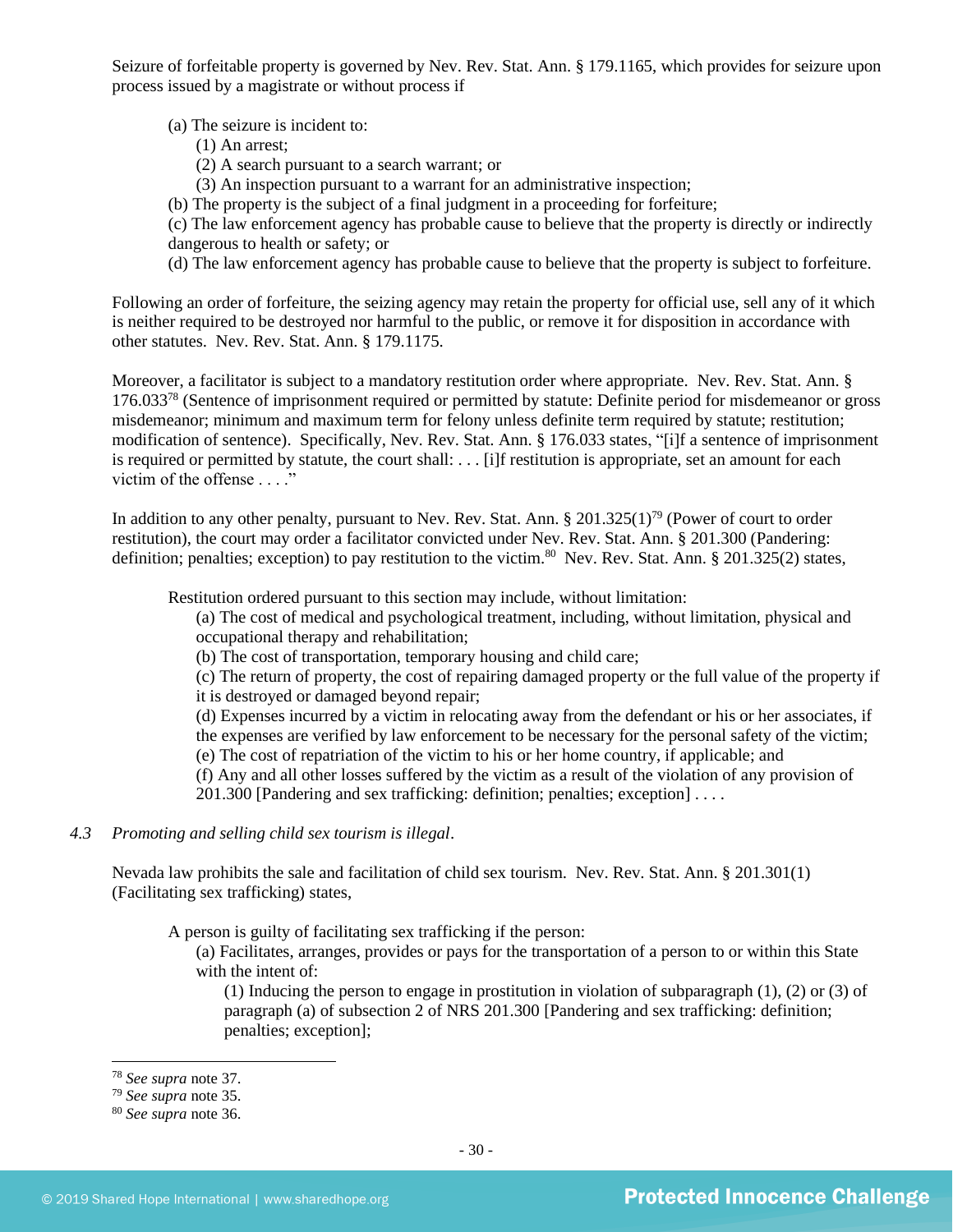(2) Inducing the person to enter any place within this State in which prostitution is practiced, encouraged or allowed for the purpose of sexual conduct or prostitution in violation of subparagraph (1), (2) or (3) of paragraph (a) of subsection 2 of NRS 201.300; or (3) If the person is a child, using the person for any act that is prohibited by NRS 200.710 [Unlawful to use minor in producing pornography or as subject of sexual portrayal in performance] or 200.720 [Promotion of sexual performance of minor unlawful];

(b) Sells travel services that facilitate the travel of another person to this State with the knowledge that the other person is traveling to this State for the purpose of:

(1) Engaging in sexual conduct with a person who has been induced to engage in sexual conduct or prostitution in violation of subparagraph  $(1)$ ,  $(2)$  or  $(3)$  of paragraph  $(a)$  of subsection 2 of NRS 201.300;

(2) Soliciting a child who has been induced to engage in sexual conduct or prostitution in violation of subparagraph (1), (2) or (3) of paragraph (a) of subsection 2 of NRS 201.300; (3) Engaging in any act involving a child that is prohibited by NRS 200.710 or 200. 720; or

(c) Travels to or within this State by any means with the intent of engaging in:

(1) Sexual conduct with a person who has been induced to engage in sexual conduct or prostitution in violation of subparagraph (1), (2) or (3) of paragraph (a) of subsection 2 of NRS 201.300, with the knowledge that such person has been induced to engage in such sexual conduct or prostitution; or

(2) Any act involving a child that is prohibited by NRS 200.710 or 200.720.

When the victim is a minor, facilitating sex trafficking is punishable as a category B felony by imprisonment for 3–10 years. Nev. Rev. Stat. Ann. § 201.301(2)(b).

*4.4 Promoting and selling child sexual abuse material (CSAM) carries penalties as high as similar federal offenses*.

Pursuant to Nev. Rev. Stat. Ann. § 200.720 (Promotion of sexual performance of minor unlawful), it is a category A felony to "knowingly promote[] a performance of a minor: 1. Where the minor engages in or simulates, or assists others to engage in or simulate, sexual conduct;<sup>81</sup> or 2. Where the minor is the subject of a sexual portrayal."<sup>82</sup> For the purpose of this statute, "promote" means "to produce, direct, procure, manufacture, sell, give, lend, publish, distribute, exhibit, advertise or possess for the purpose of distribution." Nev. Rev. Stat. Ann. § 200.700(2). When the minor is 14 or older, a violation is punishable by imprisonment "for life with the possibility of parole, with eligibility for parole beginning when a minimum of 5 years has been served, and shall be further punished by a fine of not more than \$100,000." Nev. Rev. Stat. Ann. § 200.750(1). When the minor is under 14, the crime is punishable by imprisonment "for life with the possibility of parole, with eligibility for parole beginning when a minimum of 10 years has been served, and shall be further punished by a fine of not more than \$100,000." Nev. Rev. Stat. Ann. § 200.750(2).

Pursuant to Nev. Rev. Stat. Ann. § 200.725 (Preparing, advertising or distributing materials depicting pornography involving minor unlawful; penalty), it is a category B felony when a person "knowingly prepares, advertises or distributes any item or material that depicts a minor engaging in, or simulating, or assisting others to engage in or simulate, sexual conduct . . . ." The crime is punishable by imprisonment for 1–15 years, a fine not to exceed \$15,000, or both. Nev. Rev. Stat. Ann. § 200.725. Violations of either of these statutes subjects "[a]ll assets derived from or relating to any violation . . . to forfeiture." Nev. Rev. Stat. Ann. § 200.760.

Pursuant to Nev. Rev. Stat. Ann. § 41.1396(1) (Action for damages for injury suffered by victim of pornography involving minors; presumed statutory damages; attorney's fees and costs; protection of victim's identity; limitation on defenses),

<sup>81</sup> *See supra* note [39.](#page-13-0)

<sup>82</sup> *See supra* note [38.](#page-13-1)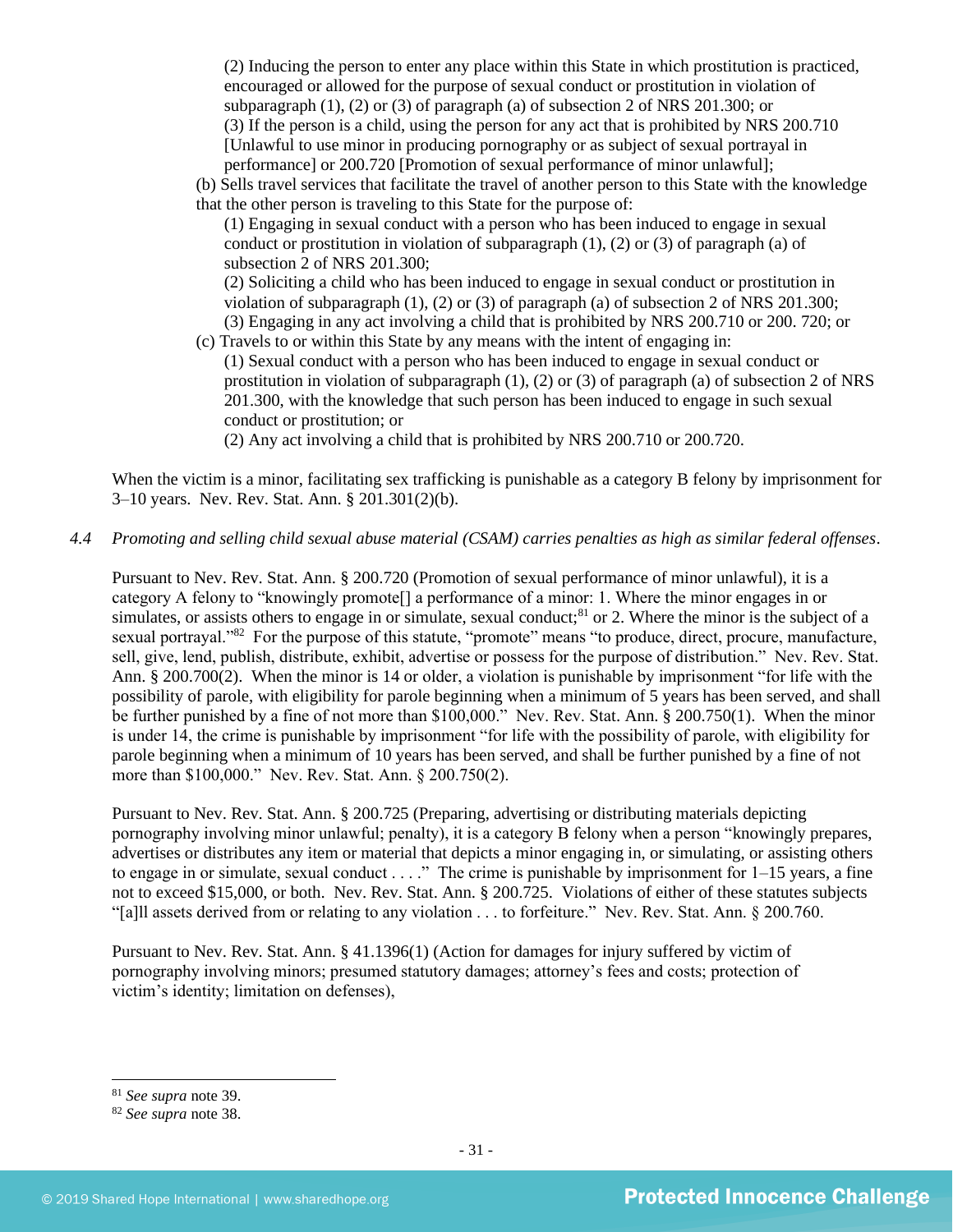Any person who, while under the age of 16 years, appeared in any film, photograph or other visual presentation engaging in sexual conduct<sup>83</sup> and who suffered personal or psychological injury as a result may bring an action against any person who, while over the age of 18 years, knowingly and willfully:

(a) Promoted $84$  the film, photograph or other visual presentation;

(b) Possessed the film, photograph or other visual presentation; or

(c) Used the Internet to control the film, photograph or other visual presentation, with the specific intent to view the film, photograph or other visual presentation.

In this civil action, a successful plaintiff is entitled to "recover the plaintiff's actual damages, which shall be deemed to be at least \$150,000, plus attorney's fees and costs." Nev. Rev. Stat. Ann. § 41.1396(2).

<sup>83</sup> *See supra* note [41.](#page-14-0)

<sup>84</sup> *See supra* note [57.](#page-19-0)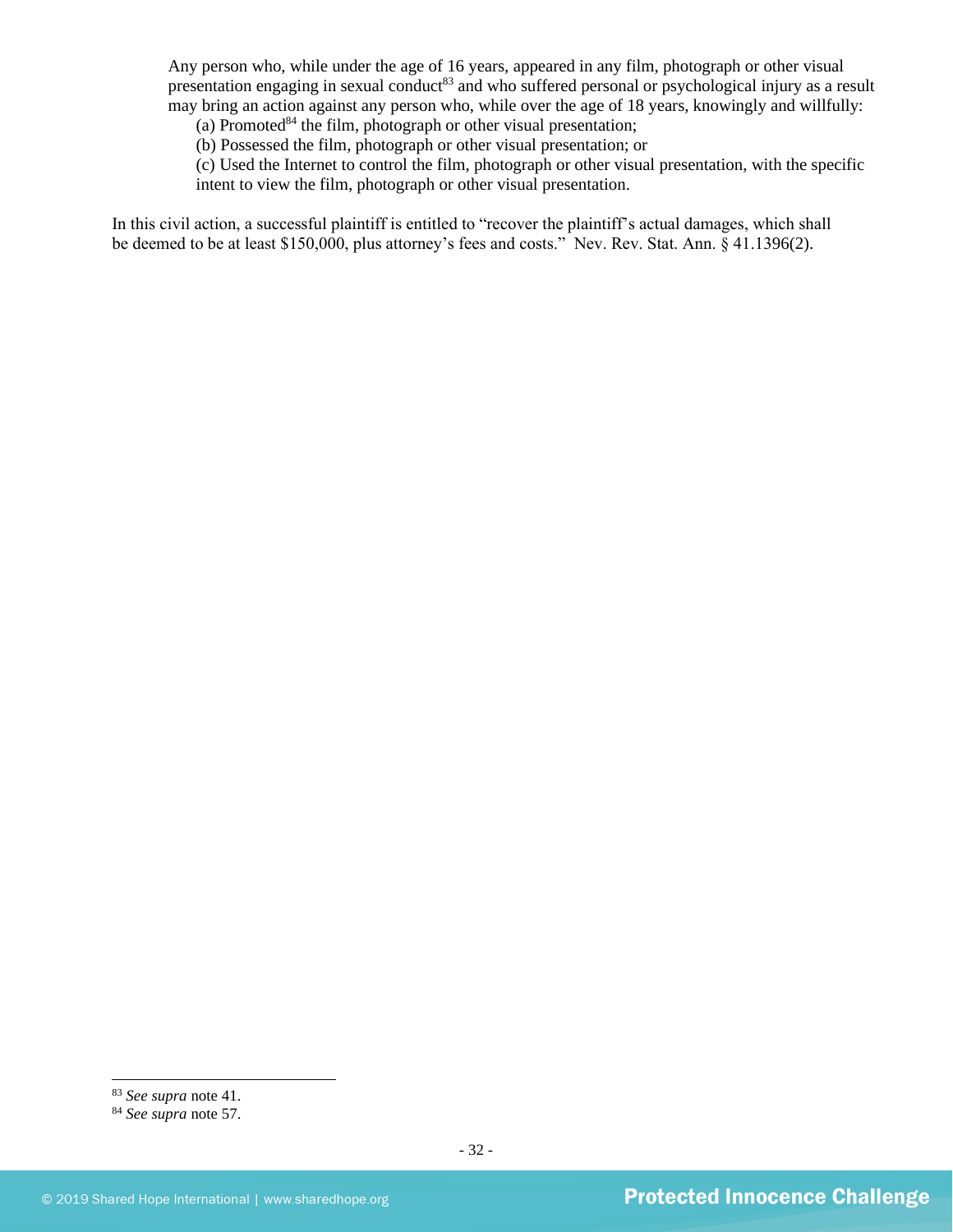#### **FRAMEWORK ISSUE 5: PROTECTIVE PROVISIONS FOR THE CHILD VICTIMS**

#### *Legal Components:*

- *5.1 Victims under the core child sex trafficking offense include all commercially sexually exploited children*
- *5.2 The state sex trafficking statute expressly prohibits a defendant from asserting a defense based on the willingness of a minor under 18 to engage in the commercial sex act.*
- *5.3 State law prohibits the criminalization of minors under 18 for prostitution offenses*
- *5.4 State law provides a non-punitive avenue to specialized services through one or more points of entry.*
- *5.5 Child sex trafficking is identified as a type of abuse and neglect within child protection statutes.*
- *5.6 The definition of "caregiver" or another related term in the child welfare statutes is not a barrier to a sex trafficked child accessing the protection of child welfare.*
- *5.7 Crime victims' compensation is specifically available to a child victim of sex trafficking or commercial sexual exploitation of children (CSEC).*
- *5.8 Victim-friendly procedures and protections are provided in the trial process for minors under18.*
- *5.9 Child sex trafficking victims may vacate delinquency adjudications and expunge related records for prostitution and other offenses arising from trafficking victimization, without a waiting period.*
- *5.10 Victim restitution and civil remedies for victims of domestic minor sex trafficking or commercial sexual exploitation of children (CSEC) are authorized by law.*
- *5.11 Statutes of limitations for civil and criminal actions for child sex trafficking or commercial sexual exploitation of children (CSEC) offenses are eliminated or lengthened to allow prosecutors and victims a realistic opportunity to pursue criminal action and legal remedies.*

*\_\_\_\_\_\_\_\_\_\_\_\_\_\_\_\_\_\_\_\_\_\_\_\_\_\_\_\_\_\_\_\_\_\_\_\_\_\_\_\_\_\_\_\_\_\_\_\_\_\_\_\_\_\_\_\_\_\_\_\_\_\_\_\_\_\_\_\_\_\_\_\_\_\_\_\_\_\_\_\_\_\_\_\_\_\_\_\_\_\_\_\_\_*

## *Legal Analysis:*

*5.1 Victims under the core child sex trafficking offense include all commercially sexually exploited children. 85 .*

Nevada's human trafficking offense includes all commercial sexual exploitation of minors. Nev. Rev. Stat. Ann. § 201.300(2) (Pandering and sex trafficking: definition; penalties; exception), when the victim is a minor, means of force, fraud, or coercion are not required. In addition, the human trafficking law applies to buyers; thus, buying commercial sex with a person who is under the age of eighteen constitutes human trafficking. Nev. Rev. Stat. Ann. § 201.300(2)(a)(1) (Pandering: definition; penalties; exception). Finally, in establishing the crime of sex trafficking, third party control in not required. Consequently, Nevada's human trafficking offenses include any child who is bought for sex, regardless of whether force, fraud, or coercion is used, regardless of whether a buyer exploited the youth without a trafficker's involvement, and regardless of whether the victim identifies a trafficker.

*5.2 The state sex trafficking statute expressly prohibits a defendant from asserting a defense based on the willingness of a minor under 18 to engage in the commercial sex act.*

Nev. Rev. Stat. Ann. § 201.300 (Pandering and sex trafficking: Definitions; penalties; exception) expressly prohibits a defendant from raising a defense based on the willingness of the minor to engage in the commercial sex act. Nev. Rev. Stat. Ann. § 201.300(4) states, "Consent of a victim of pandering or sex trafficking to an act of prostitution is not a defense to a prosecution for any of the acts prohibited by this section."

85 See generally SHARED HOPE INTERNATIONAL, "Eliminating the Third Party Control Barrier to Identifying Juvenile Sex Trafficking Victims," JuST Response Policy Paper (2015), http://sharedhope.org/wpcontent/uploads/2015/08/Policy-Paper\_Eliminating-Third-Party-Control\_Final1.pdf (discussing need to include all commercially sexually exploited children within sex trafficking definitions and corresponding need to include buyer conduct in core sex trafficking offenses regardless of whether victim is under control of a third party).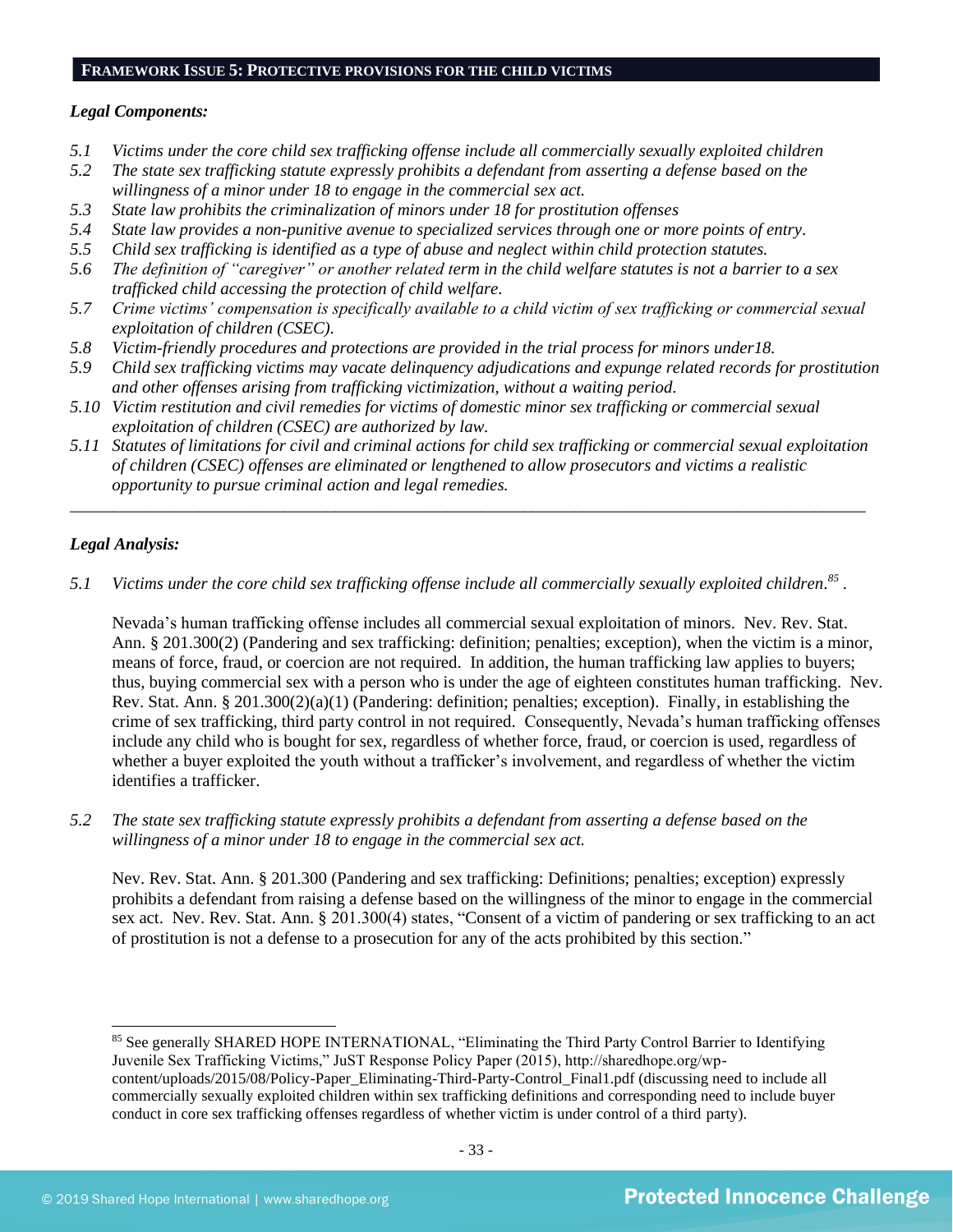## *5.3 State law prohibits the criminalization of minors under 18 for prostitution offenses. 86*

<span id="page-33-0"></span>State law prohibits the criminalization of minors for prostitution and solicitation offenses. Pursuant to Enacted Senate Bill 293, § 16(1), $87 \text{``A child}$ <sup>88</sup> must not be adjudicated as delinquent or in need of supervision for engaging in prostitution or solicitation for prostitution pursuant to NRS 201.354 [Engaging in prostitution or solicitation for prostitution: Penalty; exception] or paragraph (b) of subsection 1 of NRS 207.030 [Prohibited acts; penalty]."<sup>89</sup>

Non-criminalization for other offenses hinges on a finding of victimization. Enacted Senate Bill 293, § 16(2), (3) states,

2. A child must not be placed in a state or local facility for the detention of children if:

(a) The child is alleged to have violated:

(1) The provisions of NRS 197.190 [Obstructing public officer], 207.200 [Unlawful trespass upon land; warning against trespassing] or 463.350 [Gaming or employment in gaming prohibited for persons under 21]; or

(2) A county or municipal ordinance imposing a curfew on a child or prohibiting jaywalking or loitering for the purpose of solicitation for prostitution; and

(b) There is reasonable cause to believe that the child is a commercially sexually exploited child. 3. If a court finds that a child committed an act described in subsection 2 and that clear and convincing evidence exists that the child committed the act in connection with commercial sexual exploitation, $90$ the court shall not adjudicate the child as a delinquent child or a child in need of supervision based on that act. Upon such a finding, the court shall report the commercial sexual exploitation of the child to an agency which provides child welfare services.

Nev. Rev. Stat. Ann. § 201.303 (Rebuttable presumption that pandering, sex trafficking or facilitating sex trafficking committed under duress) may provide some relief to minors who are charged with trafficking offenses; it states,

(c) A person who is otherwise subject to the jurisdiction of the juvenile court as a juvenile sex offender pursuant to the provisions of NRS 62F.205 to 62F.360, inclusive.

<sup>89</sup> Further, Nev. Rev. Stat. Ann. § 201.354(11) (Engaging in prostitution or solicitation for prostitution: Penalty; exception) states,

If, at any time before the trial of a prostitute charged with a violation of subsection 1, the prosecuting attorney has reason to believe that the prostitute is a victim of sex trafficking, the prosecuting attorney shall dismiss the charge. As used in this subsection, "sex trafficking" means a violation of subsection 2 of NRS 201.300.

*See supra* not[e 13.](#page-3-0)

<sup>&</sup>lt;sup>86</sup> For more information regarding recent federal legislation impacting this component see: http://go.sharedhope.org/stateimpactmemo.

<sup>87</sup> Enacted Senate Bill 293, § 16 cited here and elsewhere in this report was enacted during the 80th Session of the

Nevada Legislature (effective July 1, 2022).

<sup>88</sup> Nev. Rev. Stat. Ann. § 62A.030(1) ("Child" defined) defines "child" as

<sup>(</sup>a) A person who is less than 18 years of age;

<sup>(</sup>b) A person who is less than 21 years of age and subject to the jurisdiction of the juvenile court for an unlawful act that was committed before the person reached 18 years of age; or

 $90$  Enacted Senate Bill 293, § 16(5)(a) defines "commercial sexual exploitation" as "the sex trafficking of a child in violation of NRS 201.300 or the sexual abuse or sexual exploitation of a child for the financial benefit of any person in exchange for anything of value, including, without limitation, monetary or nonmonetary benefits given or received by any person."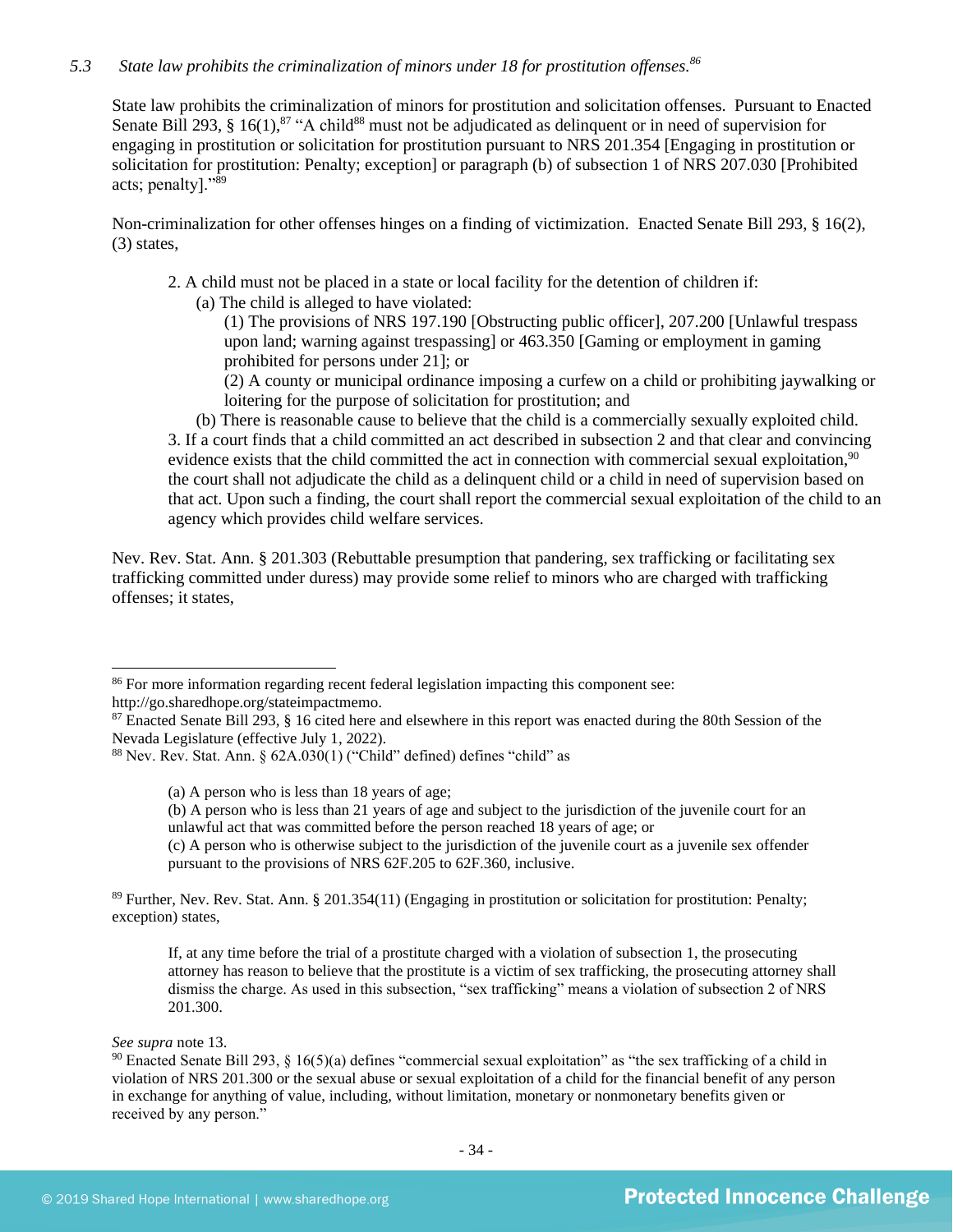If a violation of 201.300 [Pandering and sex trafficking: definition; penalties; exception] or 201.301 [Facilitating sex trafficking; penalty] is committed by a person who is:

1. Less than 18 years of age at the time of the commission of the violation;

2. Prosecuted in a criminal proceeding as an adult; and

3. A victim of sex trafficking or facilitating sex trafficking,

there is a rebuttable presumption that the person who committed the violation acted under duress.

#### *5.4 State law provides a non-punitive avenue to specialized services through one or more points of entry.*

#### **System response to child engaged in commercial sex act**

Enacted Senate Bill 293, § 1(2)(d)<sup>91</sup> tasks the coordinator of services for commercially sexually exploited children with "develop[ing] a plan to establish the infrastructure to provide treatment, housing and services to commercially sexually exploited children . . . ." Under Enacted Senate Bill 293, § 1(3),

The plan developed pursuant to paragraph (d) of subsection 2 must include, without limitation, plans to: (a) Provide specialized, evidence-based forms of housing, including, without limitation and where feasible and appropriate, home-based housing to meet the needs of each commercially sexually exploited child $92$  in this State. All housing provided pursuant to this paragraph must:

(1) To the extent appropriate, allow residents freedom of movement inside and outside the house;

(2) Be secured from intrusion;

(3) To the extent appropriate, allow residents privacy and autonomy;

(4) Provide a therapeutic environment to address the needs of commercially sexually exploited children;

(5) Coordinate with persons and entities that provide services to residents; and

(6) Be operated by persons who have training concerning the specific needs of commercially sexually exploited children and practices for interacting with victims of trauma.

(b) Recruit providers of housing that meet the requirements of paragraph (a).

(c) Provide services to providers of housing for commercially sexually exploited children designed to increase the success of placements of such children.

(d) Provide legal representation to commercially sexually exploited children.

(e) Ensure that any secured placement for commercially sexually exploited children:

(1) Provides therapeutic treatment to assist the child in safely transitioning to a home-based placement; and

(2) Is temporary, subject to judicial review not later than 72 hours after the initiation of the placement and utilized only when necessary to:

(I) Return the child to a parent or legal guardian or to another jurisdiction; or

(II) Protect the child from further victimization or threats by a perpetrator of commercial sexual exploitation or a person acting on behalf of such a perpetrator.

The coordinator of services for commercially sexually exploited children must submit this plan to the Legislative Committee on Child Welfare and Juvenile Justice no later than October 1, 2020. Enacted Senate Bill 293, § 16.5(2).<sup>93</sup>

<sup>91</sup> Enacted Senate Bill 293, § 1 cited here and elsewhere in this report was enacted during the 80th Session of the Nevada Legislature (effective June 7, 2019).

 $92$  Enacted Senate Bill 293, § 1(4) defines "commercially sexually exploited child" as "any child who is sex trafficked in violation of NRS 201.300, a victim of sexual abuse or sexually exploited for the financial benefit of any person or in exchange for anything of value, including, without limitation, monetary or nonmonetary benefits given or received by any person."

<sup>&</sup>lt;sup>93</sup> Enacted Senate Bill 293, § 16.5 cited here and elsewhere in this report was enacted during the 80th Session of the Nevada Legislature (effective June 7, 2019).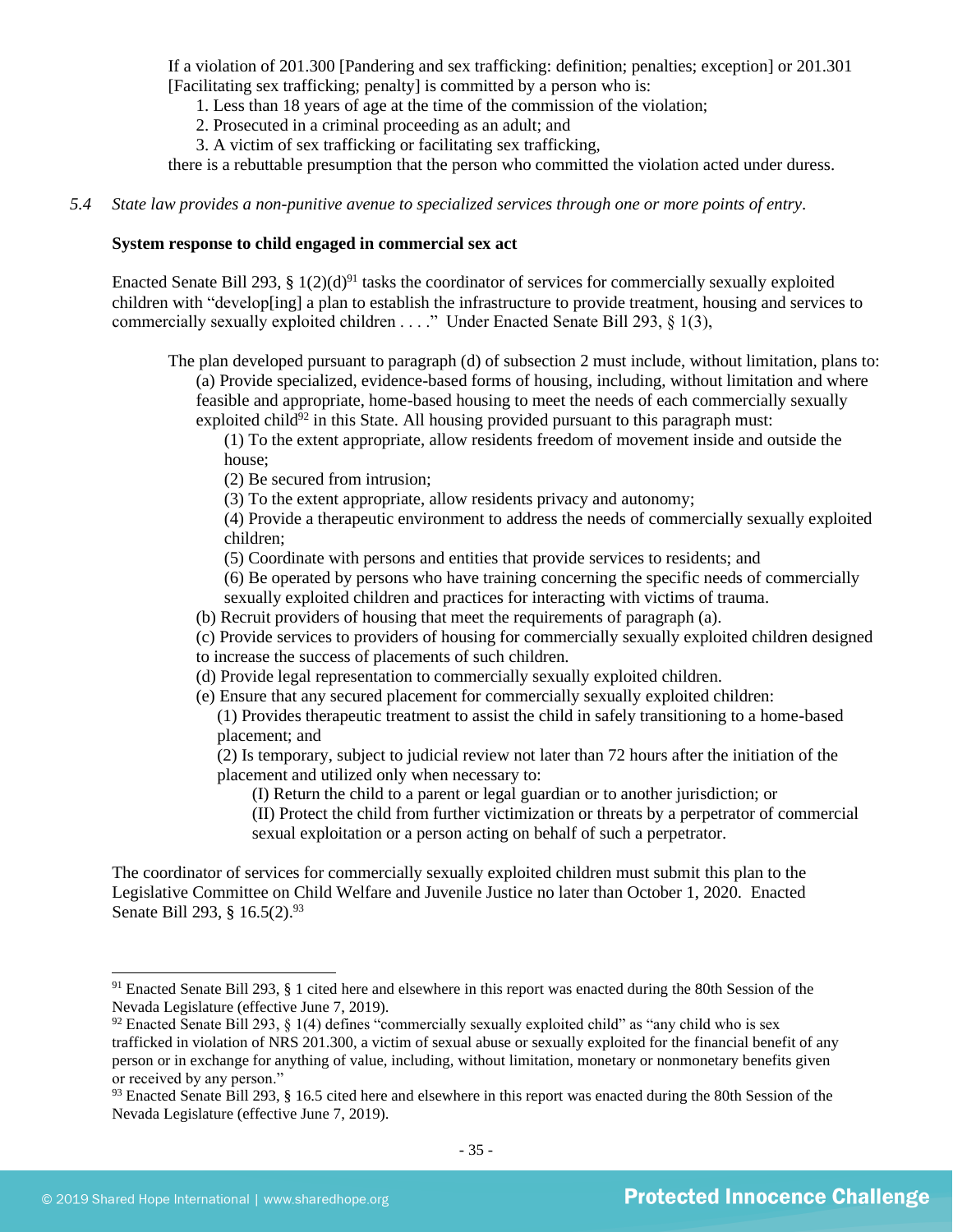In addition, Nevada law prohibits the criminalization of minors for prostitution offenses as well as other specified offenses committed pursuant to trafficking victimization.<sup>94</sup> Instead, Enacted Senate Bill 293, §  $16(4)^{95}$  requires a juvenile justice agency to refer the child to a child serving agency; it states, "A juvenile" justice agency that has reasonable cause to believe that a child in its custody is or has been a commercially sexually exploited child shall report the commercial sexual exploitation of the child to an agency which provides child welfare services."

Similarly, Enacted Assembly Bill 151, § 12(1)<sup>96</sup> states, "any person who know or has reasonable cause to believe that a child is a commercially sexually exploited child may report the commercial sexual exploitation of the child to an agency which provides child welfare services." Further, subsection (2) states,

If the district attorney files a petition with the juvenile court alleging that a child who is less than 18 years of age has engaged in prostitution or the solicitation of prostitution, the juvenile court:

(1) Place the child under the supervision of the juvenile court pursuant to a supervision and consent decree, without a formal adjudication of delinquency; and

(2) Order that the terms and conditions of the supervision and consent decree include, without limitation, services to address the sexual exploitation of the child and any other needs of the child, including, without limitation, any counseling and medical treatment for victims of sexual assault in accordance with the provisions of NRS 217.280 to 217.350, inclusive.

(b) If the child originated from a jurisdiction outside this State, may return the child to the jurisdiction from which the child originated.

Pursuant to Nev. Rev. Stat. Ann. § 62C.240(2)–(3),

2. . . . the juvenile court may issue any order authorized by chapter 62E [Disposition of cases by juvenile court] of NRS, including, without limitation, any placement of the child that the juvenile court finds to be in the child's best interest.

3. If a child is alleged to have violated the provisions of a supervision and consent decree under this section or an order issued pursuant to this section:

(a) The district attorney must not file a petition alleging that the child has violated the decree or order and the allegation must be placed before the court pursuant to a motion or a request for judicial review. This paragraph does not prohibit the district attorney from filing a petition alleging that the child has committed a delinquent act.

(b) The juvenile court may issue any order authorized by chapter 62E of NRS, including, without limitation, any placement of the child that the juvenile court finds to be in the child's best interest.

Upon successful completion of any terms set out in the supervision and consent decree, Nev. Rev. Stat. Ann. § 62C.240(4) provides for the dismissal of charges, stating,

Except as otherwise provided in this subsection, if a child is placed under the supervision of the juvenile court pursuant to a supervision and consent decree under this section, the juvenile court shall dismiss the petition upon the successful completion of the terms and conditions of the supervision and consent decree or at the time the child reaches 18 years of age, whichever is earlier. A child who has reached 18 years of age may consent to remain under the supervision of the juvenile court for the purpose of receiving services provided under the supervision and consent decree.

<sup>96</sup> Enacted Assembly Bill 151, § 12 cited here and elsewhere in this report was enacted during the 80th Session of the Nevada Legislature (effective October 1, 2019).

<sup>94</sup> *See supra* Component 5.3 for full discussion of the state's non-criminalization laws. Further, state law retains a diversion statute, which provides a specialized service response. Nev. Rev. Stat. Ann. § 62C.240(1) (Court referral for court supervision pursuant to supervision and consent decree of child alleged to have engaged in prostitution or solicitation of prostitution; violation of supervision and consent decree or order; dismissal of petition) states,

<sup>(</sup>a) Except as otherwise provided in paragraph (b), shall:

<sup>95</sup> *See supra* note [87.](#page-33-0)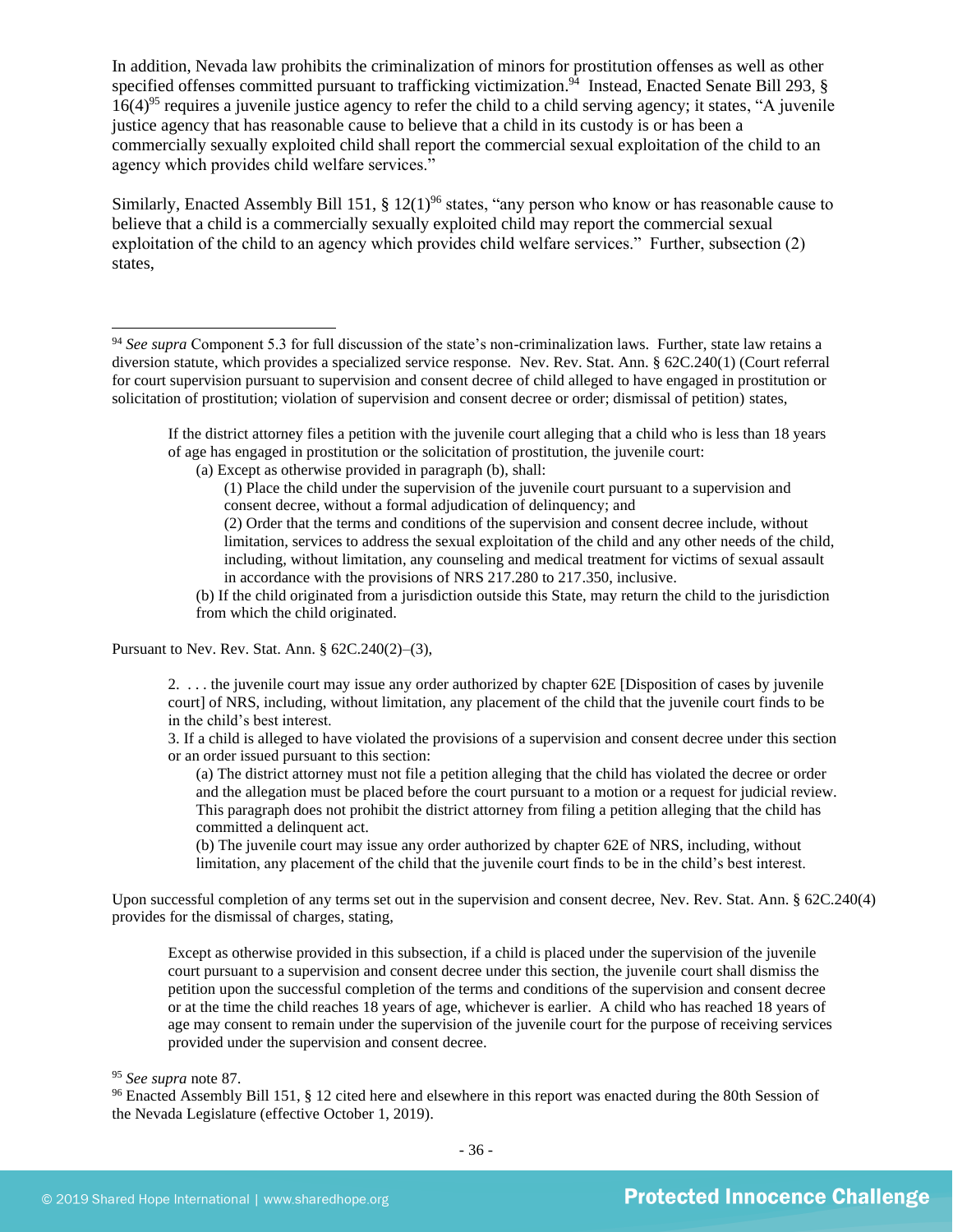any person who is required to make a report pursuant to 432B.220 [Persons required to make report] and who, in his or her professional capacity, knows or has reasonable cause to believe that a child is a commercially sexually exploited child shall:

(a) Report the commercial sexual exploitation of the child to an agency which provides child welfare services; and

(b) Make such report as soon as reasonably practicable but not later than 24 hours after the person knows or has reasonable cause to believe that the child is a commercially sexually exploited child.

Under Enacted Assembly Bill 151, § 13.97

1. Upon the receipt of a report pursuant to [Enacted Assembly Bill 151, § 12], an agency which provides child welfare services:

(a) Shall conduct an initial screening to determine whether there is reasonable cause to believe that the child is a victim of commercial sexual exploitation;

(b) Shall make a report to the appropriate law enforcement agency for the purpose of identifying the perpetrator of the commercial sexual exploitation;

(c) If the child resides in another jurisdiction, may initiate contact with an agency which provides child welfare services in the jurisdiction in which the child resides to provide notification of the circumstances surrounding the child's removal from the jurisdiction or placement in another location; and

(d) May conduct an assessment pursuant to chapter 432B [Protection of Children from Abuse and Neglect] of NRS.

2. If an agency which provides child welfare services conducts an assessment pursuant to chapter 432B of NRS and no abuse or neglect of a child is identified, the agency may:

(a) Conduct an assessment of the family of the child to determine which services, if any, the family needs or refer the family to a person or an organization that has entered into a written agreement with the agency to make such an assessment; and

(b) If appropriate, provide to the child and his or her family counseling, training or other services relating to commercial sexual exploitation or refer the child and his or her family to a person or an organization that has entered into an agreement with the agency to provide those services.

3. If an agency which provides child welfare services has entered into an agreement with a person or an organization to provide services to a child or his or her family and the person or organization will provide such services pursuant to subsection 2, the agency shall require the person or organization to notify the agency if:

(a) The child or his or her family refuses or fails to participate in such services; or

(b) The person or organization determines that there is a serious risk to the heath or safety of the child.

. . . .

#### **Summary**

Nevada law prohibits the criminalization of juvenile sex trafficking victims for prostitution and other offenses committed pursuant to their victimization, provides for a mandatory referral to a child serving agency, allows for the provision of services relating to commercial sexual exploitation, and mandates development of a comprehensive, specialized service response.

<sup>&</sup>lt;sup>97</sup> Enacted Assembly Bill 151, § 13 cited here and elsewhere in this report was enacted during the 80th Session of the Nevada Legislature (effective October 1, 2019).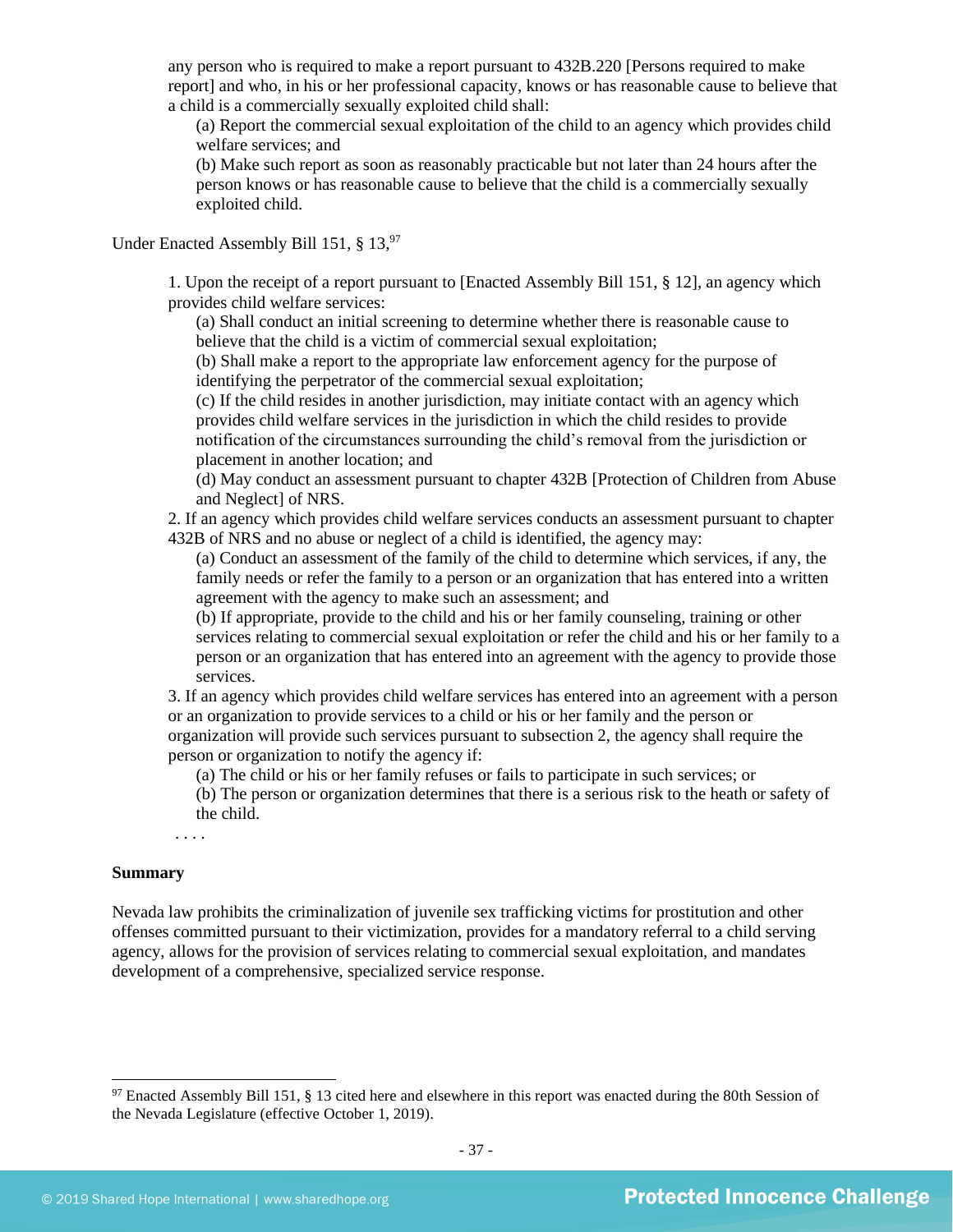## *5.5 Child sex trafficking is identified as a type of abuse and neglect within child protection statutes. 98*

Child sex trafficking is not expressly identified as a type of abuse and neglect within Nevada's child protection statutes. Pursuant to Nev. Rev. Stat. Ann. § 432B.020(1)(b) ("Abuse or neglect of a child" defined), "abuse or neglect of a child" includes "sexual abuse or sexual exploitation . . . of a child caused or allowed by a person responsible for the welfare of the child under circumstances which indicate that the child's health or welfare is harmed or threatened with harm." Nev. Rev. Stat. Ann. § 432B.110 ("Sexual exploitation" defined) states,

"Sexual exploitation" includes forcing, allowing<sup>99</sup> or encouraging a child:

1. To solicit for or engage in prostitution;

2. To view a pornographic film or literature; and

3. To engage in:

a. Filming, photographing or recording on videotape; or

b. Posing, modeling, depiction or a live performance before an audience, which involves the exhibition of a child's genitals or any sexual conduct with a child, as defined in NRS 200.700 [Definitions].

Nev. Rev. Stat. Ann. § 432B.100 ("Sexual abuse" defined) states,

"Sexual abuse" includes acts upon a child constituting:

- 1. Incest under [NRS 201.180;](https://www.lexis.com/research/buttonTFLink?_m=fe0e253fef8054e6df958287d1c2023f&_xfercite=%3ccite%20cc%3d%22USA%22%3e%3c%21%5bCDATA%5bNev.%20Rev.%20Stat.%20Ann.%20%a7%20432B.100%5d%5d%3e%3c%2fcite%3e&_butType=4&_butStat=0&_butNum=7&_butInline=1&_butinfo=NVCODE%20201.180&_fmtstr=FULL&docnum=1&_startdoc=1&wchp=dGLbVzk-zSkAl&_md5=521de425ee50a2f38dc31926d7407ef4)
- 2. Lewdness with a child under [NRS 201.230;](https://www.lexis.com/research/buttonTFLink?_m=fe0e253fef8054e6df958287d1c2023f&_xfercite=%3ccite%20cc%3d%22USA%22%3e%3c%21%5bCDATA%5bNev.%20Rev.%20Stat.%20Ann.%20%a7%20432B.100%5d%5d%3e%3c%2fcite%3e&_butType=4&_butStat=0&_butNum=8&_butInline=1&_butinfo=NVCODE%20201.230&_fmtstr=FULL&docnum=1&_startdoc=1&wchp=dGLbVzk-zSkAl&_md5=b8e636b13f6ac9e4dfce2c0a4046c5db)
- 3. Sado-masochistic abuse under [NRS 201.262;](https://www.lexis.com/research/buttonTFLink?_m=fe0e253fef8054e6df958287d1c2023f&_xfercite=%3ccite%20cc%3d%22USA%22%3e%3c%21%5bCDATA%5bNev.%20Rev.%20Stat.%20Ann.%20%a7%20432B.100%5d%5d%3e%3c%2fcite%3e&_butType=4&_butStat=0&_butNum=9&_butInline=1&_butinfo=NVCODE%20201.262&_fmtstr=FULL&docnum=1&_startdoc=1&wchp=dGLbVzk-zSkAl&_md5=9bae698f6a96442b570787a5a23920e1)
- 4. Sexual assault under [NRS 200.366;](https://www.lexis.com/research/buttonTFLink?_m=fe0e253fef8054e6df958287d1c2023f&_xfercite=%3ccite%20cc%3d%22USA%22%3e%3c%21%5bCDATA%5bNev.%20Rev.%20Stat.%20Ann.%20%a7%20432B.100%5d%5d%3e%3c%2fcite%3e&_butType=4&_butStat=0&_butNum=10&_butInline=1&_butinfo=NVCODE%20200.366&_fmtstr=FULL&docnum=1&_startdoc=1&wchp=dGLbVzk-zSkAl&_md5=87e677fd2e973e9d2743de8b37355866)
- 5. Statutory sexual seduction under [NRS 200.368;](https://www.lexis.com/research/buttonTFLink?_m=fe0e253fef8054e6df958287d1c2023f&_xfercite=%3ccite%20cc%3d%22USA%22%3e%3c%21%5bCDATA%5bNev.%20Rev.%20Stat.%20Ann.%20%a7%20432B.100%5d%5d%3e%3c%2fcite%3e&_butType=4&_butStat=0&_butNum=11&_butInline=1&_butinfo=NVCODE%20200.368&_fmtstr=FULL&docnum=1&_startdoc=1&wchp=dGLbVzk-zSkAl&_md5=166fc503e7368f40e596cfbe8906bbd9)
- 6. Open or gross lewdness under [NRS 201.210;](https://www.lexis.com/research/buttonTFLink?_m=fe0e253fef8054e6df958287d1c2023f&_xfercite=%3ccite%20cc%3d%22USA%22%3e%3c%21%5bCDATA%5bNev.%20Rev.%20Stat.%20Ann.%20%a7%20432B.100%5d%5d%3e%3c%2fcite%3e&_butType=4&_butStat=0&_butNum=12&_butInline=1&_butinfo=NVCODE%20201.210&_fmtstr=FULL&docnum=1&_startdoc=1&wchp=dGLbVzk-zSkAl&_md5=f731e1cbdaa2feb2d0bfeba63eb0368b) and

7. Mutilation of the genitalia of a female child, aiding, abetting, encouraging or participating in the mutilation of the genitalia of a female child, or removal of a female child from this State for the purpose of mutilating the genitalia of the child under [NRS 200.5083.](https://www.lexis.com/research/buttonTFLink?_m=fe0e253fef8054e6df958287d1c2023f&_xfercite=%3ccite%20cc%3d%22USA%22%3e%3c%21%5bCDATA%5bNev.%20Rev.%20Stat.%20Ann.%20%a7%20432B.100%5d%5d%3e%3c%2fcite%3e&_butType=4&_butStat=0&_butNum=13&_butInline=1&_butinfo=NVCODE%20200.5083&_fmtstr=FULL&docnum=1&_startdoc=1&wchp=dGLbVzk-zSkAl&_md5=04f6301ef5e56530c30064465c75f84d)

As a result of the inclusion of "sexual exploitation" and "sexual abuse" within the definition of "abuse or neglect of a child," child sex trafficking victims may be considered abused or neglected.

- 5.5.1 Recommendation: Amend Nev. Rev. Stat. Ann. § 432B.110 ("Sexual exploitation" defined) and § 432B.100 ("Sexual abuse" defined) to expressly include victims of Nev. Rev. Stat. Ann. § 201.300(2) (Pandering and sex trafficking: definition; penalties; exception) to ensure juvenile sex trafficking victims are identified as an abused or neglected child pursuant to Nev. Rev. Stat. Ann. § 432B.020(1)(b) ("Abuse or neglect of a child" defined).
- *5.6 The definition of "caregiver" or another related term in the child welfare statutes is not a barrier to a sex trafficked child accessing the protection of child welfare*.

Nev. Rev. Stat. Ann. § 432B.130 (Persons responsible for child's welfare) states,

A person is responsible for a child's welfare under the provisions of this chapter if the person is the child's parent, guardian, a stepparent with whom the child lives, an adult person continually or regularly found in the same household as the child, a public or private home, institution or facility where the child actually resides or is receiving care outside of the home for all or a portion of the

<sup>&</sup>lt;sup>98</sup> For more information regarding recent federal legislation impacting this component see:

http://go.sharedhope.org/stateimpactmemo.

<sup>&</sup>lt;sup>99 "</sup>Allow' means to do nothing to prevent or stop the abuse or neglect of a child in circumstances where the person knows or has reason to know that a child is abused or neglected." Nev. Rev. Stat. Ann. § 432B.020(3).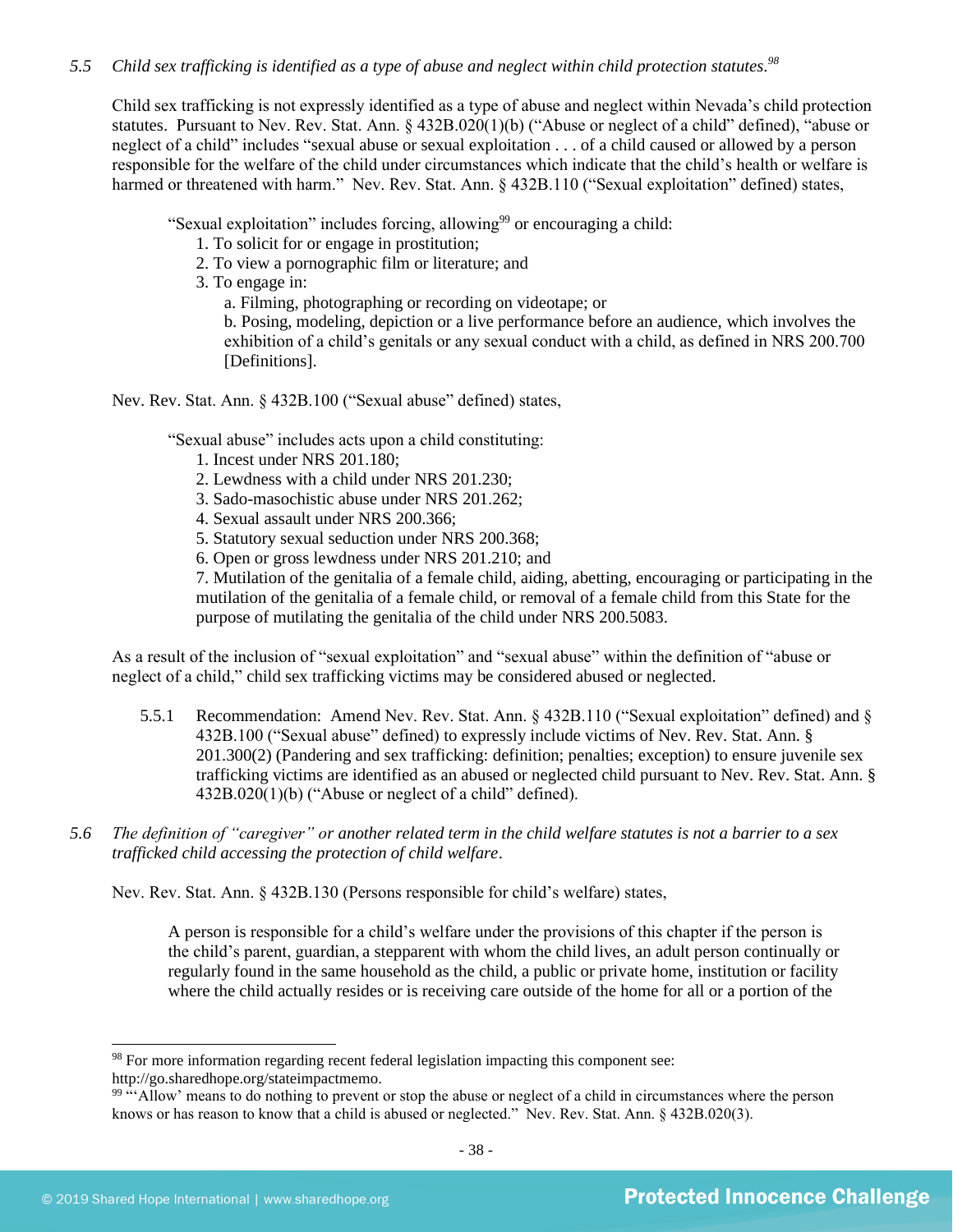day, or a person directly responsible or serving as a volunteer for or employed by such a home, institution or facility.

This definition is not broad enough to allow for child welfare intervention into non-familial trafficking cases.

- 5.6.1 Recommendation: Amend Nev. Rev. Stat. Ann. § 432B.130 (Persons responsible for child's welfare) to allow child welfare protection for juvenile sex trafficking victims irrespective of the perpetrator of the abuse.
- *5.7 Crime victims' compensation is specifically available to a child victim of sex trafficking or commercial sexual exploitation of children (CSEC).*

Domestic minor sex trafficking victims are entitled to compensation. For "compensation for certain victims of criminal acts," pursuant to Nev. Rev. Stat. Ann.  $\S 217.070(1)^{100}$  ("Victim" defined) a "victim" is defined as

[A] person who suffers direct or threatened physical, financial or psychological harm as a result of the commission of a crime, including, without limitation:

(a) A person who is injured or killed as the direct result of a criminal act;

(b) A minor who was involved in the production of pornography in violation of [NRS 200.710](https://www.lexis.com/research/buttonTFLink?_m=f5902906e94dddf97b4cb3a70ffa9d86&_xfercite=%3ccite%20cc%3d%22USA%22%3e%3c%21%5bCDATA%5bNev.%20Rev.%20Stat.%20Ann.%20%a7%20217.070%5d%5d%3e%3c%2fcite%3e&_butType=4&_butStat=0&_butNum=2&_butInline=1&_butinfo=NVCODE%20200.710&_fmtstr=FULL&docnum=1&_startdoc=1&wchp=dGLbVzz-zSkAz&_md5=047fa86c7eef0d1ca5baed8357cd932c) [Unlawful to use minor in producing pornography or as subject of sexual portrayal in performance], 200.720 [Promotion of sexual performance of minor unlawful], 200.725 [Preparing, advertising or distributing materials depicting pornography involving minor unlawful; penalty] or 200.730 [Possession of visual presentation depicting sexual conduct of person under 16 years of age unlawful; penalties];

(c) A minor who was sexually abused, as "sexual abuse" is defined in NRS 432B.100 ["Sexual abuse" defined];

. . . .

(h) A person who is trafficked in violation of subsection 2 of NRS 201.300 [Pandering: definition; penalties; exception];

(i) A person who is subjected to facilitating sex trafficking in violation of subsection 1 of NRS 201.301 [Facilitating sex trafficking]; or

- (j) A person who is an immediate family member of a victim who:
	- (1) Is a minor;
	- (2) Is physically or mentally incompetent; or
	- (3) Was killed.
- . . . .

Under Nev. Rev. Stat. Ann. § 217.180 $(2)^{101}$  (Order for compensation; considerations), "If the case involves a victim of domestic violence, sexual assault, facilitating sex trafficking or sex trafficking, $102$  the compensation

<sup>&</sup>lt;sup>100</sup> The text of Nev. Rev. Stat. Ann. § 217.070 cited here and elsewhere in this report includes amendments made by the enactment of Assembly Bills 60, 534, and 236 and Senate Bill 225 during the 80th Session of the Nevada Legislature (effective July 1, 2019, July 1, 2019, and July 1, 2020, respectively).

<sup>&</sup>lt;sup>101</sup> The text of Nev. Rev. Stat. Ann. § 217.180 cited here and elsewhere in this report includes amendments made by the enactment of Assembly Bill 534 during the 80th Session of the Nevada Legislature (effective July 1, 2019).  $102$  Pursuant to Nev. Rev. Stat. Ann. § 217.180(5),

<sup>(</sup>a) "Domestic violence" means an act described in NRS 33.018.

<sup>(</sup>b) "Facilitating sex trafficking" means a violation of NRS 201.301.

<sup>. . . .</sup>

<sup>(</sup>d) "Sex trafficking" means a violation of subsection 2 of NRS 201.300 [Pandering and sex trafficking: definition; penalties; exception].

<sup>(</sup>e) "Sexual assault" has the meaning ascribed to it in NRS 200.366.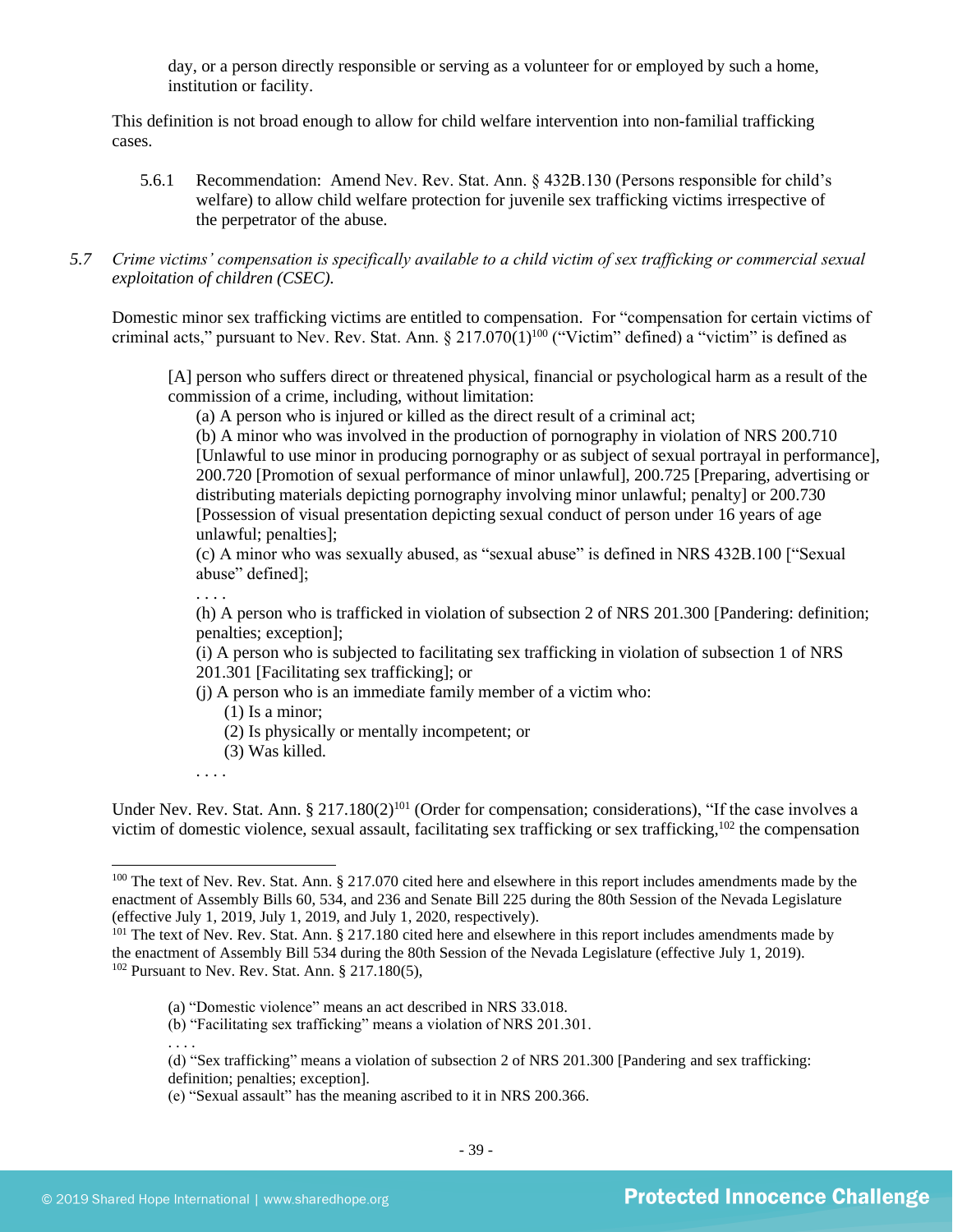officer shall not consider the wrongful act, provocation or any other behavior of the victim that directly or indirectly contributed to the injury or death of the victim." In addition, Nev. Rev. Stat. Ann. § 217.180(4) states that "[a]n order for compensation may be made whether or not a person is prosecuted or convicted of an offense arising from the act on which the claim for compensation is based."

Pursuant to Nev. Rev. Stat. Ann.  $\S 217.210(1)^{103}$  (Limitations on time for making order for payment of compensation; exception),

Except as otherwise provided in subsection 2, an order for the payment of compensation must not be made unless the application is made within 1 year after the date of the personal injury or death on which the claim is based, unless waived by the Director or a person designated by the Director for good cause shown and the personal injury or death was the result of an incident or offense that was reported to the police within 5 days of its occurrence or, if the incident or offense could not reasonably have been reported within that period, within 5 days of the time when a report could reasonably have been made.

However, these time limits "do not apply to a minor who is sexually abused or who is involved in the production of pornography," and "[s]uch a minor must apply for compensation before reaching 21 years of age." Nev. Rev. Stat. Ann. § 217.210(2).

Additional ineligibility factors could preclude a domestic minor sex trafficking victim from receiving compensation. Pursuant to Nev. Rev. Stat. Ann.  $\S 217.100(1)^{104}$  (Application for compensation; medical reports), claims must be filed "not more than 24 months after the injury or death for which the compensation is claimed." Further, if the compensation board considers the domestic minor sex trafficking victim's act of prostitution an act that makes the victim "a coconspirator, codefendant, accomplice . . . of the offender whose crime caused the victim's injuries," the victim will not receive compensation. Nev. Rev. Stat. Ann. § 217.220(1)(b) (Award of compensation prohibited under certain circumstances; exceptions). Additionally, the victim will not receive compensation if the victim "[f]ails to cooperate with law enforcement agencies." Nev. Rev. Stat. Ann. § 217.220(1)(e).

5.7.1 Recommendation: Amend Nev. Rev. Stat. Ann. § 217.220(1)(e) (Award of compensation prohibited under certain circumstances; exceptions) and Nev. Rev. Stat. Ann. § 217.100(1) (Application for compensation; medial reports) to establish an exception for victims of domestic minor sex trafficking.

#### *5.8 Victim-friendly procedures and protections are provided in the trial process for minors under 18.*

Nevada provides some victim-friendly procedures and protections for victims of sex trafficking as defined by Nev. Rev. Stat. Ann. § 201.300(2) (Pandering and sex trafficking: definition; penalties; exception).<sup>105</sup> First, under Nev. Rev. Stat. Ann. § 174.227(1)<sup>106</sup> (Videotaped depositions; Order of court; notice to parties; cross-examination; use),

A court on its own motion or on the motion of the district attorney may, for good cause shown, order the taking of a videotaped deposition of

(a) A victim of sexual abuse as that term is defined in NRS 432B.100 ["Sexual abuse" defined];

<sup>&</sup>lt;sup>103</sup> The text of Nev. Rev. Stat. Ann. § 217.210 cited here and elsewhere in this report includes amendments made by the enactment of Assembly Bills 60 and 534 during the 80th Session of the Nevada Legislature (effective July 1, 2019).

<sup>&</sup>lt;sup>104</sup> The text of Nev. Rev. Stat. Ann. § 217.100 cited here and elsewhere in this report includes amendments made by the enactment of Assembly Bill 534 during the 80th Session of the Nevada Legislature (effective July 1, 2019). <sup>105</sup> *See supra* Component 1.1 for substantive provisions of Nev. Rev. Stat. Ann. § 201.300(2) (Pandering and sex trafficking: definition; penalties; exception).

<sup>&</sup>lt;sup>106</sup> The text of Nev. Rev. Stat. Ann.  $\S$  174.227 cited here and elsewhere in this report includes amendments made by the enactment of Assembly Bill 60 during the 80th Session of the Nevada Legislature (effective July 1, 2019).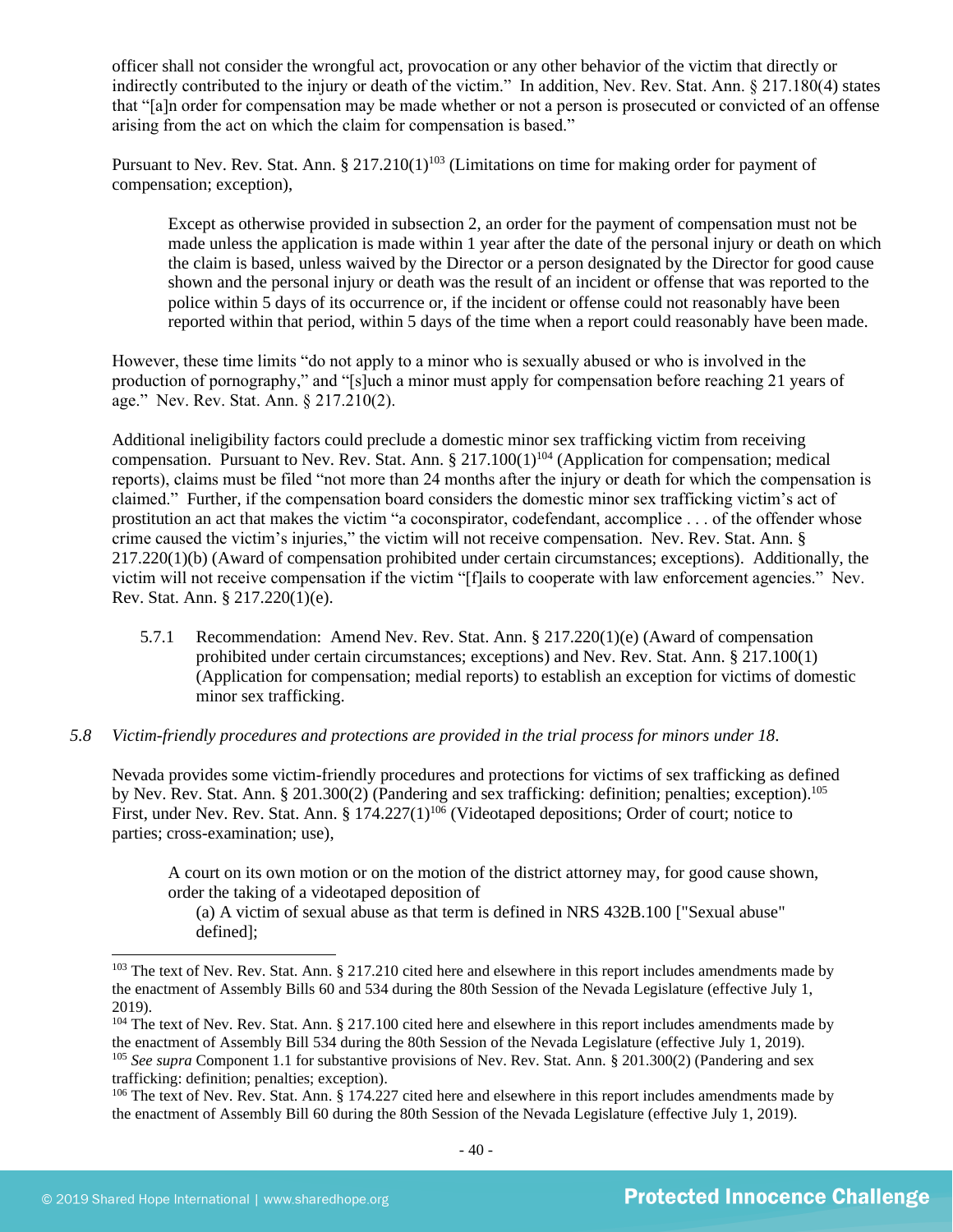(b) A prospective witness in any criminal prosecution if the witness is less than 14 years of age;

(c) A victim of sex trafficking as that term is defined in subsection 2 of NRS 201.300 [Pandering and sex trafficking: definition; penalties; exception]. There is a rebuttable presumption that good cause exists where the district attorney seeks to take the deposition of a person alleged to be the victim of sex trafficking; or

(d) A victim of facilitating sex trafficking as that term is defined in subsection 1 of NRS 201.301 [Facilitating sex trafficking].

"Except as limited by NRS 174.228 [Videotaped depositions: use], the court may allow the videotaped deposition to be used at any proceeding in addition to or in lieu of the direct testimony of the deponent." Nev. Rev. Stat. Ann. § 174.227(4). However, pursuant to Nev. Rev. Stat. Ann. § 174.228,<sup>107</sup>

A court may allow a videotaped deposition to be used instead of the deponent's testimony at trial only if:

1. In the case of a victim of sexual abuse, as that term is defined in NRS 432B.100:

(a) Before the deposition is taken, a hearing is held by a justice of the peace or district judge who finds that:

(1) The use of the videotaped deposition in lieu of testimony at trial is necessary to protect the welfare of the victim; and

(2) The presence of the accused at trial would inflict trauma, more than minimal in degree, upon the victim; and

(b) At the time a party seeks to use the deposition, the court determines that the conditions set forth in subparagraphs (1) and (2) of paragraph (a) continue to exist. The court may hold a hearing before the use of the deposition to make its determination.

2. In the case of a victim of sex trafficking as that term is defined in subsection 2 of NRS 201.300 or a victim of facilitating sex trafficking as that term is defined in subsection 1 of NRS 201.301:

(a) Before the deposition is taken, a hearing is held by a justice of the peace or district judge and the justice or judge finds that cause exists pursuant to paragraph (c) of subsection 1 of NRS 174.227; and

(b) Before allowing the videotaped deposition to be used at trial, the court finds that the victim is unavailable as a witness.

## 3. In all cases:

(a) A justice of the peace or district judge presides over the taking of the deposition;

(b) The accused is able to hear and see the proceedings;

(c) The accused is represented by counsel who, if physically separated from the accused, is able to communicate orally with the accused by electronic means;

(d) The accused is given an adequate opportunity to cross- examine the deponent subject to the protection of the deponent deemed necessary by the court; and

(e) The deponent testifies under oath.

Victims of human trafficking can apply for an issuance of a fictitious address, pursuant to Nev. Rev. Stat. Ann. § 217.462(1) (Fictitious address or victim of domestic violence, human trafficking, sexual assault or stalking: Eligibility; application to Division; penalty for providing false information), which states, "An adult person, a parent or guardian acting on behalf of a child, or a guardian acting on behalf of an incompetent person may apply to the Division to have a fictitious address designated by the Division serve as the address of the adult, child or incompetent person."

Furthermore, under Nev. Rev. Stat. Ann. § 217.468(2) (Fictitious address for victims of domestic violence, human trafficking, sexual assault or stalking: Cancellation),

 $107$  The text of Nev. Rev. Stat. Ann. § 174.228 cited here and elsewhere in this report includes amendments made by the enactment of Assembly Bill 60 during the 80th Session of the Nevada Legislature (effective July 1, 2019).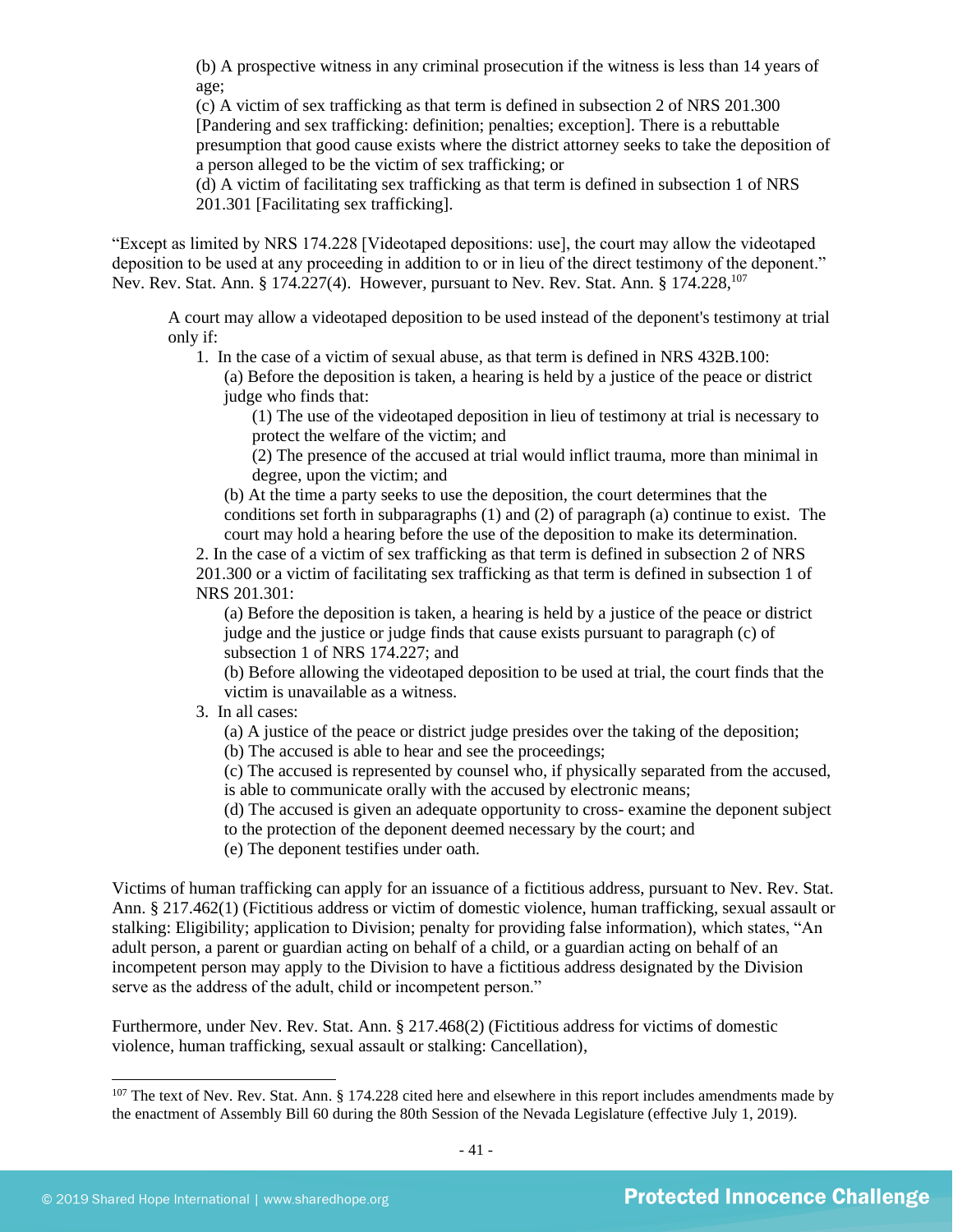The Division shall not cancel the fictitious address of a participant if, before the fictitious address of the participant is cancelled, the participant shows to the satisfaction of the Division that the participant remains in imminent danger of becoming a victim of domestic violence, human trafficking, sexual assault or stalking.

There are situations when a domestic minor sex trafficking victim will not be afforded the protections of Nevada's rape shield laws. Pursuant to Nev. Rev. Stat. Ann. § 50.090 (Evidence of previous sexual conduct of victim of sexual assault or statutory sexual seduction inadmissible to challenge victim's credibility; exceptions), the protections only apply to "any prosecution for sexual assault or statutory sexual seduction or for attempt to commit or conspiracy to commit either crime . . . ." Similarly, the protections in Nev. Rev. Stat. Ann. § 48.069 (Previous sexual conduct of victim of sexual assault: Procedure for admission of evidence to prove victim's consent) only apply to a "prosecution for sexual assault or for attempt to commit or conspiracy to commit a sexual assault."

Pursuant to Nev. Rev. Stat. Ann. § 128.091 (Evidence of previous sexual conduct inadmissible to challenge child's credibility; exceptions),

In any proceeding held pursuant to this chapter 432B of NRS [Protection Of Children From Abuse And Neglect], a party may not present evidence of any previous sexual conduct of a child to challenge the child's credibility as a witness unless the attorney for the child has first presented evidence or the child has testified concerning such conduct, or the absence of such conduct, on direct examination by the district attorney or the attorney for the child, in which case the scope of the cross-examination of the child or rebuttal must be limited to the evidence presented by the child's attorney or the child.

Child witnesses, defined as "a child under the age of 14 years who has been or will be called to testify in a proceeding," may testify via an "alternative method." Nev. Rev. Stat. Ann. §§ 50.530, 50.560, 50.520. Pursuant to Nev. Rev. Stat. Ann. § 50.520 ("Alternative method" defined),

"Alternative method" means a method by which a child witness testifies which does not include all of the following:

1. Having the child testify in person in an open forum;

2. Having the child testify in the presence and full view of the finder of fact and presiding officer; and

3. Allowing all of the parties to be present, to participate and to view and be viewed by the child.

A child witness is allowed to testify via an alternative method in a criminal proceeding only if the court "finds by clear and convincing evidence that the child would suffer serious emotional trauma that would substantially impair the child's ability to communicate with the finder of fact" either due to "testify[ing] in the open forum" of the court or "be[ing] confronted face-to-face by the defendant." Nev. Rev. Stat. Ann. § 50.580(1)(a), (b). Pursuant to Nev. Rev. Stat. Ann. § 50.590 (Factors for determining whether to permit alternative method), the court will consider the following factors when determining whether to allow a child to testify by an alternative method:

1. [Whether] [a]lternative methods [are] reasonably available;

2. [Whether there are] [a]vailable means for protecting the interests of or reducing emotional trauma to the child without resorting to an alternative method;

3. The nature of the case;

4. The relative rights of the parties;

5. The importance of the proposed testimony of the child;

6. The nature and degree of emotional trauma that the child may suffer if an alternative method is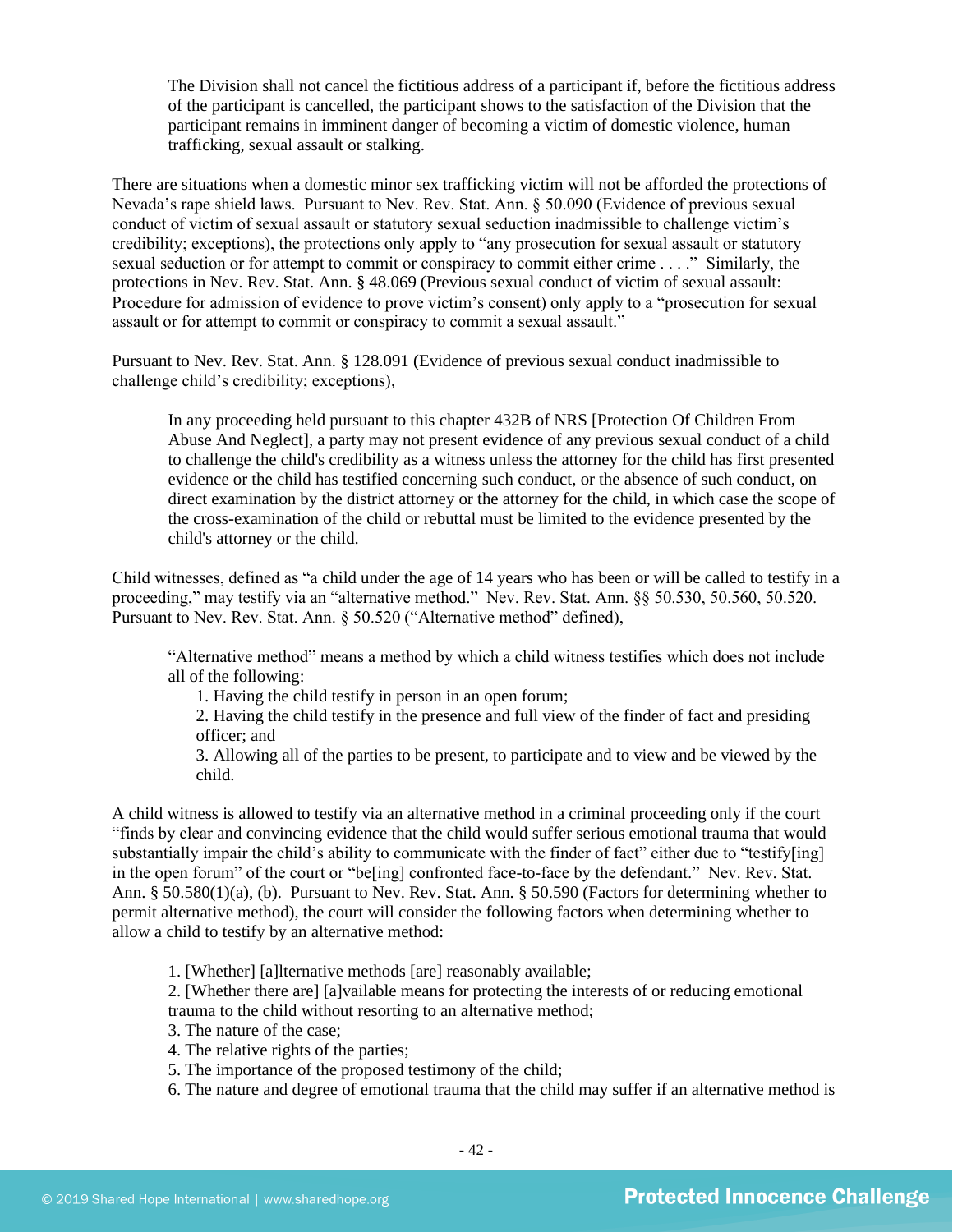not used; and 7. Any other relevant factor.

Pursuant to Nev. Rev. Stat. Ann. § 51.385(1), (2) (Admissibility; notice of unavailability or inability of child to testify),

1. In addition to any other provision for admissibility made by statute or rule of court, a statement made by a child under the age of 10 years describing any act of sexual conduct performed with or on the child or any act of physical abuse of the child is admissible in a criminal proceeding regarding that act of sexual conduct or physical abuse if:

(a) The court finds, in a hearing out of the presence of the jury, that the time, content and circumstances of the statement provide sufficient circumstantial guarantees of trustworthiness; and

(b) The child testifies at the proceeding or is unavailable or unable to testify.

2. In determining the trustworthiness of a statement, the court shall consider, without limitation, whether:

(a) The statement was spontaneous;

(b) The child was subjected to repetitive questioning;

(c) The child had a motive to fabricate;

(d) The child used terminology unexpected of a child of similar age; and

(e) The child was in a stable mental state.

Within the chapter on Sexual Assault and Seduction, additional protections are provided for victims<sup>108</sup> of Nev. Rev. Stat. Ann. § 200.366 (Sexual assault: Definitions; penalties), Nev. Rev. Stat. Ann. § 200.368 (Statutory sexual seduction: Penalties), and sex trafficking under Nev. Rev. Stat. Ann. § 201.300 (Pandering and sex trafficking: definition; penalties; exception). Specifically, the information in records or reports and the identities of sexual assault and sexual seduction victims are kept confidential, including through the use of pseudonyms on their files. Nev. Rev. Stat. Ann. §§ 200.3771, 200.3772, 200.3773.<sup>109</sup>

The Legislature finds and declares that:

(b) Cooperates in the investigation and prosecution of the sexual offense . . . or sex trafficking; and

<sup>&</sup>lt;sup>108</sup> Nev. Rev. Stat. Ann. § 200.364(11) (Definitions) defines "[v]ictim" as "a person who is a victim of a sexual offense . . . or sex trafficking." In turn, "sexual offense" is defined to include sexual assault and statutory sexual seduction, and "[s]ex trafficking" is defined as "a violation of subsection 2 of NRS 201.300 [Pandering and sex trafficking: definition; penalties; exception]." Nev. Rev. Stat. Ann. § 200.364(6), (8).

<sup>&</sup>lt;sup>109</sup> Nev. Rev. Stat. Ann. § 200.377 (Victims of certain sexual offenses: Legislative findings and declarations) states,

<sup>1.</sup> This State has a compelling interest in assuring that the victim of a sexual offense . . . or sex trafficking:

<sup>(</sup>a) Reports the sexual offense . . . or sex trafficking to the appropriate authorities;

<sup>(</sup>c) Testifies at the criminal trial of the person charged with committing the sexual offense . . . or sex trafficking.

<sup>2.</sup> The fear of public identification and invasion of privacy are fundamental concerns for the victims of sexual offenses, offenses involving a pupil or child or sex trafficking. If these concerns are not addressed and the victims are left unprotected, the victims may refrain from reporting and prosecuting sexual offenses, offenses involving a pupil or child or sex trafficking.

<sup>3.</sup> A victim of a sexual offense . . . or sex trafficking may be harassed, intimidated and psychologically harmed by a public report that identifies the victim. A sexual offense . . . or sex trafficking is, in many ways, a unique, distinctive and intrusive personal trauma. The consequences of identification are often additional psychological trauma and the public disclosure of private personal experiences.

<sup>4.</sup> Recent public criminal trials have focused attention on these issues and have dramatized the need for basic protections for the victims of sexual offenses, offenses involving a pupil or child or sex trafficking.

<sup>5.</sup> The public has no overriding need to know the individual identity of the victim of a sexual offense . . . or sex trafficking.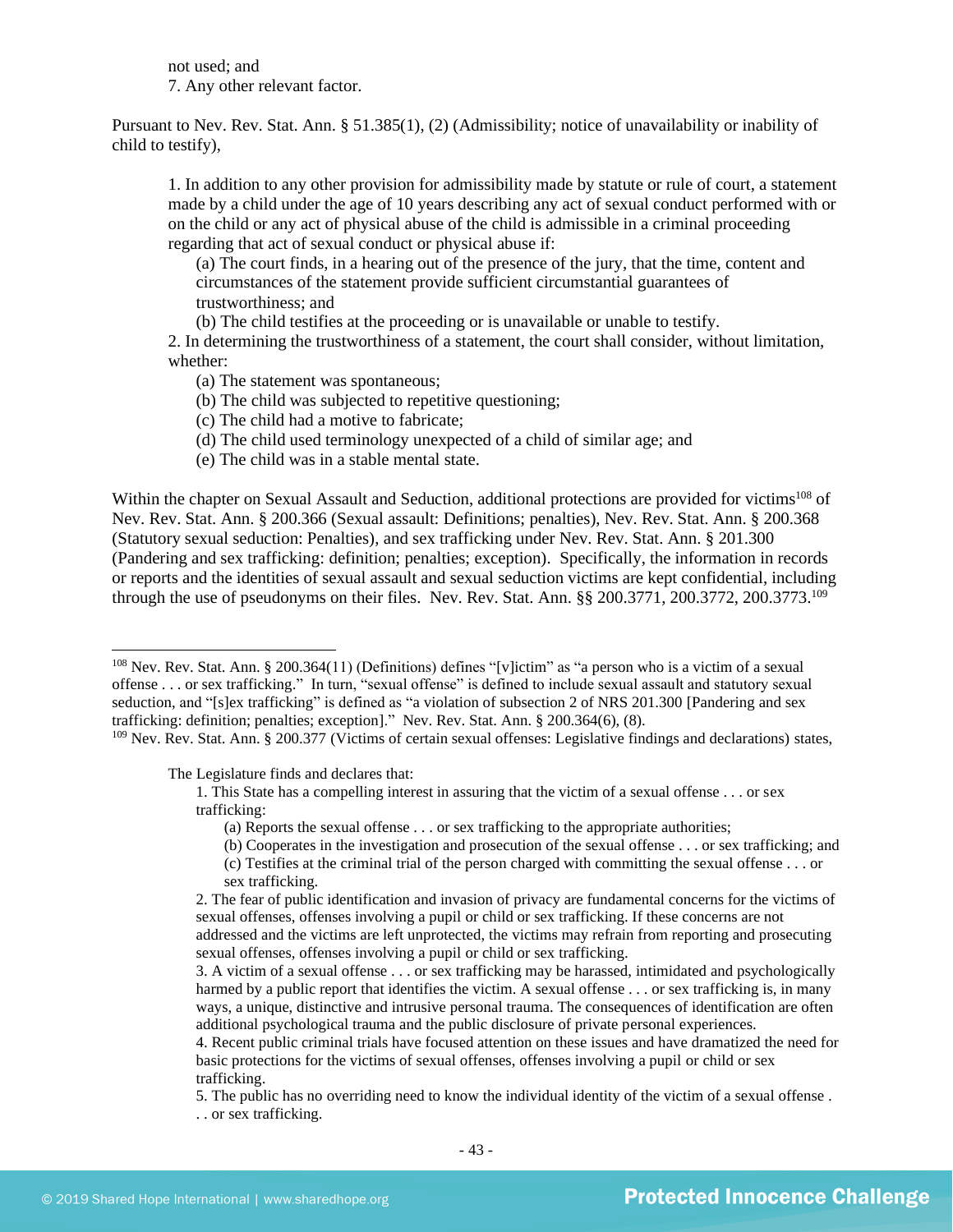Nev. Rev. Stat. Ann. Chapter 201 (Crimes against public decency and good morals) allows expert testimony regarding the grooming of child victims in prosecutions for pandering or sex trafficking pursuant to NRS 201.300.

1. The prostitution subculture, including, without limitation, the effect of physical, emotional or mental abuse on the beliefs, behavior and perception of the alleged victim of the pandering or sex trafficking that is offered by the prosecution or defense is admissible for any relevant purpose, including, without limitation, to demonstrate:

(a) The dynamics of and the manipulation and psychological control measures used in the relationship between a prostitute and a person who engages in pandering or sex trafficking in violation of NRS 201.300; and

(b) The normal behavior and language used in the prostitution subculture.

2. The effect of pandering or sex trafficking may not be offered against a defendant pursuant to subsection 1 to prove the occurrence of an act which forms the basis of a criminal charge against the defendant.

Under Nev. Rev. Stat. Ann. § [171.196\(](http://www.leg.state.nv.us/NRS/NRS-171.html#NRS171Sec196)6) (Preliminary examination: Waiver; time for conducting; postponement; introduction of evidence and cross-examination of witnesses by defendant) and § 172.135(2) (Evidence receivable before grand jury), hearsay statements made by an alleged victim of a sexual offense or child abuse are allowed in preliminary examinations and before grand juries when the victim is under 16 years of age. Nev. Rev. Stat. Ann §§ 179D.097, 200.508.

Nev. Rev. Stat. Ann. Chapter 50 (Witnesses) provides that "a court may not order the victim of or a witness to the sexual offense to take or submit to a psychological or psychiatric examination."

Nev. Rev. Stat. Ann. § 62D.415 (Use of instrument of restraint on child during proceeding) disallows placing a child in restraints during a trial unless the judge determines that they are necessary to prevent the child from "(a) Inflicting physical harm on himself or herself or another person; or (b) Escaping from the courtroom."<sup>110</sup>

*5.9 Child sex trafficking victims may vacate delinquency adjudications and expunge related records for prostitution and other offenses arising from trafficking victimization, without a waiting period.*

Nevada law provides a mechanism for minors to vacate delinquency adjudications and seal related records for certain offenses committed as a result of the minor's trafficking victimization without mandating a waiting period.

Regarding vacatur, Enacted Senate Bill 368, §4<sup>111</sup> states,

1. If a child has been adjudicated delinquent for an unlawful act listed in subsection 2, the child may petition the juvenile court for an order:

(a) Vacating the adjudication; and

(b) Sealing all records relating to the adjudication.

2. A child may file a petition pursuant to subsection 1 if the child was adjudicated delinquent for an unlawful act in violation of:

(a) NRS 201.354, for engaging in prostitution or solicitation for prostitution, provided that the child was not alleged to be a customer of a prostitute;

6. The purpose of NRS 200.3771 to 200.3774, inclusive, is to protect the victims of sexual offenses, offenses involving a pupil or child or sex trafficking from harassment, intimidation, psychological trauma and the unwarranted invasion of their privacy by prohibiting the disclosure of their identities to the public.

<sup>110</sup> *See supra* not[e 2](#page-0-0) and Component 3.5.

<sup>111</sup> Enacted Senate Bill 368, § 4 cited here and elsewhere in this report was enacted during the 80th Session of the Nevada Legislature (effective October 1, 2019).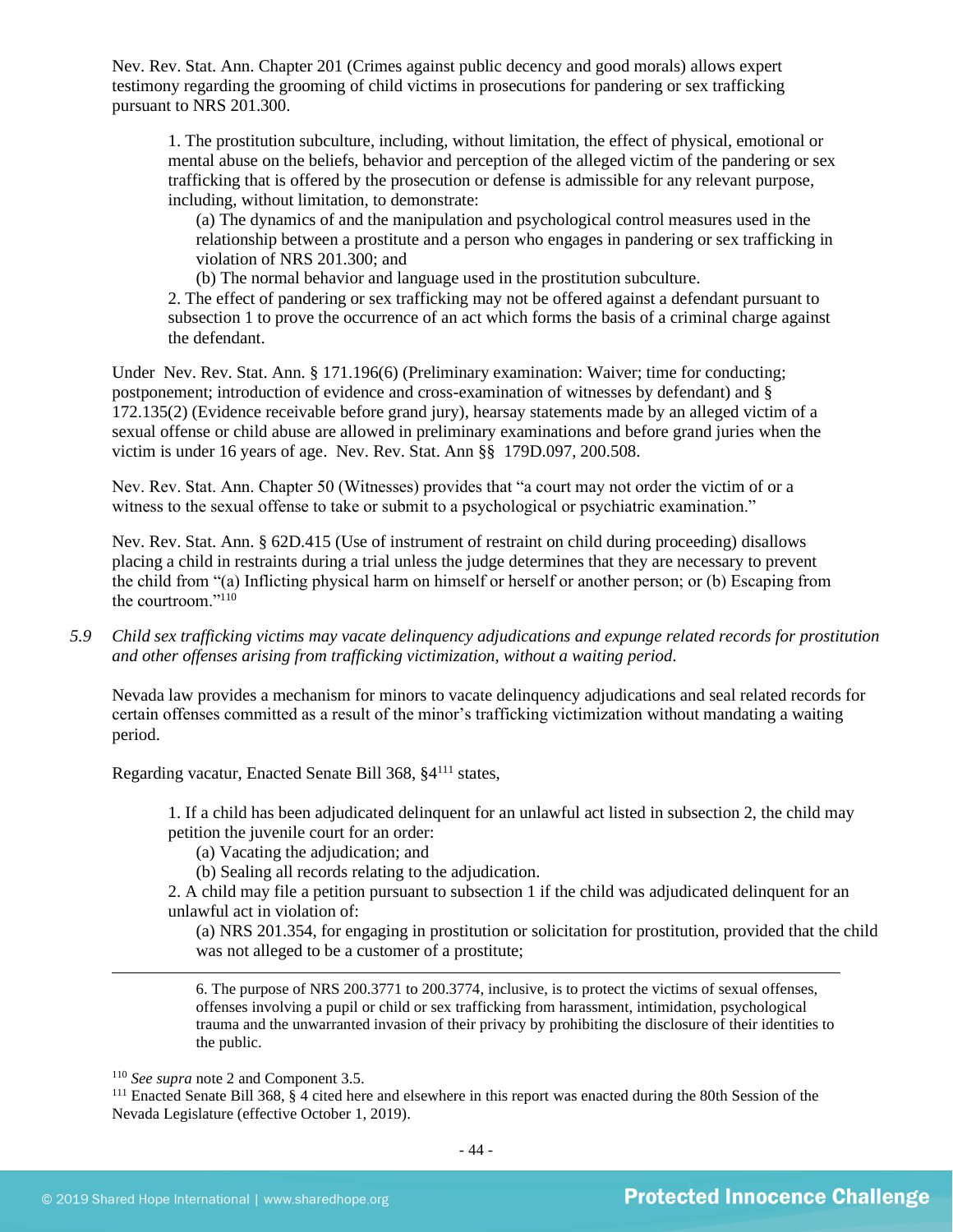(b) NRS 207.200, for unlawful trespass;

(c) Paragraph (b) of subsection 1 of NRS 463.350, for loitering; or

(d) A county, city or town ordinance, for loitering for the purpose of solicitation or prostitution. 3. The juvenile court may grant a petition filed pursuant to subsection 1 if:

(a) The petitioner was adjudicated delinquent for an unlawful act described in subsection 2;

(b) The participation of the petitioner in the unlawful act was the result of the petitioner having been a victim of:

(1) Trafficking in persons as described in the Trafficking Victims Protection Act of 2000, 22 U.S.C. §§ 7107 et seq. . . . . .

(c) The petitioner files a petition pursuant to subsection 1 with due diligence after the petitioner has ceased being a victim of trafficking . . . or has sought services for victims of such trafficking . . . .

5. If the court grants a petition filed pursuant to subsection 1, the court shall:

(a) Vacate the adjudication and dismiss the accusatory pleading; and

(b) Order sealed all records relating to the adjudication.

. . . .

. . . .

. . . .

Otherwise, juvenile records may be sealed 3 years after an adjudication or upon the minor turning 21. Unless the child falls under the exception in Nev. Rev. Stat. Ann. § 62H.150 (Limitations on sealing records related to certain delinquent acts),<sup>112</sup> once a child reaches 21 years of age, "all records relating to the child must be sealed automatically." Nev. Rev. Stat. Ann. § 62H.140. If the child is less than 21, a child or the "child's probation or parole officer on behalf of the child" may petition to seal records "(a) not earlier than 3 years after the child was last adjudicated in need of supervision, adjudicated delinquent, or placed under the supervision of the juvenile court pursuant to NRS 62C.230 [Court referral for informal supervision or court supervision pursuant to supervision and consent decree; effect of successful completion of supervision and consent decree]; and (b) If, at the time the petition is filed, the child does not have any delinquent or criminal charges pending." Nev. Rev. Stat. Ann. § 62H.130(1). After a hearing on the petition, the court "may enter an order sealing all records relating to the child if the child is less than 18 years of age" and "the juvenile court shall enter an order sealing all records relating to the child if the child is 18 years of age or older, provided that the juvenile court finds that: during the applicable 3 year period, the child has not been convicted of a felony or of any misdemeanor involving moral turpitude and the child has been rehabilitated to the satisfaction of the juvenile court." Nev. Rev. Stat. Ann. § 62H.130(4).

However, sealed records may be inspected under Nev. Rev. Stat. Ann. § 62H.170(2) (Effect of sealing records; inspection of sealed records in certain circumstances) as follows:

. . . .

(c) A prosecuting attorney or a defendant in a criminal action petitions the juvenile court to permit the inspection of the records to obtain information relating to the persons, including the defendant, who were involved in the acts detailed in the records;

(d) The person who is the subject of the records has committed an act which subjects the person to the jurisdiction of the juvenile court and which may form the basis of a civil action and a person who, in good faith, intends to bring or has brought the civil action, or any other person who is a party to the civil action, petitions the juvenile court to permit the inspection of the records to obtain information relating to the person who is the subject of the records; or

(e) The juvenile court determines that the inspection of the records is necessary to:

(1) Perform bona fide outcome and recidivism studies, which may include, without limitation, using personal identifying information from sealed juvenile records to perform criminal background checks on persons who were adjudicated pursuant to this title;

. . . .

 $112$  A child's records may not be sealed until the child is 30 years old if the child committed a sexual assault, battery with intent to commit sexual assault, or lewdness with a child. Nev. Rev. Stat. 62H.150.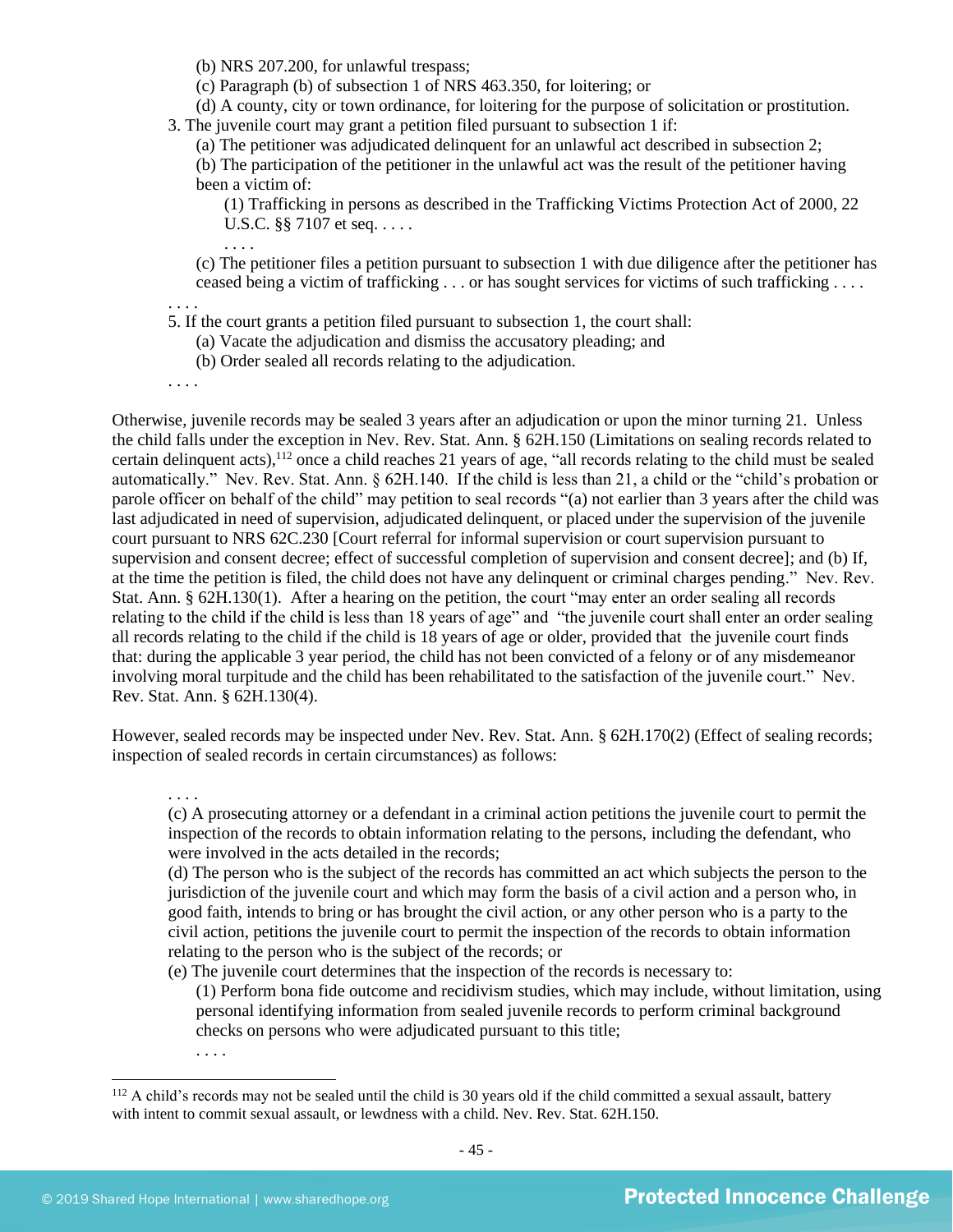Further, subsection (3) states that, "Upon its own order, any court of this State may inspect records that are sealed if the records relate to a person who is less than 21 years of age and who is to be sentenced by the court in a criminal proceeding." Accordingly, a child sex trafficking victim may face collateral consequences associated with having an accessible delinquency record.

*5.10 Victim restitution and civil remedies for victims of domestic minor sex trafficking or commercial sexual exploitation of children (CSEC) are authorized by law.* 

A court must consider restitution in all cases, and is required to order it where appropriate. Nev. Rev. Stat. Ann. § 176.033<sup>113</sup> (Sentence of imprisonment required or permitted by statute: Definite period for misdemeanor or gross misdemeanor; minimum and maximum term for felony unless definite term required by statute; restitution; modification of sentence). Specifically, "If a sentence of imprisonment is required or permitted by statute, the court shall: . . . [i]f restitution is appropriate, set an amount for each victim of the offense . . . ." Nev. Rev. Stat. Ann. § 176.033. Additionally, "The court shall order as a condition of probation or suspension of sentence, in appropriate circumstances, that the defendant makes full or partial restitution to the person or persons named in the order, at the times and in the amounts specified in the order unless the court finds that restitution is impracticable." Nev. Rev. Stat. Ann. § 176A.430(1) (Restitution).

Specifically, pursuant to Nev. Rev. Stat. Ann.  $\S$  201.325(1)<sup>114</sup> (Power of court to order restitution), a court may order convicted buyers, traffickers, and/or facilitators to pay restitution to victims of Nev. Rev. Stat. Ann. § 201.300 (Pandering and sex trafficking: definition; penalties; exception), in addition to any other penalty. Nev. Rev. Stat. Ann. § 201.325(2) further provides,

Restitution ordered pursuant to this section may include, without limitation:

(a) The cost of medical and psychological treatment, including, without limitation, physical and occupational therapy and rehabilitation;

(b) The cost of transportation, temporary housing and child care;

(c) The return of property, the cost of repairing damaged property or the full value of the property if it is destroyed or damaged beyond repair;

(d) Expenses incurred by a victim in relocating away from the defendant or his or her associates, if the expenses are verified by law enforcement to be necessary for the personal safety of the victim;

(e) The cost of repatriation of the victim to his or her home country, if applicable; and

(f) Any and all other losses suffered by the victim as a result of the violation of any provision of

[Nev. Rev. Stat. Ann. § 201.300 (Pandering and sex trafficking: definition; penalties; exception) . . .

Pursuant to Nev. Rev. Stat. Ann. § 41.1399(1) (Action by victim of human trafficking; venue; damages and other relief; attorney's fees and costs; statute of limitations; joinder of parties; limitation on defenses), "[a]ny person who is a victim of human trafficking<sup>115</sup> may bring a civil action against any person who caused, was responsible for or profited from the human trafficking."<sup>116</sup> Nev. Rev. Stat. Ann. § 41.1399 (10)(b)<sup>117</sup> states, "It is not necessary that the defendant be investigated, arrested, prosecuted or convicted for a violation of any

.

<sup>113</sup> *See supra* not[e 37.](#page-12-2)

<sup>114</sup> *See supra* not[e 35.](#page-12-0)

<sup>&</sup>lt;sup>115</sup> Pursuant to Nev. Rev. Stat. Ann. § 41.1399(10)(a), "a victim of human trafficking is a person against whom a violation of any provision of NRS 200.463 to 200.468, inclusive [Involuntary servitude; purchase or sale of person; trafficking in persons], 201.300 [Pandering and sex trafficking: definition; penalties; exception] or 201.320 [Living from earnings of prostitute; penalty] . . . , or 18 U.S.C. Section 1589 [Forced Labor], 1590 [Trafficking with respect to peonage, slavery, involuntary servitude, or forced labor] or 1591 [Sex trafficking of children or by force, fraud, or coercion] has been committed."

<sup>116</sup> Under Nev. Rev. Stat. Ann. § 41.1399(9), "[t]he consent of a victim is not a defense to a cause of action brought under this section."

<sup>&</sup>lt;sup>117</sup> The text of Nev. Rev. Stat. Ann. § 41.1399 cited here and elsewhere in this report includes amendments made by the enactment of Assembly Bill 166 during the 80th Session of the Nevada Legislature (effective June 5, 2019).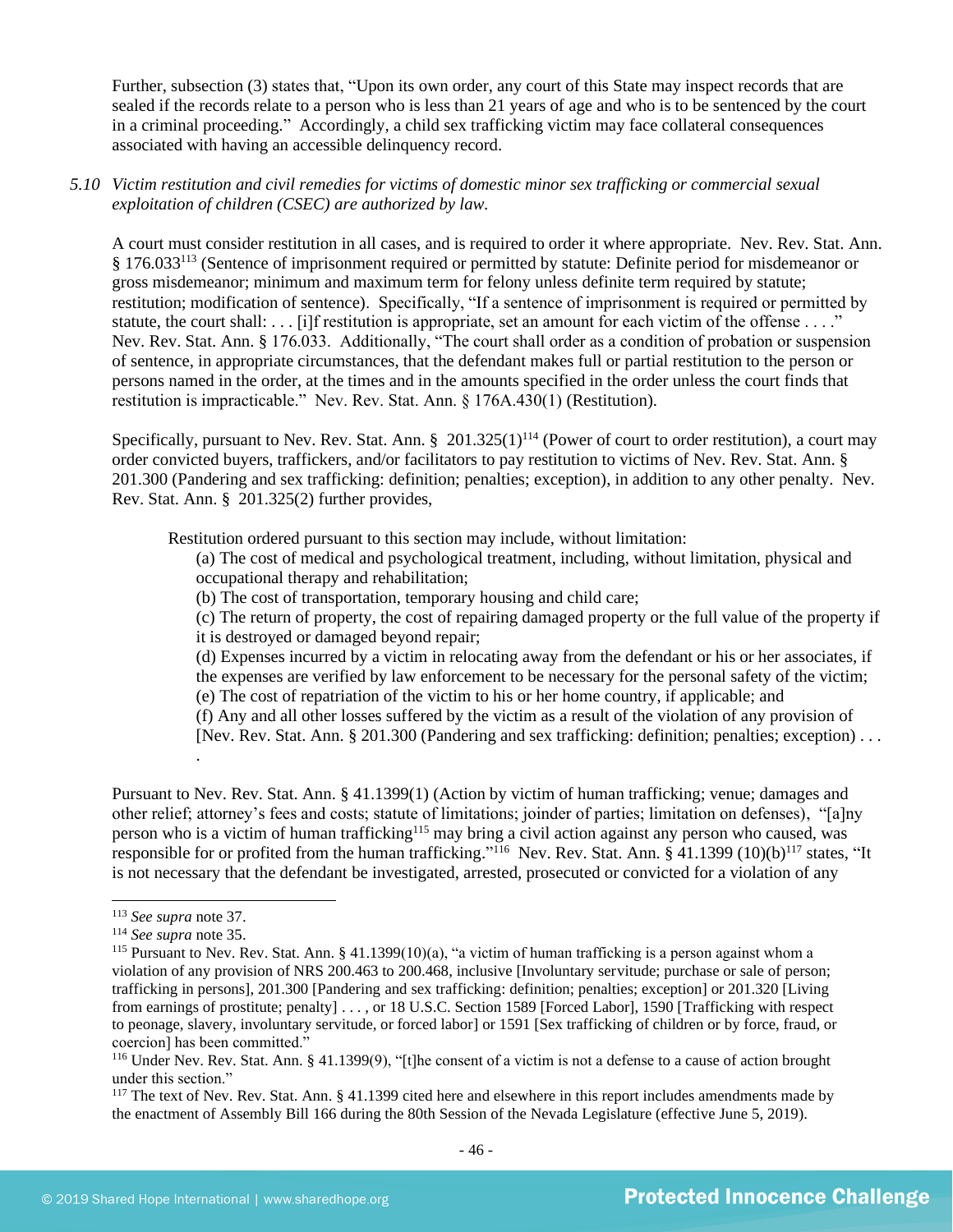provision of NRS 200.463 to 200.468, inclusive, 201.300 [Pandering and sex trafficking: definition; penalties; exception] . . . or 18 U.S.C. Section 1589 [Forced labor], 1590 [Trafficking with respect to peonage, slavery, involuntary servitude, or forced labor] or 1591 [Sex trafficking of children or by force, fraud, or coercion] to be found liable in an action brought under this section."

Under Nev. Rev. Stat. Ann. § 41.1399(3), "[t]he court may award such injunctive relief as the court deems appropriate." Furthermore, a victim who prevails in an action brought under Nev. Rev. Stat. Ann. § 41.1399, "may recover actual damages, compensatory damages, punitive damages or any other appropriate relief." Nev. Rev. Stat. Ann. § 41.1399(4). In addition, if a victim recovers actual damages, the court may also award attorney's fees and costs or, when the defendant's act were willful and malicious, treble damages to the plaintiff. Nev. Rev. Stat. Ann. § 41.1399(4).

Minor victims, under the age of 16, who "appeared in any film, photograph or other visual presentation engaging in sexual conduct and who suffered personal or psychological injury as a result," also have a civil cause of action. Nev. Rev. Stat. Ann. § 41.1396(1). Pursuant to Nev. Rev. Stat. Ann. § 41.1396(1) (Action for damages for injury suffered by victim of pornography involving minors; presumed statutory damages; attorney's fees and costs; protection of victim's identity; limitation on defenses),

1. Any person who, while under the age of 16 years, appeared in any film, photograph or other visual presentation engaging in sexual conduct and who suffered personal or psychological injury as a result may bring an action against any person who, while over the age of 18 years, knowingly and willfully:

(a) Promoted the film, photograph or other visual presentation;

(b) Possessed the film, photograph or other visual presentation; or

(c) Used the Internet to control the film, photograph or other visual presentation, with the specific intent to view the film, photograph or other visual presentation.

In this civil action, a successful plaintiff is entitled to "recover the plaintiff's actual damages, which shall be deemed to be at least \$150,000, plus attorney's fees and costs." Nev. Rev. Stat. Ann. § 41.1396(2).

*5.11 Statutes of limitations for civil and criminal actions for child sex trafficking or commercial sexual exploitation of children (CSEC) offenses are eliminated or lengthened to allow prosecutors and victims a realistic opportunity to pursue criminal action and legal remedies.*

In Nevada, most felonies have a 3 year statute of limitations.<sup>118</sup> Nev. Rev. Stat. Ann. § 171.085(3) (Limitations for felonies). However, certain enumerated felonies, including sex trafficking, have a 4 year statute of limitations. Nev. Rev. Stat. Ann. § 171.085(1). Gross misdemeanors generally have a 2 year statute of limitations, and misdemeanors have a 1 year statute of limitations. Nev. Rev. Stat. Ann. § 171.090 (Limitations for gross and simple misdemeanors). If a sexual assault victim or victim of sex trafficking files a written report with a law enforcement officer during the statute of limitation period, then the statute of limitations is eliminated for that case, and an offender may be charged at any time. Nev. Rev. Stat. Ann. § 171.083(1) (No limitation for sexual assault or sex trafficking if written report filed with law enforcement officer during period of limitation; effect of disability on period of limitation). Similarly, if a kidnapping victim files a written report with a law enforcement officer, the statute of limitations is extended for 5 years. Nev. Rev. Stat. Ann. § 171.084(1) (Limitation for kidnapping or attempted murder extended if written report filed with law enforcement officer during period of limitation). The statute of limitations is also extended if the crime is "committed in a secret manner." Nev. Rev. Stat. Ann. § 171.095(1) (Limitations for offenses committed in secret manner, offenses constituting sexual abuse or sex trafficking of child and offenses regarding personal identifying information). Pursuant to Nev. Rev. Stat. Ann. § 171.095(1)(b) (Limitations for offenses committed in secret manner and offenses constituting sexual abuse of child),

<sup>118</sup> Nev. Rev. Stat. Ann. § 171.080 (No statute of limitation for murder or terrorism) only eliminates the statute of limitations for actions related to murder or terrorism.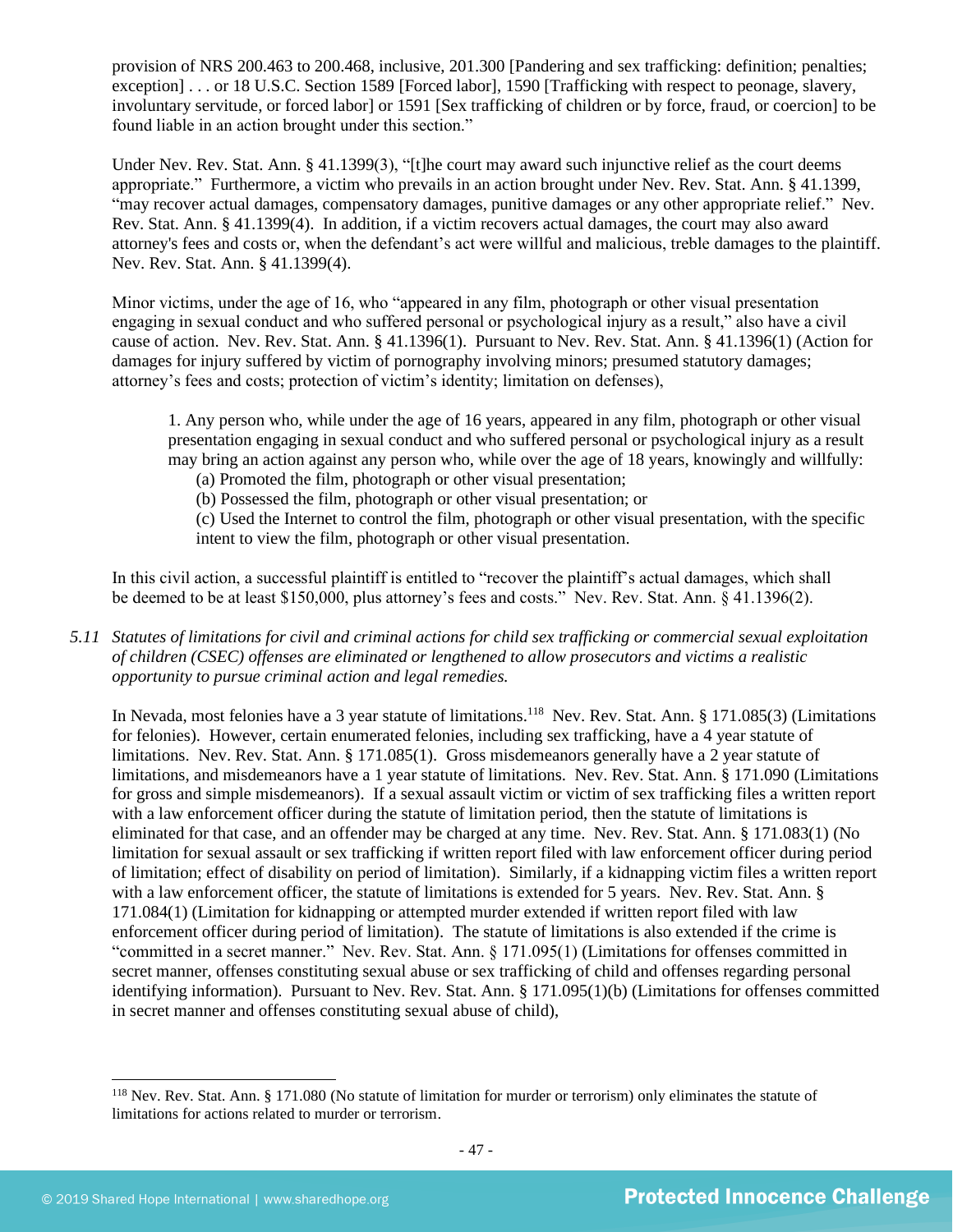An indictment must be found, or an information or complaint filed, for any offense constituting sexual abuse of a child, as defined in NRS 432B.100 or sex trafficking of a child as defined in NRS 201.300 [Pandering and sex trafficking: definition; penalties; exception], before the victim is:

(1) Thirty-six years old if the victim discovers or reasonably should have discovered that he or she was a victim of the sexual abuse or sex trafficking by the date on which the victim reaches that age; or

(2) Forty-three years old if the victim does not discover and reasonably should not have discovered that he or she was a victim of the sexual abuse or sex trafficking by the date on which the victim reaches 36 years of age.

For a civil action brought by victims of human trafficking under Nev. Rev. Stat. Ann. § 41.1399(5) (Action by victim of human trafficking; venue; damages and other relief; attorney's fees and costs; statute of limitations; joinder of parties; limitation on defenses), the statute of limitations does not commence until:

(a) The plaintiff discovers or reasonably should have discovered that he or she is a victim of human trafficking and that the defendant caused, was responsible for or profited from the human trafficking; (b) The plaintiff reaches 18 years of age; or

(c) If the injury to the plaintiff results from two or more acts relating to the human trafficking, the final act in the series of acts has occurred, whichever is later.

Furthermore, the statute of limitations "is tolled for any period during which the plaintiff was under a disability" which is when "the plaintiff is insane, a person with an intellectual disability, mentally incompetent or in a medically comatose or vegetative state." Nev. Rev. Stat. Ann. § 41.13991(6). Additionally, Nev. Rev. Stat. Ann. § 41.13991(7) provides,

[a] defendant in an action brought under this section is estopped from asserting that the action was not brought within the statute of limitations if the defendant, or any person acting on behalf of the defendant, has induced the plaintiff to delay bringing an action under this section by subjecting the plaintiff to duress, threats, intimidation, manipulation or fraud or any other conduct inducing the plaintiff to delay bringing an action under this section.

For civil actions, a plaintiff must generally bring within 3 years "[a]n action upon a liability created by statute, other than a penalty or forfeiture." Nev. Rev. Stat. Ann. § 11.190(3)(a) (Periods of limitation). Actions for injuries to a person must generally be brought within 2 years, except as provided in Nev. Rev. Stat. Ann. § 11.215 (Action for damages for injury arising from sexual abuse of minor; exception for actions involving injury arising from appearance of minor in pornography). Nev. Rev. Stat. Ann. § 11.190(4)(e). The statute of limitations will not begin running until the plaintiff reaches the age of 18. Nev. Rev. Stat. Ann. § 11.250(1) (Disabilities preventing running of statute). Pursuant to Nev. Rev. Stat. Ann. § 11.215(1), an action for injuries arising from the sexual abuse of a person under 18 "must be commenced within 20 years after the plaintiff: (a) Reaches 18 years of age; or (b) Discovers or reasonably should have discovered that his or her injury was caused by sexual abuse, whichever occurs later." A claim under Nev. Rev. Stat. Ann. § 41.1396 (Action for damages for injury suffered by victim of pornography involving minors; presumed statutory damages; attorney's fees and costs; protection of victim's identity; limitation on defenses) must be brought "within 20 years after the occurrence of the following, whichever is later: (a) The court enters a verdict in a related criminal case; or (b) The victim reaches the age of 18 years." Nev. Rev. Stat. Ann. § 11.215(2).

5.11.1 Recommendation: Amend Nev. Rev. Stat. Ann. § 171.083 (No limitation for sexual assault or sex trafficking if written report filed with law enforcement officer during period of limitation; effect of disability on period of limitation) to allow prosecutions for CSEC and sex trafficking offenses to be commenced at any time, regardless of whether the victim filed a report with law enforcement during the statute of limitations period.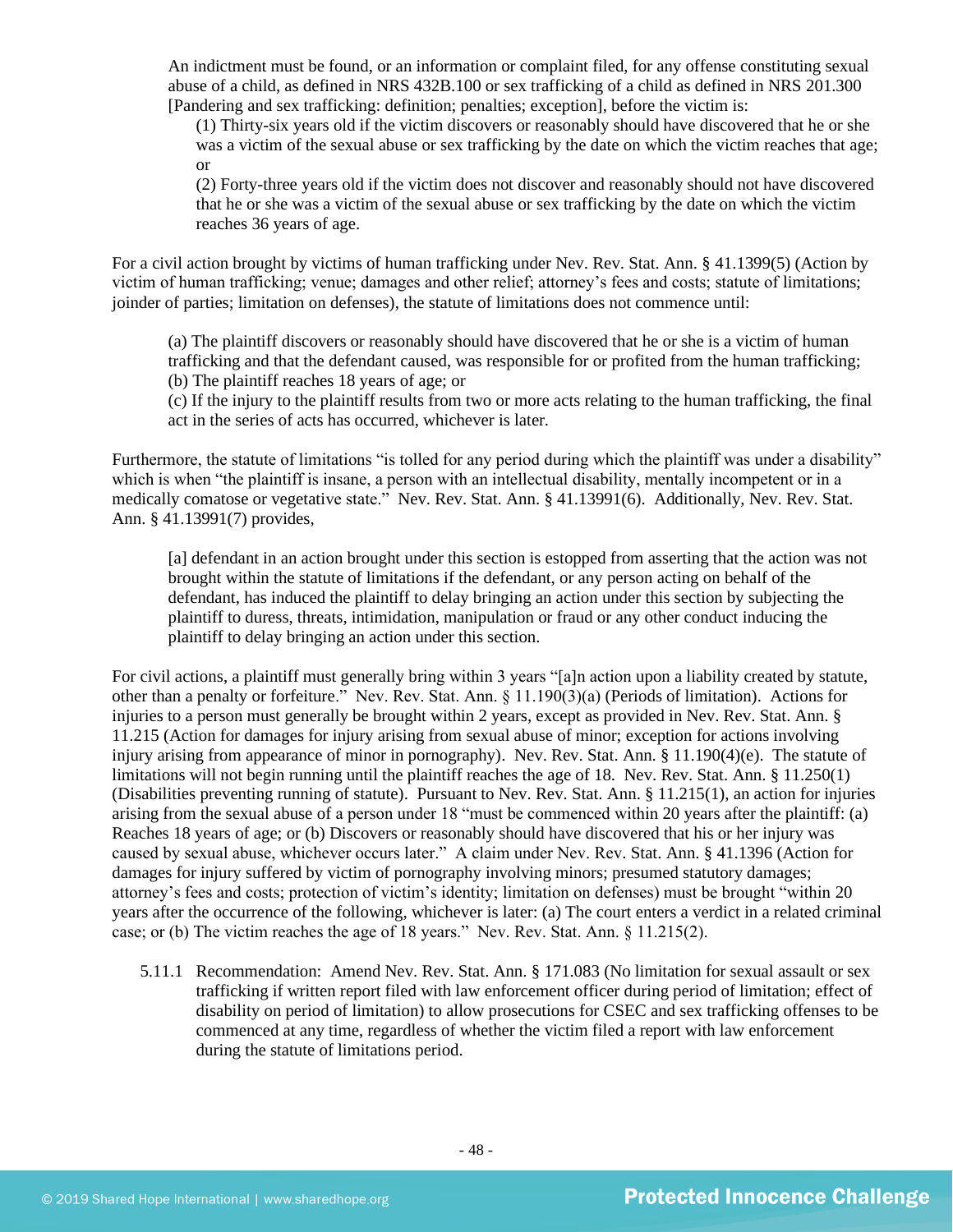#### **FRAMEWORK ISSUE 6: CRIMINAL JUSTICE TOOLS FOR INVESTIGATION AND PROSECUTIONS**

#### *Legal Components:*

- *6.1 Training on human trafficking and domestic minor sex trafficking for law enforcement is statutorily mandated or authorized.*
- *6.2 Single party consent to audiotaping is permitted in law enforcement investigations.*
- *6.3 Wiretapping is an available tool to investigate domestic minor sex trafficking and commercial sexual exploitation of children (CSEC).*
- *6.4 Using a law enforcement decoy to investigate buying or selling commercial sex is not a defense to soliciting, purchasing, or selling sex with a minor.*
- *6.5 Using the Internet or electronic communications to investigate buyers and traffickers is a permissible investigative technique.*
- *6.6 State law requires reporting of missing children and located missing children.*

## *Legal Analysis:*

*6.1 Training on human trafficking and domestic minor sex trafficking for law enforcement is statutorily mandated or authorized.*

*\_\_\_\_\_\_\_\_\_\_\_\_\_\_\_\_\_\_\_\_\_\_\_\_\_\_\_\_\_\_\_\_\_\_\_\_\_\_\_\_\_\_\_\_\_\_\_\_\_\_\_\_\_\_\_\_\_\_\_\_\_\_\_\_\_\_\_\_\_\_\_\_\_\_\_\_\_\_\_\_\_\_\_\_\_\_\_\_\_\_\_\_\_\_*

Nevada requires that all Category I peace officers<sup>119</sup> complete a program designed to train them in detecting, investigating, and responding to the sexual abuse or sexual exploitation of minors. Nev. Rev. Stat. Ann. § 432B.610(1)(a). Additionally, an officer who is regularly assigned to investigate "cases of sexual abuse or sexual exploitation of children under the age of 18 years must be certified to carry out those duties by the Peace Officers' Standards and Training Commission." Nev. Rev. Stat. Ann. § 432B.620(1). This training must be completed annually and covers "a program of training for the detection and investigation of and response to cases of sexual abuse or sexual exploitation of children under the age of 18 years." Nev. Rev. Stat. Ann. § 432B.620(2). Additionally, pursuant to Nev. Rev. Stat. Ann. § 432B.620 (Certification of peace officers who regularly investigate cases of sexual abuse or sexual exploitation of children; regulations), "[i]f a law enforcement agency does not have a peace officer who is certified to investigate cases of sexual abuse or sexual exploitation of children under the age of 18 years pursuant to Nev. Rev. Stat. Ann. § 432B.610 [Training of certain peace officers for detection and investigation of and response to cases of sexual abuse or sexual exploitation of children; regulations], it may consult with a peace officer of another law enforcement agency who is so certified." Nev. Rev. Stat. Ann. § 432B.620(3).

Further, Nev. Rev. Stat. Ann. § 289.510(1)(c)(2)(VI)<sup>120</sup> (Peace Officers' Standards and Training Commission: Powers and duties; regulations) "require[s] that all peace officers annually complete not less than 12 hours of continuing education in courses that address . . . human trafficking . . . ."

*6.2 Single party consent to audiotaping is permitted in law enforcement investigations.*

Nevada case law requires both parties to consent to audiotaping over the telephone, but allows single-party consent to in-person conversations.<sup>121</sup> Pursuant to Nev. Rev. Stat. Ann.  $\S 200.620(1)$  (Interception and

<sup>&</sup>lt;sup>119</sup> For a complete list of Category I peace officers see Nev. Rev. Stat. Ann. § 432B.610(2).

 $120$  The text of Nev. Rev. Stat. Ann. § 289.510 cited here and elsewhere in this report includes amendments made by the enactment of Assembly Bill 478 during the 80th Session of the Nevada Legislature (effective October 1, 2019). <sup>121</sup> In *Lane v. Allstate Ins. Co.*, 969 P.2d 938, 940 (Nev. 1998), the Supreme Court of Nevada held that, although the "plain language" of Nev. Rev. Stat. Ann. § 200.620 seemed to allow for single party consent, the stronger language of "'unless authorized to do so by one of the persons engaging in the conversation'" showed the legislature's intent "that intrusion upon Nevadans' privacy by nonconsensual recording of telephone conversations was a greater intrusion than the recording of conversations in person." Additionally, in *Summer v. State*, 718 P.2d 676, 680 (Nev. 1986), the Supreme Court of Nevada held that the "body bugging" of a police informant was permissible under Nev. Rev. Stat. Ann. § 200.650 (Unauthorized, surreptitious intrusion of privacy by listening device prohibited), which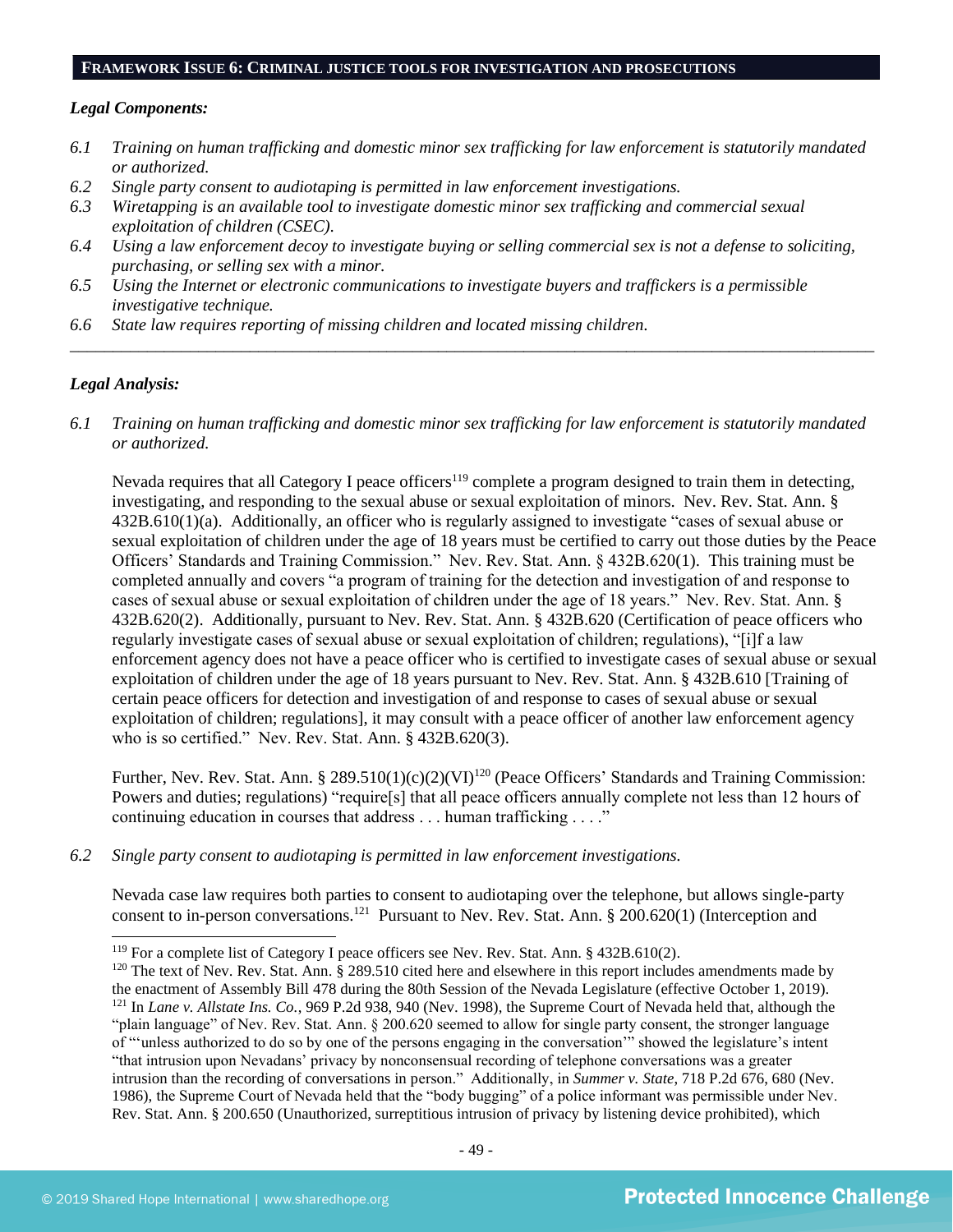attempted interception of wire communication prohibited; exceptions), applicable to audiotaping in general, "it is unlawful for any person to intercept or attempt to intercept any wire communication unless: (a) The interception or attempted interception is made with the prior consent of one of the parties to the communication; and (b) An emergency situation exists and it is impractical to obtain a court order . . . ."<sup>122</sup>

## *6.3 Wiretapping is an available tool to investigate domestic minor sex trafficking and commercial sexual exploitation of children (CSEC).*

Wiretapping may be authorized to investigate cases of domestic minor sex trafficking. Pursuant to Nev. Rev. Stat. Ann. § 179.460(1) (Cases in which interception of wire or oral communications may be authorized) an application to authorize "the interception of wire, electric or oral communications" can be made "for the investigation of the offense as to which the application is made, when the interception may provide evidence of the commission of murder, kidnapping, robbery, extortion, bribery, escape of an offender in the custody of the Department of Corrections, destruction of public property by explosives, a sexual offense against a child, sex trafficking . . . ." Pursuant to Nev. Rev. Stat. Ann. § 179.460(3),

As used in this section, "sexual offense against a child" includes any act upon a child constituting:

- (a) Incest pursuant to NRS 201.180;
- (b) Lewdness with a child pursuant to NRS 201.230;
- (c) Sado-masochistic abuse pursuant to NRS 201.262;
- (d) Sexual assault pursuant to NRS 200.366;
- (e) Statutory sexual seduction pursuant to NRS 200.368;
- (f) Open or gross lewdness pursuant to NRS 201.210; or
- (g) Luring a child or a person with mental illness pursuant to NRS 201.560, if punished as a felony.

An emergency exception is allowed to audio recording when one party consents and "[a]n emergency situation exists and it is impractical to obtain a court order as required by NRS 179.410 [Definitions] to 179.515 [Interception of Wire or Oral Communication]." Nev. Rev. Stat. Ann. § 200.620(1)(b). After making the emergency interception, within 72 hours, the supreme court or district judge must ratify the interception, and the applicant for ratification must show that: "(a) An emergency situation existed and it was impractical to obtain a court order before the interception; and (b) Except for the absence of a court order, the interception met the requirements of NRS 179.410 to 179.515, inclusive." Nev. Rev. Stat. Ann. § 200.620(3). As a result, the emergency recording may only be made for cases authorized in non-emergency situations, and thus do not include domestic minor sex trafficking cases.

6.3.1 Recommendation: Amend Nev. Rev. Stat. Ann. § 179.460(3) (Cases in which interception of wire or oral communications may be authorized) to include Nevada's CSEC laws within the definition of a "sexual offense against a child."

 $122$  Nev. Rev. Stat. Ann. § 200.620(3) further states,

Any person who has made an interception in an emergency situation as provided in paragraph (b) of subsection 1 shall, within 72 hours of the interception, make a written application to a justice of the Supreme Court or district judge for ratification of the interception. The interception must not be ratified unless the applicant shows that:

(a) An emergency situation existed and it was impractical to obtain a court order before the interception; and

(b) Except for the absence of a court order, the interception met the requirements of NRS 179.410 to 179.515, inclusive.

states, "a person shall not intrude upon the privacy of other persons by surreptitiously listening to, monitoring or recording . . . any private conversation engaged in by the other persons, or disclose the existence, content, substance, purport, effect or meaning of any conversation so listened to, monitored or recorded, unless authorized to do so by one of the persons engaging in the conversation."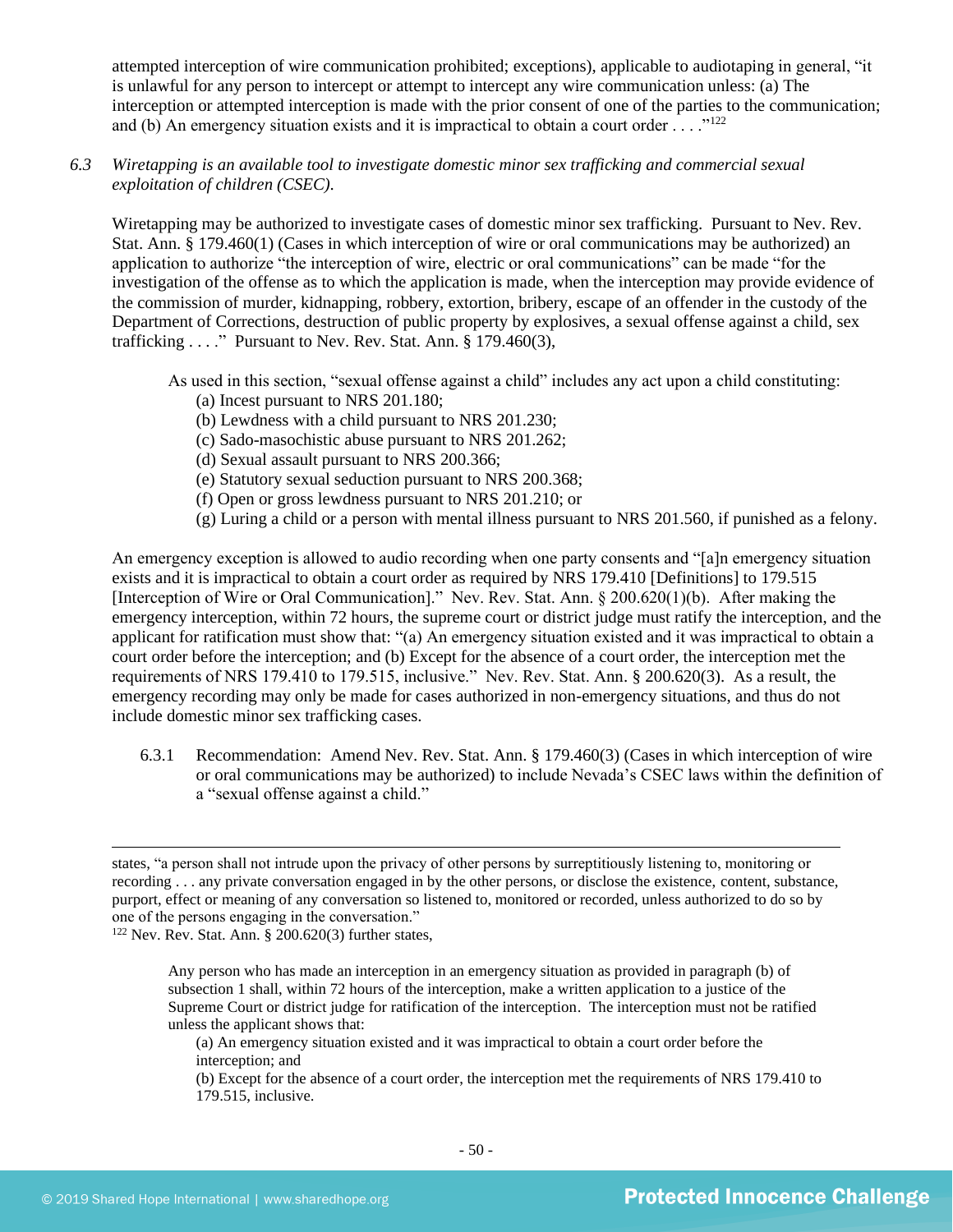*6.4 Using a law enforcement decoy to investigate buying or selling commercial sex is not a defense to soliciting, purchasing, or selling sex with a minor.*

Nev. Rev. Stat. Ann. § 201.354(2)<sup>123</sup> (Engaging in prostitution or solicitation for prostitution: Penalty; exception), a buyer-applicable CSEC law, expressly permits the use of law enforcement decoys, stating,

Any person who violates subsection 1 by soliciting for prostitution:

(a) A peace officer who is posing as a child; or

(b) A person who is assisting a peace officer by posing as a child,

is guilty of soliciting a child for prostitution.

Further, a decoy may be used under the non-commercial sex offense, Nev. Stat. Ann. § 201.560(1) (Definitions; exceptions; penalties), which provides,

a person commits the crime of luring a child if the person knowingly contacts or communicates with or attempts to contact or communicate with: . . . (b) Another person whom he or she believes to be a child less than 16 years of age and at least 5 years younger than he or she is, regardless of the actual age of that other person, with the intent to solicit, persuade or lure the person to engage in sexual conduct.<sup>124</sup>

However, a defendant may still be able to assert a defense based on a law enforcement decoy posing as a minor to investigate other offenses, including the trafficking law, through reverse sting operations, which are the most likely situations in which a defendant would try to use such a defense.

*6.5 Using the Internet or electronic communications to investigate buyers and traffickers is a permissible investigative technique.*

Nev. Rev. Stat. Ann. § 201.560 (Definitions; exception; penalties) allows law enforcement to utilize the internet or electronic communications to investigate domestic minor sex trafficking. Nev. Rev. Stat. Ann. § 201.560(4) makes it a crime for a person "through the use of a computer, system or network: (a) with the intent to engage in sexual conduct with the child, [or] person believed to be a child  $\dots$  to engage in sexual conduct."<sup>125</sup> Through the inclusion of the term "believed to be a child," the statute appears to permit law enforcement to pose as minors and investigate cases of domestic minor sex trafficking online.

## *6.6 State law requires reporting of missing children and located missing children.*

Nevada imposes certain reporting requirements concerning missing and exploited children.<sup>126</sup> An "exploited child" is defined as "a person under the age of 18 years who has been: (a) Used in the production of

<sup>123</sup> *See supra* not[e 13.](#page-3-0)

2. The Attorney General shall appoint the Children's Advocate. The Children's Advocate is in the unclassified service of the State.

3. The Children's Advocate:

(c) Shall advocate the best interests of missing or exploited children before any public or private body.

- 4. The Children's Advocate may:
	- (a) Appear as an amicus curiae on behalf of missing or exploited children in any court in this state;

<sup>124</sup> *See supra* note [39.](#page-13-0)

<sup>125</sup> *See supra* note [39.](#page-13-0)

<sup>&</sup>lt;sup>126</sup> Pursuant to Nev. Rev. Stat. Ann. § 432.157 (Office of Advocate for Missing or Exploited Children),

<sup>1.</sup> The Office of Advocate for Missing or Exploited Children is hereby created within the Office of the Attorney General. The Advocate for Missing or Exploited Children may be known as the Children's Advocate.

<sup>(</sup>a) Must be an attorney licensed to practice law in this state;

<sup>(</sup>b) Shall advise and represent the Clearinghouse on all matters concerning missing or exploited children in this state; and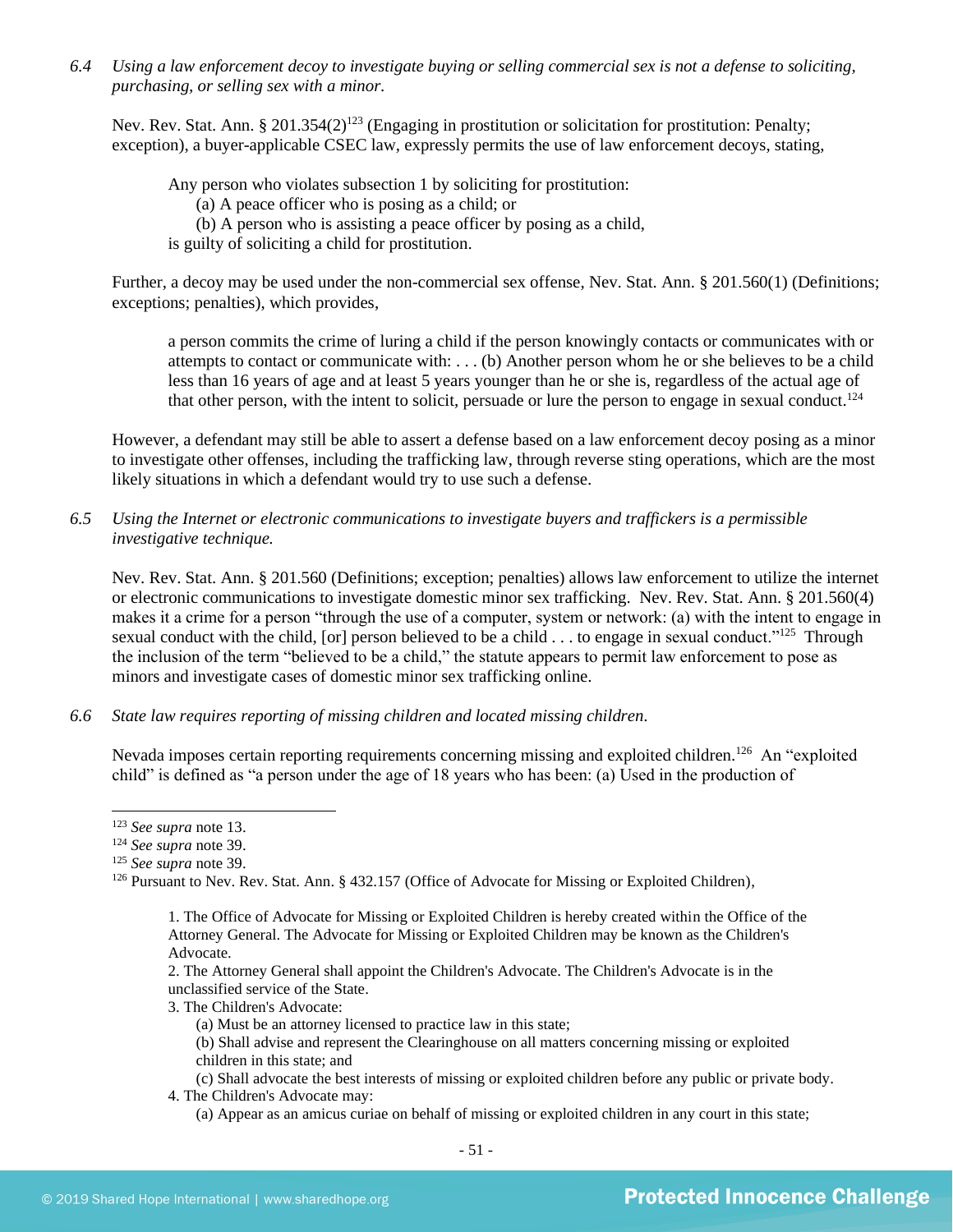pornography in violation of the provisions of NRS 200.710; (b) Subjected to sexual exploitation as defined in NRS 432B.110 ["Sexual exploitation" defined];<sup>127</sup> or (c) Employed or exhibited in any injurious, immoral or dangerous business or occupation in violation of the provisions of NRS 609.210." Nev. Rev. Stat. Ann. 432.150(3).

Pursuant to Nev. Rev. Stat. Ann. § 432.200(1) (Duties of law enforcement agency receiving report of missing child; request for and use of identifying information; notification that child is found or returned),

A law enforcement agency shall accept every report of a missing child which is submitted to the agency, including, but not limited to, a report made by telephone. Upon receipt of such a report, the agency shall immediately conduct a preliminary investigation and classify the cause of the disappearance of the child as "runaway," "abducted by the parent of the child," "abducted by a stranger" or "cause of disappearance unknown," and shall:

(a) Transmit all available information about the child to the Clearinghouse within 36 hours after the report is received;<sup>128</sup>

(b) Immediately notify such persons and make such inquiries concerning the missing child as the agency deems necessary;

. . . .

(d) Enter into the National Crime Information Center's Missing Person File, as miscellaneous information, any person reasonably believed to have unlawfully abducted or detained the missing child, or aided or abetted the unlawful abduction or detention.

(b) If requested, advise a political subdivision of this state concerning its duty to protect missing or exploited children;

(c) Recommend legislation concerning missing or exploited children; and

(d) Investigate and prosecute any alleged crime involving the exploitation of children, including, without limitation, sex trafficking in violation of subsection 2 of NRS 201.300 [Pandering and sex trafficking: definition; penalties; exception], a violation of subsection 1 of NRS 201.301 [Facilitating sex trafficking . . . .

5. Upon request by the Children's Advocate, a district attorney or local law enforcement agency in this state shall provide all information and assistance necessary to assist the Children's Advocate in carrying out the provisions of this section.

6. The Children's Advocate may apply for any available grants and accept gifts, grants, bequests, appropriations or donations to assist the Children's Advocate in carrying out his or her duties pursuant to this section. Any money received by the Children's Advocate must be deposited in the Special Account for the Support of the Office of Advocate for Missing or Exploited Children, which is hereby created in the State General Fund.

7. Interest and income earned on money in the Special Account must be credited to the Special Account. 8. Money in the Special Account may only be used for the support of the Office of Advocate for Missing or Exploited Children and its activities pursuant to subsection 2 of NRS 201.300 [Pandering and sex trafficking: definition; penalties; exception], subsection 1 of NRS 201.301 [Facilitating sex trafficking], ... and 432.150 to 432.220, inclusive . . . .

9. Money in the Special Account must remain in the Special Account and must not revert to the State General Fund at the end of any fiscal year.

The text of Nev. Rev. Stat. Ann. § 432.157 cited here and elsewhere in this report includes amendments made by the enactment of Assembly Bills 166 and 60 during the 80th Session of the Nevada Legislature (effective June 5, 2019 and July 1, 2019, respectively).

 $127$  Pursuant to Nev. Rev. Stat. Ann. § 432B.110 ("Sexual exploitation" defined), "sexual exploitation" is defined as "forcing, allowing or encouraging a child: 1. To solicit for or engage in prostitution; 2. To view a pornographic film or literature; and 3. To engage in: (a) Filming, photographing or recording on videotape; or (b) Posing, modeling, depiction or a life performance before an audience, which involves the exhibition of a child's genitals or any sexual conduct with a child as defined in NRS 200.700."

<sup>128</sup> "A law enforcement agency, upon receiving and verifying a report of a missing child, shall immediately transmit the full contents of the report by the fastest means available to the Clearinghouse." Nev. Rev Stat. Ann. [§ 432.205.](http://www.leg.state.nv.us/NRS/NRS-432.html#NRS432Sec205)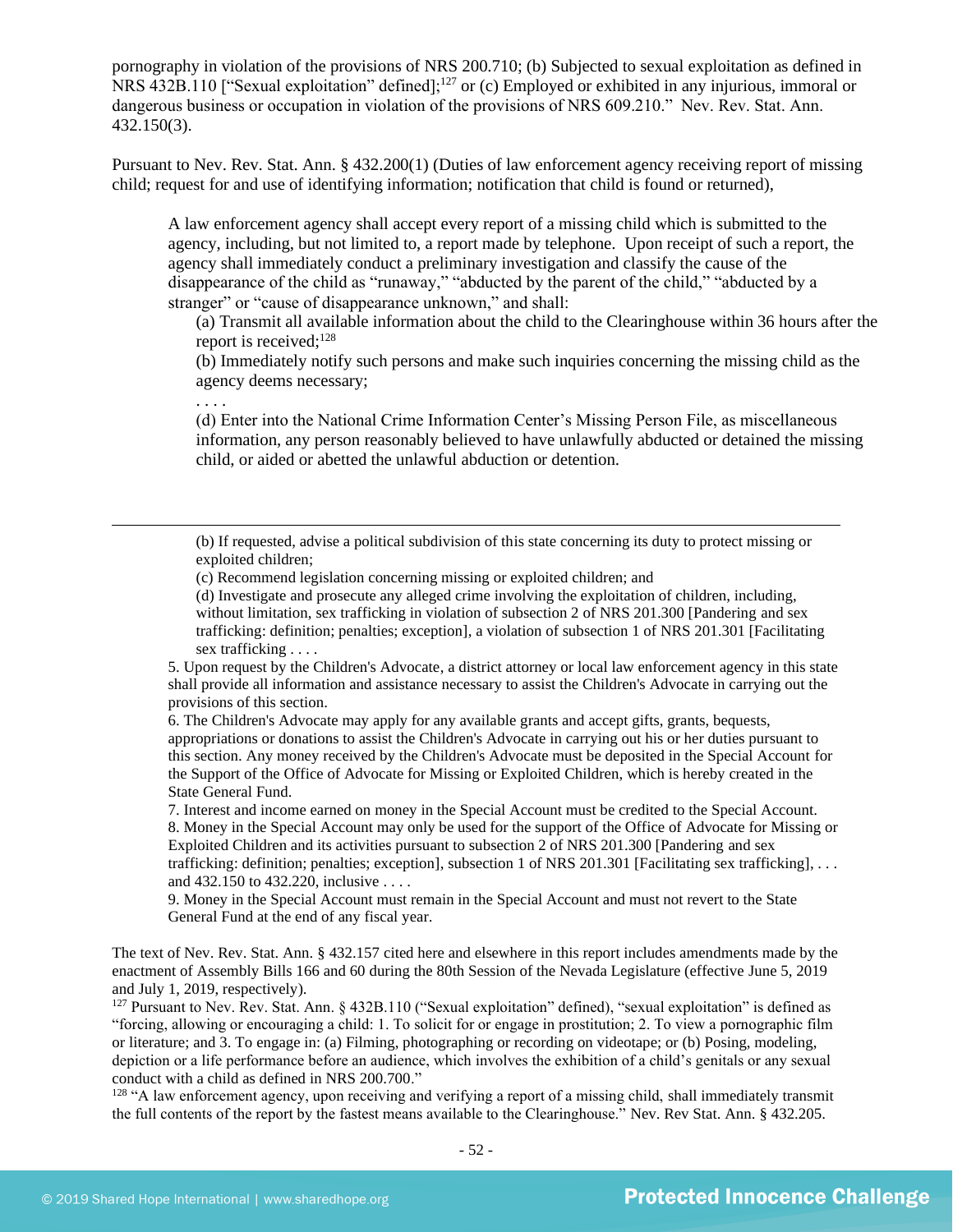If the child is located, the law enforcement agency must transmit this information to the national Crime Information Center and Clearinghouse. Nev. Rev. Stat. Ann. § 432.200(4).

Pursuant to Nev. Rev, Stat. Ann. § 432B.165 (Authority of agency which provides child welfare services and other entities to provide information to assist in locating a missing child; information not confidential), child welfare agencies must promptly report missing children who have been in agency custody. Nev. Rev, Stat. Ann. § 432B.165 states,

An agency which provides child welfare services that receives information concerning a child who has been placed in the custody of the agency who is missing, including, without limitation, a child who has run away or has bee1n abducted, shall report the information to the appropriate law enforcement agency as soon as practicable, but not later than 24 hours after receiving such information, for investigation pursuant to NRS [432.200.](http://www.leg.state.nv.us/NRS/NRS-432.html#NRS432Sec200)

And, pursuant to Nev. Rev. Stat. Ann. § 432B.190(3) (Regulations to be adopted by Division of Child and Family Services.), the Division of Child and Family Services must adopt procedures for

(a) Expeditiously locating any missing child who has been placed in the custody of an agency which provides child welfare services;

(b) Determining the primary factors that contributed to a child who has been placed in the custody of an agency which provides child welfare services running away or otherwise being absent from foster care, and to the extent possible and appropriate, responding to those factors in current and subsequent placements; and

(c) Determining the experiences of a child who has been placed in the custody of an agency which provides child welfare services during any period the child was missing, including, without limitation, determining whether the child may be a victim of sexual abuse or sexual exploitation.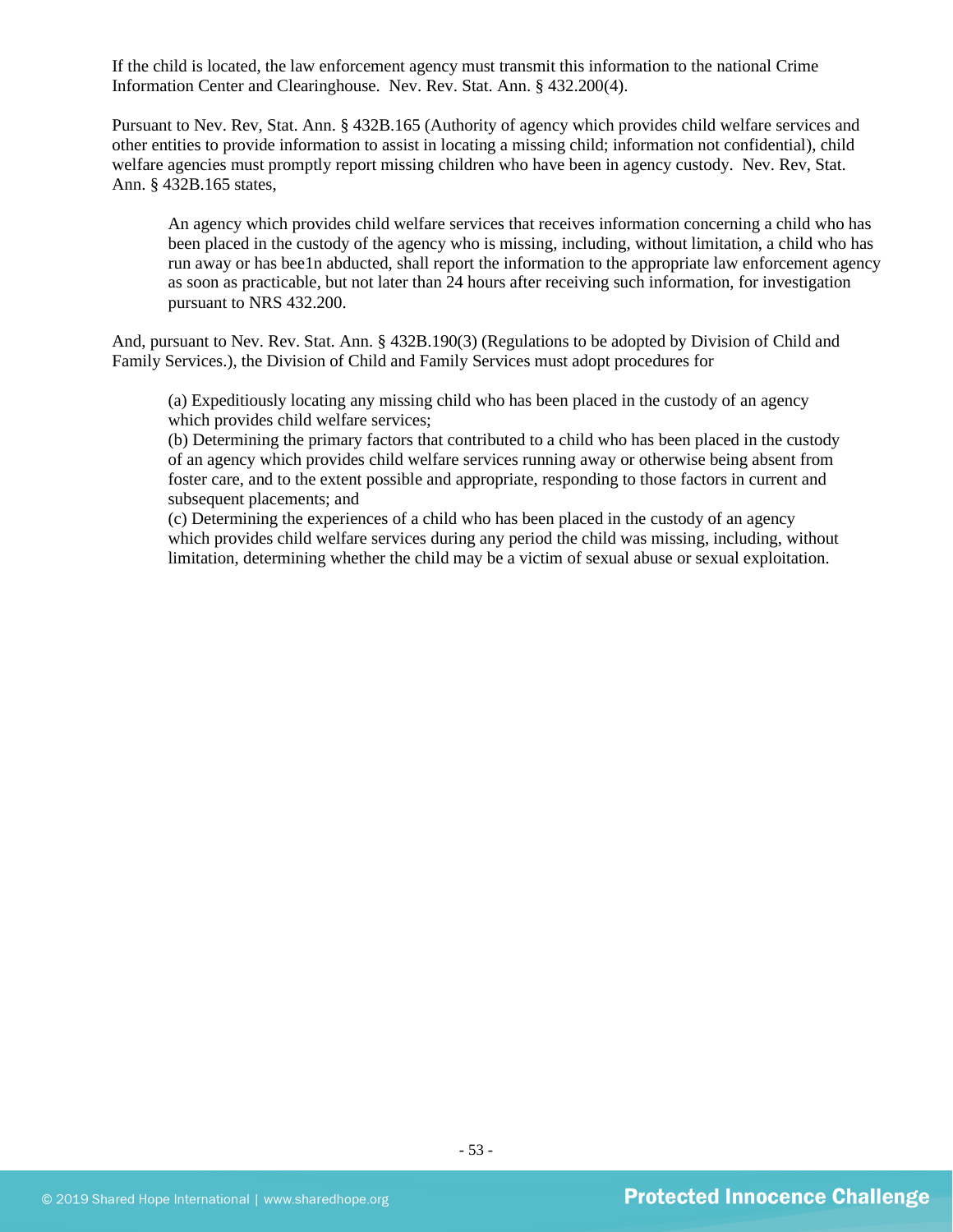## **APPENDIX A**

**Carson City:** Pursuant to Carson City, Nev., Mun. Code § 8.04.110<sup>129</sup> (Prostitution and related offenses),

It is unlawful, anywhere in Carson City, for any person:

1. To commit prostitution, or to offer to secure another for the purpose of prostitution, or for other lewd or indecent act or to induce, entice or procure a person who is in any thoroughfare or public or private place, to commit any such acts, or who, in any way, aids or abets or participates in the doing of any of the acts enumerated in this section;

2. To keep, set up, maintain, or operate, lease or rent, any place, structure, building or conveyance for the purpose of prostitution;

3. To occupy any place, structure, building or conveyance for the purpose of prostitution, or for any person to permit any place, structure, building or conveyance owned by him or under his control to be used for the purpose of prostitution, with the knowledge or reasonable cause to know that the same is, or is to be used for such purpose; or for any person to lease or rent to another person any place, structure, building or room for the purpose of prostitution;

4. To receive or to offer or agree to receive any person into any place, structure, building or conveyance for the purpose of prostitution; or to permit any person to remain there for such purpose;

5.To transport or direct any other person to any place within Carson City, when the announced purpose of such person is to be transported or directed to any such place for the purpose of prostitution, or to offer or agree so to transport or direct any such other person; 6. To advertise or publicly solicit in Carson City the availability of transportation from Carson City to some other place for the express or obvious purpose of prostitution even if such activities are not prohibited in such other place.

A violation of this ordinance is punishable by imprisonment in the city jail for up to 6 months, a fine not to exceed \$1,000, or both. Carson City, Nev., Mun. Code § 8.04.130 (Penalties).

• **Churchill County:** Pursuant to Churchill Cnty., Nev., Code § 5.20.040<sup>130</sup> (Prostitution unlawful unless licensed),

> A. It is unlawful for any person to keep, own or operate any house of prostitution within the county, except as provided in this chapter.

B. It is unlawful to practice prostitution,<sup>131</sup> to allow acts of prostitution or sex for hire services, to solicit business for a prostitute or to procure any person for the purpose of prostitution within the county, except on a premises licensed under this chapter. "Out dates"<sup>132</sup> or "outcalls"<sup>133</sup> are prohibited. This chapter does not authorize operation of an escort service.

<sup>&</sup>lt;sup>129</sup> All Carson City, Nevada, Municipal Code provisions, unless otherwise noted, are taken from Carson City, Nev., Mun. Code (Codified through Ord. No. 2010-15, passed December 16, 2010 (Supp. No. 41, 3-11)), *available at* http://library.municode.com/index.aspx?clientID=16249&stateID=28&statename=Nevada.

<sup>&</sup>lt;sup>130</sup> All Churchill County, Nevada, Code provisions, unless otherwise noted, are taken from Churchill Cnty., Nev., Code (Current through bill 2011-B passed April 20, 2011), *available at*

http://www.sterlingcodifiers.com/codebook/index.php?book\_id=351.

<sup>&</sup>lt;sup>131</sup> Churchill Cnty., Nev., Code § 5.20.010(B) (Applicability; definitions) defines "prostitution" as "[t]he performing of any of the following acts for hire by a prostitute with a patron, for a fee: engaging in sexual intercourse; oralgenital contact; or any touching of the sexual organs or any intimate part of the body of another person for the purpose of arousing or gratifying the sexual desire of either person. The term prostitution does not comprehend any sexually related act or activity defined as a crime pursuant to the Nevada Revised Statutes."

<sup>&</sup>lt;sup>132</sup> Churchill Cnty., Code § 5.20.010(B) defines "out date" as "[a]ny arrangement or arrangements whereby a prostitute and a patron meet at a location other than the licensed premises for the purpose of engaging in an act of prostitution."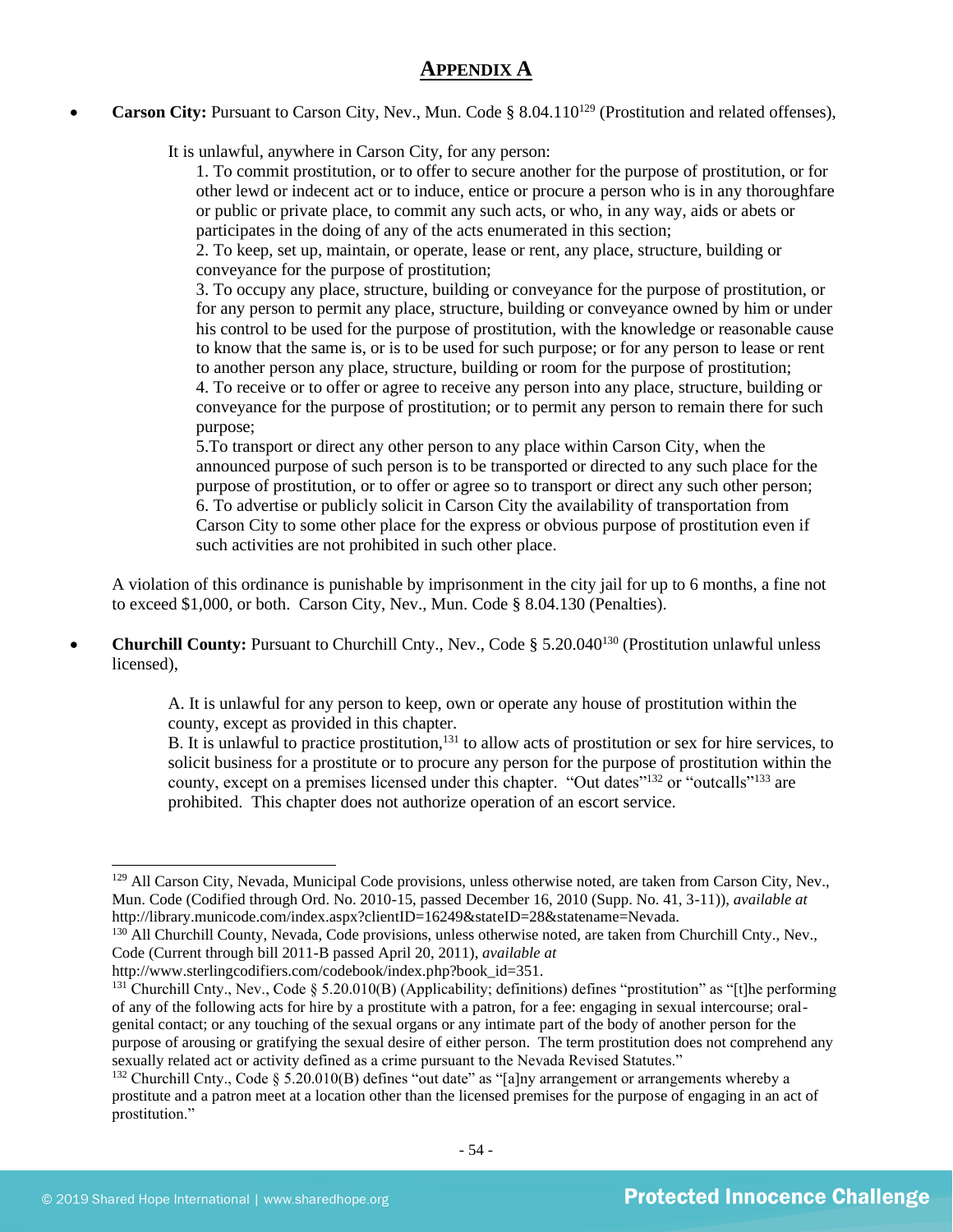Pursuant to Churchill Cnty., Nev., Code § 5.20.200(D)(6) (Work permit registration required), brothels may not employ persons under 21 years of age.

A violation of Churchill Cnty., Nev., Code § 5.20.040 or Churchill Cnty., Nev., Code § 5.20.200 is a misdemeanor, punishable by imprisonment in the county jail for up to 6 months, a fine not to exceed \$1,000, or both. Churchill Cnty., Nev., Code § 5.20.060 (Violation; criminal penalty)

• **Clark County:** Under Clark Cnty., Nev., Code § 12.08.015<sup>134</sup> (Prostitution unlawful), "It is unlawful for any person to commit an act of prostitution."<sup>135</sup> Pursuant to Clark Cnty., Nev., Code § 12.08.020 (Accosting and soliciting unlawful), "It is unlawful for any person to accost, solicit or invite another in any public place<sup>136</sup> or in or from any building or vehicle by word, gesture, publication or any other means to commit, offer, agree to afford an opportunity to commit an act of prostitution." Clark Cnty., Nev., Code § 12.08.060 (Resorting unlawful) makes it illegal for a person to "resort to any public place for the purpose of inducing, enticing, soliciting for or procuring another to commit an act of prostitution."

It is also unlawful under Clark Cnty., Nev., Code § 12.08.025 (Maintaining a place of prostitution unlawful) "for any person to own, lease, operate, maintain, reside in, visit or entice or attempt to entice another to reside in or visit any building or place with knowledge that acts of prostitution occurs [sic] therein." Clark Cnty., Nev., Code § 12.08.050 (Allowing premises to be used for prostitution unlawful) makes it illegal for any person or business enterprise to knowingly lease or rent a building or portion of a building for use in an act of prostitution.

Under Clark Cnty., Nev., Code § 12.08.030 (Loitering for the purpose of soliciting unlawful),

It is unlawful for any person to remain or wander about in a public place and repeatedly beckon to, or repeatedly stop, or repeatedly attempt to stop, or repeatedly attempt to engage passers-by in conversation, or repeatedly stop or attempt to stop motor vehicles, or repeatedly interfere with the free passage of other persons, for the purpose of prostitution, or of patronizing a prostitute.

Clark Cnty., Nev., Code § 12.08.040 (Aiding and abetting unlawful) states,

It is unlawful for any person to knowingly aid or abet any act of prostitution or to:

(a) Secure or offer to secure another for the purpose of committing an act of prostitution; or (b) Knowingly transport a person into or within the county with the purpose to promote that person's engaging in prostitution, or procuring or paying for transportation with that purpose; or

. . . .

<sup>&</sup>lt;sup>133</sup> Churchill Cnty., Nev., Code § 5.20.010 (B) defines "outcall" as "[a]ny arrangement or arrangements whereby a prostitute and a patron agree to meet at a location other than the licensed premises for the purpose of engaging in an act of prostitution."

<sup>&</sup>lt;sup>134</sup> All Clark County, Nevada, Code provisions, unless otherwise noted, are taken from Clark Cnty, Nev., Code (Codified through Ordinance No. 3959, passed June 7, 2011 (Supplement No. 90, 6-11)), *available at*  http://library.municode.com/index.aspx?clientID=16214&stateID=28&statename=Nevada.

 $135$  Clark Cnty., Nev., Code § 12.08.010(a) (Definitions) defines prostitution as "engaging in sexual intercourse, oralgenital contact, anal-genital contact, oral-anal contact, or sado-masochistic abuse as defined in NRS 201.262, or any touching of the sexual organs or female breast of a person for monetary consideration, whether by credit, cash or check except between persons who are legally married to each other."

<sup>&</sup>lt;sup>136</sup> Clark Cnty., Nev., Code § 12.08.010(e) defines public place as, "any place of business, public building, or other building open to the general public, street, sidewalk, bridge, alley or alleyway, plaza, park, driveway, parking lot or transportation facility or the doorways and entrance ways to any building which fronts on any of the aforesaid places, or a motor vehicle in or on any such place."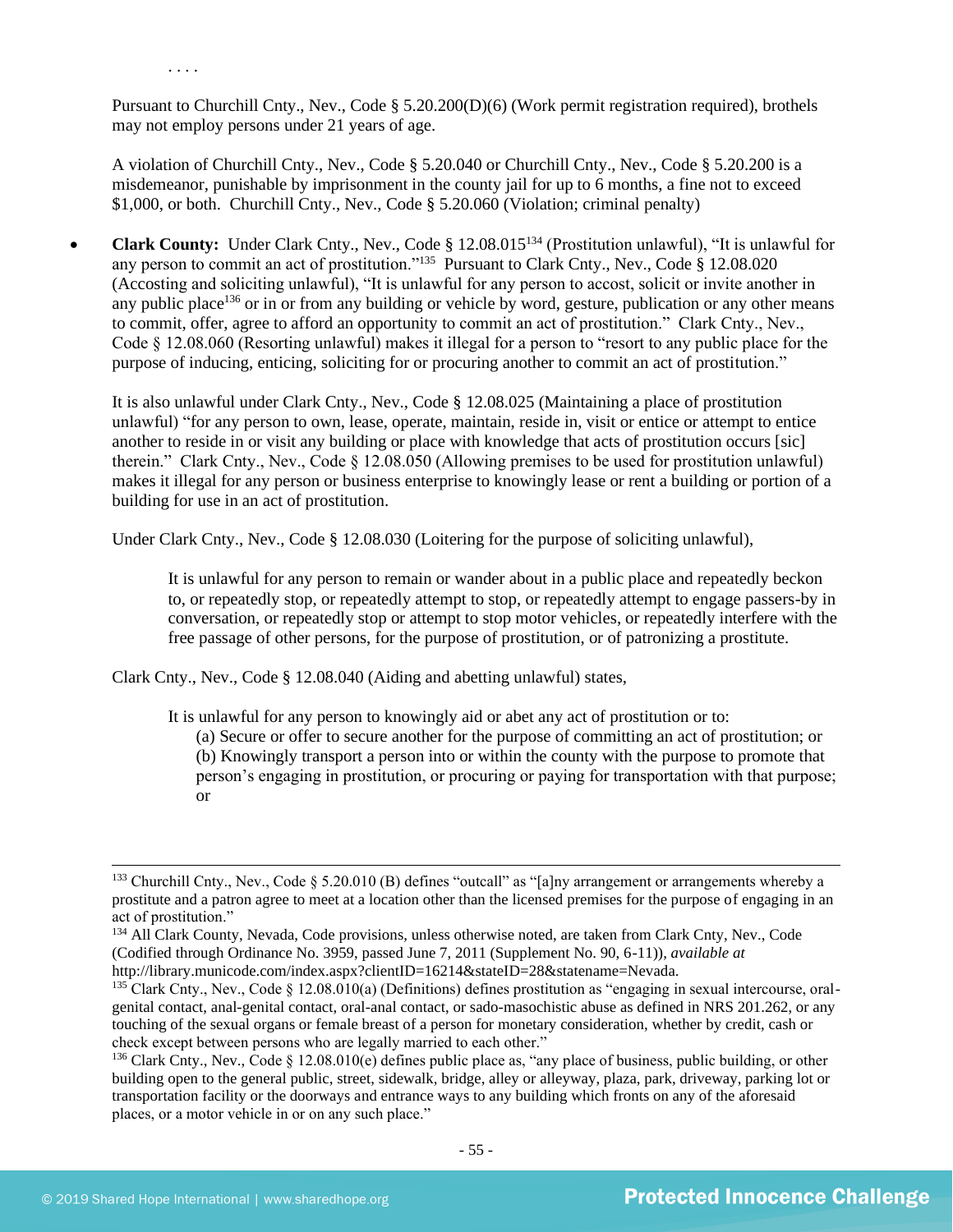(c) Knowingly receive, offer or agree to receive another into any place or building for the purpose of performing an act of prostitution, or knowingly permit another to remain there for any such purpose; or

(d) Direct another to any place for the purpose of committing an act of prostitution.

A violation of any of these ordinances is a misdemeanor, punishable by imprisonment in the county jail for up to 6 months, a fine not to exceed \$1,000, or both. Clark Cnty., Nev., Code § 12.08.090(a) (Penalties).

• **Las Vegas:** Las Vegas, Nevada is a city incorporated in Clark County, Nevada. Pursuant to Las Vegas, Nev., Mun. Code §  $10.36.020^{137}$  (Acts of prostitution or pandering),

> (A) It is unlawful for anyone, other than a Peace Officer acting within the scope of his or her employment, to:

(1) Commit, engage in, institute, solicit, offer or agree to commit an act of prostitution;<sup>138</sup>

(2) Attempt to commit, engage in, or institute an act of prostitution; or

(3) Intentionally facilitate, allow, permit, encourage, procure, negotiate or provide a fee $139$  for an act of prostitution.

(B) It is unlawful for anyone, other than a Peace Officer acting within the scope of his or her employment, to:

(1) Secure or offer to secure another person for the purpose of committing a violation of Subsection (A) of this Section;

(2) Knowingly transport, offer to transport, or seek transport for a person into or within the City for the purpose of committing a violation of Subsection (A) of this Section, or to procure or pay for transportation for that purpose;

(3) Knowingly receive, offer or agree to receive another into any motor vehicle, place or building for the purpose of committing a violation of Subsection (A) of this Section;

(4) Direct another to any motor vehicle or place for the purpose of committing a violation of Subsection (A) of this Section;

(5) Attempt to detect the presence or identity of a Police Officer, Peace Officer, or other law enforcement officer for the purpose of attempting to avoid or escape criminal liability for violating, or attempting to violate this Chapter, by:

(a) Exposing or touching or seeking to expose or touch an intimate body part of another or one's self, or asking, soliciting, encouraging or attempting to procure another to do the same; or

(b) Inquiring, in any manner, as to whether another person is a Peace Officer, Police Officer, or other law enforcement officer;

(6) Possess or acquire a prescription or non-prescription controlled substance for the purposes of facilitating a violation of this Chapter or a benefit therefrom, including acquiring or possessing such substance to:

(a) Complete a barter, trade or exchange;

(b) Enhance sexual performance or sexual gratification; or

(c) Incapacitate another so as to steal a thing of value from such other person; or

<sup>&</sup>lt;sup>137</sup> All Las Vegas, Nevada, Municipal Code provisions, unless otherwise noted, are taken from Las Vegas, Nev., Mun. Code (Codified through Ordinance No. 6149, passed May 4, 2011 (Supp. No. 7)), *available at*  http://library.municode.com/index.aspx?clientID=14787&stateID=28&statename=Nevada.

<sup>&</sup>lt;sup>138</sup> Las Vegas, Nev., Mun. Code  $\S$  10.36.010 (Definitions) defines prostitution as, "an act, by any person, for a fee, of engaging in an act of lewdness, sexual intercourse, oral-genital contact or any touching of the sexual organs or other intimate parts of another person, clothed or unclothed, for the purpose of arousing or gratifying the sexual desire of either person or a third person."

 $139$  Las Vegas, Nev., Mun. Code  $\S$  10.36.010 defines fee, regardless of whether it is "quantified", as "anything of monetary value, service, consideration, trade, barter, exchange, accommodation, or other compensation, whether agreed to, received, offered, solicited, promised, suggested, or expected by any party to a transaction."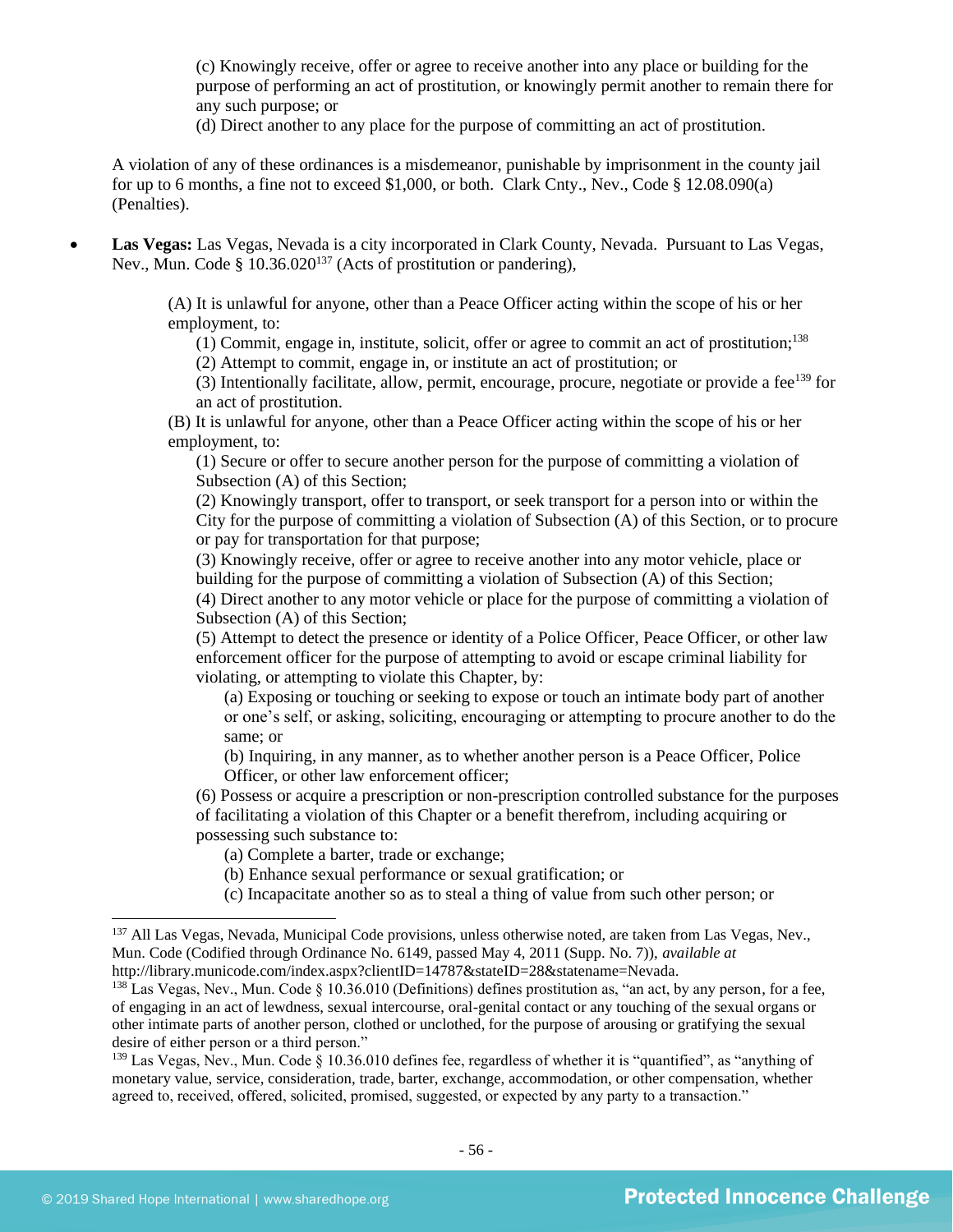(7) Knowingly, in any other way, aid, abet or participate in an act of prostitution or pandering.

(C) It is not a defense to a charge of offering or agreeing to an act of prostitution that there was an absence of an intent to institute, commit, engage in, procure, facilitate or carry through with an act of prostitution.

Under Las Vegas, Nev., Mun. Code § 10.36.030 (Loitering for prostitution), It is unlawful for anyone, other than a Peace Officer acting within the scope of his or her employment, to do the following:

(A) Remain or wander about in a public place and repeatedly beckon to, or repeatedly stop, or repeatedly attempt to stop, or repeatedly attempt to engage passers-by in conversation, or repeatedly stop or attempt to stop motor vehicles, or repeatedly interfere with the free passage of other persons, for the purpose of committing a violation of Section  $10.36.020^{140}$ ; or (B) Remain or wander about in or upon private property after having been warned against trespassing on such property and repeatedly beckon to, or repeatedly stop, or repeatedly attempt to stop, or repeatedly attempt to engage passers-by in conversation, or repeatedly stop or attempt to stop motor vehicles, or repeatedly interfere with the free passage of other persons, for the purpose of committing a violation of Section  $10.36.020$ <sup>141</sup>

A first violation of Las Vegas, Nev., Mun. Code § 10.36.020 or Las Vegas, Nev., Mun. Code § 10.36.030 is a misdemeanor, punishable by up to six months imprisonment, a \$1000 fine, or both. Las Vegas, Nev., Mun. Code §§ 10.36.050(A) (Violation—penalty), 1.24.010 (Designated). A second offense of either ordinance committed within 3 years of the first offense of either ordinance is punishable by at least 30 days in jail and a fine not less than \$250. Las Vegas, Nev., Mun. Code § 10.36.050(A)(1). Any subsequent offense of either ordinance committed within 3years of a second offense of either ordinance is punishable by imprisonment of at least 6months and a fine not less than \$250. Las Vegas, Nev., Mun. Code § 10.36.050(A)(2).

• **Douglas County:** Pursuant to Douglas Cnty., Nev., Code, § 9.20.020<sup>142</sup> (Solicitation of prostitution— Unlawful),

> A. It is unlawful in Douglas County for any person to accost, solicit<sup>143</sup> or invite another in any public place, or in or from any building or vehicle by word, gesture or any other means to commit, offer, agree, or afford an opportunity to commit an act of prostitution.<sup>144</sup> B. It is unlawful for any person to resort to an [sic] public place for the purpose of inducing, enticing, procuring or soliciting another to commit an act of prostitution.

Under Douglas Cnty., Nev., Code, § 9.20.030 (Loitering for the purposes of prostitution—unlawful),

A. It is unlawful for any person to loiter in or near any public place, quasi-public place or thoroughfare in a manner and under circumstances manifesting the purpose of inducing, enticing or soliciting another to commit an act of prostitution.

B. Among the circumstances which may be considered in determining whether the purpose is manifested is that the person repeatedly beckons to, stops, attempts to stop or repeatedly engages

<sup>140</sup> Las Vegas, Nev., Mun. Code § 10.36.020 (Acts of prostitution or pandering).

<sup>&</sup>lt;sup>141</sup> Las Vegas, Nev., Mun. Code § 10.36.020 (Acts of Prostitution or Pandering).

<sup>&</sup>lt;sup>142</sup> All Douglas County, Nevada, Code provisions, unless otherwise indicated, are taken from Douglas Cnty., Nev., Code, *available at* http://www.douglascountynv.gov/sites/County\_Code/ (last visited Aug. 31, 2011).

<sup>143</sup> Douglas Cnty., Nev., Code § 9.20.010(B) (Definitions) defines solicitation of an act of prostitution as, "asking, appealing, entreating, inviting, imploring, luring, pleading, tempting, or otherwise importuning another to commit an act of prostitution."

<sup>&</sup>lt;sup>144</sup> Douglas Cnty., Nev., Code § 9.20.010(A) defines prostitution as, "engaging in any sexual activity, including but not limited to, sexual intercourse, masturbation, fellatio, cunnilingus, sodomy, or other infamous crime against nature, or other sexual activity or conduct of a deviate nature, for compensation of any kind."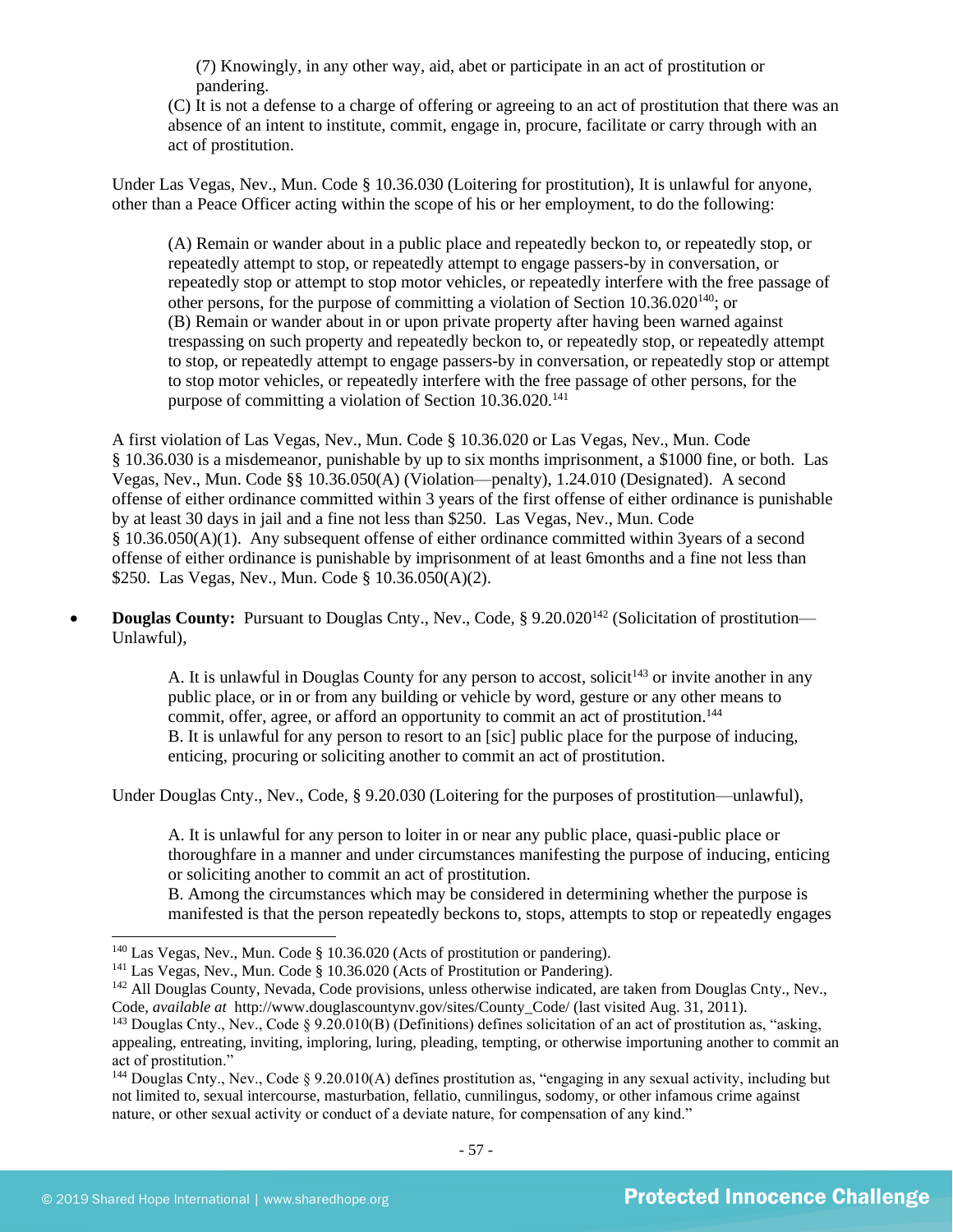persons passing in conversation, or repeatedly stops or attempts to stop motor vehicle operators by hailing, waving of arms or any other bodily gesture, or any combination of this chapter. C. No arrest shall be made for violation of this subsection unless the arresting party first affords the person an opportunity to explain his or her conduct. No one shall be convicted of violating this subsection if it appears at trial that the explanation given was true and disclosed a lawful purpose.

Pursuant to Douglas Cnty., Nev., Code § 9.20.040 (Abetting prostitution—unlawful),

A. It is unlawful for any person to knowingly in any manner aid or abet any act of prostitution, which includes, but is not limited to:

1. Securing or offering to secure another for the purpose of committing an act of prostitution; or

2. Knowingly transport a person into or within the county with the purpose to promote that person's engaging in prostitution, or procuring or paying for transportation with that purpose; or

3. Knowingly receive, offer or agree to receive another into any place or building for the purpose of performing an act of prostitution, or to knowingly permit another to remain there for any such purpose; or

4. Direct another to any place in the county for the purpose of committing an act of prostitution.

B. It is unlawful for any person, partnership, firm, association or corporation to knowingly lease or rent any hotel, motel, building, house, apartment, office, room, premises or portion thereof to any person, partnership, firm, association or corporation to be used as, or for the purpose of using the premises for a place of prostitution or to knowingly suffer or permit the same to be used for prostitution.

A violation of any of these ordinances is a misdemeanor, punishable by imprisonment in the county jail for up to 6 months, a fine not to exceed \$1,000, or both. Douglas Cnty., Nev., Code §§ 9.20.050 (Penalties), 1.08.010(A) (Designated).

- **Elko County:** Pursuant to Elko Cnty., Nev., Code § 7-1-6(A)<sup>145</sup> (Prostitution), prostitution is unlawful in unincorporated areas of the county. The "unincorporated area" of the county does not include, "those areas of Elko County that are incorporated pursuant to the laws of the state: the cities of Elko, Carlin and Wells." Elko Cnty., Nev., Code § 7-1-6(F). A violation of this ordinance is a misdemeanor, punishable by imprisonment in the county jail for up to 6 months, a fine not exceeding \$500.00, or both. Elko Cnty., Nev., Code § 7-1-6(B).
	- Carlin, Elko County: Carlin is a city incorporated in Elko County, Nevada. Pursuant to Carlin, Nev., City Code § 5-9-4<sup>146</sup> (Prostitution; unlawful under certain conditions),

(A) It is unlawful for any person, firm or corporation to keep or operate any house of prostitution, house of ill fame or bawdyhouse of any description within the city, except as herein provided in [Carlin, Nev., Mun. Code, Title 5, Chapter 9, Carlin Brothel Code]. (B) It is unlawful for any person to practice prostitution, to solicit business for a prostitute or to

procure any person for the purpose of prostitution within the city, except as herein provided in [Carlin, Nev., Mun. Code, Title 5, Chapter 9, Carlin Brothel Code].

<sup>145</sup> Unless otherwise stated, all Elko County, Nevada, Code provisions are taken from Elko Cnty., Nev., Code (codified through Ord. No. 06-2010, passed August 5, 2010), *available at* 

http://www.sterlingcodifiers.com/codebook/index.php?book\_id=569.

<sup>&</sup>lt;sup>146</sup> Unless otherwise stated, all Carlin, Nevada Code provisions are taken from Carlin., Nev., City Code (codified through Ord. No. 234, passed December 8, 2010), *available at*  http://www.sterlingcodifiers.com/codebook/index.php?book\_id=677.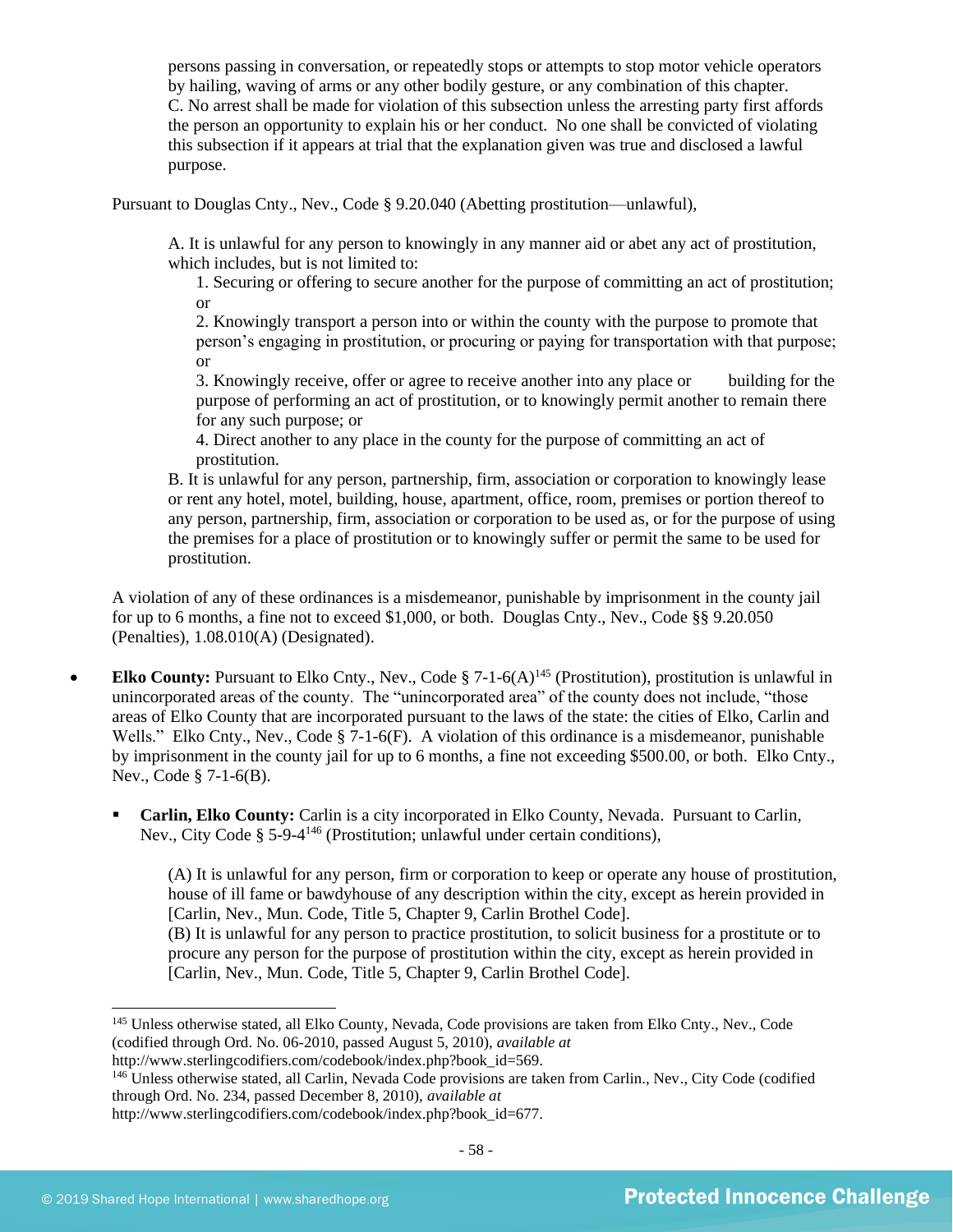No prostitute below the age of 21 can be given a work card. Carlin, Nev., City Code  $\S 5-9-14(C)(8)$ (Prostitute Registration and work card).

A violation of Carlin, Nev., City Code § 5-9-4 or Carlin, Nev., City Code § 5-9-14 is a misdemeanor, punishable by imprisonment in the city or county jail for up to 6 months, a fine not exceeding \$1,000, or both. Carlin, Nev., City Code § 1-4-1 (General Penalty).

Elko, Elko County: Elko is a city incorporated in Elko County, Nevada. Pursuant to Elko, Nev., City Code § 4-9-3<sup>147</sup> (Unlawful under certain conditions),

A. It is unlawful for any person, firm or corporation to keep, own or operate any house of prostitution<sup>148</sup>, house of ill fame or bawdy house of any description within the city, except as herein provided in [Elko, Nev., Mun. Code, Title 4, Chapter 9, Prostitution]. B. It is unlawful for any owner or bartender/manager of a licensed brothel<sup>149</sup> to allow any person to practice prostitution or to solicit business for a prostitute or to procure any person for the purpose of prostitution within the city, except within the premises of a licensed brothel and within the boundaries of the restricted commercial district as set forth in the city zoning code. There will be no "out dates." That is, prostitutes shall not be hired from a brothel for the purpose of prostitution to accompany a customer outside the brothel from which the prostitute is employed. All soliciting of prostitution and acts of prostitution must take place inside the premises of a licensed brothel.

C. In the trial of any case arising under the provisions of subsection A or B of this section, evidence of general reputation shall be competent evidence as to the question of the ill fame of any house of prostitution and to the question of the ill fame of any person alleged to be practicing prostitution.

Pursuant to Elko, Nev., City Code § 4-9-13(D)(7) (Work permit registration requirements), no prostitute can be younger than 21 years of age.

A violation of Elko, Nev., City Code § 4-9-3 or Elko, Nev., City Code § 4-9-13 is a misdemeanor, punishable by imprisonment for up to 6 months, a fine not exceeding \$1,000, or both. Elko, Nev., City Code § 4-9-20 (Criminal penalty).

West Wendover, Elko County: West Wendover is a city incorporated in Elko County, Nevada. Pursuant to West Wendover, Nev., City Code § 4-2-7<sup>150</sup> (Prostitution),

. . . . B. Prostitution<sup>151</sup> Prohibited: It shall be unlawful for any person to engage in prostitution or solicitation within the city.

<sup>&</sup>lt;sup>147</sup> Unless otherwise stated, all Elko, Nevada Code provisions are taken from Elko, Nev., City Code (codified through Ord. No. 735, passed May 10, 2011), *available at* 

http://www.sterlingcodifiers.com/codebook/index.php?book\_id=316http://www.sterlingcodifiers.com/codebook/ind ex.php?book\_id=569.

<sup>148</sup> Elko, Nev., City Code § 4-9-4 (Definitions) defines a house of prostitution as, "any building in which sexual acts are provided or performed for a fee."

 $149$  Elko, Nev., City Code § 4-9-4 defines a brothel as, "a duly licensed house of prostitution operated in accordance with the provisions of [Elko, Nev., Mun. Code Title 4 Ch. 9 Prostitution]."

<sup>&</sup>lt;sup>150</sup> Unless otherwise stated, all West Wendover, Nevada Code provisions are taken from West Wendover, Nev., City Code (codified through Ord. No. 2011-05, passed July 5, 2011), *available at* 

http://www.sterlingcodifiers.com/codebook/index.php?book\_id=393.

<sup>&</sup>lt;sup>151</sup> West Wendover, Nev., City Code § 4-2-7(A) defines prostitution as "[t]he act or practice of offering the body for sexual relations for hire, by males or females."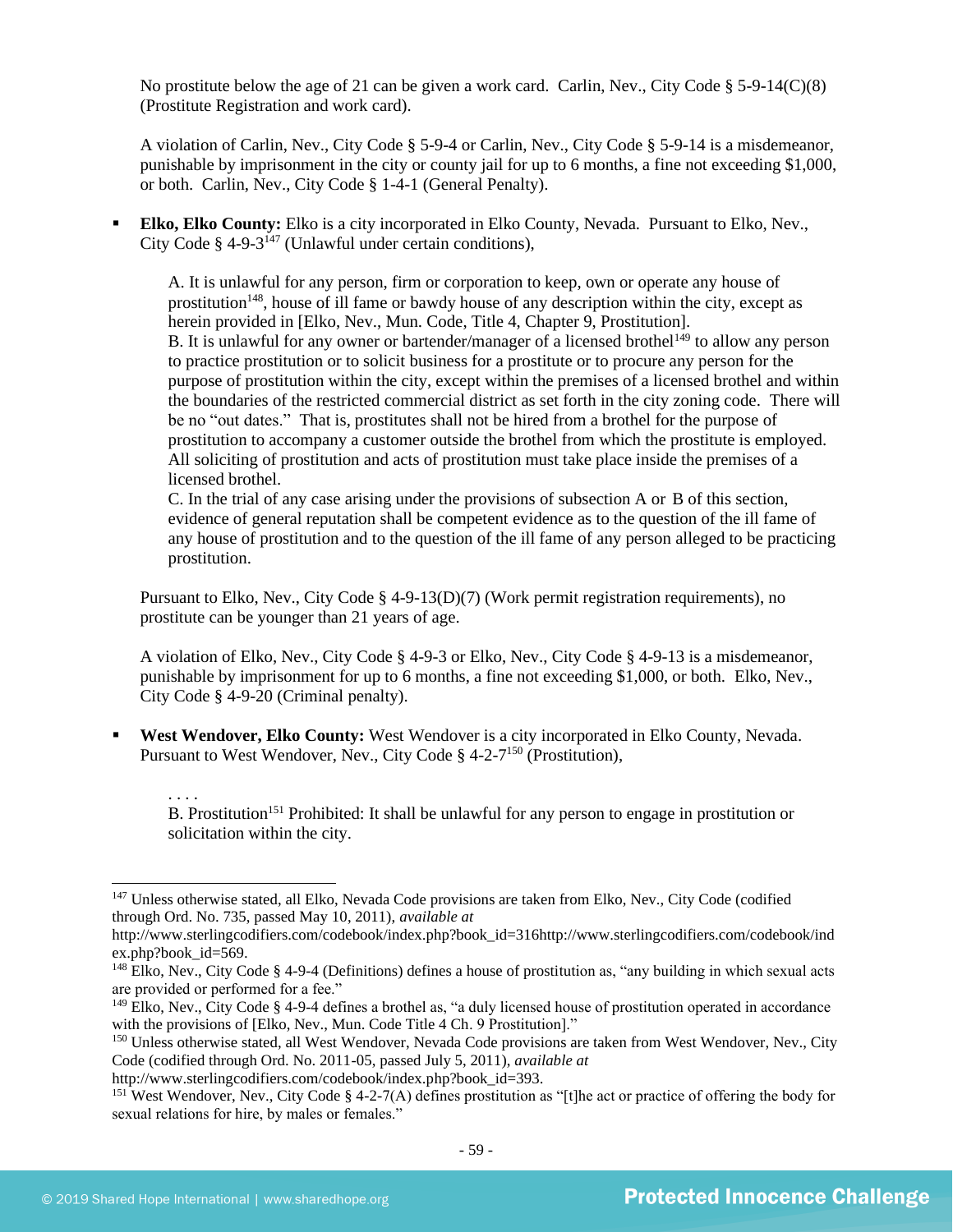C. House Of Ill Fame Prohibited: It shall be unlawful for any person to establish, maintain or operate a house of ill fame or repute or any other business employing any male or female for the purpose of prostitution within the city.

. . . .

Violation of this ordinance is a misdemeanor, punishable by imprisonment in the city or county jail for up to 6 months, a fine not exceeding \$1,000, or both. West Wendover, Nev., City Code §§ 4-2- 7(D), 1-4-1(A) (General Penalty).

#### • **Humboldt County:**

. . . .

Winnemucca, Humboldt County: Winnemucca is a city incorporated in Humboldt County, Nevada. Pursuant to Winnemucca, Nev., Mun. Code § 9.12.030<sup>152</sup> (Prostitution and pandering–exceptions),

A. Except as provided in subsection C of this section, it is unlawful for any person:

1. To aid, offer or agree to commit any lewd or indecent act or any act of prostitution; 2. To offer to secure or secure another for the purpose of committing any act of prostitution, fornication, assignation or any other lewd or indecent act with any other person 3. To be in or near any thoroughfare or public place for the purpose of inducing, enticing or procuring another to commit an act of lewdness, fornication or unlawful sexual intercourse; 4. Knowingly to receive, offer or agree to receive any person into any place or building for the purpose of assignation or of performing any act of lewdness or fornication or knowingly to permit any person to remain there for any such purposes;

5. In any way to aid, abet or participate in the doing of any of these acts prohibited by this subsection.

C. Notwithstanding the provisions of subsections A and B of this section, prostitution may be engaged in within any structure or building which is situated in Block 40 or Block 41 of the Riverside Addition to the city, provided that such premises has been issued a valid city brothel business license and each employee or independent contractor therein holds a valid city brothel work and valid health card, if applicable.

A violation of this ordinance is a misdemeanor punishable by imprisonment for up to 6 months, a fine not to exceed \$1,000, or both. Winnemucca, Nev., Mun. Code §§ 9.12.050 (Prostitution and Pandering—exceptions), 1.16.020 (Punishment for misdemeanors).

• **Lincoln County:** Pursuant to Lincoln Cnty., Nev., Code § 7-2-1<sup>153</sup> (Prostitution prohibited),

It shall be unlawful, as an act of prostitution, for any person within the county to engage in sexual intercourse for any money or thing of value with a person to whom he or she is not married, or to solicit a person to whom he or she is not married to have sexual intercourse for any money or thing of value with the person so soliciting.

Under Lincoln Cnty., Nev., Code, § 7-2-2 (Sexual intercourse for hire and lewd acts),

It shall be unlawful for any person to:

<sup>152</sup> All Winnemucca, Nevada, Code provisions, unless otherwise noted, are taken from Winnemucca, Nev., Mun. Code (Codified through Ordinance 767, enacted October 6, 2009 (Supplement No. 6), *available at* 

http://library.municode.com/index.aspx?clientID=16703&stateID=28&statename=Nevada.

<sup>&</sup>lt;sup>153</sup> All Lincoln County, Nevada, Code provisions, unless otherwise noted, are taken from Lincoln Cnty., Nev., Code (Codified through Ordinance 2010-03, enacted August 2, 2010), *available at*  http://www.sterlingcodifiers.com/codebook/index.php?book\_id=612.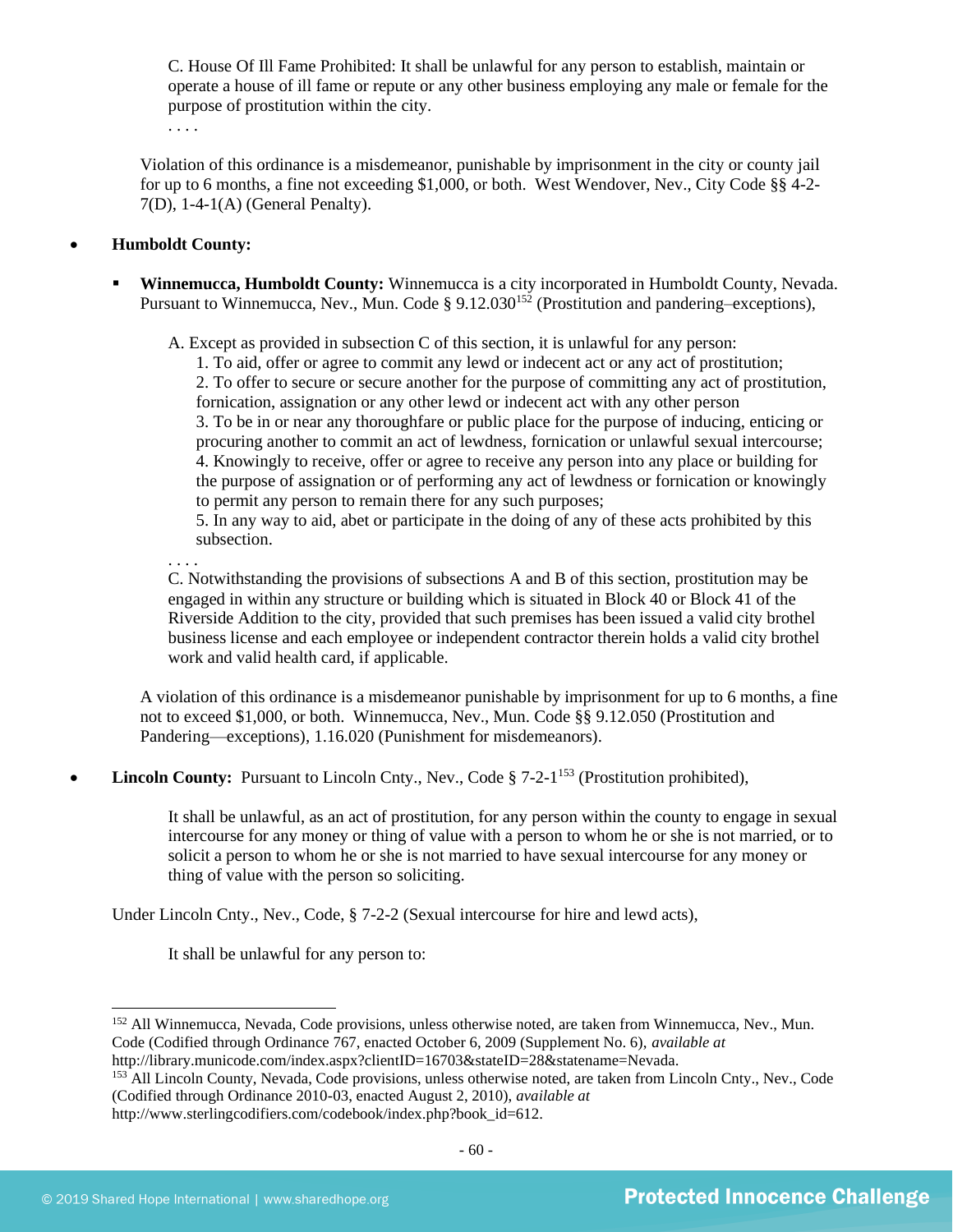A. Receive money or other thing of value in exchange for another person committing a lewd act or an act of sexual intercourse.

B. Pay or offer or agree to pay another person to commit a lewd act or an act of sexual intercourse.

C. Commit or offer or agree to commit any lewd act.

D. Secure or offer another person for the purpose of committing a lewd act or an act of sexual intercourse for hire.

E. Induce, entice or procure, or attempt to induce, entice or procure another person, in or near any place frequented by the public or any public place, to commit a lewd act or an act of sexual intercourse for hire.

F. Knowingly transport any person to any place for the purpose of committing a lewd act or any act of sexual intercourse for hire.

G. Knowingly transport any person to any place for the purpose of offering or agreeing to pay another person to commit a lewd act or an act of sexual intercourse.

H. Knowingly receive, or offer or agree to receive, any person into any place or building for the purpose of performing a lewd act, or an act of sexual intercourse for hire, or to knowingly permit any person to remain in any place or building for such purpose. I. Aid, abet, allow, permit or participate in the commission of any of the acts prohibited in subsections A through H of this section.

A violation of any of these ordinances is a misdemeanor, punishable by imprisonment in the county jail for up to 6 months, a fine not to exceed \$1,000, or both. Lincoln Cnty., Nev., Code §§ 7-2-5 (Violation a misdemeanor), 1-4-1(B) (General penalty).

Lincoln Cnty., Nev., Code § 7-2-4 (Exception) creates an exception to these ordinances for activities "in a licensed house of prostitution pursuant to Nevada Revised Statutes section 201.354 et seq. (2003 Code)."<sup>154</sup> However, Lincoln County no longer licenses houses of prostitution.<sup>155</sup>

• Lyon County: Pursuant to Lyon Cnty. Nev., Code § 5.03.04<sup>156</sup> (Prostitution permitted; compliance with provisions),

<sup>154</sup> Under Nev. Rev. Stat. Ann. § 201.354 (Engaging in prostitution or solicitation for prostitution: penalty; exception),

1. It is unlawful for any person to engage in prostitution or solicitation therefor, except in a licensed house of prostitution.

3. A prostitute who violates subsection 1 is guilty of a misdemeanor . . . .

. . . .

6. A customer who violates this section by soliciting a child for prostitution:

(a) For a first offense, is guilty of a category D felony and shall be punished as provided in NRS 193.130 [.], and by a fine of not more than \$5,000.

(b) For a second offense, is guilty of a category C felony and shall be punished as provided in NRS 193.130.

(c) For a third or subsequent offense, is guilty of a category B felony and shall be punished by imprisonment in the state prison for a minimum term of not less than 1 year and a maximum term of not more than 6 years, and may be further punished by a fine of not more than \$15,000. The court shall not grant probation to or suspend the sentence of a person punished pursuant to this paragraph.

. . . .

*See supra* not[e 13.](#page-3-0)

<sup>155</sup> *See* Kuban v. McGinsey, 65 P.2d 623, 624 (Nev. 1980).

<sup>156</sup> All Lyon County, Nevada, Code provisions, unless otherwise noted, are taken from Lyon Cnty., Nev., Code (Codified through Ordinance 551, enacted May 19, 2011), *available at*  http://www.sterlingcodifiers.com/codebook/index.php?book\_id=536.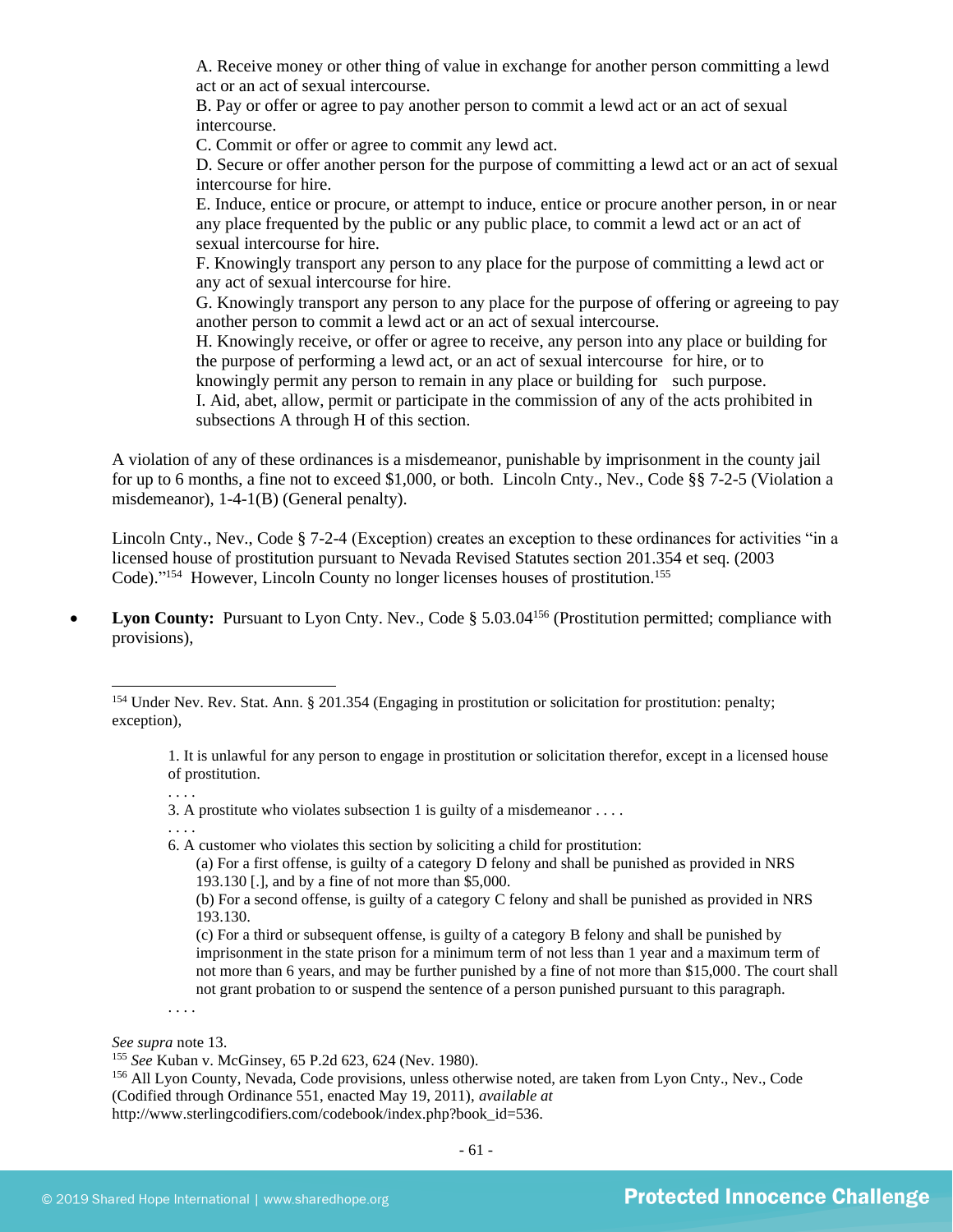A. Prostitution Permitted: The operation of a house of prostitution within the County in accordance with the provisions of this Chapter does not constitute a public nuisance or an offense to public decency.

B. Compliance with Provisions:

1. Chapter Provisions:

a. It is unlawful for any person to keep or operate any house of prostitution, house of ill fame or bawdy house of any description within the County except as provided in this Chapter.

b. It is unlawful for any person to practice prostitution, to solicit business for a prostitute or to procure any person for the purpose of prostitution within the County except as provided in this Chapter.

2. Zoning: No licenses shall be issued without the prospective licensee first obtaining proper zoning for the proposed operation.

Violation of this ordinance is a misdemeanor. Lyon Cnty. Nev., Code § 1.04.01 (General penalty). Pursuant to Lyon Cnty., Nev., Code § 1.04.01 (General Penalty), misdemeanors are "punishable as provided in the [Nevada Revised Statutes] for misdemeanor violations." The Nevada Revised Statutes punish misdemeanors by either imprisonment for not more than 6 months, a fine not exceeding \$1,000, or both or a period of community service. Nev. Rev. Stat. 193.150 (Punishment of misdemeanors).

**Nye County:** Pursuant to Nye Cnty., Nev., Code § 9.20.160<sup>157</sup> (General prohibitions),

It is unlawful:

A. For any person under the age of twenty one (21) years to enter or be a patron of any house of prostitution;

B. For a licensee of any licensed house of prostitution, or for any employee of such licensee, to compel, entice, encourage, permit or suffer any person under the age of twenty one (21) years to enter or be a patron of any licensed house of prostitution;

D. For any person to engage in prostitution<sup>158</sup> or solicitation<sup>159</sup> therefor, except in a house of prostitution<sup>160</sup> licensed under this chapter.

A violation of this ordinance is a misdemeanor, punishable by imprisonment for up to 6 months, a fine not to exceed \$1,000, or both. Nye Cnty., Nev., Code §§ 9.20.250 (Violation; penalty), 1.01.180 (General penalty).

<sup>157</sup> All Nye County, Nevada, Code provisions, unless otherwise noted, are taken from Nye Cnty., Nev., Code (Codified through Ordinance 434, enacted 2012), *available at* http://www.sterlingcodifiers.com /codebook/index.php?book\_id=648

<sup>158</sup> Nye Cnty., Nev., Code § 9.20.020 (Definitions) states prostitution occurs when a "male or female person who for a fee engages in sexual intercourse, oral-genital contact or any touching of the sexual organs or other intimate parts of a person for the purpose of arousing or gratifying the sexual desire of either person."

<sup>&</sup>lt;sup>159</sup> Nye Cnty., Nev., Code § 9.20.020 states that solicitation occurs when a person, "Induces, persuades, encourages, inveigles or compels a person to engage in 'sexual conduct' as defined in this section" or "Offers to engage in 'sexual conduct' as defined in this section." Nye Cnty., Nev., Code § 9.20.020 defines sexual conduct as "Any of the acts defined in the definition of prostitution in this section." The acts listed in the definition of prostitution are "sexual intercourse, oral-genital contact or any touching of the sexual organs or other intimate parts of a person for the purpose of arousing or gratifying the sexual desire of either person." Nye Cnty., Nev., Code § 9.20.020.

<sup>&</sup>lt;sup>160</sup> Nye Cnty., Nev., Code § 9.20.020 defines a house of prostitution as "Any house, building, trailer (with or without wheels), vehicle, tent or other structure or "premises" as defined in this section wherein or whereon acts of prostitution are committed, or offered to be committed."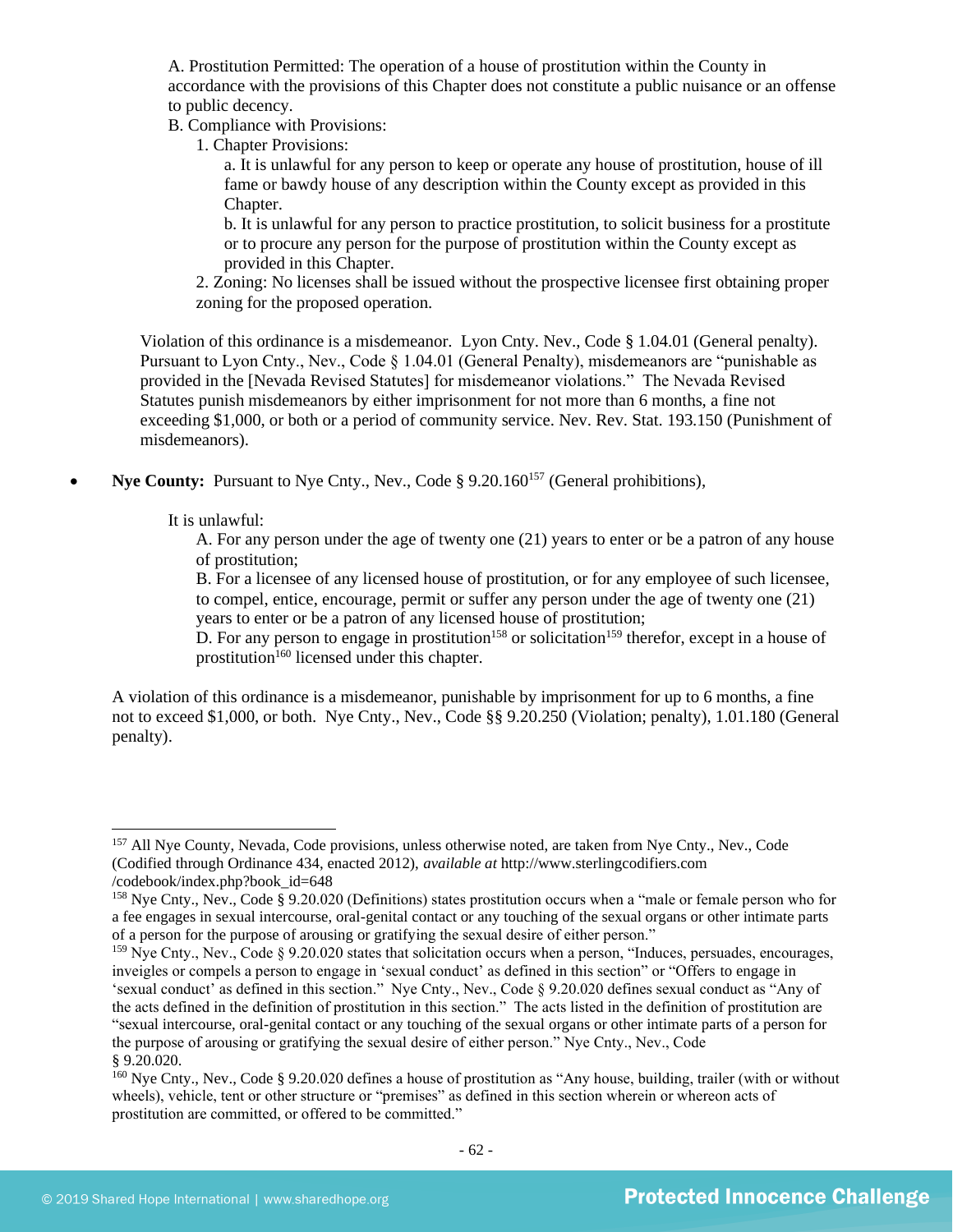**Pershing County:** Under Pershing Cnty., Nev., Code § 9.08.020<sup>161</sup> (Prostitution), "Any person who engages in or accepts an offer to engage in any act of prostitution shall be guilty of prostitution under this chapter."

Pursuant to Pershing Cnty., Nev., Code 9.08.030 (Solicitation),

A. Any person who solicits, engages in, or accepts an offer to engage in any act of prostitution shall be guilty of solicitation under the provisions of this Chapter.

B. Any person who solicits, engages in, or accepts an offer to engage in any lewd or dissolute conduct shall be guilty of solicitation under the provisions of this Chapter.

C. Any person who directs any person to any place for the purpose of committing any lewd or indecent act, or any act of prostitution or fornication shall be guilty of solicitation under the provisions of this Chapter.

D. Any peace officer while functioning in the scope of his duty shall be exempt from the provisions of this Section.

Pershing Cnty., Nev., Code § 9.08.010 (Pandering), makes it illegal for

A. Any person who shall induce, persuade, encourage, inveigle, entice, force, or cause another person, including a spouse, to become a prostitute or an inmate of a house of prostitution shall be guilty of pandering.

B. Any person who shall knowingly accept, receive, levy or appropriate any money or valuable thing without consideration from the proceeds of any person engaged in prostitution or detain any person for purposes of prostitution because of any debt, shall be guilty of pandering.

C. Any person who shall knowingly transport any other person for the purpose of prostitution shall be guilty of pandering.

D. Any person who is a pimp, panderer, or procurer or who commits any such acts or who lives in a house of prostitution shall be guilty of pandering.

Pursuant to Pershing Cnty., Nev., Code § 9.08.040 (Houses of ill fame),

A. Any person who shall keep or rent any house, trailer, vehicle, boat or other place for the purpose of carrying on prostitution shall be guilty of keeping a house of ill fame under the provisions of this Chapter.

B. In the trial of all cases arising under the provisions of subsection A of this Section, evidence of general reputation shall be deemed competent evidence as to the question of the ill fame of any house alleged to be so kept.

A violation of any of these ordinances is a misdemeanor, punishable by imprisonment in the County jail for up to 6 months, a fine not to exceed \$1,000, or both. Pershing Cnty., Nev., Code, §§ 9.080.050 (Criminal penalties), 1.08.010 (Violations; penalty).

**Washoe County:** Pursuant to Washoe Cnty., Nev., Code, § 50.238<sup>162</sup> (Unlawful acts),

It is unlawful in any unincorporated area of the county for any person to:

1. Commit prostitution, or to offer to secure another for the purpose of prostitution or for any other lewd or indecent act, or to induce, entice or procure a person who is in any thoroughfare or public or private place to commit any such acts, or who in any way aids or abets or

<sup>&</sup>lt;sup>161</sup> All Pershing County, Nevada, Code provisions, unless otherwise noted, are taken from Pershing Cnty., Nev., Code (Codified through Ordinance 279 enacted February 3, 2011), *available at*

http://www.sterlingcodifiers.com/codebook/index.php?book\_id=640.

<sup>&</sup>lt;sup>162</sup> All Washoe County, Nevada, Code provisions, unless otherwise noted, are taken from Washoe Cnty., Nev., Code *available at* http://cityofsparks.us/municode/index (last visited Aug. 31, 2011).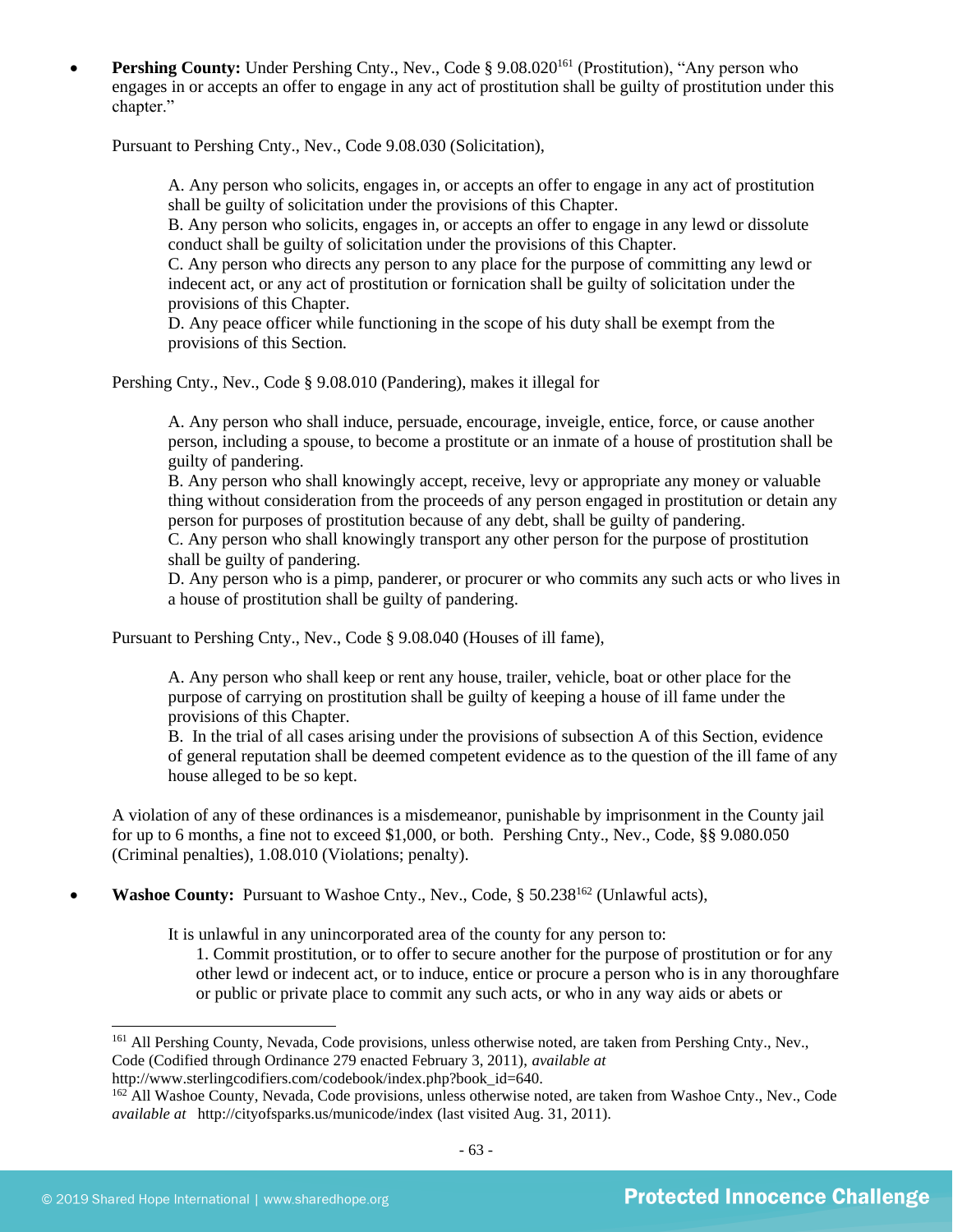participates in the doing of any of the acts enumerated in sections 50.238 to 50.242<sup>163</sup>, inclusive.

2. Keep, set up, maintain or operate, lease or rent any place, structure, building or conveyance for the purpose of prostitution.

3. Occupy any place, structure, building or conveyance for the purpose of prostitution, or for any person to permit any place, structure, building or conveyance owned by him or under his control to be used for the purpose of prostitution, with the knowledge or reasonable cause to know that the same is, or is to be used for, such purpose, or for any person to lease or rent to another person any place, structure, building or room for the purpose of prostitution.

4. Receive or to offer or agree to receive any person into any place, structure, building or conveyance for the purpose of prostitution, or to permit any person to remain there for such purpose.

5. Transport or direct any other person to any place within the county, when the announced purpose of such person is to be transported or directed to any such place for the purpose of prostitution, or to offer or agree so to transport or direct any such other person.

A violation is a misdemeanor punishable by imprisonment in the county jail for up to 6 months, a fine between \$100 and \$1,000, or both. Washoe Cnty., Nev., Code § 50.242 (Penalty).

**Sparks, Washoe County:** Sparks is a city incorporated in Washoe County, Nevada. Pursuant to Sparks, Nev., Mun. Code § 9.24.030<sup>164</sup> (Prostitution—solicitation).

A. It is unlawful for any person to loiter in or near any public place or thoroughfare in a manner and under circumstances manifesting the purpose of offering or soliciting to commit an act of prostitution<sup>165</sup>, or offering to procure another to commit an act of prostitution.

B. Among the circumstances which may be considered in determining whether such purpose is manifested are that such person repeatedly beckons to, stops, attempts to stop or engages persons passing by in conversation, repeatedly stops or attempts to stop motor vehicle operators by hailing, waving of arms, or any other bodily gesture.

C. No arrest shall be made for a violation of this section unless the arresting officer first affords such person an opportunity to explain such conduct, and no one shall be convicted of violating this section if it appears at trial that the explanation given was true and disclosed a lawful purpose.

Pursuant to Sparks, Nev., Mun. Code § 9.24.020 (Prostitution), "It is unlawful for any person in the city to commit, offer to commit, or agree to commit an act of prostitution. This section does not apply to the customer of a prostitute."

A violation of this ordinance is a misdemeanor, punishable by up to 6 months imprisonment, a \$1,000 fine, or both. Sparks, Nev., Mun. Code §§ 9.75.010 (Violation—penalty), 1.12.010 (Violation penalty).

**White Pine County:** Pursuant to White Pine Cnty., Nev., Code § 10.36.010<sup>166</sup> (Prohibited),

<sup>163</sup> Washoe Cnty., Nev., Code § 50.240 (Evidence) and Washoe Cnty., Nev., Code § 50.242 (Penalty) do not contain any criminal violations.

<sup>164</sup> All Sparks, Nevada, Code provisions, unless otherwise noted, are taken from Sparks, Nev., Mun. Code, *available at* http://cityofsparks.us/municode/index (last visited Sep. 8, 2011).

<sup>165</sup> Sparks, Nev., Mun. Code § 9.24.010 defines prostitution as, "engaging in sexual intercourse, masturbation, fellatio, cunnilingus, sodomy, an infamous crime against nature, or other sexual activity for compensation of any kind."

<sup>&</sup>lt;sup>166</sup> All White Pine County, Nevada, Code provisions, unless otherwise noted, are taken from White Pine Cnty., Nev., Code (Codified through Ordinance 437 enacted February 24, 2010), *available at* http://www.sterlingcodifiers.com/NV/White%20Pine%20County/index.htm.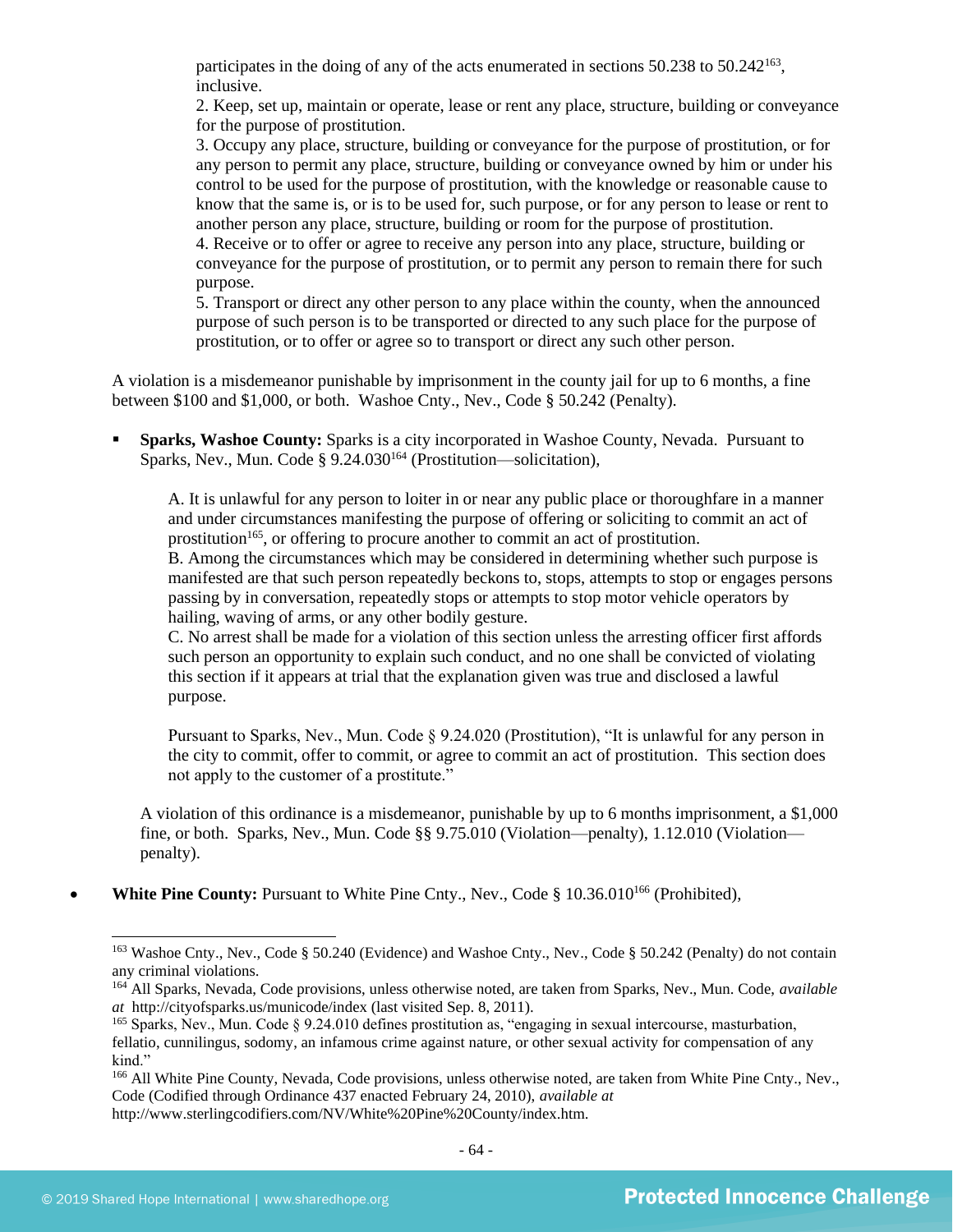It is unlawful, as an act of prostitution, for any person, within the unincorporated areas of the county of White Pine, state of Nevada, to engage in sexual intercourse, for any money or thing of value, with a person to whom he or she is not married, or to solicit a person, to whom he or she is not married, to have sexual intercourse, for any money or thing of value, with the person so soliciting.

Under White Pine Cnty., Nev., Code § 10.36.020 (Sexual intercourse for hire and lewd acts prohibited),

In the unincorporated areas of the county of White Pine, state of Nevada, it is unlawful for any person to:

(1) Receive money or other thing of value in exchange for another person committing an act of sexual intercourse or an act of moral perversion;

(2) Pay or offer or agree to pay another person to commit a lewd act or an act of sexual intercourse;

(3) Commit or offer or agree to commit any act of moral perversion;

(4) Secure or offer another person for the purpose of committing a lewd act or an act of sexual intercourse for hire or of moral perversion;

(5) Induce, entice or procure, or attempt to induce, entice or procure, another person, in or near any place frequented by the public or any public place, to commit a lewd act or an act of sexual intercourse for hire or of moral perversion;

(6) Knowingly transport any person to any place in the unincorporated areas of the county of White Pine, state of Nevada, for the purpose of committing a lewd act or an act of sexual intercourse for hire or moral perversion;

(7) Knowingly transport any person to any place in the unincorporated areas of the county of White Pine, state of Nevada, for the purpose of offering or agreeing to pay another person to commit a lewd act or an act of sexual intercourse;

(8) Knowingly receive, or offer to agree to receive, any person into any place or building in the unincorporated areas of the county of White Pine, state of Nevada, for the purpose of performing a lewd act, or an act of sexual intercourse for hire or of moral perversion, or to knowingly permit any person to remain in any place or building in the unincorporated areas of the county of White Pine, state of Nevada, for any such purpose;

(9) Aid, abet, allow, permit or participate in the commission of any of the acts prohibited in subsections (1) through (8) above.

White Pine Cnty., Nev., Code § 10.36.030 (Operation of a house of prostitution prohibited) makes it illegal for

a person in the unincorporated areas of the county of White Pine, state of Nevada, to keep, set up, maintain, operate, lease or rent any person or place, structure, building or conveyance for the purpose of having therein sexual intercourse for any money or thing of value between persons not married to each other, knowing that said persons are not married to each other.

A violation of any of these ordinances is a misdemeanor, punishable by imprisonment in the county jail for up to 6 months, a fine not to exceed \$1,000, or both. White Pine Cnty., Nev., Code §§ 10.36.040 (Penalty), 1.01.140 (Violations—penalty).